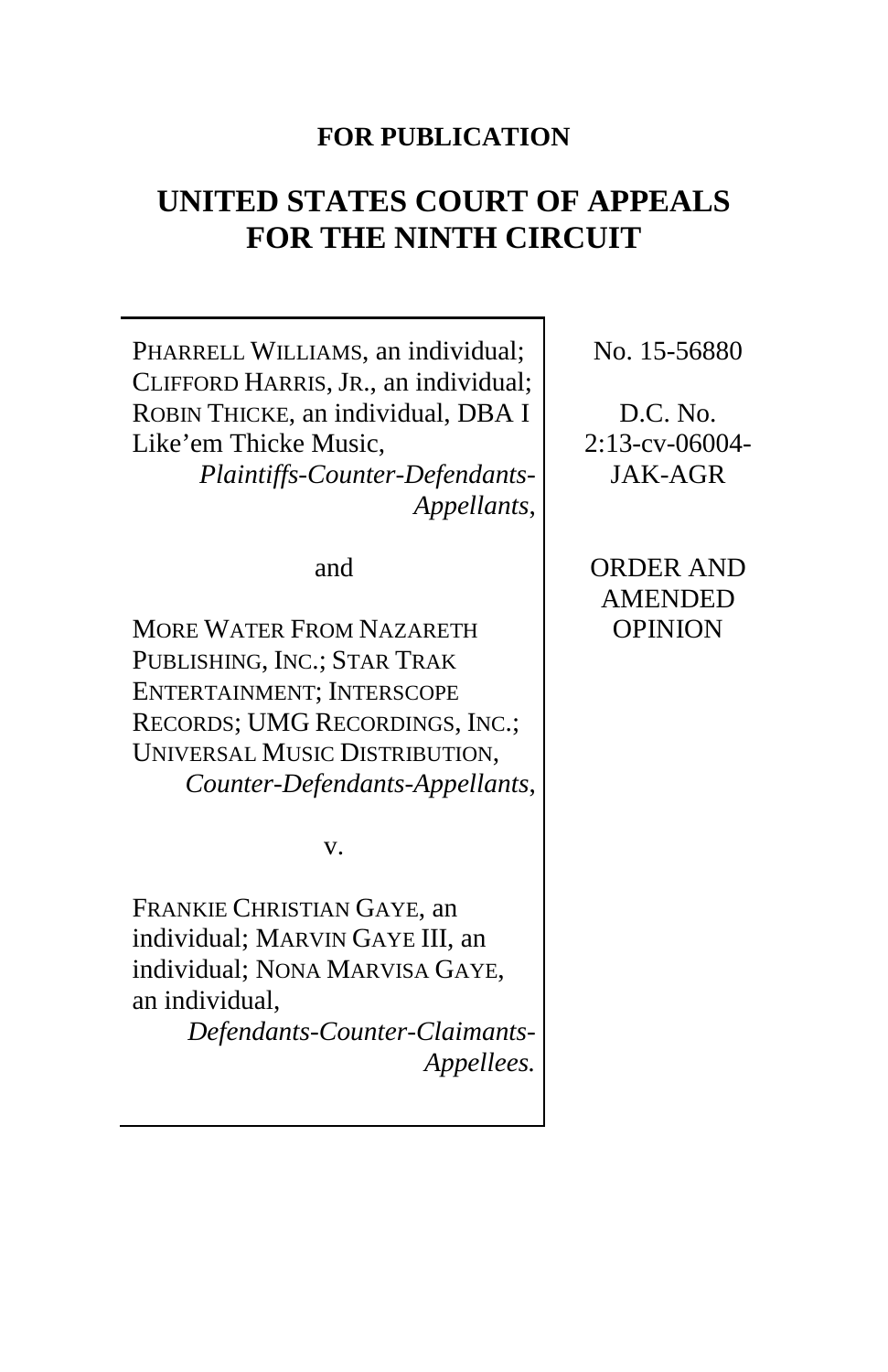PHARRELL WILLIAMS, an individual; CLIFFORD HARRIS, JR., an individual; ROBIN THICKE, an individual, DBA I Like'em Thicke Music,

*Plaintiffs-Counter-Defendants-Appellees*,

and

MORE WATER FROM NAZARETH PUBLISHING, INC.; STAR TRAK ENTERTAINMENT; INTERSCOPE RECORDS; UMG RECORDINGS, INC.; UNIVERSAL MUSIC DISTRIBUTION, *Counter-Defendants-Appellees*,

v.

FRANKIE CHRISTIAN GAYE, an individual; MARVIN GAYE III, an individual; NONA MARVISA GAYE, an individual,

*Defendants-Counter-Claimants-Appellants.*

No. 16-55089

D.C. No. 2:13-cv-06004- JAK-AGR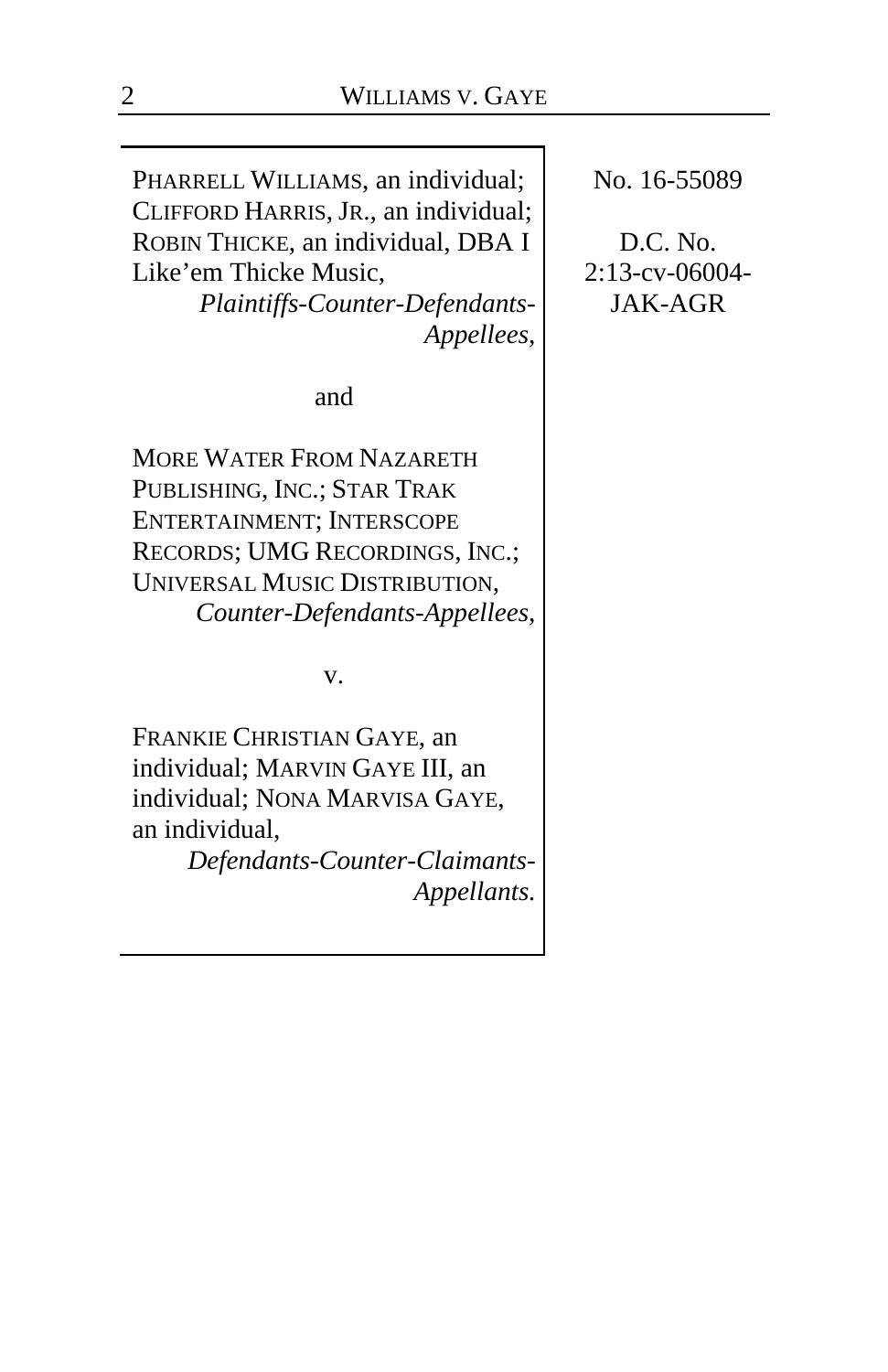PHARRELL WILLIAMS, an individual; ROBIN THICKE, an individual, DBA I Like'em Thicke Music; CLIFFORD HARRIS, JR., an individual, *Plaintiffs-Counter-Defendants-Appellees*,

and

MORE WATER FROM NAZARETH PUBLISHING, INC.; STAR TRAK ENTERTAINMENT; INTERSCOPE RECORDS; UMG RECORDINGS, INC.; UNIVERSAL MUSIC DISTRIBUTION, *Counter-Defendants-Appellees.*

v.

FRANKIE CHRISTIAN GAYE, an individual; MARVIN GAYE III, an individual; NONA MARVISA GAYE, an individual,

*Defendants-Counter-Claimants-Appellants*. No. 16-55626

D.C. No. 2:13-cv-06004- JAK-AGR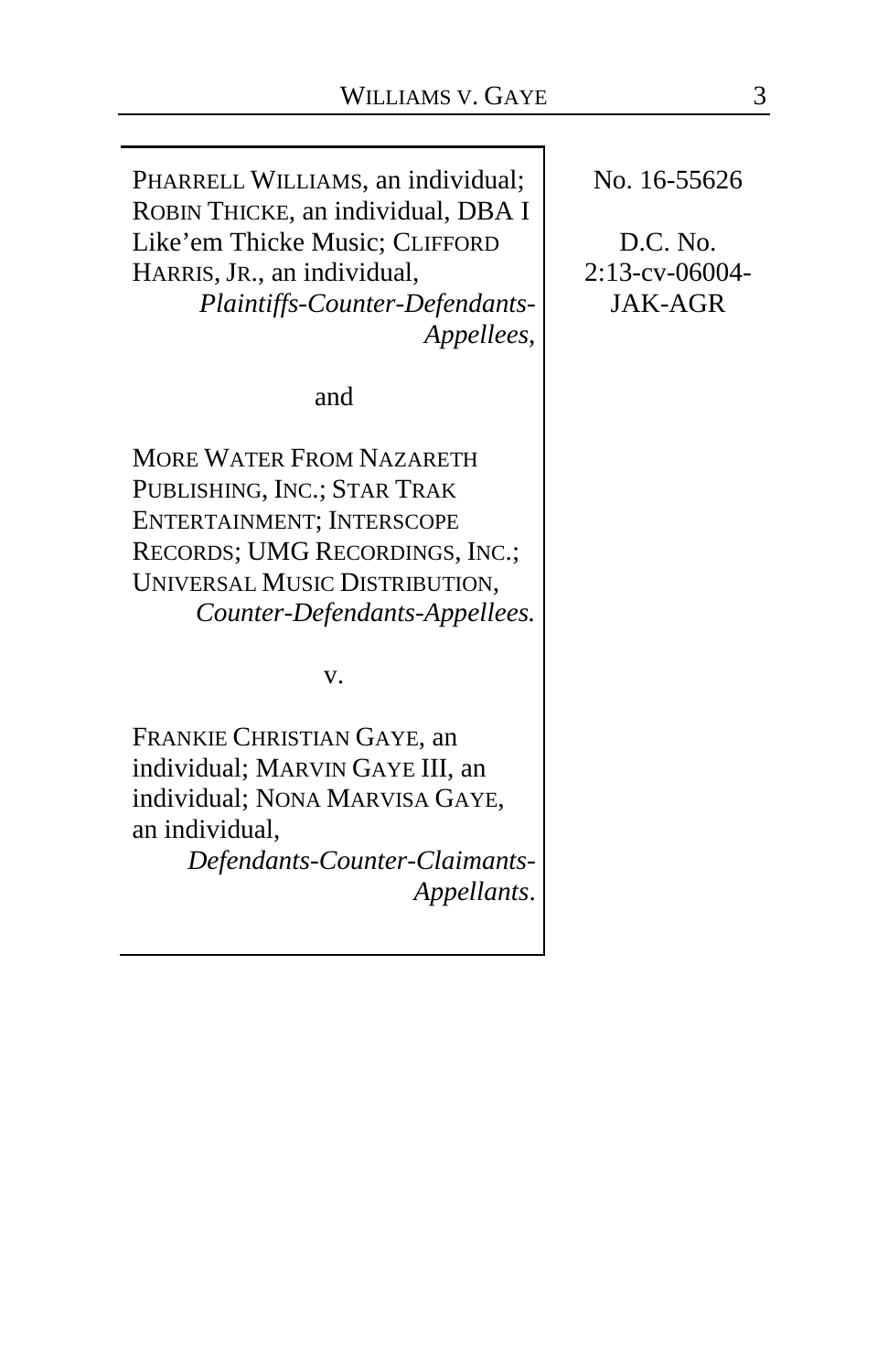Appeal from the United States District Court for the Central District of California John A. Kronstadt, District Judge, Presiding

Argued and Submitted October 6, 2017 Pasadena, California

> Filed March 21, 2018 Amended July 11, 2018

## Before: MILAN D. SMITH, JR., MARY H. MURGUIA, and JACQUELINE H. NGUYEN, Circuit Judges.

Order; Opinion by Judge Milan D. Smith, Jr.; Dissent by Judge Nguyen

#### **SUMMARY[\\*](#page-3-0)**

#### **Copyright**

The panel filed (1) an order amending an opinion and dissent and denying, on behalf of the court, a petition for rehearing en banc; and (2) an amended opinion and dissent in a copyright case.

In its amended opinion, the panel affirmed in part and reversed in part the district court's judgment after a jury trial, ruling that plaintiffs' song "Blurred Lines" infringed

<span id="page-3-0"></span>**<sup>\*</sup>** This summary constitutes no part of the opinion of the court. It has been prepared by court staff for the convenience of the reader.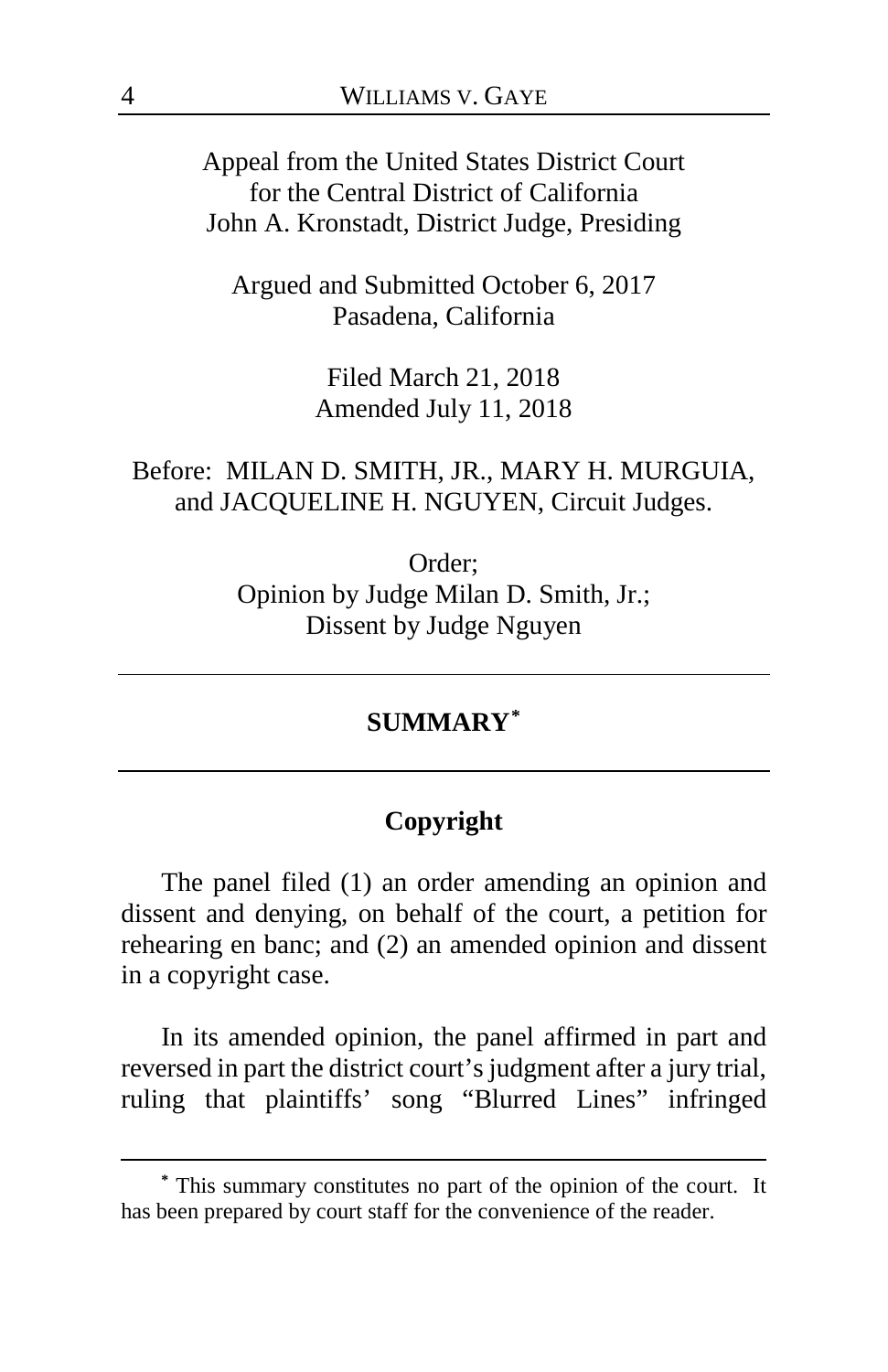defendants' copyright in Marvin Gaye's song "Got To Give It Up."

The panel held that "Got To Give It Up" was entitled to broad copyright protection because musical compositions are not confined to a narrow range of expression. The panel accepted, without deciding, the merits of the district court's ruling that the scope of the defendants' copyright was limited, under the Copyright Act of 1909, to the sheet music deposited with the Copyright Office, and did not extend to sound recordings.

The panel held that the district court's order denying summary judgment was not reviewable after a full trial on the merits.

The panel held that the district court did not err in denying a new trial. The district court properly instructed the jury that there is no scienter requirement for copyright infringement and that it must find both access and substantial similarity. The district court did not erroneously instruct the jury to consider unprotectable elements of "Got To Give It Up." The district court did not abuse its discretion in admitting expert testimony. In addition, the verdict was not against the clear weight of the evidence because there was not an absolute absence of evidence of extrinsic and intrinsic similarity between the two songs.

The panel held that the district court's award of actual damages and infringers' profits and its running royalty were proper.

Reversing in part, the panel held that the district court erred in overturning the jury's general verdict in favor of certain parties because the defendants waived any challenge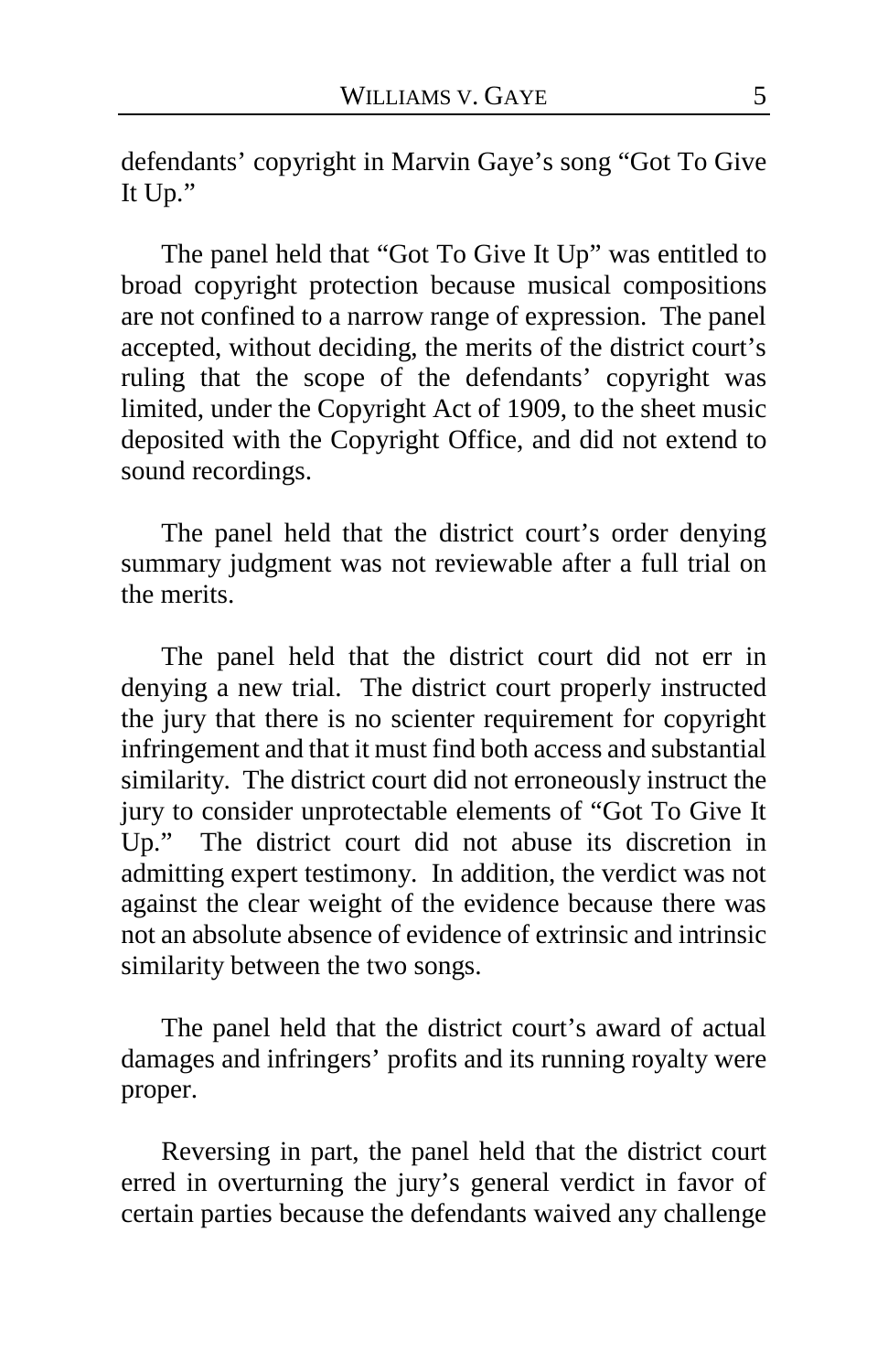to the consistency of the jury's general verdicts. In addition, there was no duty to reconcile the verdicts. The district court erred in finding one party secondarily liable for vicarious infringement.

The panel held that the district court did not abuse its discretion in denying the defendants' motion for attorneys' fees under § 505 of the Copyright Act or in apportioning costs among the parties.

Dissenting, Judge Nguyen wrote that "Blurred Lines" and "Got To Give It Up" were not objectively similar as a matter of law under the extrinsic test because they differed in melody, harmony, and rhythm, and the majority's refusal to compare the two works improperly allowed the defendants to copyright a musical style.

#### **COUNSEL**

Kathleen M. Sullivan (argued) and Ellyde R. Thompson, Quinn Emanuel Urquhart & Sullivan LLP, New York, New York; Daniel C. Posner, Quinn Emanuel Urquhart & Sullivan LLP, Los Angeles, California; Howard E. King, Stephen D. Rothschild, and Seth Miller, King Holmes Paterno & Soriano LLP, Los Angeles, California; for Plaintiffs-Appellants/Cross-Appellees Pharrell Williams, Clifford Harris Jr., Robin Thicke, and More Water from Nazareth Publishing Inc.

Mark E. Haddad (argued), Amanda R. Farfel, Michelle B. Goodman, Rollin A. Ransom, and Peter I. Ostroff, Sidley Austin LLP, Los Angeles, California, for Defendants-Appellants/Cross-Appellees Star Trak Entertainment,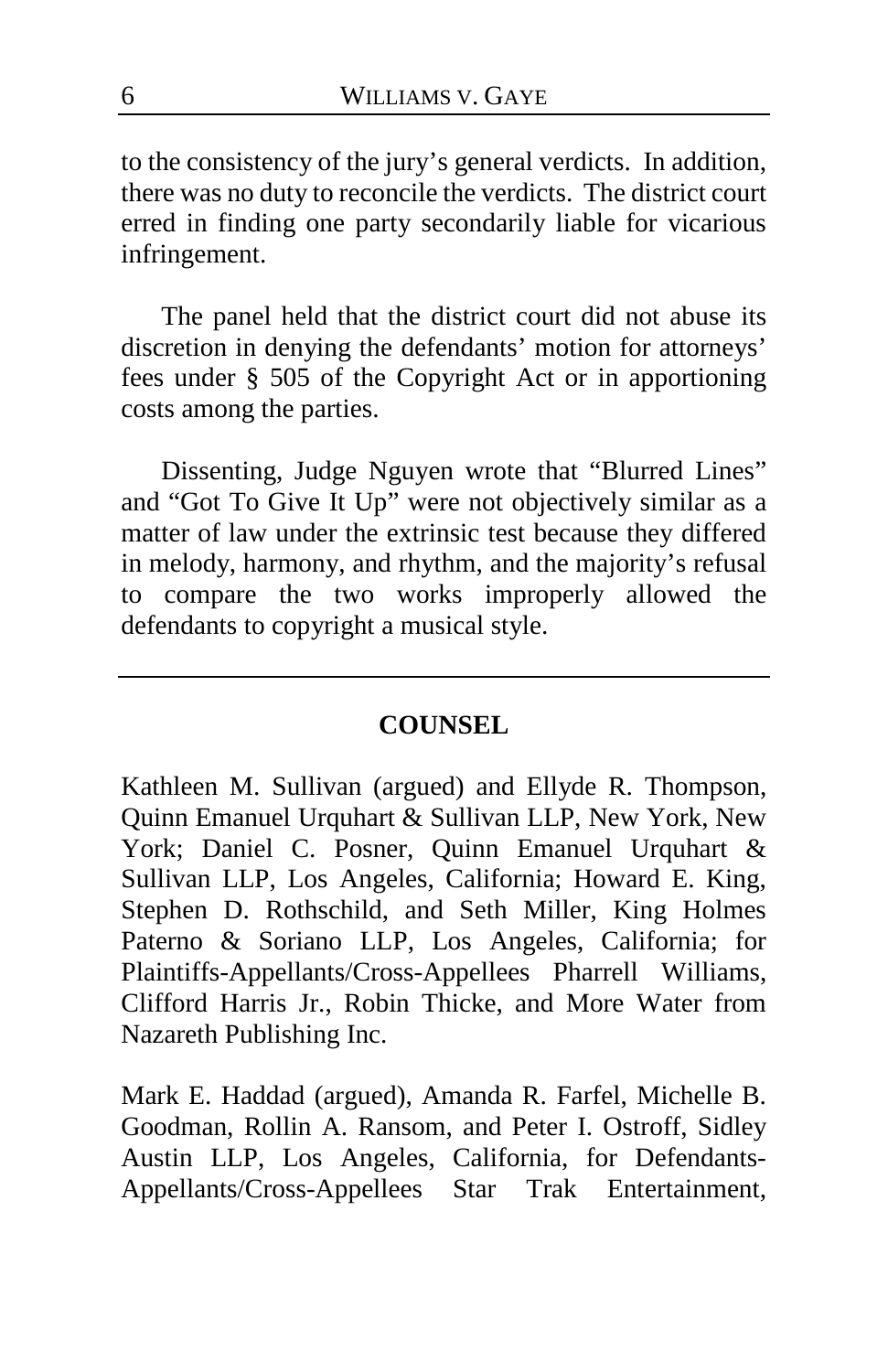Interscope Records, UMG Recordings Inc., Universal Music Distribution.

Lisa Blatt (argued), Arnold & Porter LLP, Washington, D.C.; Richard S. Busch (argued), Sara R. Ellis, and Steven C. Douse, King & Ballow, Nashville, Tennessee; Daniel B. Asimow and Martin R. Glick, Arnold & Porter LLP, San Francisco, California; Paul H. Duvall, King & Ballow, Century City, California; Mark L. Block, Wargo & French LLP, Los Angeles, California; Paul N. Philips, Law Offices of Paul N. Philips APLC, Beverly Hills, California; for Defendants-Appellees/Cross-Appellants Frankie Christian Gaye, Marvin Gaye III, and Nona Marvisa Gaye.

Kenneth D. Freundlich, Freundlich Law, Encino, California, for Amici Curiae Musicologists.

Edwin F. McPherson, McPherson Rane LLP, Los Angeles, California, for Amici Curiae 212 Songwriters, Composers, Musicians, and Producers.

Charles Duan, Public Knowledge, Washington, D.C., for Amicus Curiae Public Knowledge.

Sean M. O'Connor, Lateef Mtima, and Steven D. Jamar, Institute for Intellectual Property and Social Justice Inc., Rockville, Maryland, for Amicus Curiae Institute for Intellectual Property and Social Justice; Musicians and Composers; and Law, Music, and Business Professors.

Bernard A. Burk, Director, Lawyering Skills Program, William H. Bowen School of Law, University of Arkansas at Little Rock, Little Rock, Arkansas; Howard Barry Abrams, University of Detroit Mercy School of Law, Detroit, Michigan; for Amici Curiae Musicologists.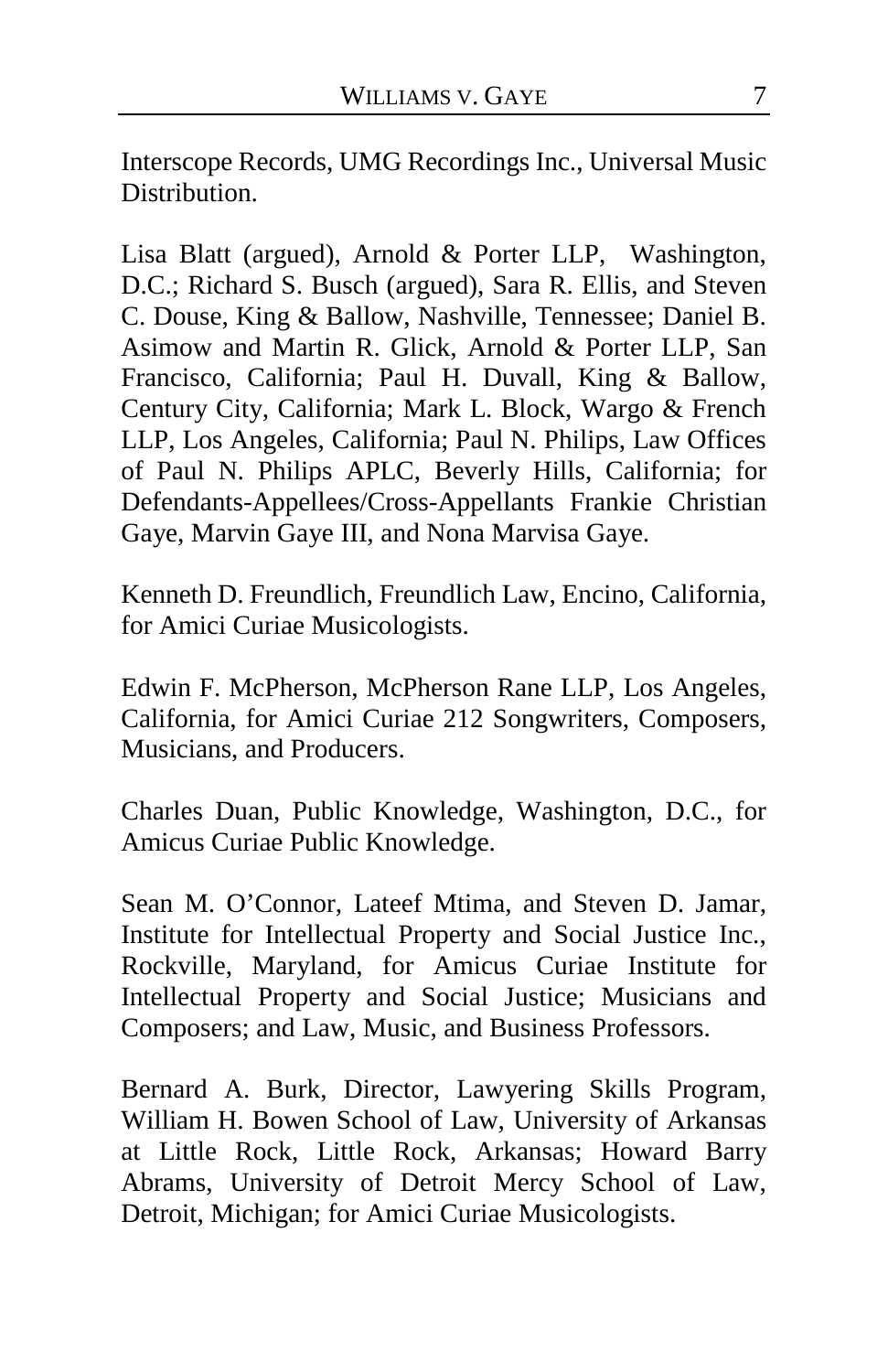Eugene Volokh, Mayer Brown LLP, Los Angeles, California; Erich C. Carey and Danielle M. Aguirre, National Music Publishers' Association, Washington, D.C.; for Amici Curiae Recording Industry Association of America and National Music Publishers' Association.

#### **ORDER**

The opinion and dissent filed March 21, 2018, and reported at 885 F.3d 1150, are hereby amended. The amended opinion and dissent will be filed concurrently with this order.

Judges M. Smith and Murguia voted to deny the petition for rehearing en banc. Judge Nguyen voted to grant it. The full court has been advised of the petition for rehearing en banc, and no judge requested a vote on whether to rehear the matter en banc. Fed. R. App. P. 35.

The petition for rehearing en banc, filed April 11, 2018, is DENIED.

No further petitions for panel rehearing or rehearing en banc will be entertained in this case.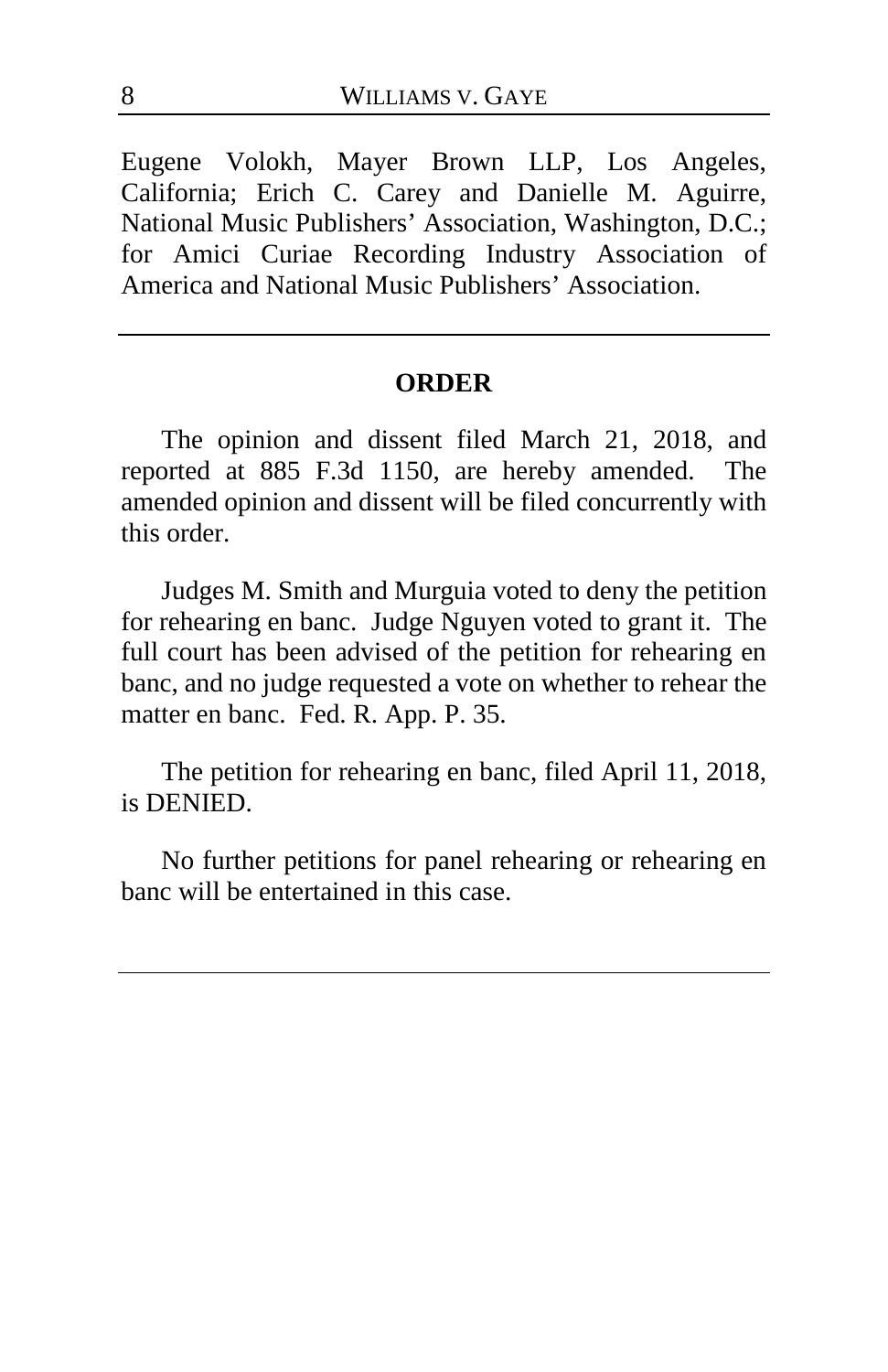#### **OPINION**

M. SMITH, Circuit Judge:

After a seven-day trial and two days of deliberation, a jury found that Pharrell Williams, Robin Thicke, and Clifford Harris, Jr.'s song "Blurred Lines," the world's bestselling single in 2013, infringed Frankie Christian Gaye, Nona Marvisa Gaye, and Marvin Gaye III's copyright in Marvin Gaye's 1977 hit song "Got To Give It Up." Three consolidated appeals followed.

Appellants and Cross-Appellees Williams, Thicke, Harris, and More Water from Nazareth Publishing, Inc. (collectively, Thicke Parties) appeal from the district court's judgment. They urge us to reverse the district court's denial of their motion for summary judgment and direct the district court to enter judgment in their favor. In the alternative, they ask us to vacate the judgment and remand the case for a new trial, on grounds of instructional error, improper admission of expert testimony, and lack of evidence supporting the verdict. If a new trial is not ordered, they request that we reverse or vacate the jury's awards of actual damages and infringer's profits, and the district court's imposition of a running royalty. Finally, they seek reversal of the judgment against Harris, challenging the district court's decision to overturn the jury's general verdict finding in Harris's favor.

Appellants and Cross-Appellees Interscope Records, UMG Recordings, Inc., Universal Music Distribution, and Star Trak, LLC (collectively, Interscope Parties) appeal from the district court's judgment. They urge us to reverse the judgment against them, challenging the district court's decision to overturn the jury's general verdict finding in their favor.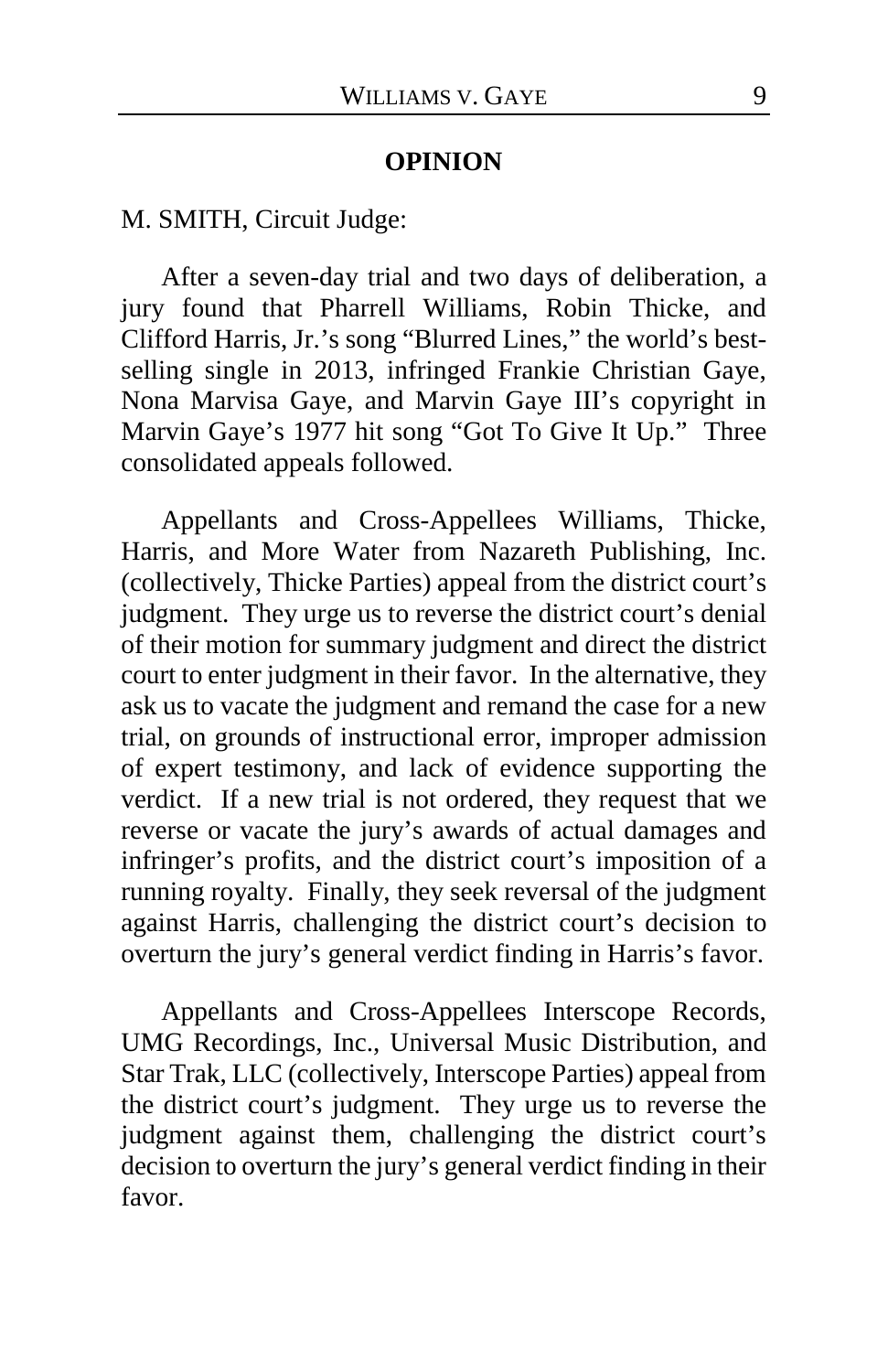Appellees and Cross-Appellants Frankie Christian Gaye, Nona Marvisa Gaye, and Marvin Gaye III (collectively, Gayes) appeal from the district court's order on attorney's fees and costs. They request that we vacate and remand for reconsideration the district court's denial of attorney's fees, and award them their costs in full. The Gayes also protectively cross-appeal the district court's ruling limiting the scope of the Gayes' compositional copyright to the four corners of the sheet music deposited with the United States Copyright Office. In the event a new trial is ordered, the Gayes urge us to hold that Marvin Gaye's studio recording of "Got To Give It Up," rather than the deposit copy, establishes the scope of the Gayes' copyright under the Copyright Act of 1909.

We have jurisdiction over this appeal pursuant to 28 U.S.C. § 1291. Our law requires that we review this case, which proceeded to a full trial on the merits in the district court, under deferential standards of review. We accordingly decide this case on narrow grounds, and affirm in part and reverse in part.

#### **FACTUAL AND PROCEDURAL BACKGROUND**

#### **A. "Got To Give It Up"**

In 1976, Marvin Gaye recorded the song "Got To Give It Up" in his studio. "Got To Give It Up" reached number one on Billboard's Hot 100 chart in 1977, and remains popular today.

In 1977, Jobete Music Company, Inc. registered "Got To Give It Up" with the United States Copyright Office and deposited six pages of handwritten sheet music attributing the song's words and music to Marvin Gaye. Marvin Gaye did not write or fluently read sheet music, and did not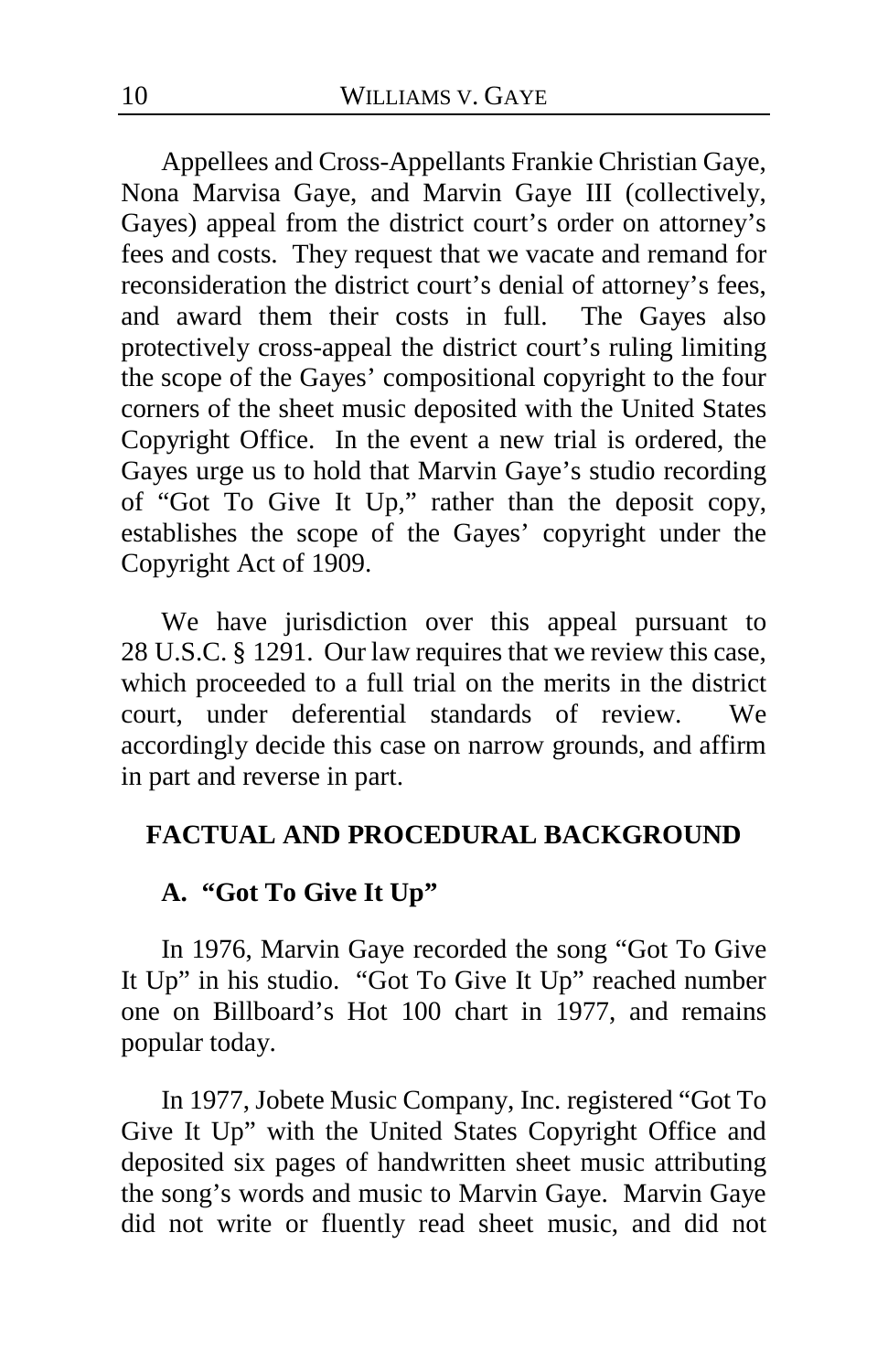prepare the deposit copy. Instead, an unidentified transcriber notated the sheet music after Marvin Gaye recorded "Got To Give It Up."

The Gayes inherited the copyrights in Marvin Gaye's musical compositions.

### **B. "Blurred Lines"**

In June 2012, Pharrell Williams and Robin Thicke wrote and recorded "Blurred Lines." Clifford Harris, Jr., known popularly as T.I., separately wrote and recorded a rap verse for "Blurred Lines" that was added to the track seven months later. "Blurred Lines" was the best-selling single in the world in 2013.

Thicke, Williams, and Harris co-own the musical composition copyright in "Blurred Lines." Star Trak and Interscope Records co-own the sound recording of "Blurred Lines." Universal Music Distribution manufactured and distributed "Blurred Lines."

#### **C. The Action**

The Gayes made an infringement demand on Williams and Thicke after hearing "Blurred Lines." Negotiations failed, prompting Williams, Thicke, and Harris to file suit for a declaratory judgment of non-infringement on August 15, 2013.

The Gayes counterclaimed against the Thicke Parties, alleging that "Blurred Lines" infringed their copyright in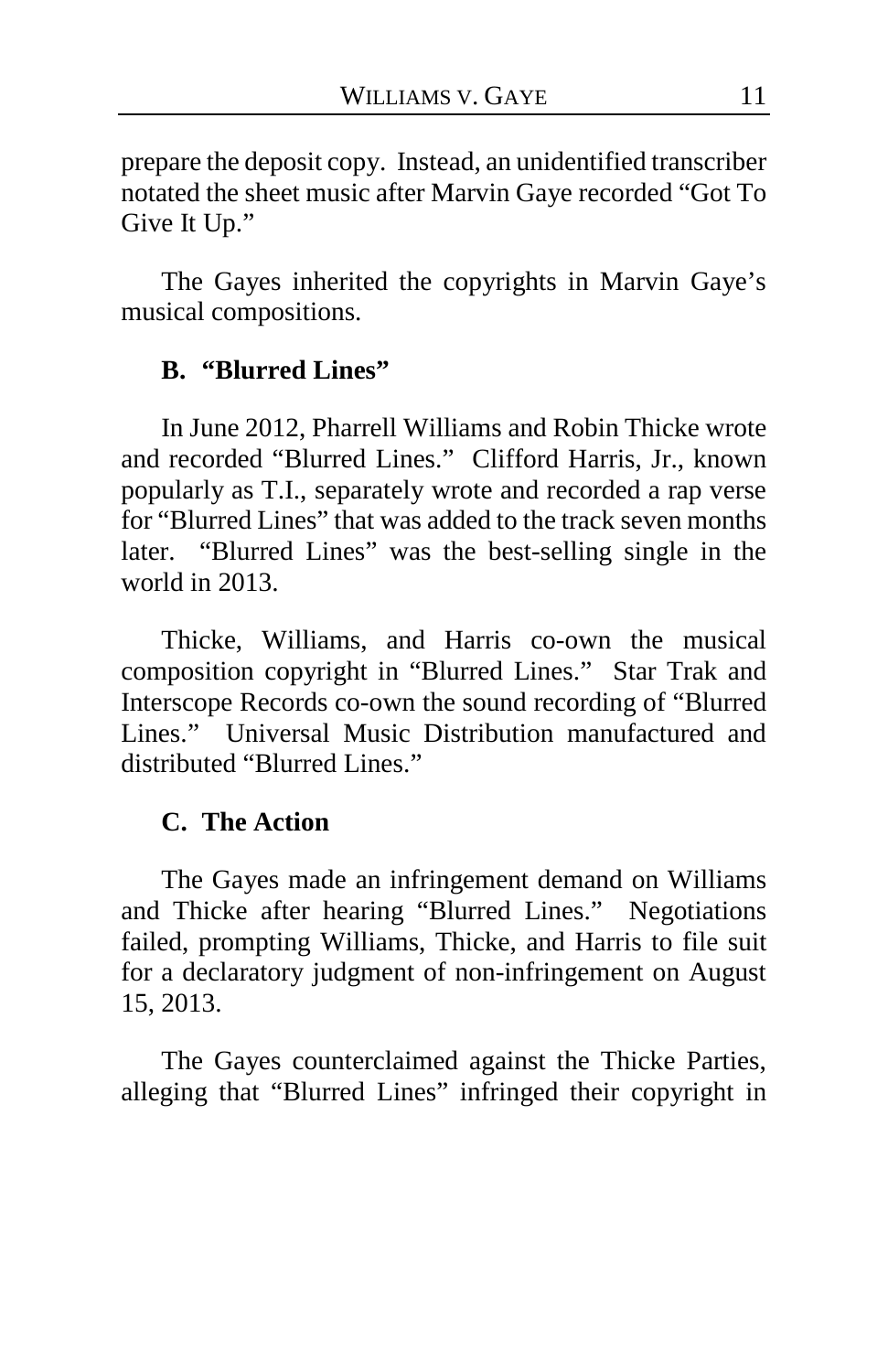"Got To Give It Up,"**[1](#page-11-0)** and added the Interscope Parties as third-party defendants.

## **D. The District Court's Denial of Summary Judgment**

The district court denied Williams and Thicke's motion for summary judgment on October 30, 2014.

## **1. The District Court's Interpretation of the Copyright Act of 1909**

The district court ruled that the Gayes' compositional copyright, which is governed by the Copyright Act of 1909, did not extend to the commercial sound recording of "Got To Give It Up," and protected only the sheet music deposited with the Copyright Office. The district court accordingly limited its review of the evidence to the deposit copy, and concluded there were genuine issues of material fact.

#### **2. The Evidence**

The Thicke Parties relied upon the opinion of musicologist Sandy Wilbur. The Gayes relied upon the opinions of Dr. Ingrid Monson, the Quincy Jones Professor of African American Music at Harvard University, and musicologist Judith Finell. The experts disagreed sharply in their opinions, which they articulated in lengthy reports.

<span id="page-11-0"></span>**<sup>1</sup>** The Gayes asserted a second counterclaim alleging that Thicke's song "Love After War" infringed their copyright in Marvin Gaye's composition "After the Dance." The jury found against the Gayes on the second counterclaim, and judgment was entered against them. On appeal, the second counterclaim is relevant only to the issue of costs.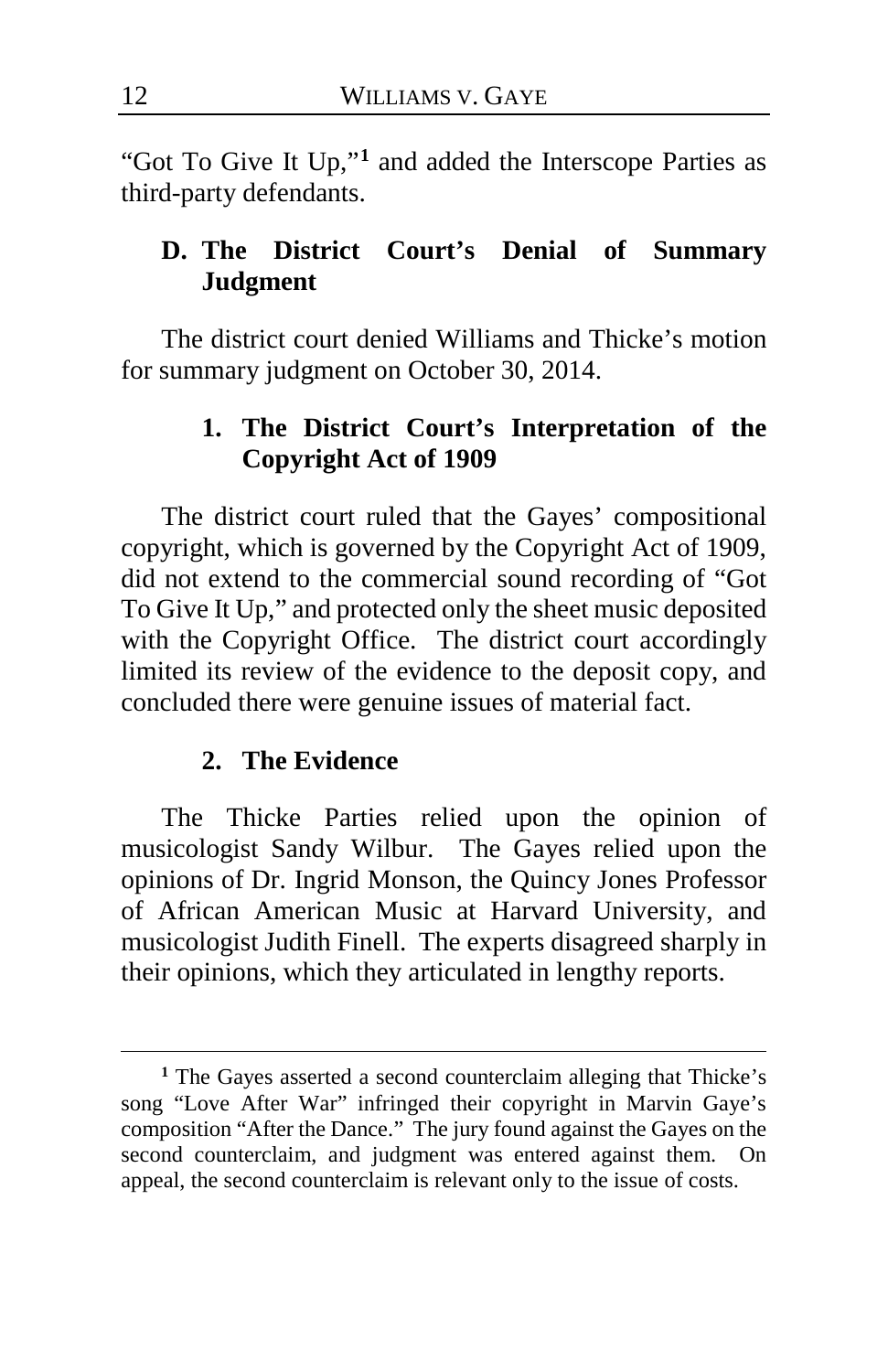Finell opined that there is a "constellation" of eight similarities between "Got To Give It Up" and "Blurred Lines," consisting of the signature phrase, hooks,**[2](#page-12-0)** hooks with backup vocals, "Theme X,"**[3](#page-12-1)** backup hooks, bass melodies, keyboard parts, and unusual percussion choices.

Wilbur opined that there are no substantial similarities between the melodies, rhythms, harmonies, structures, and lyrics of "Blurred Lines" and "Got To Give It Up," and disputed each area of similarity Finell identified. The district court compared Finell's testimony with Wilbur's and, pursuant to the extrinsic test under copyright law, meticulously filtered out elements Wilbur opined were not in the deposit copy, such as the backup vocals, "Theme X," descending bass line, keyboard rhythms, and percussion parts.

The district court also filtered out several unprotectable similarities Dr. Monson identified, including the use of a cowbell, hand percussion, drum set parts, background vocals, and keyboard parts. After filtering out those elements, the district court considered Dr. Monson's analysis of harmonic and melodic similarities between the songs, and noted differences between Wilbur's and Dr. Monson's opinions.

After performing its analytical dissection, as part of the extrinsic test, the district court summarized the remaining areas of dispute in the case. The district court identified disputes regarding the similarity of the songs' signature

<span id="page-12-0"></span>**<sup>2</sup>** According to Finell, the term "hook" refers to the most important and memorable melodic material of a piece of popular music.

<span id="page-12-1"></span>**<sup>3</sup>** Finell named a repeated four-note backup vocal in "Got To Give It Up" as "Theme X."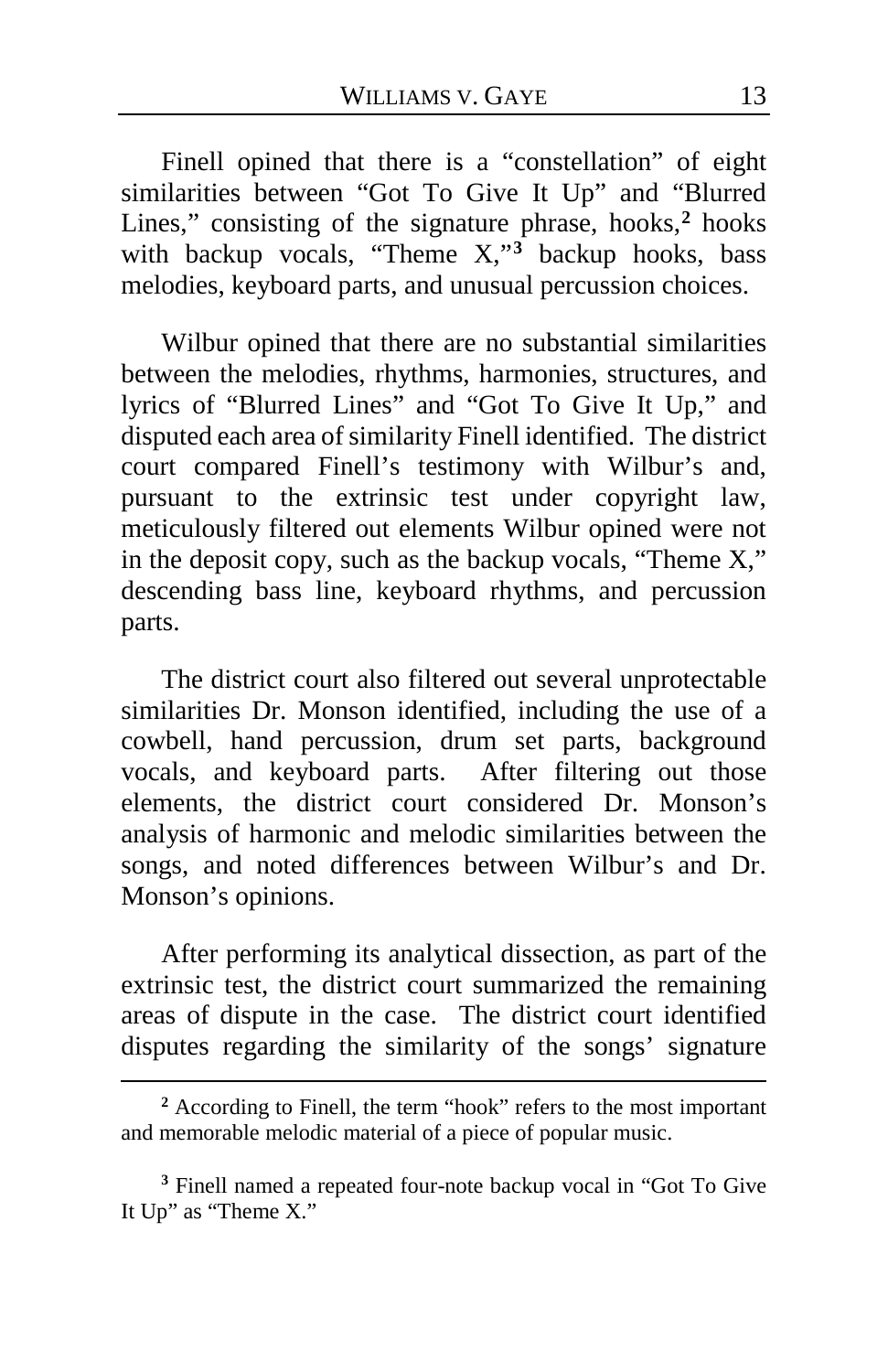phrases, hooks, bass lines, keyboard chords, harmonic structures, and vocal melodies. Concluding that genuine issues of material fact existed, the district court denied Williams and Thicke's motion for summary judgment.

## **E. Trial**

The case proceeded to a seven-day trial. The district court ruled before trial that the Gayes could present sound recordings of "Got To Give It Up" edited to capture only elements reflected in the deposit copy. Consequently, the commercial sound recording of "Got To Give It Up" was not played at trial.

Williams and Thicke testified, each acknowledging inspiration from Marvin Gaye and access to "Got To Give It  $Un.$ "

Finell testified that "Blurred Lines" and "Got To Give It Up" share many similarities, including the bass lines, keyboard parts, signature phrases, hooks, "Theme X," bass melodies, word painting, and the placement of the rap and "parlando" sections in the two songs. She opined that nearly every bar of "Blurred Lines" contains an element similar to "Got To Give It Up." Although the district court had filtered out "Theme X," the descending bass line, and the keyboard rhythms as unprotectable at summary judgment, Finell testified that those elements were in the deposit copy.

Dr. Monson played three audio-engineered "mash-ups" she created to show the melodic and harmonic compatibility between "Blurred Lines" and "Got To Give It Up." She testified that the two songs shared structural similarities on a sectional and phrasing level.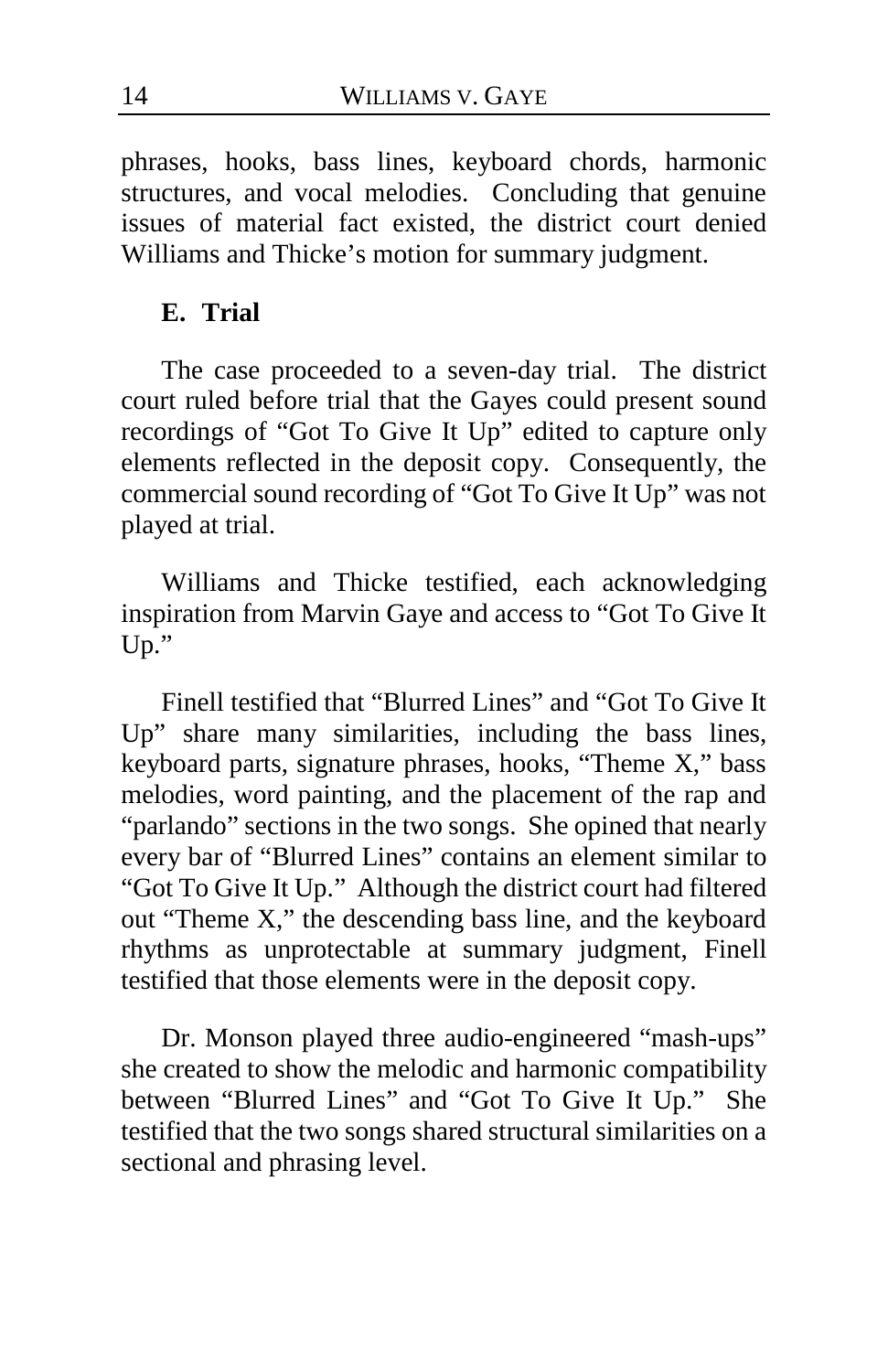Wilbur opined that the two songs are not substantially similar and disputed Finell and Dr. Monson's opinions. Wilbur prepared and played a sound recording containing her rendition of the deposit copy of "Got To Give It Up."

Neither the Thicke Parties nor the Gayes made a motion for judgment as a matter of law pursuant to Federal Rule of Civil Procedure 50(a) before the case was submitted to the jury.

On March 10, 2015, after two days of deliberation, the jury returned mixed general verdicts.**[4](#page-14-0)** The jury found that Williams, More Water from Nazareth Publishing,**[5](#page-14-1)** and Thicke infringed the Gayes' copyright in "Got To Give It Up." In contrast, the jury found that Harris and the Interscope Parties were not liable for infringement. The jury awarded the Gayes \$4 million in actual damages, \$1,610,455.31 in infringer's profits from Williams and More Water from Nazareth Publishing, and \$1,768,191.88 in infringer's profits from Thicke.

#### **F. The District Court's Order on Post-Trial Motions**

The district court ruled on the parties' various post-trial motions in an omnibus order.

The Thicke Parties filed a motion for judgment as a matter of law, a new trial, or remittitur. The district court

 $\overline{a}$ 

<span id="page-14-1"></span>**<sup>5</sup>** More Water From Nazareth Publishing, Inc. collects royalties on Williams' behalf.

<span id="page-14-0"></span>**<sup>4</sup>** Although the verdict forms are captioned "Special Verdict," they are functionally general verdict forms. *See Zhang v. Am. Gem Seafoods, Inc.*, 339 F.3d 1020, 1031 (9th Cir. 2003) ("If the jury announces only its ultimate conclusions, it returns an ordinary general verdict[.]").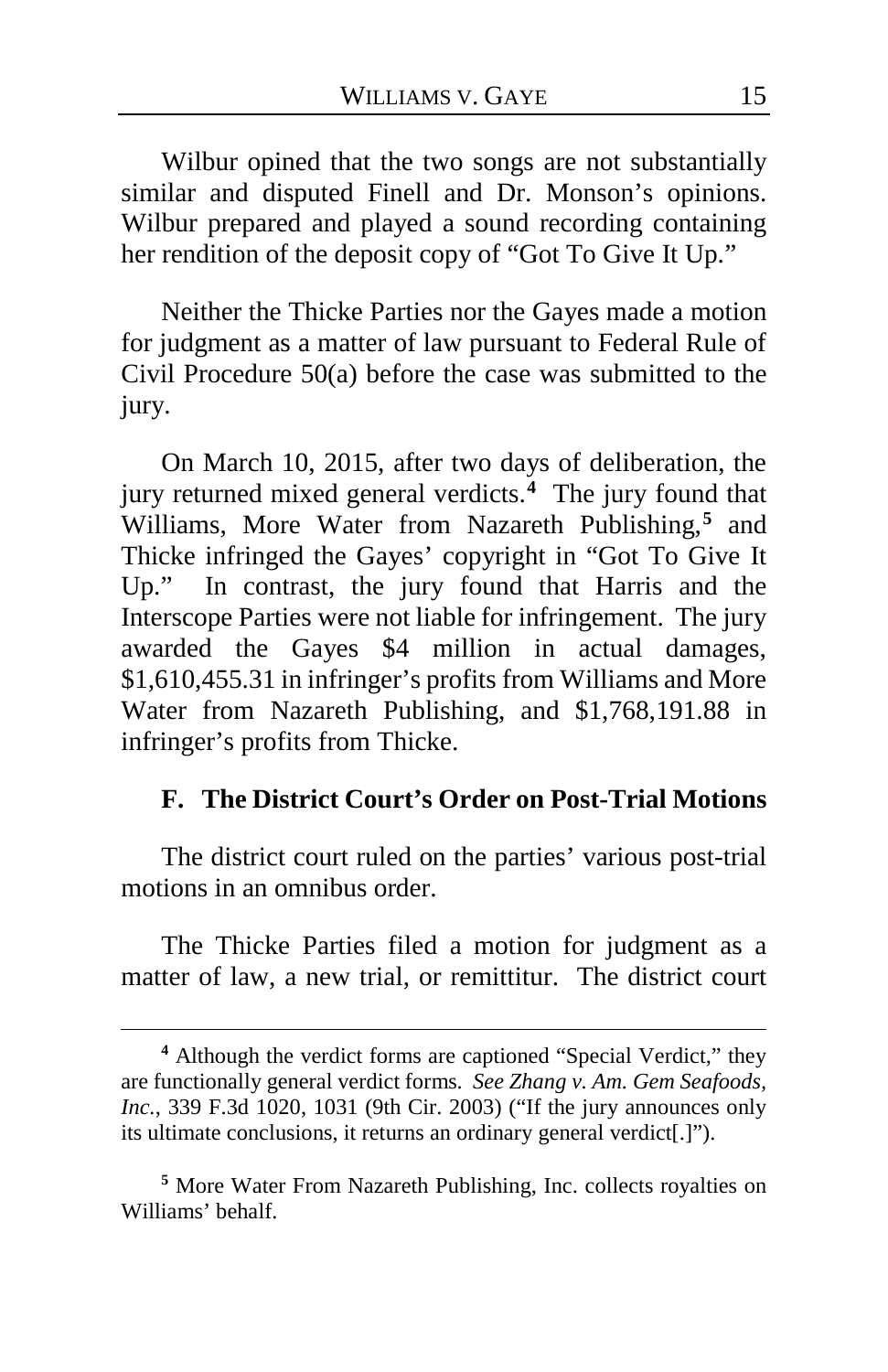denied the Thicke Parties' motion for judgment as a matter of law and motion for a new trial, but remitted the award of actual damages and the award of Williams' profits.

The Gayes filed three motions, seeking (1) a declaration that Harris and the Interscope Parties were liable for infringement; (2) injunctive relief or, in the alternative, ongoing royalties; and (3) prejudgment interest. The district court construed the Gayes' motion for declaratory relief as a post-trial motion for judgment as a matter of law, and granted the motion, overturning the jury's general verdicts in favor of Harris and the Interscope Parties. The district court denied the Gayes' request for injunctive relief, but awarded them a running royalty of 50% of future songwriter and publishing revenues from "Blurred Lines." The district court granted in part the Gayes' motion for prejudgment interest.

## **G. The Judgment and Order on Attorney's Fees and Costs**

The district court entered judgment on December 2, 2015. The court awarded the Gayes \$3,188,527.50 in actual damages, profits of \$1,768,191.88 against Thicke and \$357,630.96 against Williams and More Water from Nazareth Publishing, and a running royalty of 50% of future songwriter and publishing revenues received by Williams, Thicke, and Harris.

On April 12, 2016, the district court denied the Gayes' motion for attorney's fees and apportioned costs between the parties. The parties timely appealed.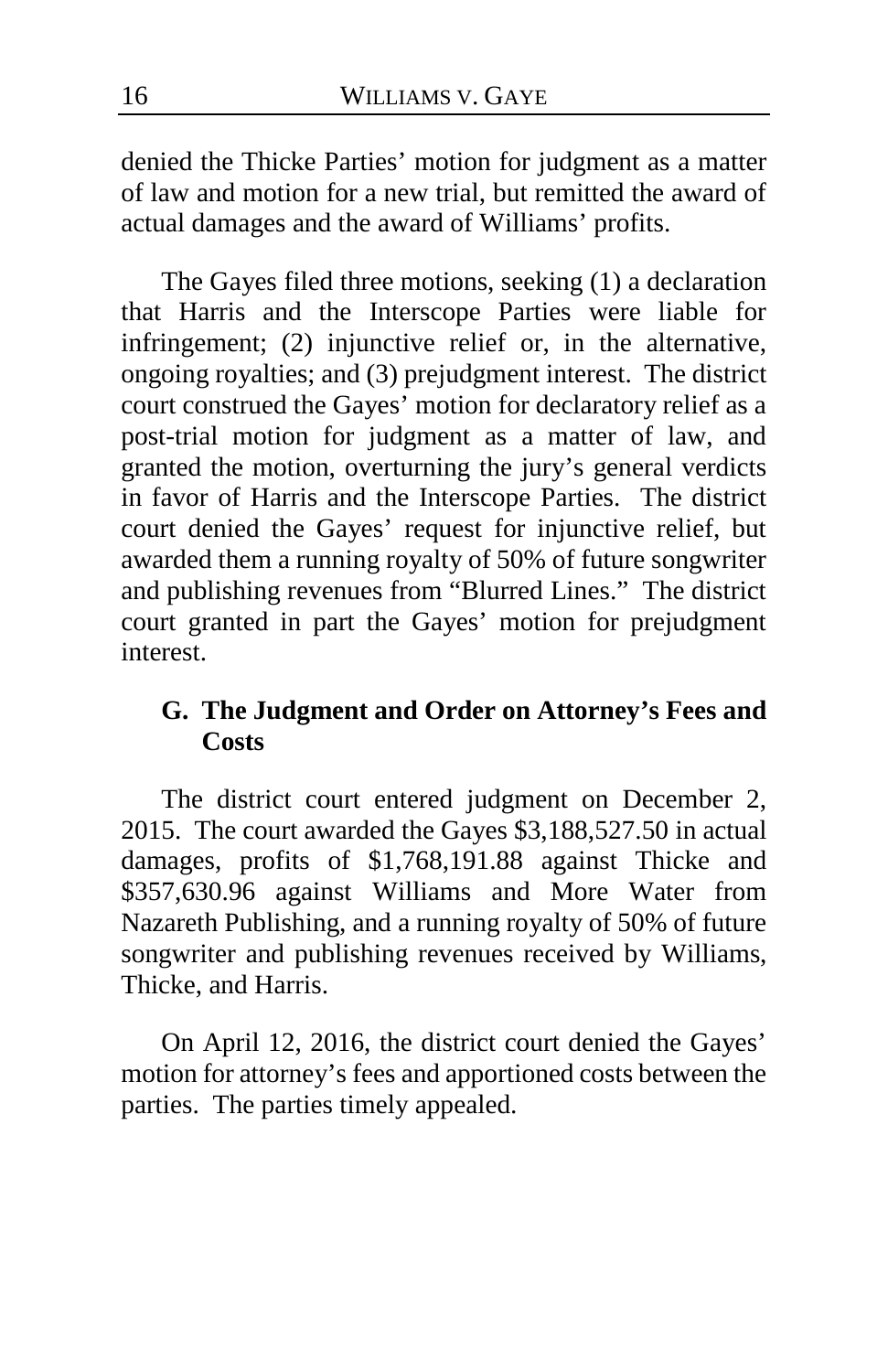#### **ANALYSIS**

#### **I. Governing Law**

We begin by discussing the law applicable to this case.

#### **A. Elements of a Copyright Infringement Claim**

To prevail on a copyright infringement claim, a plaintiff must show that (1) he or she owns the copyright in the infringed work, and (2) the defendant copied protected elements of the copyrighted work. *Swirsky v. Carey*, 376 F.3d 841, 844 (9th Cir. 2004). A copyright plaintiff may prove copying with circumstantial, rather than direct, evidence. *Three Boys Music Corp. v. Bolton*, 212 F.3d 477, 481 (9th Cir. 2000)."Absent direct evidence of copying, proof of infringement involves fact-based showings that the defendant had 'access' to the plaintiff's work and that the two works are 'substantially similar.'" *Id.* (quoting *Smith v. Jackson*, 84 F.3d 1213, 1218 (9th Cir. 1996)).

We use a two-part test for substantial similarity: an extrinsic test and an intrinsic test. *Swirsky*, 376 F.3d at 845. For a jury to find substantial similarity, there must be evidence on both the extrinsic and intrinsic tests. *Id.* (citing *Rice v. Fox Broad. Co.*, 330 F.3d 1170, 1174 (9th Cir. 2003)). A district court applies only the extrinsic test on a motion for summary judgment, as the intrinsic test is reserved exclusively for the trier of fact. *Benay v. Warner Bros. Entm't, Inc.*, 607 F.3d 620, 624 (9th Cir. 2010).

The extrinsic test is objective. *Swirsky*, 376 F.3d at 845. It "considers whether two works share a similarity of ideas and expression as measured by external, objective criteria." *Id.* Application of "[t]he extrinsic test requires 'analytical dissection of a work and expert testimony.'" *Id.* (quoting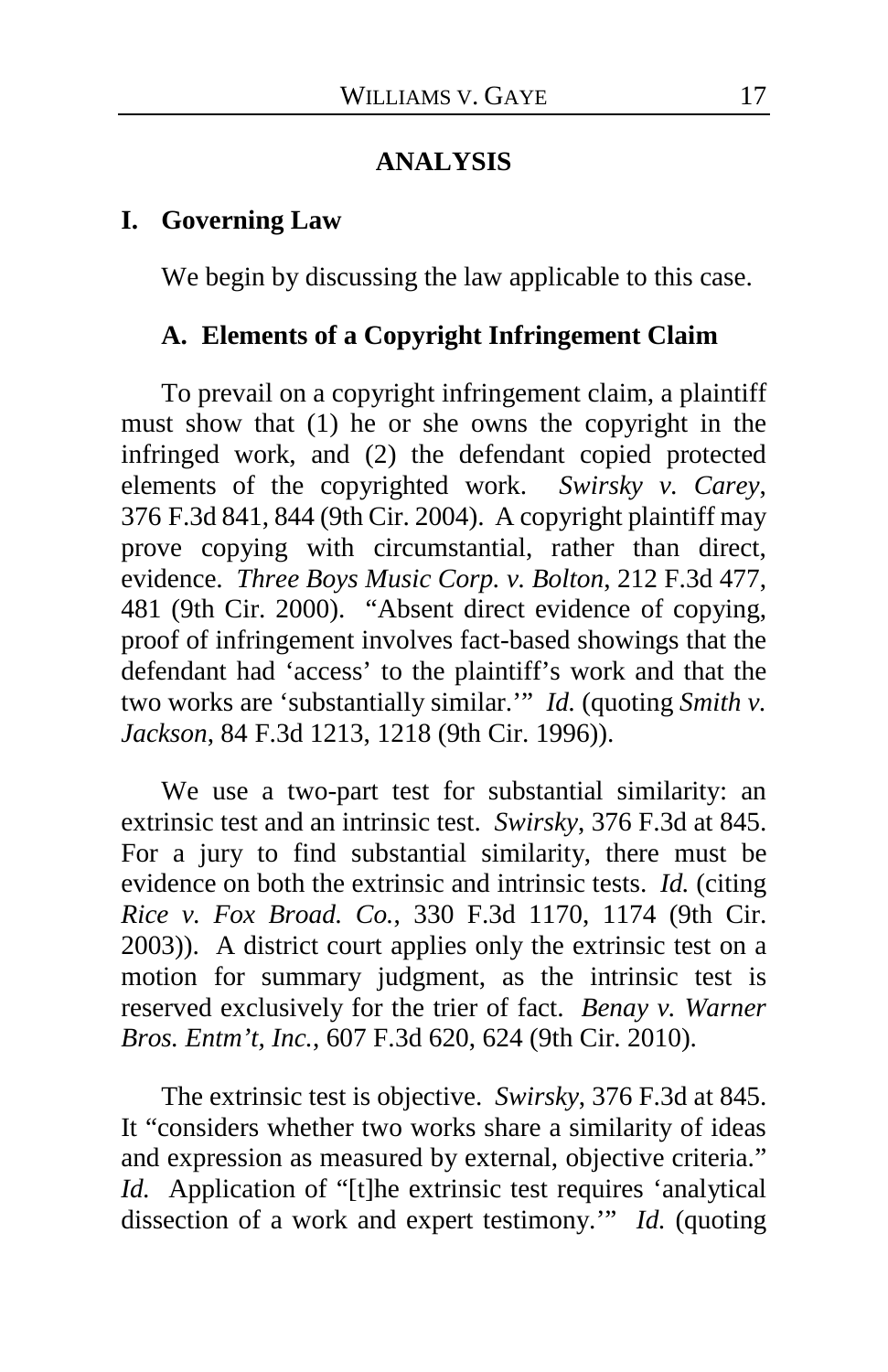*Three Boys Music*, 212 F.3d at 485). An analytical dissection, in turn, "requires breaking the works 'down into their constituent elements, and comparing those elements for proof of copying as measured by "substantial similarity.""" *Id.* (quoting *Rice v. Fox Broad. Co.*, 148 F. Supp. 2d 1029, 1051 (C.D. Cal. 2001)).

The intrinsic test, on the other hand, is subjective. *Three Boys Music*, 212 F.3d at 485. It "asks 'whether the ordinary, reasonable person would find the total concept and feel of the works to be substantially similar.'" *Id.* (quoting *Pasillas v. McDonald's Corp.*, 927 F.2d 440, 442 (9th Cir. 1991)).

"Because the requirement is one of substantial similarity to *protected* elements of the copyrighted work, it is essential to distinguish between the protected and unprotected material in a plaintiff's work."**[6](#page-17-0)** *Swirsky*, 376 F.3d at 845. Still, "substantial similarity can be found in a combination of elements, even if those elements are individually unprotected." *Id.* at 848; *see also Metcalf v. Bochco*, 294 F.3d 1069, 1074 (9th Cir. 2002) ("Each note in a scale, for example, is not protectable, but a pattern of notes in a tune may earn copyright protection."); *Three Boys Music*, 212 F.3d at 485–86 (upholding jury's finding of substantial

<span id="page-17-0"></span>**<sup>6</sup>** "Copyright protection subsists . . . in original works of authorship," including "musical works" and "any accompanying words," that are "fixed in any tangible medium of expression." 17 U.S.C. § 102(a). Generally speaking, copyright law does not protect ideas, but rather, protects the expression of ideas. *See id.* § 102(b); *Rice*, 330 F.3d at 1174. For example, elements of an original work of authorship may be unprotectable by reason of the *scenes a faire* doctrine. *See Swirsky*, 376 F.3d at 849–50. According to that doctrine, "when certain commonplace expressions are indispensable and naturally associated with the treatment of a given idea, those expressions are treated like ideas and therefore not protected by copyright." *Id.* at 850.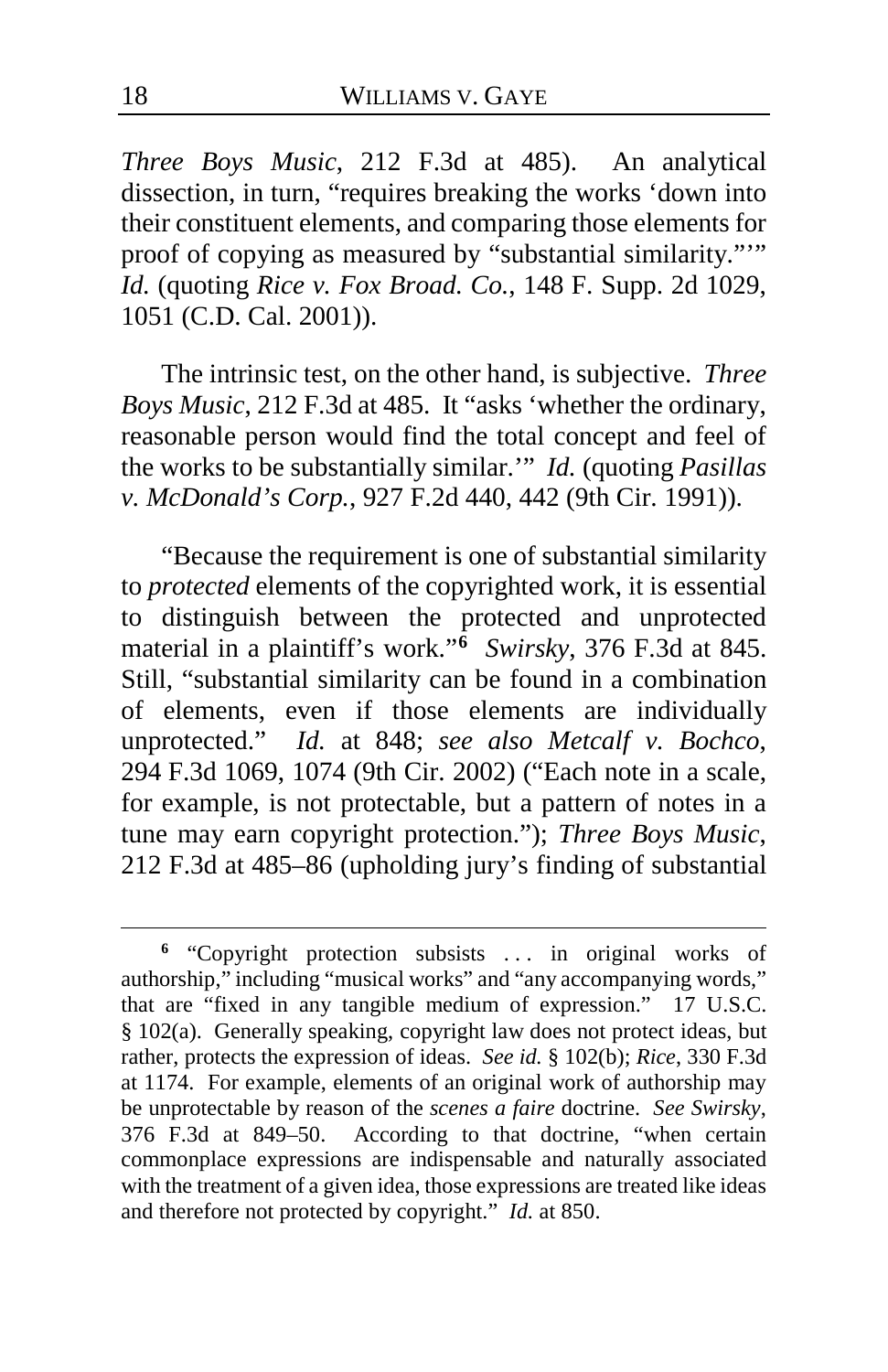similarity based on "a combination of unprotectible elements"). This principle finds particular relevance in application of the intrinsic test, as a trier of fact may "find that the over-all impact and effect indicate substantial appropriation," even if "any one similarity taken by itself seems trivial." *Sid & Marty Krofft Television Prods., Inc. v. McDonald's Corp.*, 562 F.2d 1157, 1169 (9th Cir. 1977) (quoting *Malkin v. Dubinsky*, 146 F. Supp. 111, 114 (S.D.N.Y. 1956)), *superseded in part on other grounds*, 17 U.S.C. § 504(b); *see also Three Boys Music*, 212 F.3d at 485.

## **B. The Standard of Similarity for Musical Compositions**

We have distinguished between "broad" and "thin" copyright protection based on the "range of expression" involved. *Mattel, Inc. v. MGA Entm't, Inc.*, 616 F.3d 904, 913–14 (9th Cir. 2010). "If there's a wide range of expression . . . , then copyright protection is 'broad' and a work will infringe if it's 'substantially similar' to the copyrighted work." *Id.* (citation omitted).On the other hand, "[i]f there's only a narrow range of expression ..., then copyright protection is 'thin' and a work must be 'virtually identical' to infringe." *Id.* at 914 (citation omitted). To illustrate, there are a myriad of ways to make an "aliens-attack movie," but "there are only so many ways to paint a red bouncy ball on blank canvas." *Id.* at 913–14. Whereas the former deserves broad copyright protection, the latter merits only thin copyright protection. *See id.*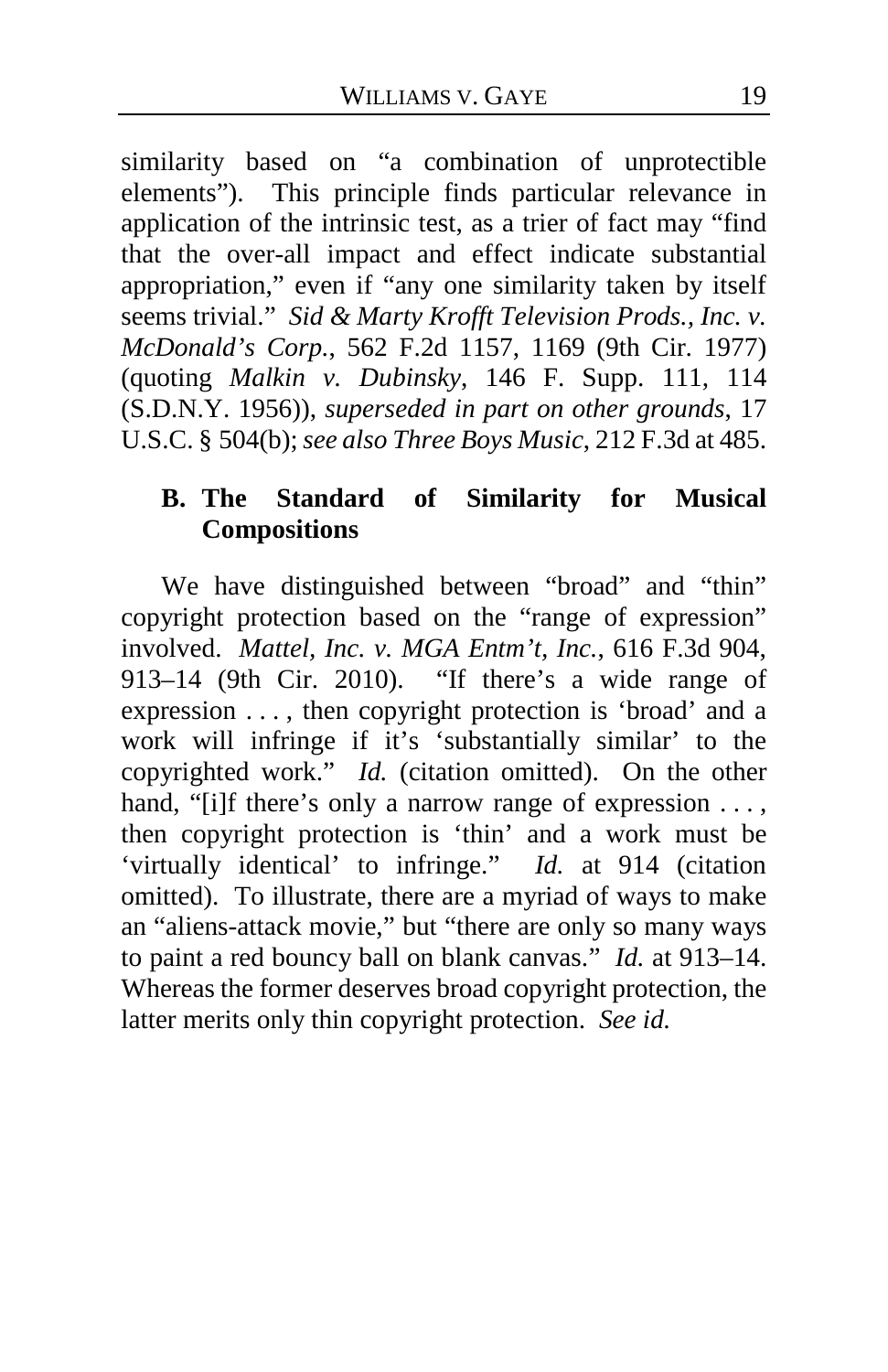We reject the Thicke Parties' argument that the Gayes' copyright enjoys only thin protection. Musical compositions are not confined to a narrow range of expression.**[7](#page-19-0)** *See Swirsky*, 376 F.3d at 849 (noting that "[m]usic . . . is not capable of ready classification into only five or six constituent elements," but "is comprised of a large array of elements"). They are unlike a page-shaped computer desktop icon, *see Apple Computer, Inc. v. Microsoft Corp.*, 35 F.3d 1435, 1444 (9th Cir. 1994), or a "glass-in-glass jellyfish sculpture," *Satava v. Lowry*, 323 F.3d 805, 810 (9th Cir. 2003). Rather, as we have observed previously, "[m]usic . . . is not capable of ready classification into only five or six constituent elements," but is instead "comprised of a large array of elements, some combination of which is protectable by copyright." *Swirsky*, 376 F.3d at 849. As "[t]here is no one magical combination of . . . factors that will automatically substantiate a musical infringement suit," and as "each allegation of infringement will be unique," the extrinsic test is met, "[s]o long as the plaintiff can demonstrate, through expert testimony . . . , that the similarity was 'substantial' and to 'protected elements' of the copyrighted work." *Id.* We have applied the substantial similarity standard to musical infringement suits before, *see id.*; *Three Boys Music*, 212 F.3d at 485, and see no reason to deviate from that standard now. Therefore, the Gayes' copyright is not limited to only thin copyright protection, and the Gayes need not prove virtual identity to substantiate their infringement action.

<span id="page-19-0"></span>**<sup>7</sup>** Even the de minimis exception, which renders insignificant copying inactionable, does not require a standard of similarity as exacting as virtual identity. *See VMG Salsoul, LLC v. Ciccone*, 824 F.3d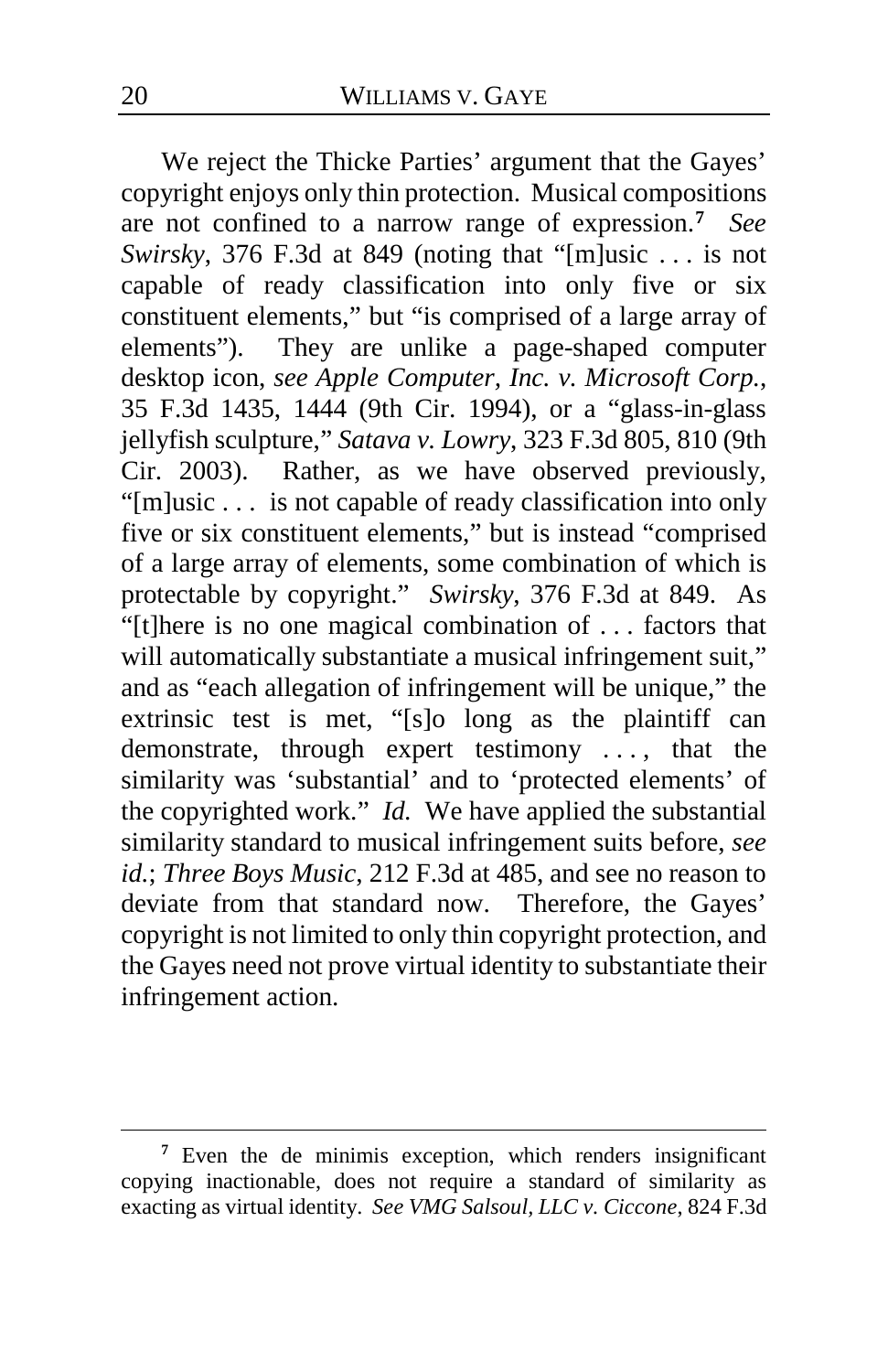#### **C. The Copyright Act of 1909**

Marvin Gaye composed "Got To Give It Up" before January 1, 1978, the effective date of the Copyright Act of 1976. Accordingly, the Copyright Act of 1909 governs the Gayes' compositional copyright. *See Twentieth Century Fox Film Corp. v. Entm't Distrib.*, 429 F.3d 869, 876 (9th Cir. 2005); *Dolman v. Agee*, 157 F.3d 708, 712 n.1 (9th Cir. 1998).

While the Copyright Act of 1976 protects "works of authorship" fixed in "sound recordings," 17 U.S.C. § 102, the 1909 Act did not protect sound recordings. It is well settled that "[s]ound recordings and musical compositions are separate works with their own distinct copyrights."**[8](#page-20-0)** *See VMG Salsoul, LLC v. Ciccone*, 824 F.3d 871, 877 (9th Cir. 2016) (quoting *Erickson v. Blake*, 839 F. Supp. 2d 1132, 1135 n.3 (D. Or. 2012)). It remains unsettled, however, whether copyright protection for musical compositions under the 1909 Act extends only to the four corners of the sheet music deposited with the United States Copyright Office, or whether the commercial sound recordings of the compositions are admissible to shed light on the scope of the underlying copyright. Here, the district court ruled that the

<sup>871, 878 (9</sup>th Cir. 2016) ("A 'use is de minimis only if the average audience would not recognize the appropriation.'" (quoting *Newton v. Diamond*, 388 F.3d 1189, 1193 (9th Cir. 2004))).

<span id="page-20-0"></span>**<sup>8</sup>** 17 U.S.C. § 102(a)(2) protects "musical works," while § 102(a)(7) protects "sound recordings." "'Sound recordings' are works that result from the fixation of a series of musical, spoken, or other sounds . . . , regardless of the nature of the material objects, such as disks, tapes, or other phonorecords, in which they are embodied." 17 U.S.C. § 101.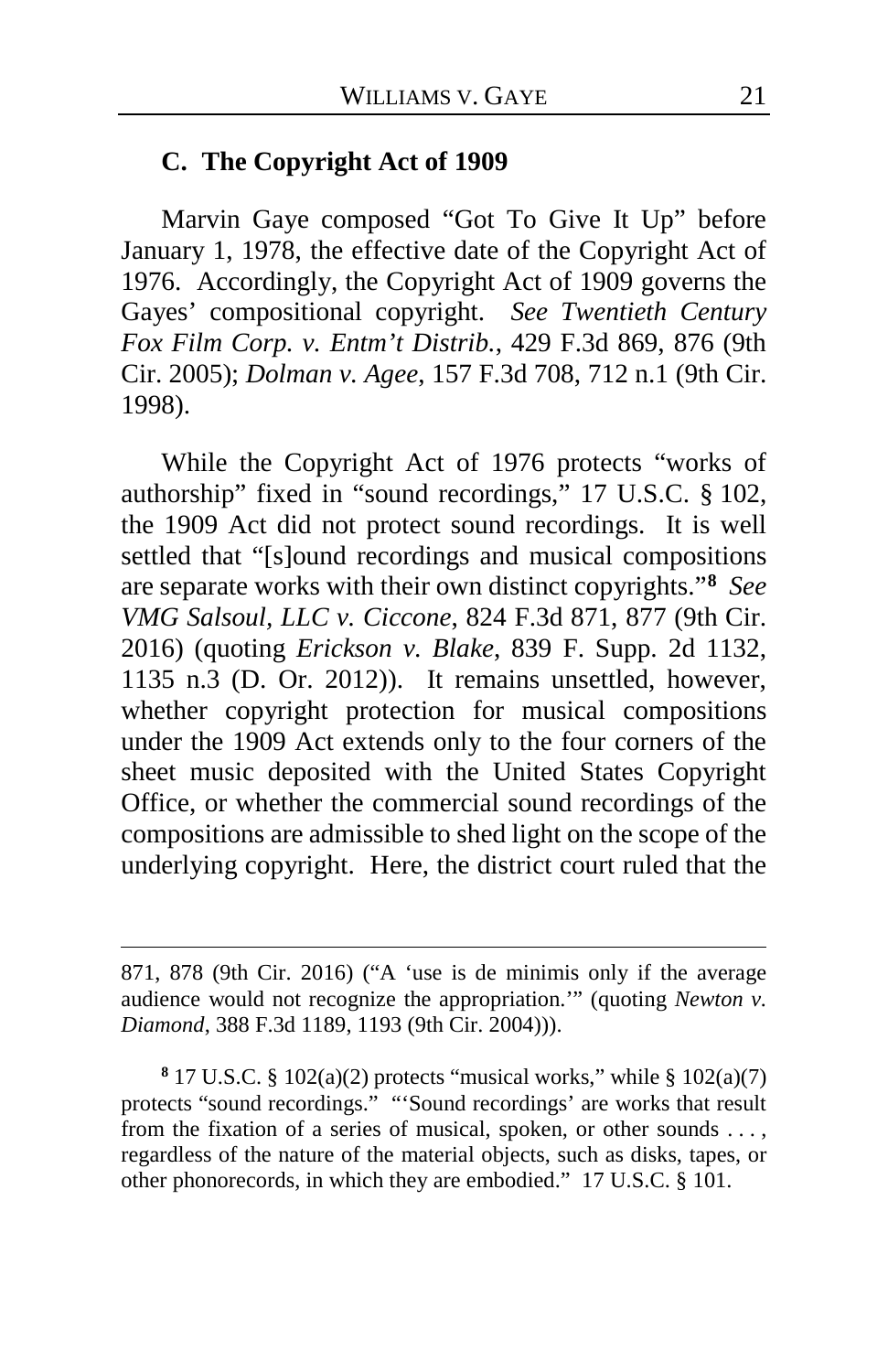1909 Act protected only the deposit copy of "Got To Give It Up," and excluded the sound recording from consideration.

The Gayes cross-appeal the district court's interpretation of the 1909 Act only in the event the case is remanded for a new trial. The parties have staked out mutually exclusive positions. The Gayes assert that Marvin Gaye's studio recording may establish the scope of a compositional copyright, despite the 1909 Act's lack of protection for sound recordings. The Thicke Parties, on the other hand, elevate the deposit copy as the quintessential measure of the scope of copyright protection.**[9](#page-21-0)** Nevertheless, because we do not remand the case for a new trial, we need not, and decline to, resolve this issue in this opinion. For purposes of this appeal, we accept, without deciding, the merits of the district court's ruling that the scope of the Gayes' copyright in "Got To Give It Up" is limited to the deposit copy.

<span id="page-21-0"></span>**<sup>9</sup>** To our knowledge, the Thicke Parties' position had not found support in case law until the district court's ruling. *See Three Boys Music*, 212 F.3d at 486 (observing, in the context of subject matter jurisdiction, that "[a]lthough the 1909 Copyright Act requires the owner to deposit a 'complete copy' of the work with the copyright office, our definition of a 'complete copy' is broad and deferential"); *see also* 17 U.S.C. § 704 (providing that the Register of Copyrights and the Librarian of Congress may destroy or otherwise dispose of original deposit copies if certain facsimile requirements are met); *Marya v. Warner/Chappell Music, Inc.*, 131 F. Supp. 3d 975, 982 (C.D. Cal. 2015) (observing that "[t]he Copyright Office no longer has the deposit copy" of the work at issue, which was registered in 1935); 2 Nimmer on Copyright § 7.17[A] (2017) (noting that "[t]he function of deposit is to provide the Library of Congress *via* the Copyright Office with copies and phonorecords of all works published within the United States," and that the argument "that deposit has a copyright as well as an archival function" is "attenuated by the fact that the Library of Congress need not add all deposited works to its collection" or "preserve those works which it does add to its collection").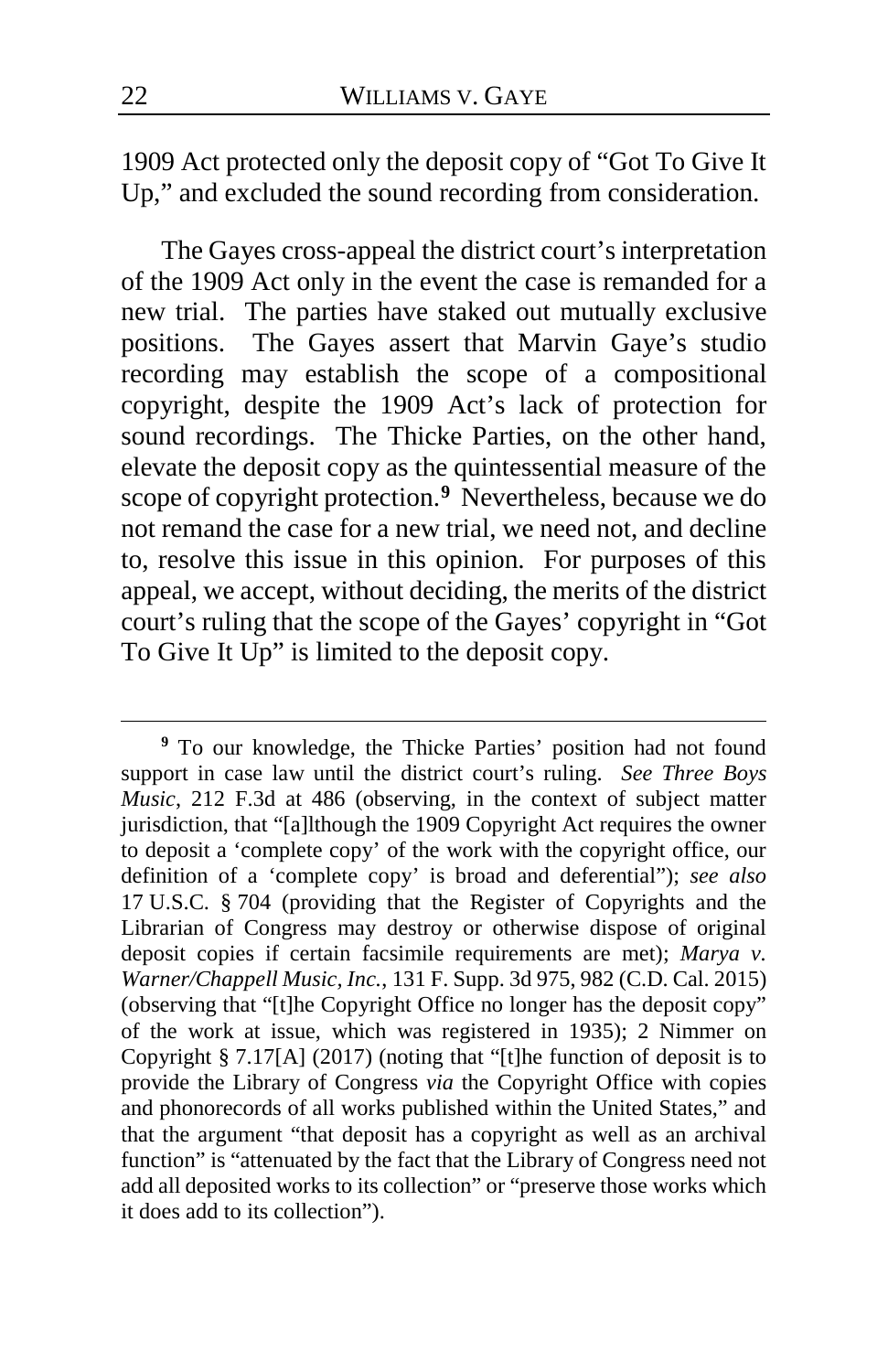## **II. The District Court's Order Denying Summary Judgment is Not Reviewable After a Full Trial on the Merits.**

The Thicke Parties seek review of the district court's order denying their motion for summary judgment, contending that the district court erred in its application of the extrinsic test for substantial similarity.

The order is not reviewable. The Supreme Court has squarely answered the question: "May a party . . . appeal an order denying summary judgment after a full trial on the merits? Our answer is no." *Ortiz v. Jordan*, 562 U.S. 180, 183–84 (2011). An order denying summary judgment is "simply a step along the route to final judgment." *Id.* at 184. "Once the case proceeds to trial, the full record developed in court supersedes the record existing at the time of the summary-judgment motion." *Id.*

The Thicke Parties argue that we may nonetheless review the district court's denial of summary judgment for legal error. We "generally do 'not review a denial of a summary judgment motion after a full trial on the merits." *Escriba v. Foster Poultry Farms, Inc.*, 743 F.3d 1236, 1243 (9th Cir. 2014) (quoting *Banuelos v. Constr. Laborers' Tr. Funds for S. Cal.*, 382 F.3d 897, 902 (9th Cir. 2004)). We carved out an exception to this general rule in the past, concluding that we may review "denials of summary judgment motions where the district court made an error of law that, if not made, would have required the district court to grant the motion.'" *Id.* (quoting *Banuelos*, 743 F.3d at 902).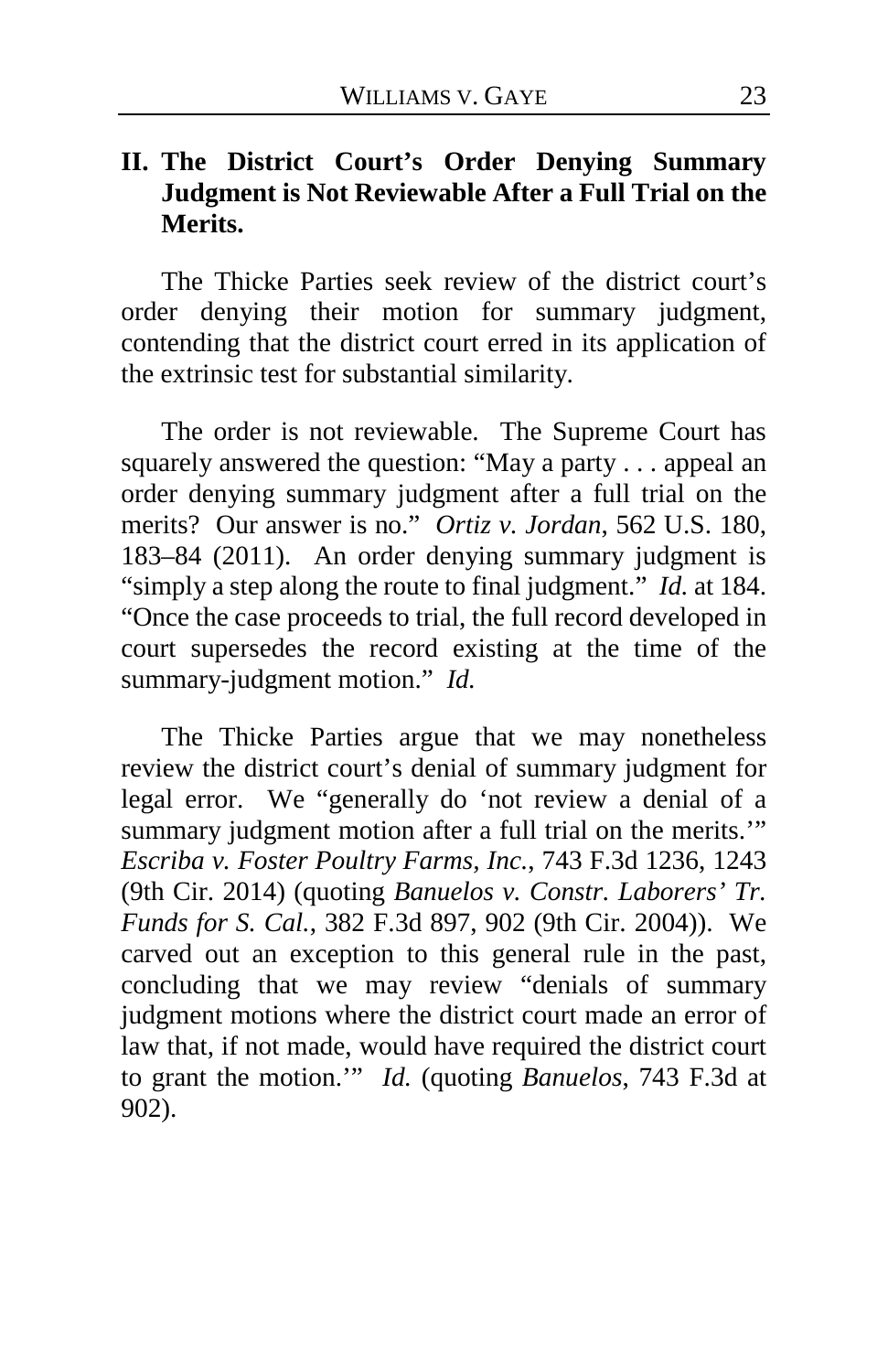*Ortiz* calls into question the continuing viability of our exception.**[10](#page-23-0)** In *Ortiz*, the Supreme Court declined to address the argument that "'purely legal' issues capable of resolution 'with reference only to undisputed facts'" are preserved for appellate review even after trial. 562 U.S. at 189. Read broadly, *Ortiz* does not foreclose review of denials of summary judgment after trial, so long as the issues presented are purely legal. But read narrowly, the Court's dicta does not endorse such an exception either.

We need not decide today whether our exception survives *Ortiz* unaltered. The Thicke Parties' arguments "hardly present 'purely legal' issues capable of resolution 'with reference only to undisputed facts.'" *Id.* The district court's application of the extrinsic test of similarity was a factbound inquiry far afield from decisions resolving "disputes about the substance and clarity of pre-existing law." *Id.* The district court's ruling bears little resemblance to legal issues we have reviewed pursuant to our exception. *See, e.g.*, *Escriba*, 743 F.3d at 1243–45 (examining whether "the district court erred as a matter of law by entertaining [defendant's] 'legally impossible' theory of the case that [plaintiff] affirmatively declined to take FMLA leave"); *Banuelos*, 382 F.3d at 903 (examining whether "the district court erred as a matter of law when it concluded it could hear evidence outside the administrative record" in an ERISA case); *Pavon v. Swift Transp. Co.*, 192 F.3d 902, 906 (9th Cir. 1999) (reviewing the district court's ruling on claim preclusion). We accordingly conclude that *Ortiz* forecloses our review of the district court's denial of summary judgment.

<span id="page-23-0"></span>**<sup>10</sup>** While *Escriba*, a 2014 decision, post-dates *Ortiz*, *Escriba* does not reference the Supreme Court's decision. *See* 743 F.3d at 1243.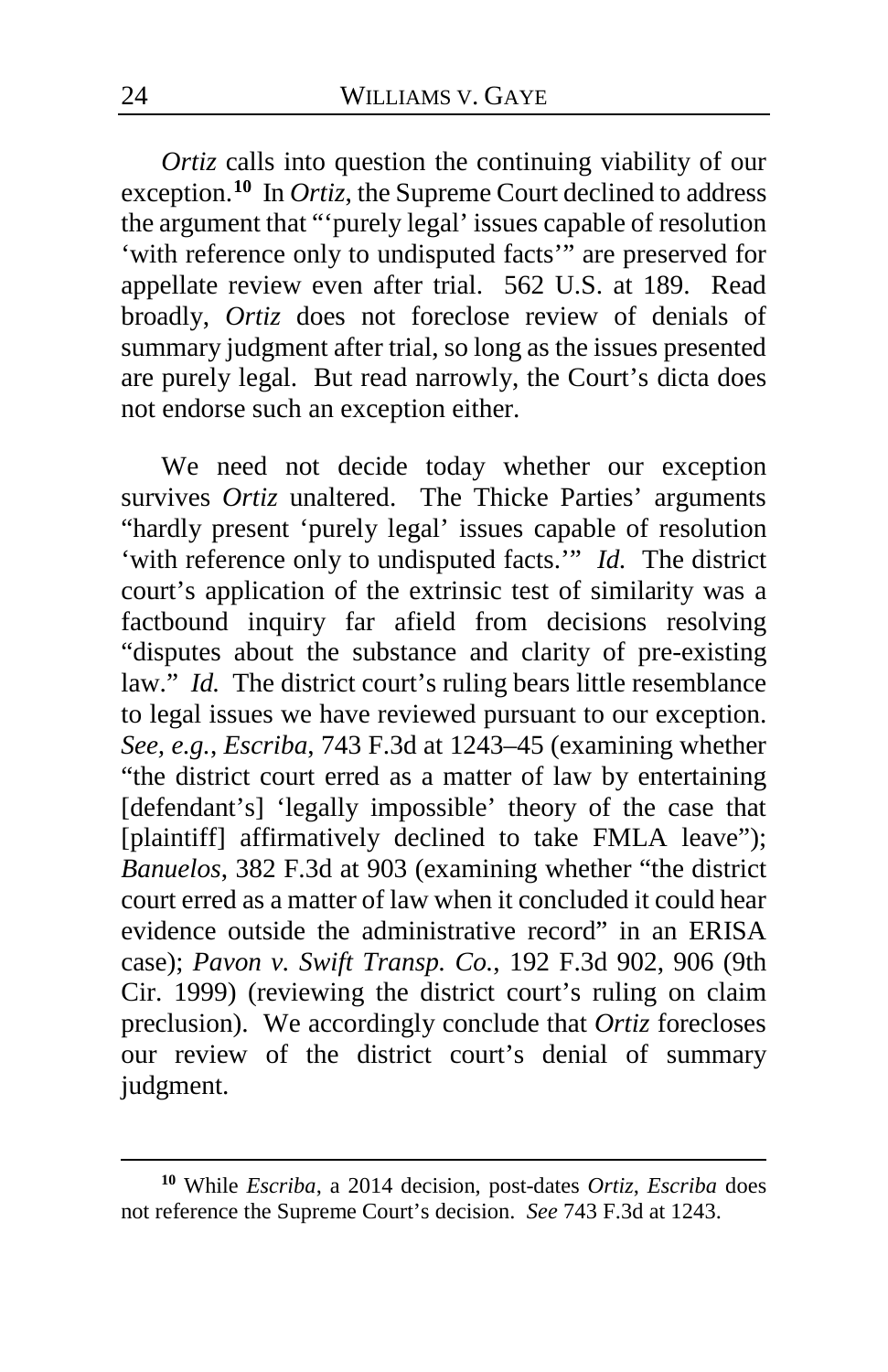#### **III. The District Court Did Not Abuse its Discretion in Denying a New Trial.**

We review the district court's denial of a motion for a new trial for abuse of discretion. *Lam v. City of San Jose*, 869 F.3d 1077, 1084 (9th Cir. 2017) (citing *Molski v. M.J. Cable, Inc.*, 481 F.3d 724, 728 (9th Cir. 2007)). We may reverse the denial of a new trial only if the district court "reaches a result that is illogical, implausible, or without support in the inferences that may be drawn from the record." *Id.* (quoting *Kode v. Carlson*, 596 F.3d 608, 612 (9th Cir. 2010)). "The abuse of discretion standard requires us to uphold a district court's determination that falls within a broad range of permissible conclusions, provided the district court did not apply the law erroneously." *Id.* (quoting *Kode*, 596 F.3d at 612).

The Thicke Parties argue that a new trial is warranted on three grounds: (1) Jury Instructions 42 and 43 were erroneous; (2) the district court abused its discretion in admitting portions of Finell and Dr. Monson's testimony; and (3) the verdict is against the clear weight of the evidence. We disagree, and discuss each ground in turn.

#### **A. Instructions 42 and 43 Were Not Erroneous.**

We review de novo whether jury instructions state the law accurately, but review a district court's formulation of jury instructions for abuse of discretion. *Id.* at 1085 (citing *Hunter v. County of Sacramento*, 652 F.3d 1225, 1232 (9th Cir. 2011)). "In evaluating jury instructions, prejudicial error results when, looking to the instructions as a whole, the substance of the applicable law was [not] fairly and correctly covered." *Dang v. Cross*, 422 F.3d 800, 805 (9th Cir. 2005) (alteration in original) (quoting *Swinton v. Potomac Corp.*, 270 F.3d 794, 802 (9th Cir. 2001)).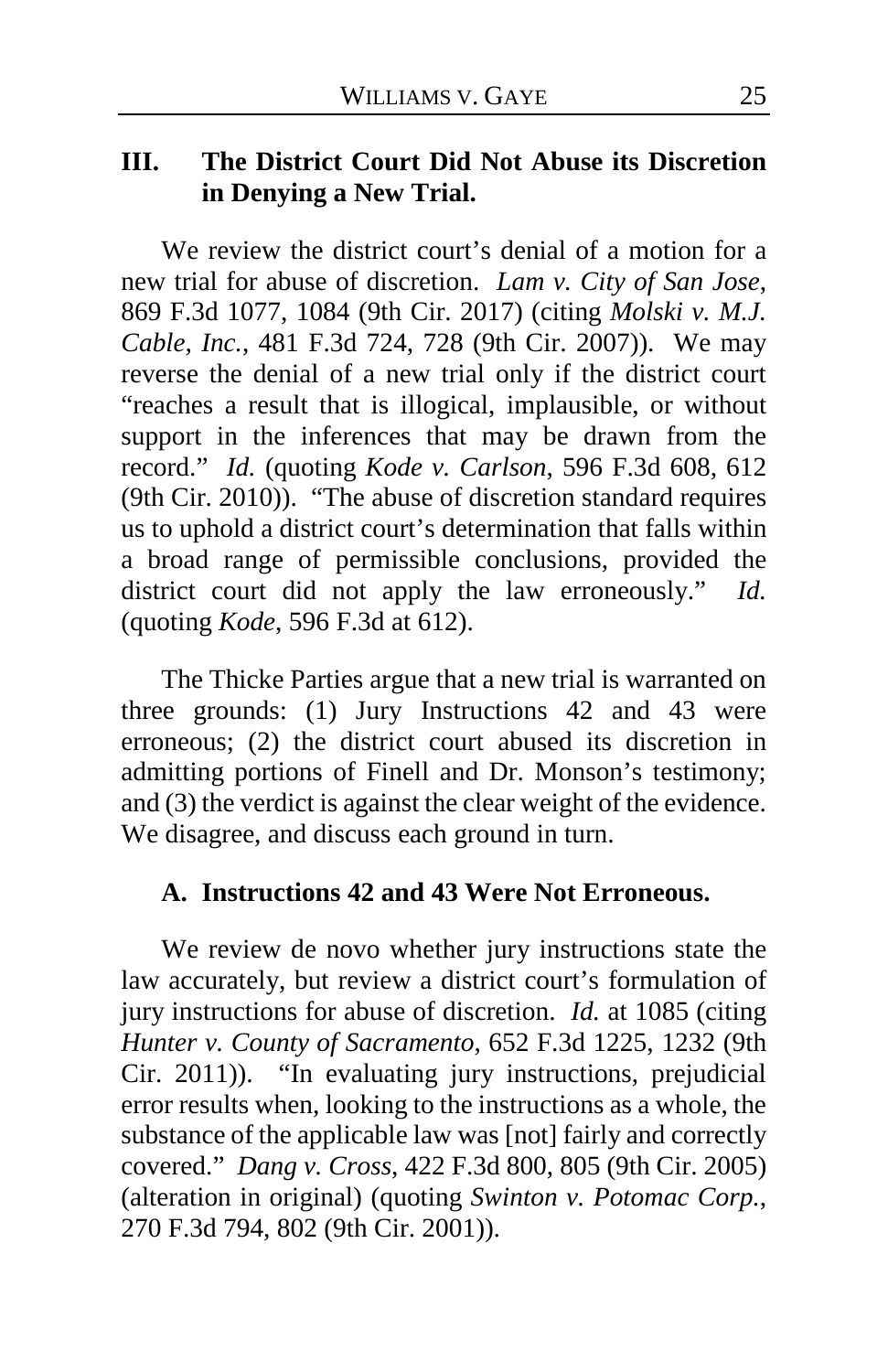#### **1. Jury Instruction 42**

The Thicke Parties argue that Instruction 42 allowed the jury to place undue weight on Williams and Thicke's statements claiming inspiration from "Got To Give It Up" and Marvin Gaye. The district court instructed the jurors:

> In order to find that the Thicke Parties copied either or both of the Gaye Parties' songs, it is not necessary that you find that the Thicke Parties consciously or deliberately copied either or both of these songs. It is sufficient if you find that the Thicke Parties subconsciously copied either or both of the Gaye Parties' songs.

Because direct evidence is rare, copying is usually circumstantially proved by a combination of access and substantial similarity. *See Swirsky*, 376 F.3d at 844. As the Thicke Parties acknowledge, access may be "based on a theory of widespread dissemination and subconscious copying." *Three Boys Music*, 212 F.3d at 483. In short, there is no scienter requirement. *See id.* at 482–85. Instruction 42 stated as much.

The Thicke Parties argue that Instruction 42 was nonetheless inappropriate, because the issue of access was not at issue. Not so. The Thicke Parties take an unduly narrow view of Instruction 42 in isolation. The instructions as a whole make plain that a circumstantial case of copying requires not just access, but also substantial similarity. Instructions 28 and 41 provide that copying may be proven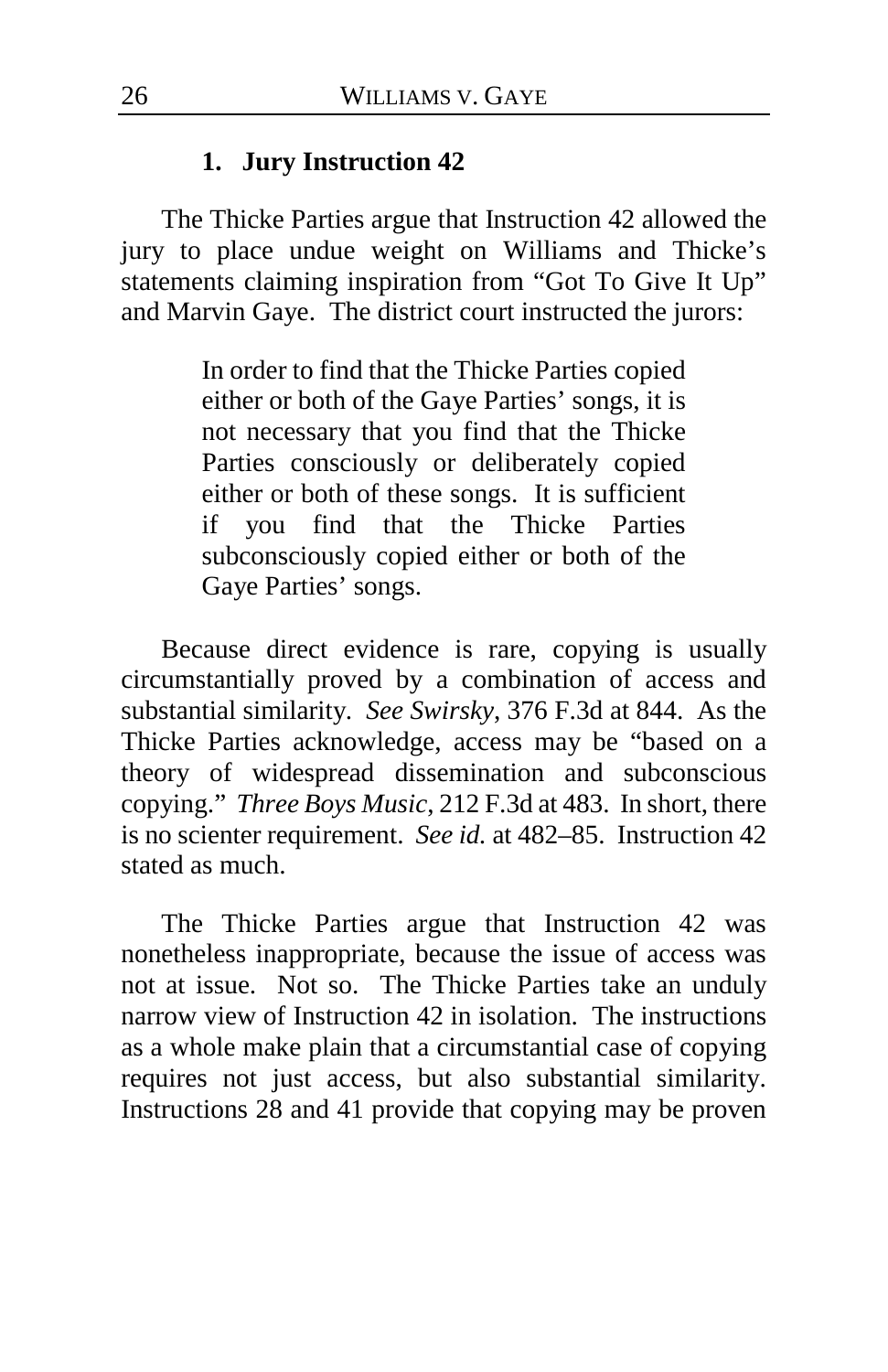by demonstrating access plus substantial similarity.**[11](#page-26-0)** Instruction 43 further underscores that the Gayes "must show that there is both substantial 'extrinsic similarity' and substantial 'intrinsic similarity' as to that pair of works." Looking to the jury instructions as a whole, *see Dang*, 422 F.3d at 805, it is clear that the district court properly instructed the jury to find both access and substantial similarity.

In light of the foregoing, we conclude that the district court did not err in giving Jury Instruction 42.

#### **2. Jury Instruction 43**

 $\overline{a}$ 

The Thicke Parties argue that Instruction 43 erroneously instructed the jury to consider unprotectable elements. Specifically, they contend that the district court instructed the jury that it "must consider" elements that they contend are not present in the deposit copy: "Theme X," the

Instruction 41 provides: "If you conclude that the Thicke Parties had access to either or both of the Gaye Parties' works before creating either or both of their works, you may consider that access in connection with determining whether there is substantial similarity between either or both pairs of works." Instruction 41's use of "may" is not problematic either. Instruction 41 merely reiterates that the Gayes may choose to prove infringement by using a circumstantial theory.

<span id="page-26-0"></span>**<sup>11</sup>** Instruction 28 provides: "The Gaye Parties may show the Thicke Parties copied from the work by showing by a preponderance of the evidence that the Thicke Parties had access to the Gaye Parties' copyrighted work and that there are substantial similarities between the Thicke Parties' work and original elements of the Gaye Parties' work." That the instruction uses the permissive "may" presents no problem. It simply reflects the fact that the Gayes may, but are not required to, prove copying by way of a circumstantial theory, rather than a direct one.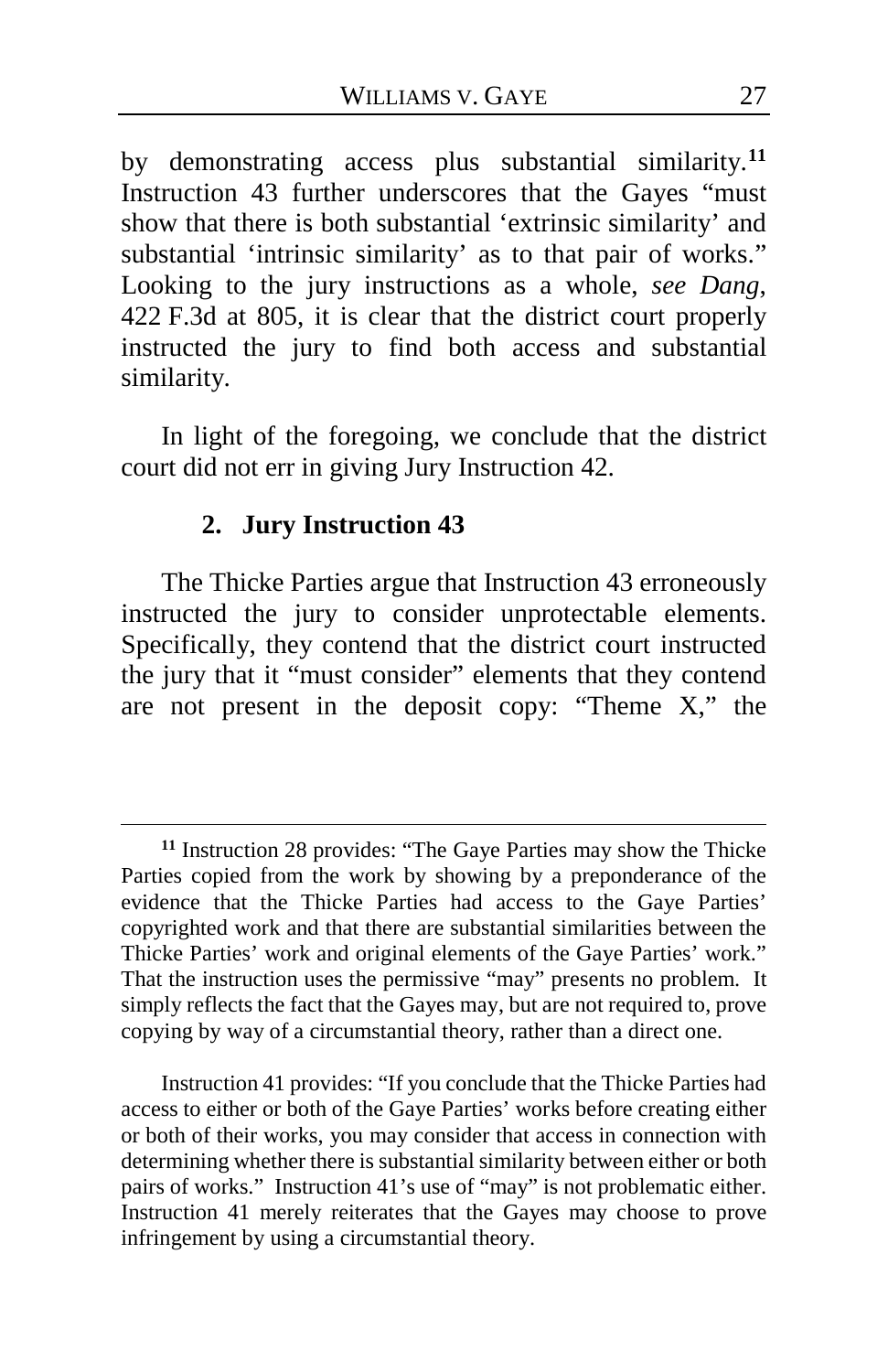descending bass line, and keyboard parts. Instruction 43 states, in pertinent part:

> Extrinsic similarity is shown when two works have a similarity of ideas and expression as measured by external, objective criteria. To make this determination, you must consider the elements of each of the works and decide if they are substantially similar. This is not the same as "identical." There has been testimony and evidence presented by both sides on this issue, including by expert witnesses, as to such matters as: (a) for "Got to Give It Up" and "Blurred Lines," the socalled "Signature Phrase," hook, "Theme X," bass melodies, keyboard parts, word painting, lyrics, [and] rap v. parlando .... The Gaye Parties do not have to show that each of these individual elements is substantially similar, but rather that there is enough similarity between a work of the Gaye Parties and an allegedly infringing work of the Thicke Parties to comprise a substantial amount.

First, the Thicke Parties take the word "must" out of context. Instruction 43's use of the word "must" serves to underline the extrinsic test's requirement that the jury compare the objective elements of the works for substantial similarity.

Second, Finell testified that "Theme X," the descending bass line, and the keyboard parts are reflected in the deposit copy, while Wilbur testified to the contrary. The experts' quarrel over what was in the deposit copy was a factual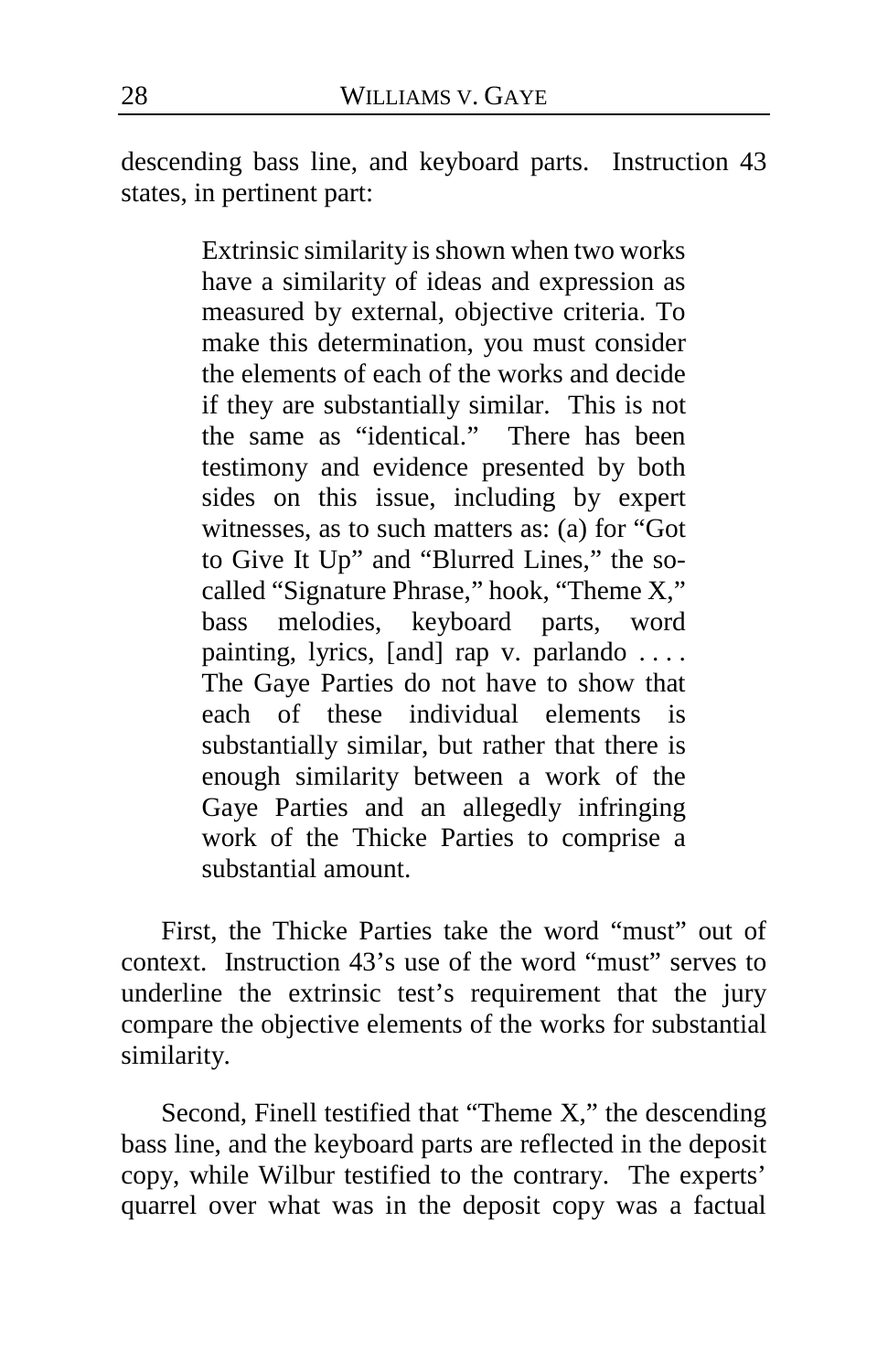dispute for the jury to decide. Even if Instruction 43's inclusion of contested elements could have led the jury to believe that the elements were in the deposit copy, and to consider them as protectable elements for purposes of the substantial similarity analysis, we cannot view Instruction 43 in isolation. In light of the jury instructions as a whole, we do not conclude that the district court's listing of elements in Instruction 43 prevented the jury from making a factual determination of what was in the deposit copy.

The instructions on whole make clear that the jury could consider only elements in the deposit copy. Instruction 28 states that the Gayes bear "the burden of proving that the Thicke Parties copied original elements from the Gaye[s'] copyrighted work." Instruction 35, in turn, defines the Gayes' copyrighted work. Instruction 35 informed jurors that at the time the copyright in "Got To Give It  $Up$ " was registered, "only written music could be filed by a copyright owner with the Copyright Office as the deposit copy of the copyrighted work." In contrast, "[r]ecordings of musical compositions could not be filed with the Copyright Office at that time." The district court cautioned the jurors to distinguish between the commercial sound recording of "Got To Give It Up" and the deposit copy, noting that "although [a] sound recording of 'Got to Give It  $Up' \dots w[as]$  made and released commercially, th[e] particular recording[] [is] not at issue in this case, w[as] not produced into evidence, and w[as] not played for you during the trial." What was at issue was "testimony from one or more witnesses from each side about what each thinks is shown on the deposit copy for each composition," as well as "recorded versions of each work that each side has prepared based on what each side contends is shown in the deposit copy that was filed with the Copyright Office." In short, the district court instructed the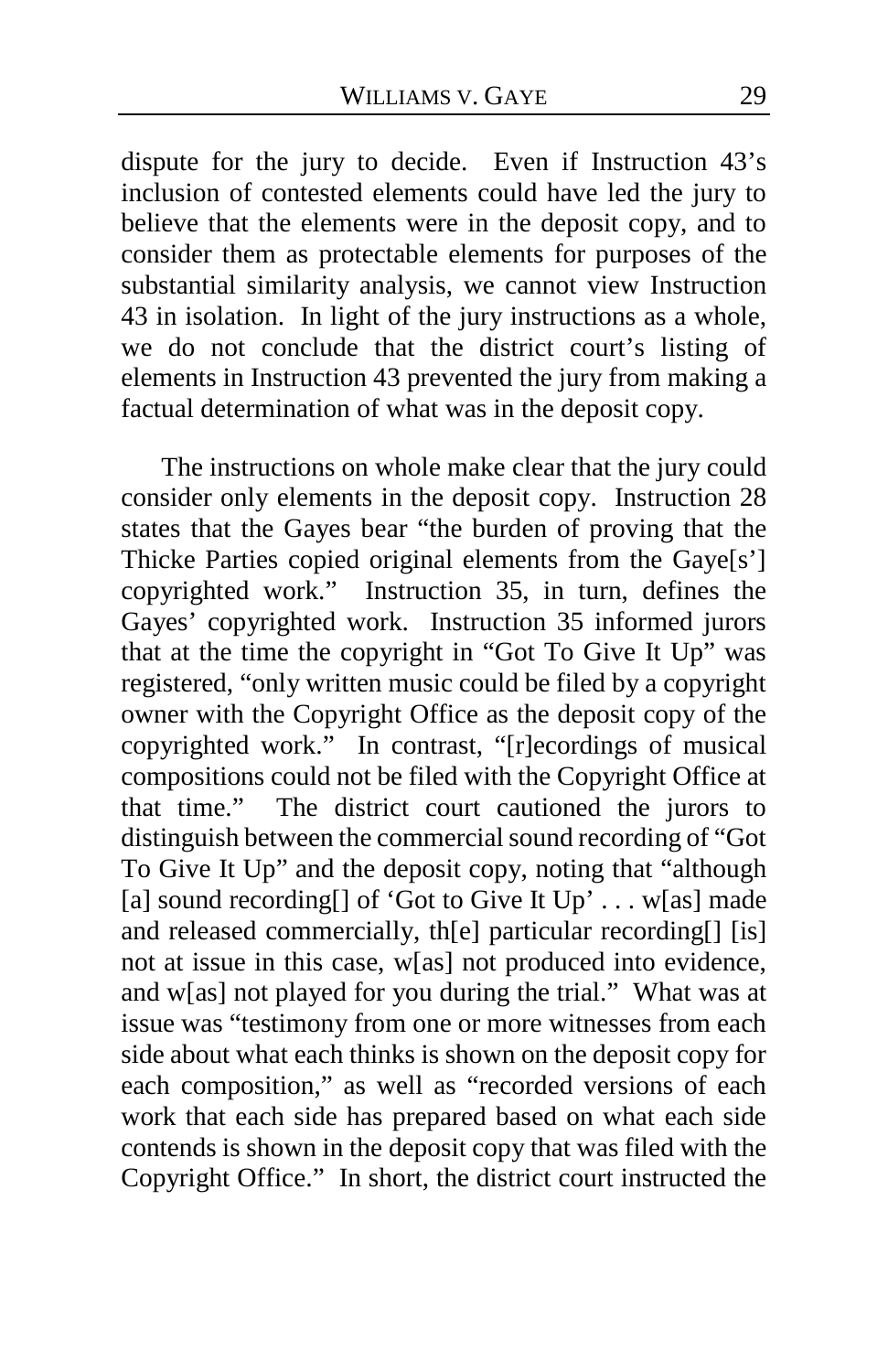jurors that the deposit copy, not the commercial sound recording, was the copyrighted work in the case.

*Harper House, Inc. v. Thomas Nelson, Inc.*, 889 F.2d 197 (9th Cir. 1989), is not helpful to the Thicke Parties. In *Harper House*, we held that the district court erred in failing to give jury instructions that "adequately distinguish[ed] between protectable and unprotectable material." 889 F.2d at 207–08.The copyrighted works at issue in *Harper House*  were organizers, which receive "extremely limited protection" and are "compilations consisting largely of uncopyrightable elements," such as "blank forms, common property, or utilitarian aspects." *Id.* at 205, 207–08.

Suffice to say, musical compositions are not like organizers, and this case is easily distinguishable. The jury never heard the commercial sound recording. Elements indisputably present only in the sound recording, such as the use of cowbell and party noises, were never played at trial. Had that been the case, the district court would have had to instruct the jury to distinguish between elements in the commercial recording and elements in the deposit copy. Instead, the jury heard sound clips edited to capture elements that the experts testified were in the deposit copy. The question of which expert to believe was properly confided to the jury.

The district court did not err in giving Instruction 43.

## **B. The District Court Did Not Abuse its Discretion in Admitting Portions of Finell and Dr. Monson's Testimony.**

We review the district court's evidentiary rulings for abuse of discretion. *Wagner v. County of Maricopa*, 747 F.3d 1048, 1052 (9th Cir. 2013). The Thicke Parties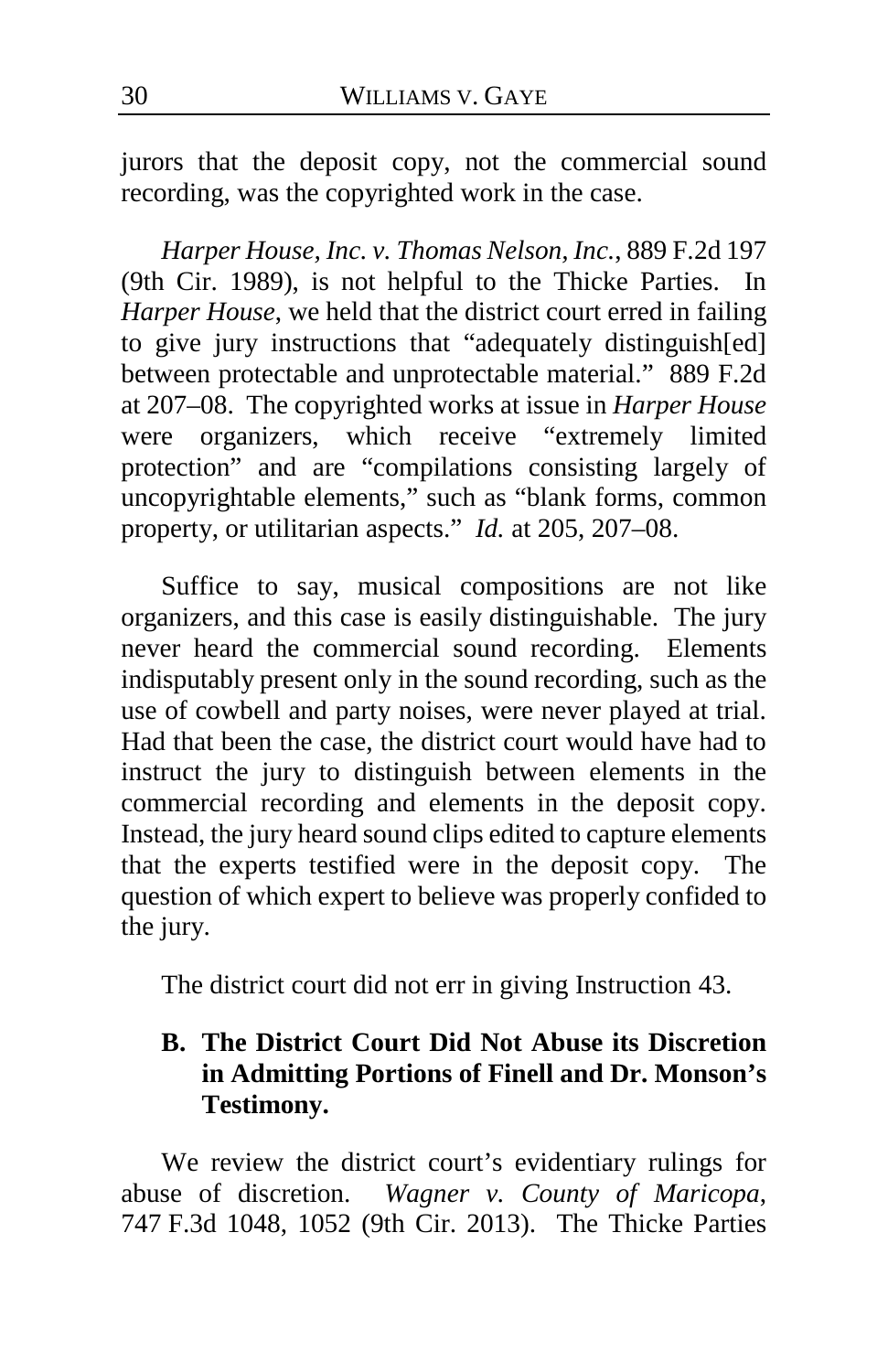contend that the district court abused its discretion in admitting portions of Finell and Dr. Monson's expert testimony, arguing that they based their testimony on unprotectable elements. We disagree.

#### **1. Finell's Testimony**

The Thicke Parties object only to three portions of Finell's testimony: her testimony regarding "Theme X," the descending bass line, and the keyboard parts. Finell testified that "Theme X," the descending bass line, and the keyboard rhythms were in the deposit copy.

Finell was cross-examined for four hours. During crossexamination, Finell conceded that the notes of "Theme X" were not written on the sheet music, and she was questioned about her testimony that the notes of "Theme X" were implied in the deposit copy. She also acknowledged that the bass melody she presented at trial differed from that notated in the deposit copy. She was impeached with her deposition testimony, in which she admitted that the rhythm of the keyboard parts in the sound recording of "Got To Give It Up" is not notated in the deposit copy.

Wilbur disputed her testimony, opining that "Theme X," the descending bass line, and the keyboard rhythms are not contained in the deposit copy. The dispute boiled down to a question of whose testimony to believe. Both experts referenced the sound recording.**[12](#page-30-0)** Both experts agreed that

<span id="page-30-0"></span>**<sup>12</sup>** Wilbur initially relied upon the commercial sound recording of "Got To Give It Up" to prepare her transcriptions. She continued to rely upon her transcriptions from the commercial sound recording, finding that they were substantially the same as the transcriptions prepared from the deposit copy.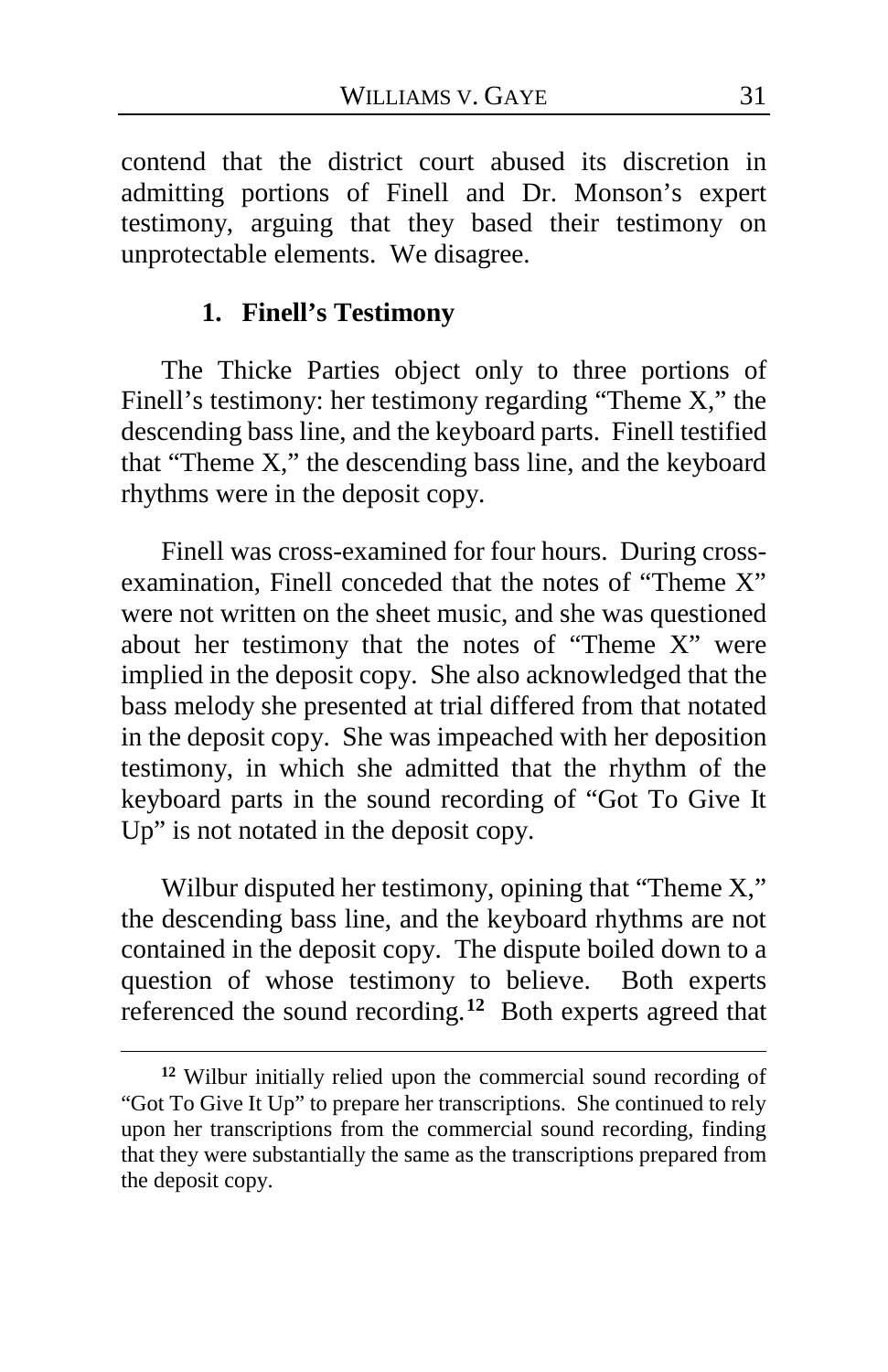sheet music requires interpretation.**[13](#page-31-0)** The question of whose interpretation of the deposit copy to credit was a question properly left for the jury to resolve. *See Three Boys Music*, 212 F.3d at 485–86 ("We refuse to interfere with the jury's credibility determination[.]"). Therefore, the district court did not abuse its discretion by permitting Finell's testimony.

#### **2. Dr. Monson's Testimony**

The Thicke Parties argue that the district court abused its discretion in allowing Dr. Monson to play audio "mash-ups" superimposing Marvin Gaye's vocals from "Got To Give It Up" onto the accompaniment in "Blurred Lines," and vice versa. They argue that the "mash-ups" contained unprotectable elements, such as the keyboard parts, bass melodies, and Marvin Gaye's vocals.**[14](#page-31-1)**

This argument faces the same hurdle as the Thicke Parties' objection to Finell's testimony. Dr. Monson testified that there were structural similarities between the

Wilbur also acknowledged that she relied on her interpretation of what was contained within the lead sheet to create her recording of "Got To Give It Up." She admitted that she made choices to deviate from the sheet music, and that her choices were informed by her musical training and knowledge. For example, despite the sheet music's instruction to continue playing a bass line throughout the song, she chose not to do so in certain parts of the song, knowing that playing the bass line would clash with certain chords.

<span id="page-31-1"></span>**<sup>14</sup>** Although the "mash-ups" used Marvin Gaye's vocals, the parties have not disputed whether Marvin Gaye's vocals were notated in the deposit copy.

<span id="page-31-0"></span>**<sup>13</sup>** On cross-examination, Wilbur acknowledged that a lead sheet reflects a simplified version of a chord pattern in a composition, and that chord notation is merely representational.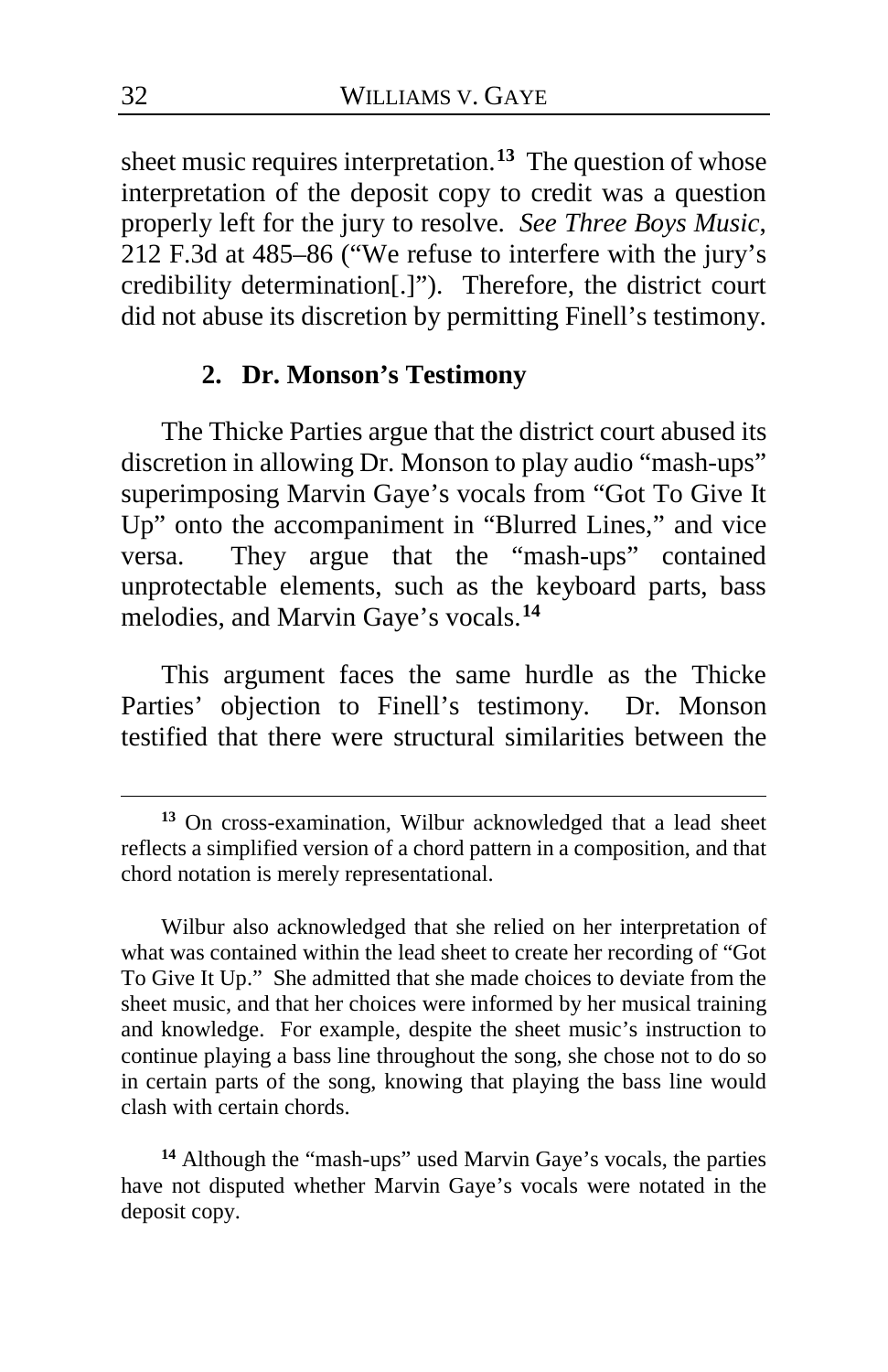two songs at a sectional level and at a phrasing level, and used the "mash-ups" to demonstrate the songs' shared harmonic and melodic compatibility. We have permitted similar expert testimony in the past. *Cf. Swirsky*, 376 F.3d at 845–47 (holding that district court erred in discounting expert's testimony regarding structural similarities between two choruses). Dr. Monson was cross-examined on her opinion, and the jury was free to weigh her testimony as it saw fit.

Our decision in *Three Boys Music* confirms that the district court acted within its discretion. *Three Boys Music* was a 1909 Act copyright infringement case in which the jury heard not only a rendition of the deposit copy, *see*  212 F.3d at 486, but the complete commercial sound recording of the copyrighted song. Although the sufficiency of the deposit copy arose in the context of subject matter jurisdiction in *Three Boys Music*, our treatment of the issue lends support for our present conclusion. In *Three Boys Music*, the defendants argued that there were "inaccuracies in the deposit copy." 212 F.3d at 486–87.While the plaintiffs' expert testified that "the song's essential elements" were in the deposit copy, the defendants argued that "the majority of the musical elements that were part of the infringement claim" were not in the deposit copy. *Id.* at 486. Despite the fact that the jury heard the complete sound recording, which differed from the deposit copy, we still upheld the jury's verdict finding for the plaintiffs.**[15](#page-32-0)** *Id.* at 486–87.

<span id="page-32-0"></span>**<sup>15</sup>** It appears that factfinders have listened to commercial sound recordings in other music copyright infringement cases governed by the 1909 Act. *See, e.g.*, *Repp v. Webber*, 892 F. Supp. 552, 558 (S.D.N.Y. 1995) ("Having listened to the two songs at issue, however, the Court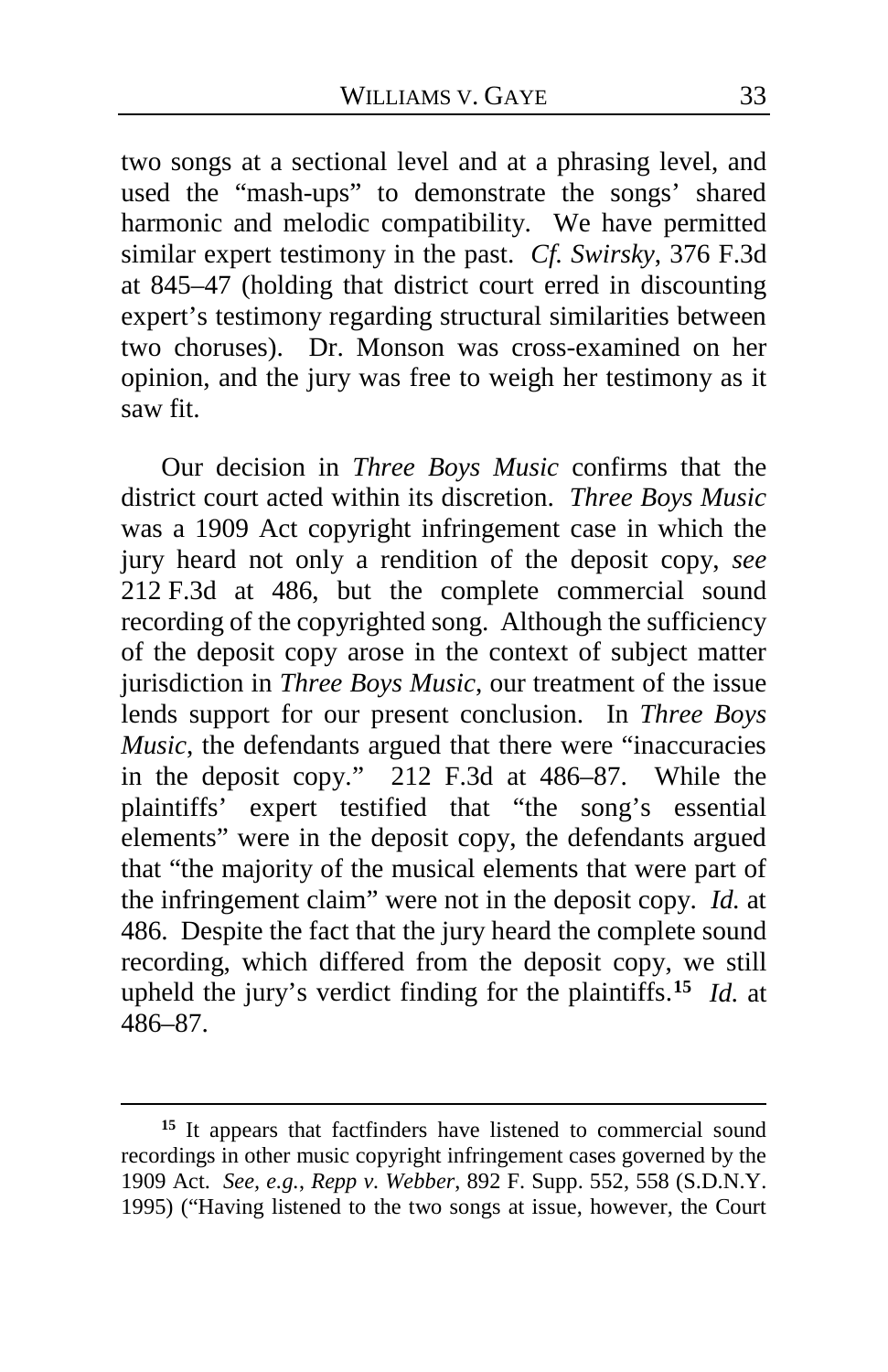Here, the district court excluded the commercial sound recording of "Got To Give It Up" from trial, and vigilantly policed the admission of testimony throughout trial, repeatedly instructing counsel to ensure that the experts tethered their testimony to the sheet music. The district court did not abuse its discretion in admitting portions of the Gayes' experts' testimony.

## **C. The Verdict Was Not Against the Clear Weight of the Evidence.**

The Thicke Parties argue that the verdict is against the clear weight of the evidence, maintaining that there is no extrinsic or intrinsic similarity between the two songs.

We are bound by the "'limited nature of our appellate function' in reviewing the district court's denial of a motion for a new trial." *Lam*, 869 F.3d at 1084 (quoting *Kode*, 596 F.3d at 612). So long as "there was some 'reasonable basis' for the jury's verdict," we will not reverse the district court's denial of a motion for a new trial. *Id.* (quoting *Molski*, 481 F.3d at 729). "[W]here the basis of a Rule 59 ruling is that the verdict is not against the weight of the evidence, the district court's denial of a Rule 59 motion is virtually unassailable." *Id.* (quoting *Kode*, 596 F.3d at 612). When that is the case, we reverse "only when there is an

cannot say as a matter of law that they do not share any substantial similarities."); *Bright Tunes Music Corp. v. Harrisongs Music, Ltd.*, 420 F. Supp. 177, 180 (S.D.N.Y. 1976) (noting that the similarity between the songs "is perfectly obvious to the listener"), *aff'd sub nom. ABKCO Music, Inc. v. Harrisongs Music, Ltd.*, 722 F.2d 988 (2d Cir. 1983); *N. Music Corp. v. King Record Distrib. Co.*, 105 F. Supp. 393, 398 (S.D.N.Y. 1952) ("We have suffered through the playing of the commercial recordings.").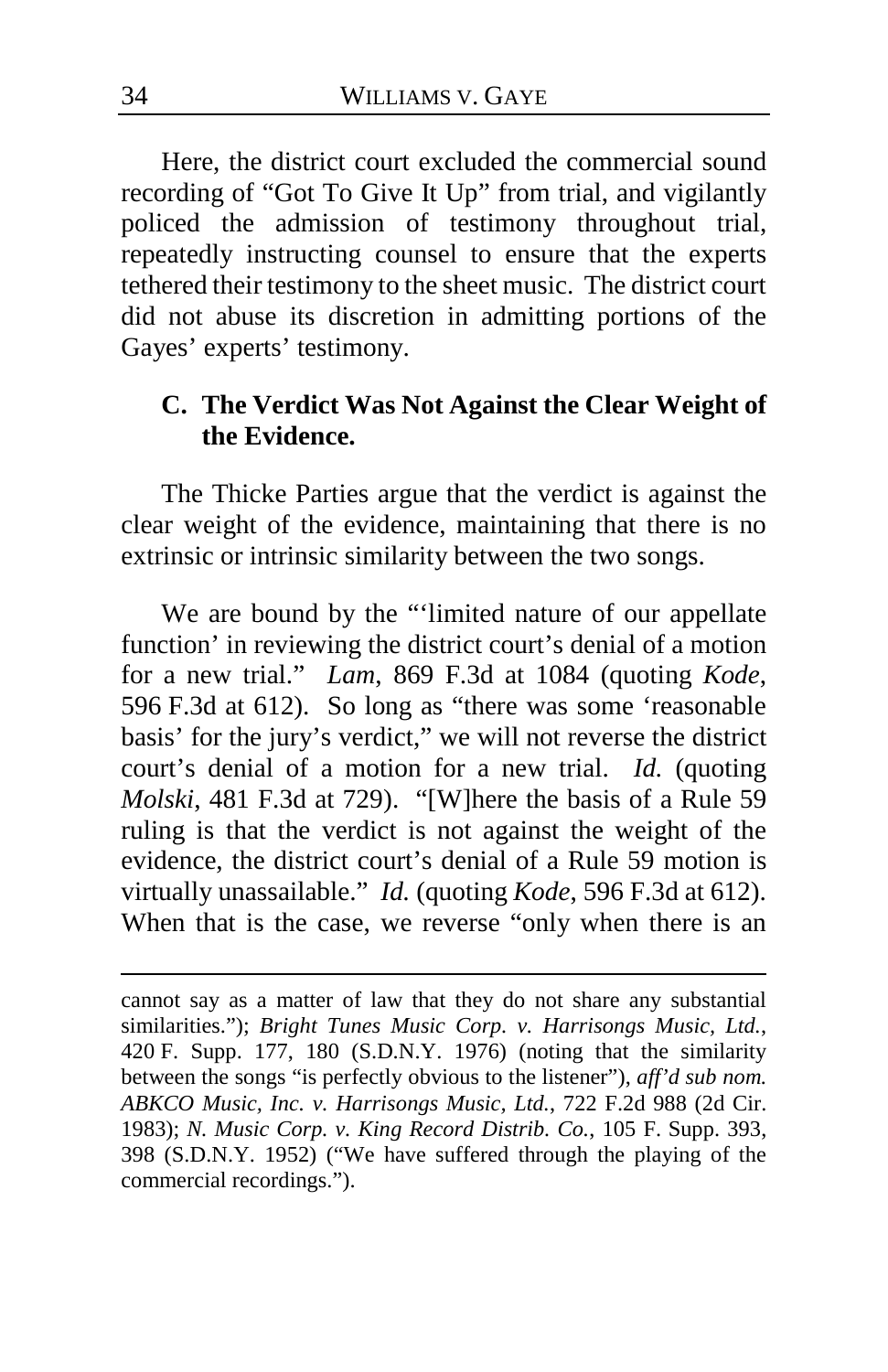*absolute absence of evidence* to support the jury's verdict." *Id.* (quoting *Kode*, 596 F.3d at 612). "It is not the courts' place to substitute our evaluations for those of the jurors." *Union Oil Co. of Cal. v. Terrible Herbst, Inc.*, 331 F.3d 735, 743 (9th Cir. 2003). Of note, we are "reluctant to reverse jury verdicts in music cases" on appeal, "[g]iven the difficulty of proving access and substantial similarity."**[16](#page-34-0)** *Three Boys Music*, 212 F.3d at 481.

The Thicke Parties face significant, if not unsurmountable, hurdles. First, we are generally reluctant to disturb the trier of fact's findings, and have made clear that "[w]e will not second-guess the jury's application of the intrinsic test." *Id.* at 485. Second, our review is necessarily deferential where, as here, the district court, in denying the Rule 59 motion, concluded that the verdict was not against the clear weight of the evidence. Finell testified that nearly every bar of "Blurred Lines" contains an area of similarity to "Got To Give It Up." Even setting aside the three elements that trouble the Thicke Parties ("Theme X," the bass line, and the keyboard parts), Finell and Dr. Monson testified to multiple other areas of extrinsic similarity, including the songs' signature phrases, hooks, bass melodies, word painting, the placement of the rap and "parlando" sections, and structural similarities on a sectional and phrasing level. Thus, we cannot say that there was an absolute absence of evidence supporting the jury's verdict.

<span id="page-34-0"></span>**<sup>16</sup>** Our conclusion in *Three Boys Music* provides an example of the deference we must apply in reviewing the jury's verdict. Although that case presented "a weak case of access and a circumstantial case of substantial similarity," we held that "neither issue warrants reversal of the jury's verdict." 212 F.3d at 486.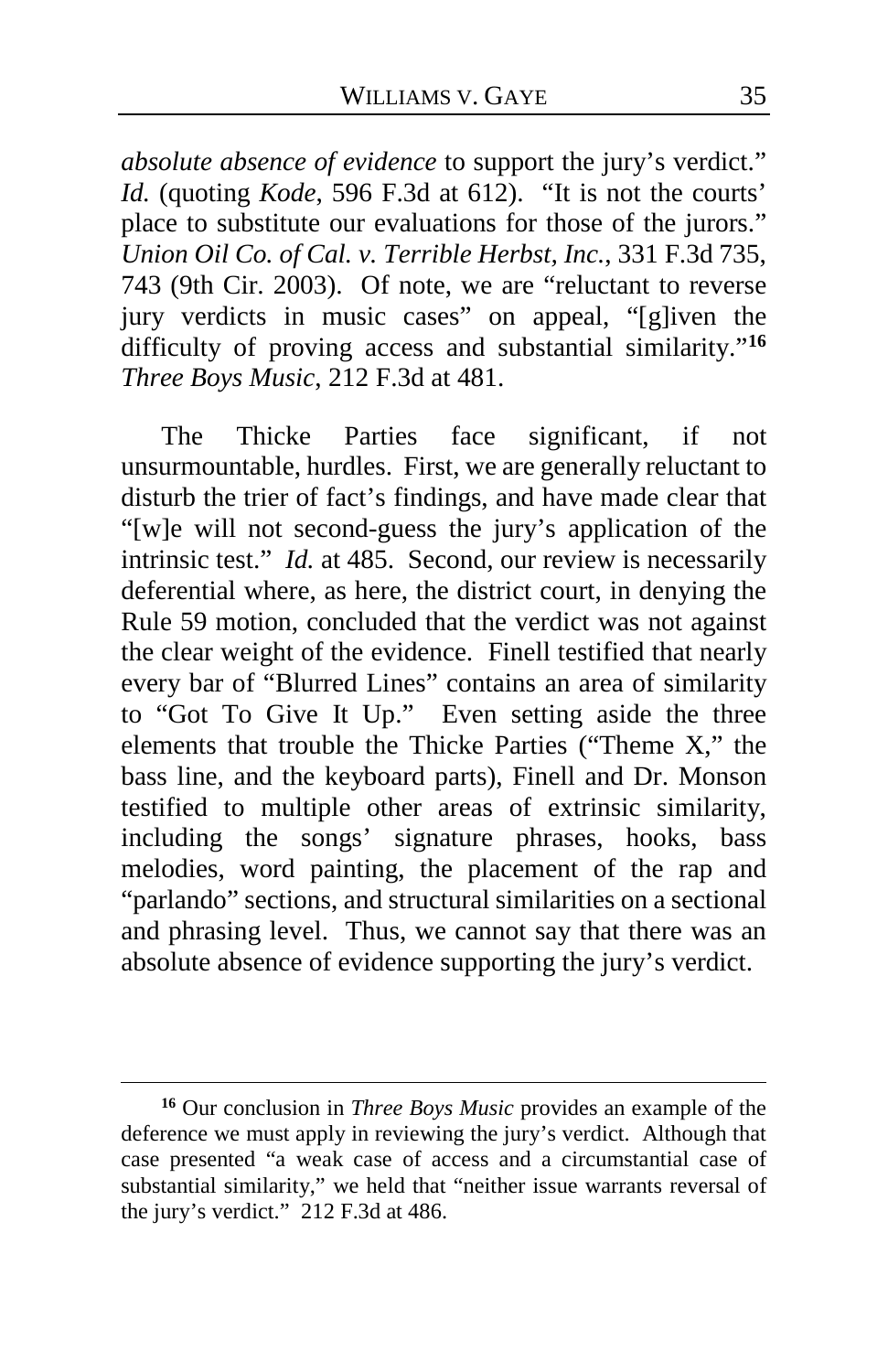We conclude that the district court did not abuse its discretion in denying the Thicke Parties' motion for a new trial.

### **IV.The Awards of Actual Damages and Profits and the District Court's Running Royalty Were Proper.**

### **A. The Award of Damages Was Not Based on Undue Speculation.**

We afford "great deference" to a jury's award of damages and will uphold the award "unless it is 'clearly not supported by the evidence' or 'only based on speculation or guesswork.'" *In re First All. Mortg. Co.*, 471 F.3d 977, 1001 (9th Cir. 2006) (quoting *L.A. Mem'l Coliseum Comm'n v. Nat'l Football League*, 791 F.2d 1356, 1360 (9th Cir. 1986)). We will uphold an award of hypothetical-license damages "provided the amount is not based on 'undue speculation.'" *Oracle Corp. v. SAP AG*, 765 F.3d 1081, 1088 (9th Cir. 2014) (quoting *Polar Bear Prods., Inc. v. Timex Corp.*, 384 F.3d 700, 709 (9th Cir. 2004)). "The touchstone for hypothetical-license damages is 'the range of [the license's] reasonable market value.'" *Id.* (alteration in original) (quoting *Polar Bear Prods., Inc.*, 384 F.3d at 709)).

Here, the jury awarded the Gayes actual damages in the amount of 50% of the publishing revenues for "Blurred Lines." The Thicke Parties ask us to vacate the award of \$3,188,527.50 (remitted by the district court from the jury's original award of \$4 million),**[17](#page-35-0)** because it was based upon

<span id="page-35-0"></span><sup>&</sup>lt;sup>17</sup> The district court concluded that it had erred in informing the jury that the publishing revenues amounted to \$8 million, where the parties had stipulated that the publishing revenues totaled \$6,377,055. Having determined that the jury applied a royalty rate of 50% to the publishing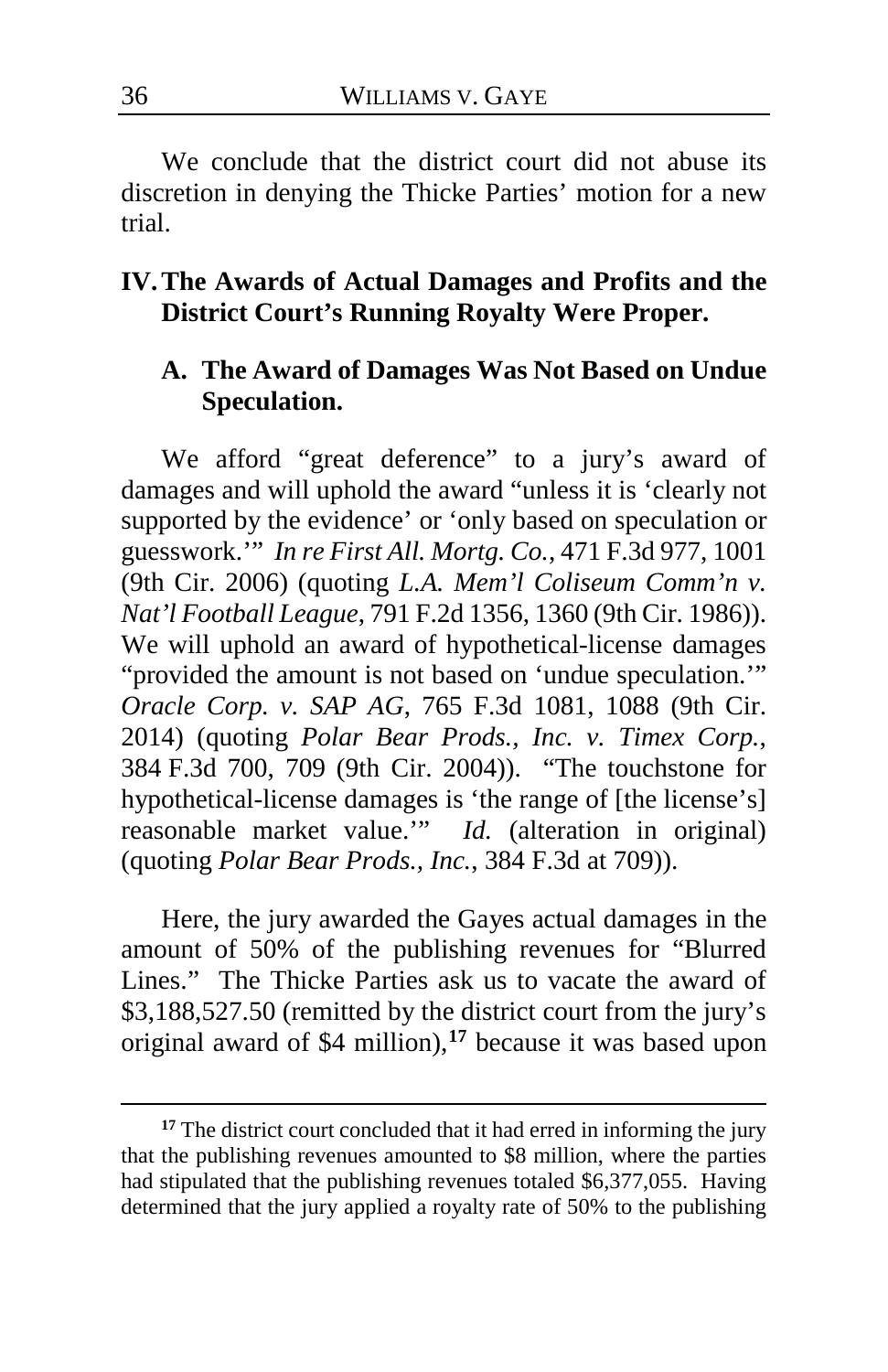an unduly speculative hypothetical license rate of 50%. We disagree.

The Gayes called Nancie Stern, an industry expert with over twenty years of experience in negotiating and assigning valuations for the use of portions of older musical compositions in new compositions. Stern has performed such valuations thousands of times. Major labels, as well as renowned artists, have retained her services. Few other people or businesses perform her line of work.

Stern testified that the prototypical negotiation centers on the percentage of the new musical composition that the owner of the older composition should receive for the use. The industry standard assigns 50% for the music and 50% for the lyrics. Turning to the two songs at hand, Stern opined that the value of the use of "Got To Give It Up" in "Blurred Lines" would have been 50% had the Thicke Parties sought a license pre-release. Had the Thicke Parties sought a license post-release, the valuation would range between 75% to 100% percent. Stern arrived at her conclusion by reviewing "snippets" of the two songs and "A-B'ing" them, or playing them back and forth.**[18](#page-36-0)** Stern's methodology and opinion were not unduly speculative, but tethered to her deep industry expertise.

In an attempt to buttress their position, the Thicke Parties cite to two decisions which are distinguishable. In *Oracle*,

revenues, the district court remitted the damages award from \$4 million to \$3,188,527.50, which is 50% of \$6,377,055.

<span id="page-36-0"></span>**<sup>18</sup>** Although the Thicke Parties contend that Stern impermissibly based her testimony on the sound recording of "Got To Give It Up," Stern testified that her opinion was based solely on the edited clips approved for trial.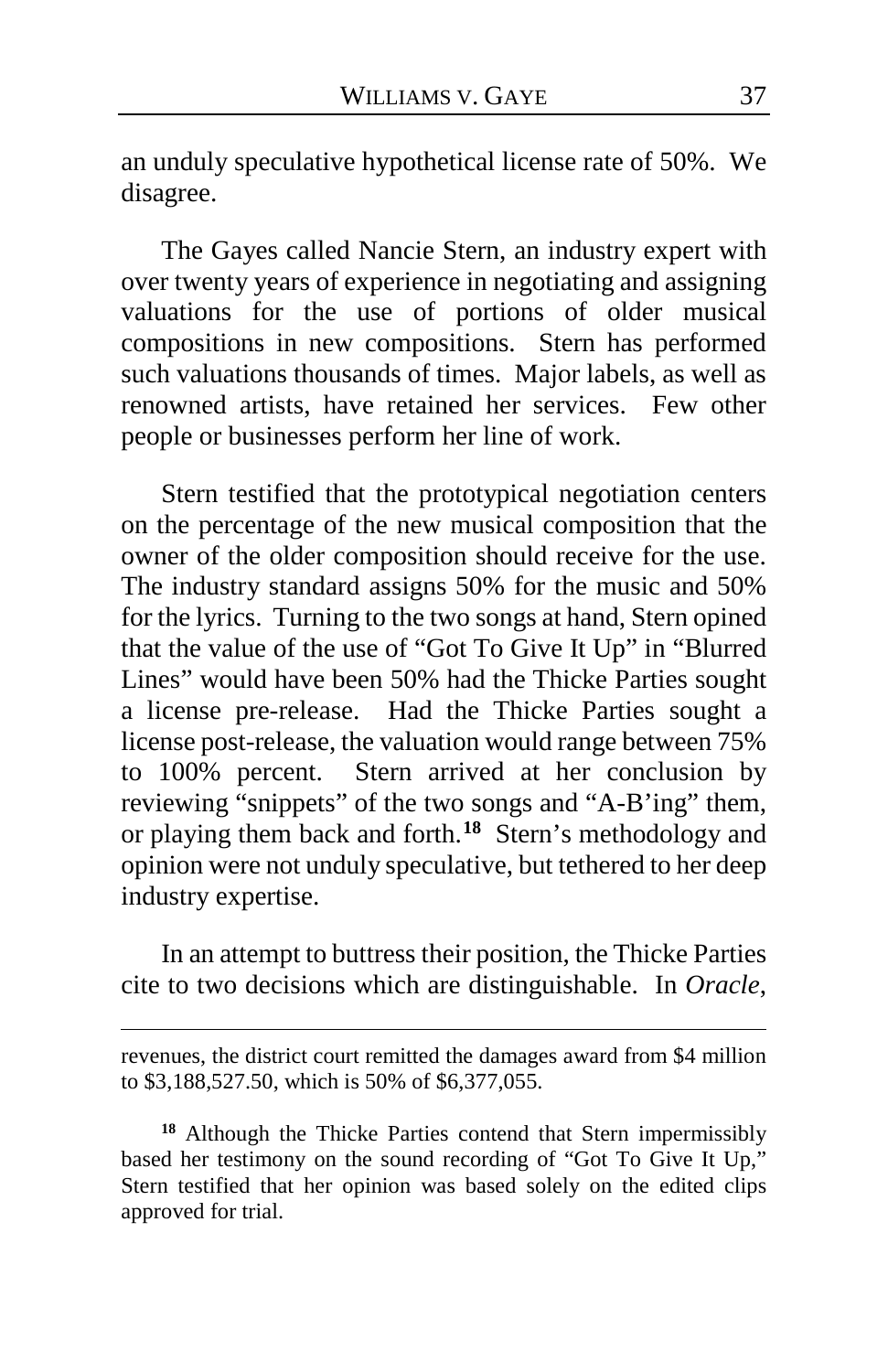we held the jury's award of \$1.3 billion in hypotheticallicense damages to be unduly speculative because "the evidence presented at trial failed to provide 'the range of the reasonable market value'" underlying the actual damages award. 765 F.3d at 1089 (quoting *Polar Bear Prods., Inc.*, 384 F.3d at 709)). Oracle's evidence was based on projected benefits and costs, and Oracle lacked a history of granting comparable licenses and provided no evidence of "benchmark" licenses in the industry. *See id.* at 1091–93. "Although a copyright plaintiff need not demonstrate that it would have reached a licensing agreement with the infringer or present evidence of 'benchmark' agreements in order to recover hypothetical-license damages," we observed that "it may be difficult for a plaintiff to establish the amount of such damages without undue speculation in the absence of such evidence." *Id.* at 1093.

Here, as in *Oracle*, there is no evidence of a prior benchmark license agreement between the Thicke Parties and the Gayes. However, in contrast to *Oracle*, the Gayes tethered their hypothetical license damages to evidence of a benchmark license in the industry. Instead of relying on undue speculation, the Gayes presented an expert who had extensive and specialized knowledge regarding the type of hypothetical license at issue. Stern opined, based on an industry standard and her evaluation of the songs involved, that the reasonable market value of a license would range between 50% pre-release and 75% to 100% post-release.

In *Uniloc USA, Inc. v. Microsoft Corp.*, 632 F.3d 1292 (Fed. Cir. 2011), the Federal Circuit held that the "25 percent rule of thumb," used in patent cases "to approximate the reasonable royalty rate that the manufacturer of a patented product would be willing to offer to pay to the patentee during a hypothetical negotiation," is a "fundamentally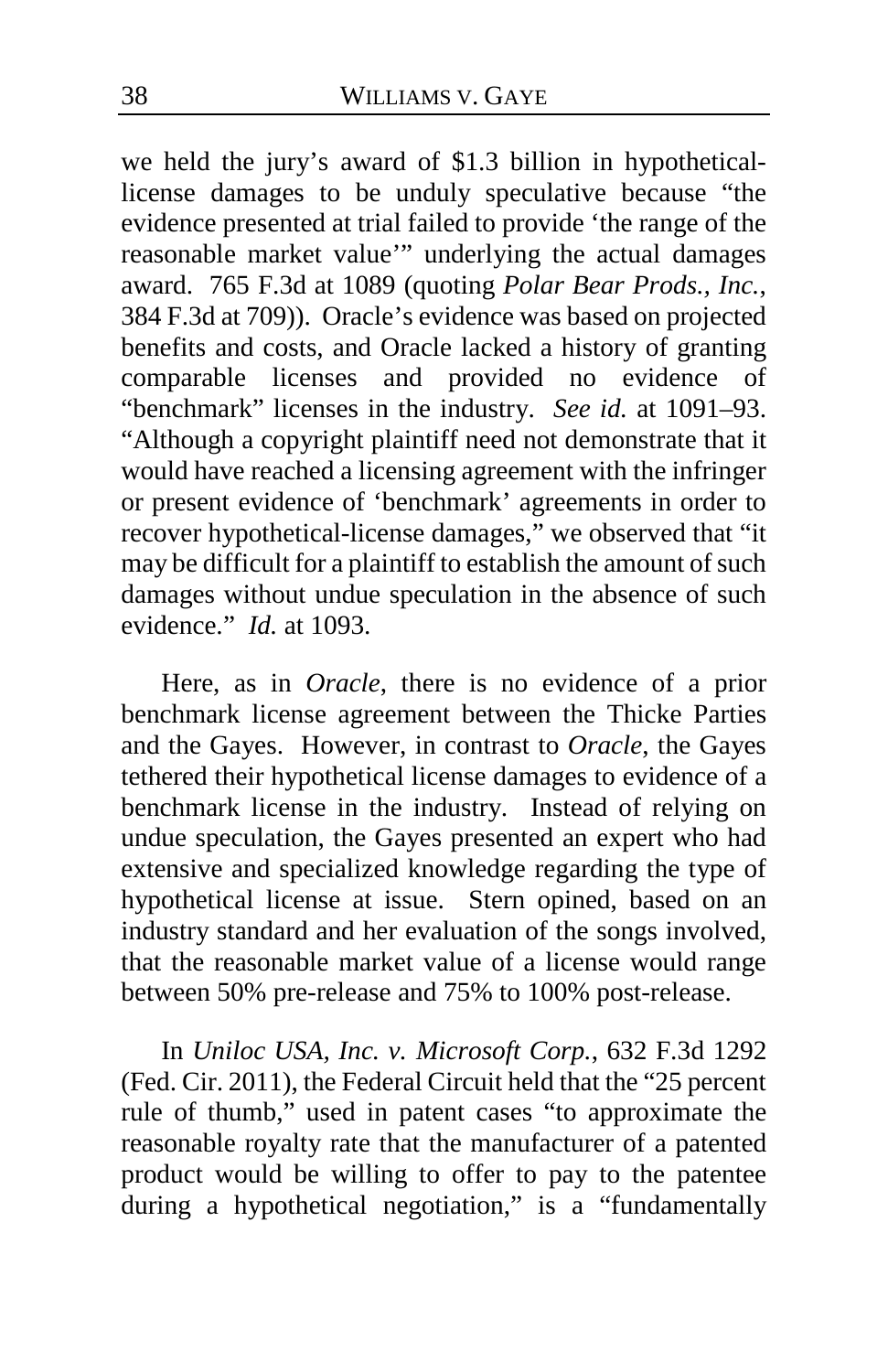flawed tool." 632 F.3d at 1312, 1315. The Federal Circuit observed that the 25% rule is "an abstract and largely theoretical construct" that "does not say anything about a particular hypothetical negotiation or reasonable royalty involving any particular technology, industry, or party." *Id.*  at 1317. The 50% standard Stern identified does not extend without bounds across art forms or different copyrightable media in the same way the 25% rule of thumb applied without regard to the industry or technology involved. Stern's opinion was not based on abstraction, but on an industry standard and her expert assessment of the two songs. Her testimony was not unduly speculative, and did not render the damages award improper.

## **B. The Award of Profits Is Not Clearly Erroneous.**

We review an apportionment of infringer's profits for clear error. *Cream Records, Inc. v. Joseph Schlitz Brewing Co.*, 864 F.2d 668, 669 (9th Cir. 1989) (per curiam); *see also Three Boys Music*, 212 F.3d at 487 (upholding jury's apportionment of profits for lack of clear error). The burden is on the defendant to prove what percentage of its profits is not attributable to infringement. *Three Boys Music*, 212 F.3d at 487.

The Thicke Parties contend that the award of \$1,768,191.88 in profits against Thicke and \$357,630.96 (remitted by the district court from the jury's original award of \$1,610,455.31) against Williams, which amounted to approximately 40% of their non-publishing profits from "Blurred Lines," is excessive. They assert that the evidence supports a profits award of only 5%, citing Wilbur's opinion that less than 5% of "Blurred Lines" contains elements allegedly similar to ones in "Got To Give It Up."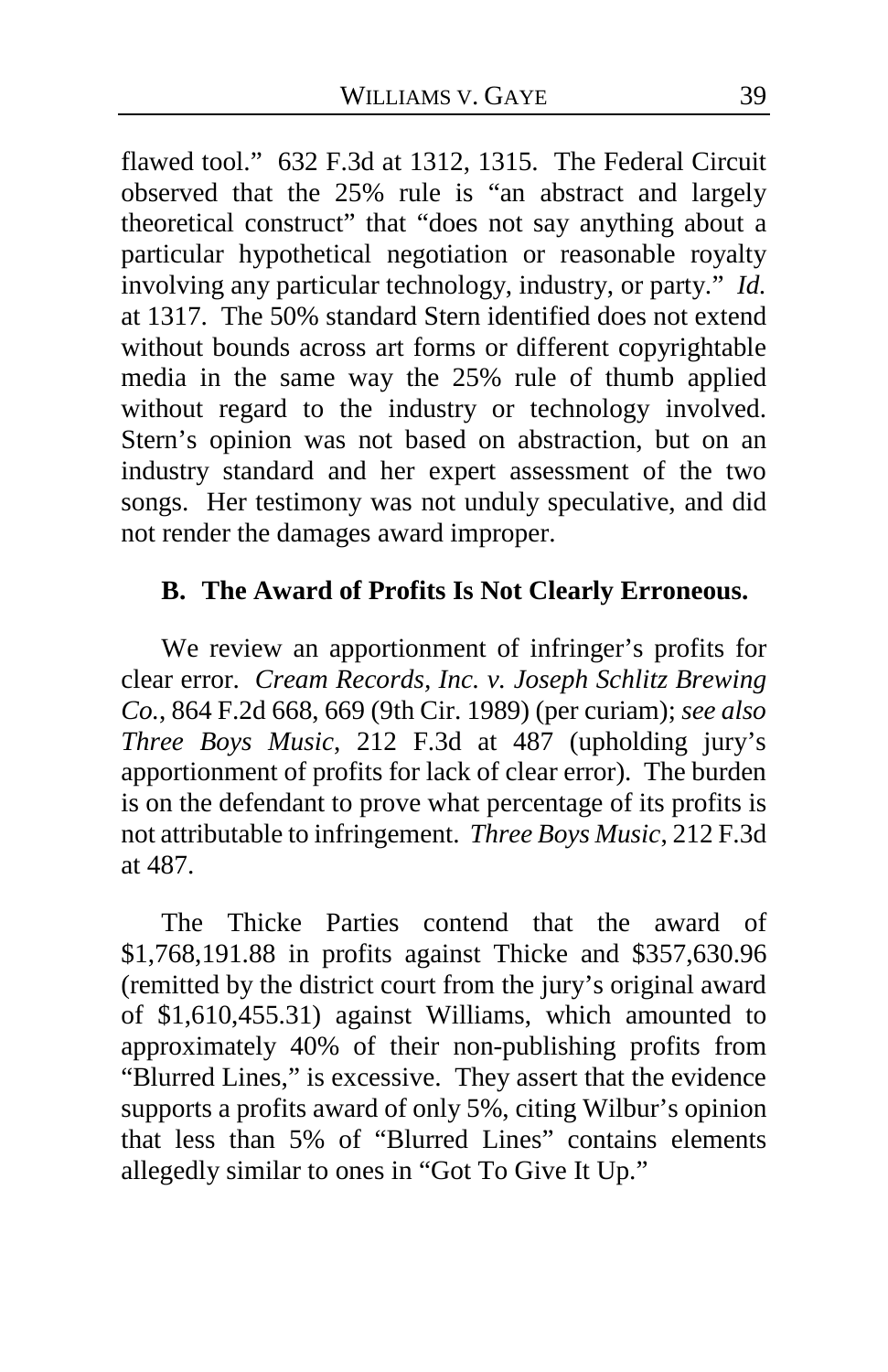We affirmed a similar profits award in *Three Boys Music*. *See id.* In *Three Boys Music*, the defendant presented evidence that only 10% to 15% of profits were attributable to the song's infringing elements. *Id.* Despite the evidence, the jury attributed 66% of profits to the song's infringing elements. *Id.* Here, the Thicke Parties bore the burden of proof. The jury was free to accept Wilbur's testimony or instead credit Finell's testimony that nearly every measure of "Blurred Lines" contains an element similar to "Got To Give It Up." The jury's choice to "apportion[] less than 100% of the profits but more than the percentage estimates of [the Thicke Parties'] expert[] does not represent clear error." *Id.*

# **C. The District Court Did Not Abuse its Discretion in Awarding the Gayes a Running Royalty at the Rate of 50%.**

We review a district court's decision to award equitable relief for abuse of discretion. *Traxler v. Multnomah County*, 596 F.3d 1007, 1014 n.4 (9th Cir. 2010); *see also Presidio Components, Inc. v. Am. Tech. Ceramics Corp.*, 702 F.3d 1351, 1363 (Fed. Cir. 2012) (reviewing district court's imposition of an ongoing royalty for abuse of discretion). Findings of fact are reviewed for clear error. *See Traxler*, 596 F.3d at 1014 n.4.

The district court based the royalty rate on Stern's testimony. For the same reasons set forth above, *see supra*  Part VI.A, we conclude that the district court did not abuse its discretion in awarding the Gayes a running royalty at the rate of 50%.

**V. The District Court Erred in Overturning the Jury's General Verdict in Favor of Harris and the Interscope Parties.**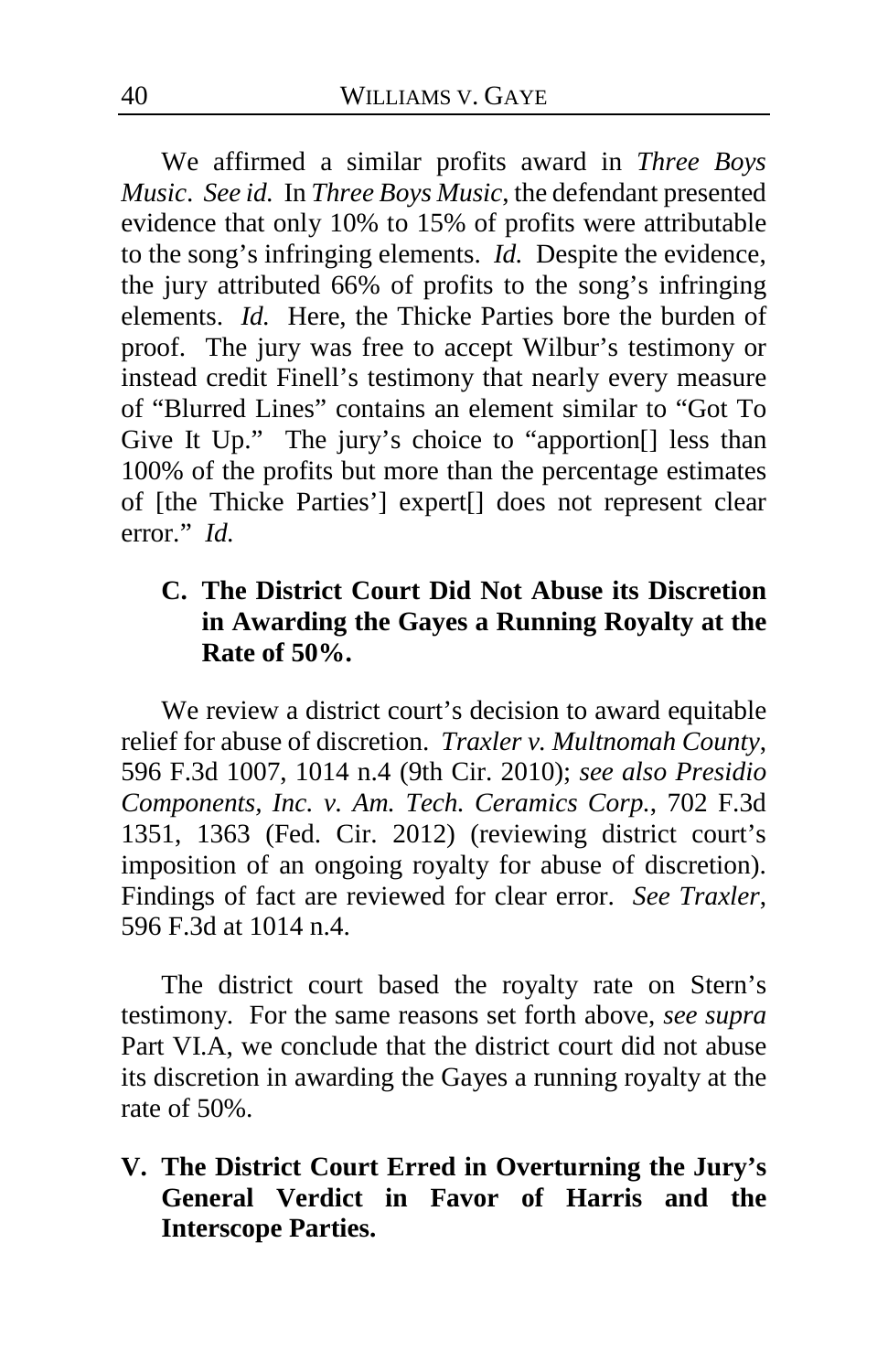We review de novo a district court's grant of judgment as a matter of law. *Wallace v. City of San Diego*, 479 F.3d 616, 624 (9th Cir. 2007). We also review de novo a trial judge's decision to disrupt a jury verdict on the basis that an erroneous instruction resulted in inconsistent verdicts. *Westinghouse Elec. Corp. v. Gen. Circuit Breaker & Elec. Supply Inc.*, 106 F.3d 894, 901 (9th Cir. 1997).

Harris and the Interscope Parties contend that the district court erred in overturning the jury's general verdicts finding in their favor. We agree. First, the Gayes waived any challenge to the consistency of the jury's general verdicts. Second, even had the Gayes preserved their challenge, neither Federal Rule of Civil Procedure 50(b) nor our decisions in *Westinghouse*, 106 F.3d 894, and *El-Hakem v. BJY Inc.*, 415 F.3d 1068 (9th Cir. 2005), conferred authority on the district court to upset the jury's verdicts in this case. Third, as to Harris specifically, the district court erred for the additional reason that no evidence showed Harris was vicariously liable.

# **A. The Gayes Waived Any Challenge to the Consistency of the Jury's General Verdicts.**

A party "waive[s] its objection to the jury's verdict . . . by not objecting to the alleged inconsistency prior to the dismissal of the jury." *Home Indem. Co. v. Lane Powell Moss & Miller*, 43 F.3d 1322, 1331 (9th Cir. 1995); *see also Kode*, 596 F.3d at 611 (recognizing waiver where "the moving party argues that the jury has rendered a verdict that contains two legal conclusions that are inconsistent with one another, and the moving party does not object before jury discharge"); *Philippine Nat'l Oil Co. v. Garrett Corp.*, 724 F.2d 803, 806 (9th Cir. 1984) (holding that a party "waived its right to object to the verdict by failing to object when the verdict was read"). The Gayes did not object to the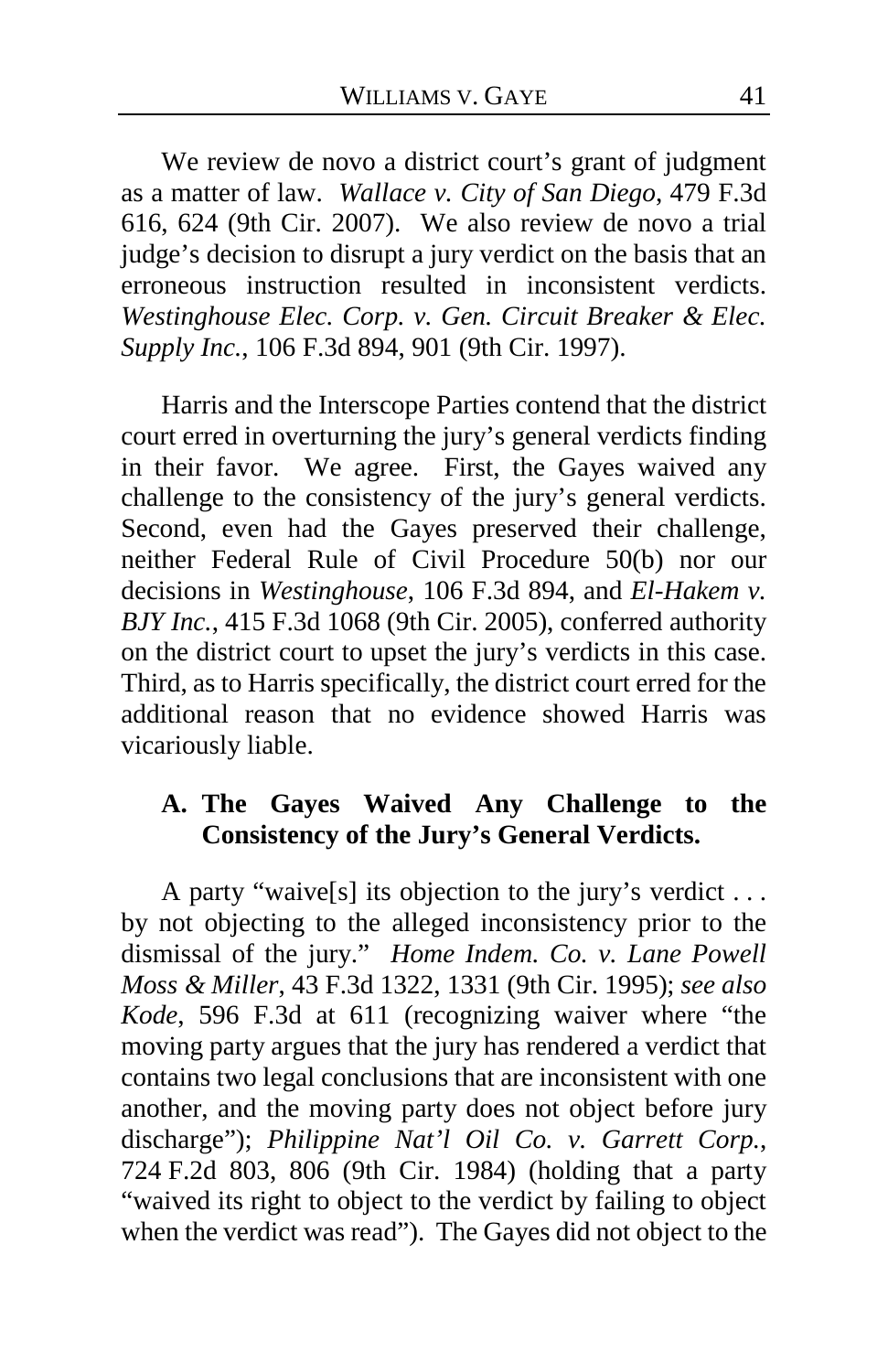jury's verdicts prior to jury discharge. Nor did they object during a colloquy with the district court after the jury was discharged. They thus waived their challenge to any perceived inconsistencies between the jury's general verdicts.**[19](#page-41-0)**

# **B. The Gayes' Failure to Make a Motion Under Federal Rule of Civil Procedure 50(a) Precluded Relief Under Rule 50(b).**

"Under Rule 50, a party must make a Rule 50(a) motion for judgment as a matter of law before a case is submitted to the jury." *EEOC v. Go Daddy Software, Inc.*, 581 F.3d 951, 961 (9th Cir. 2009). The Gayes did not make a Rule 50(a) motion. Because "failure to file a Rule 50(a) motion precludes consideration of a Rule 50(b) motion for judgment as a matter of law," *Tortu v. Las Vegas Metro. Police Dep't*, 556 F.3d 1075, 1083 (9th Cir. 2009), Rule 50(b) did not authorize the district court to overturn the jury's general verdicts and adjudge Harris and the Interscope Parties liable as a matter of law.**[20](#page-41-1)**

## **C.** *Westinghouse* **and** *El-Hakem* **Do Not Apply.**

The district court relied on two of our decisions to overturn the jury's general verdicts: *Westinghouse*, 106 F.3d 894, and *El-Hakem*, 415 F.3d 1068. Neither decision applies in this case.

In *Westinghouse*, we affirmed a district court's decision to reconcile inconsistent general verdicts resulting from an

**<sup>19</sup>** The Gayes have not addressed the issue of waiver on appeal.

<span id="page-41-1"></span><span id="page-41-0"></span>**<sup>20</sup>** There is one safety valve for what is otherwise a "harsh" rule: "Rule 50(b) 'may be satisfied by an ambiguous or inartfully made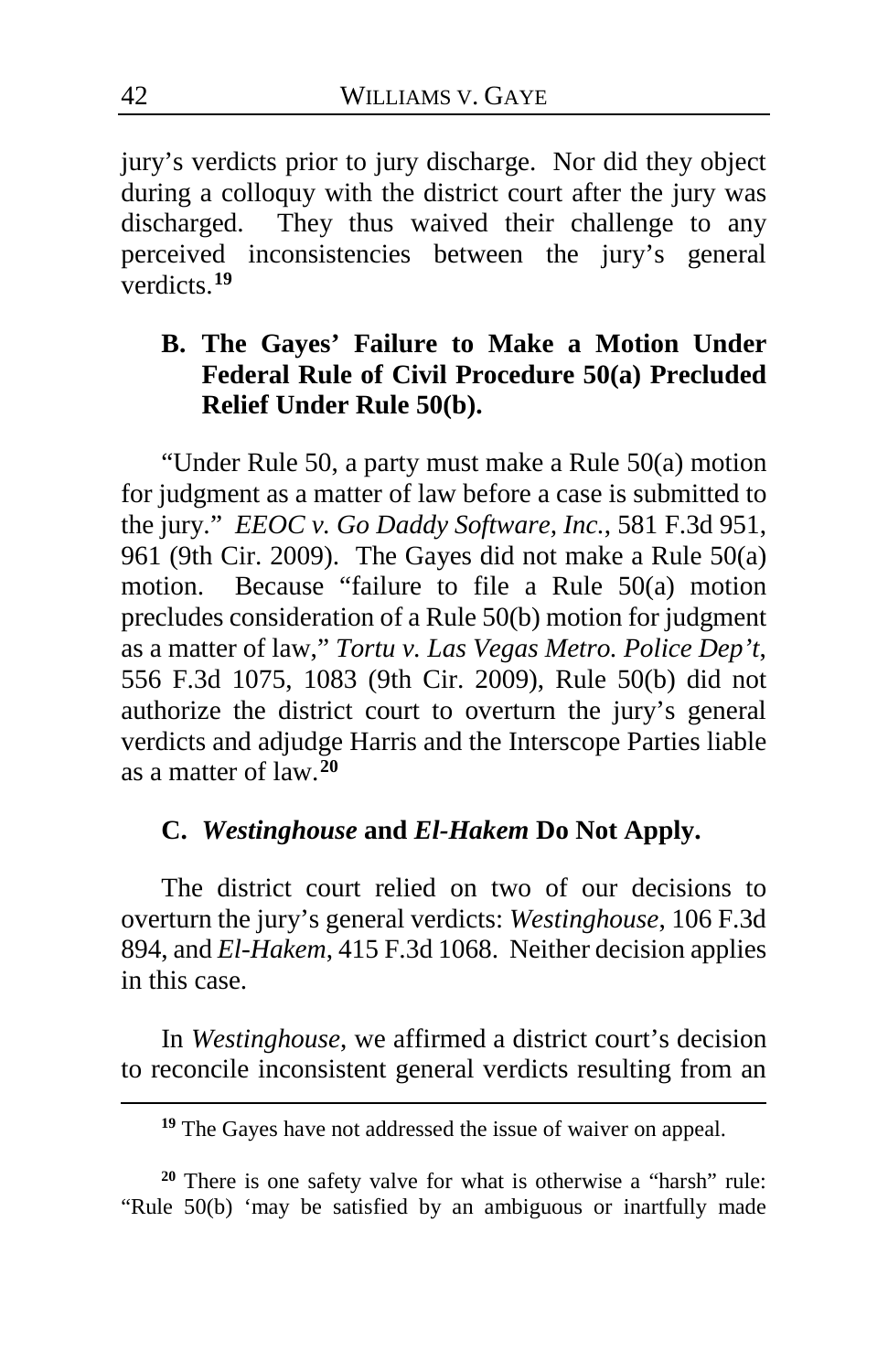erroneous jury instruction. *See* 106 F.3d at 902. There, the culprit was an erroneous instruction which added an extra element to an affirmative defense. *Id.* at 898. We held that where "it is possible to examine the pattern of jury verdicts" and logically determine what facts a rational juror must have found in order to reach those verdicts," and the error is traceable to an erroneous jury instruction, the district court may "apply the correct law to these implicit factual findings and thereby . . . remedy the harm from the erroneous jury instruction without the expense and delay of a new trial." *Id.* at 902.

However, *Westinghouse* involved a "seemingly rare situation." *Id.* The *Westinghouse* exception to letting inconsistent general verdicts stand applies sparingly. "[I]n most cases where a jury renders inconsistent verdicts, the trial judge must allow those verdicts to stand because 'it is unclear whose ox has been gored.'" *Id.* at 903 (quoting *United States v. Powell*, 469 U.S. 57, 65 (1984)). District courts may "reconcile the verdicts without intruding upon the jury's fact-finding role" only under "very limited circumstances," where "there is an identifiable error that only could have affected one of the verdicts," "where the necessary factual findings can be determined from the pattern of verdicts," and where there is "nothing to [be] gain[ed] from a new trial." *Id.* at 902.

motion' under Rule 50(a).'" *Go Daddy Software, Inc.*, 581 F.3d at 961 (quoting *Reeves v. Teuscher*, 881 F.2d 1495, 1498 (9th Cir. 1989)). The Gayes briefly argue that a colloquy between their counsel and the district court regarding jury instructions and verdict forms qualifies as an "ambiguous or inartfully made" Rule 50(a) motion. The colloquy falls far short of the standard for a Rule 50(a) exception based on an "ambiguous or inartfully made" motion.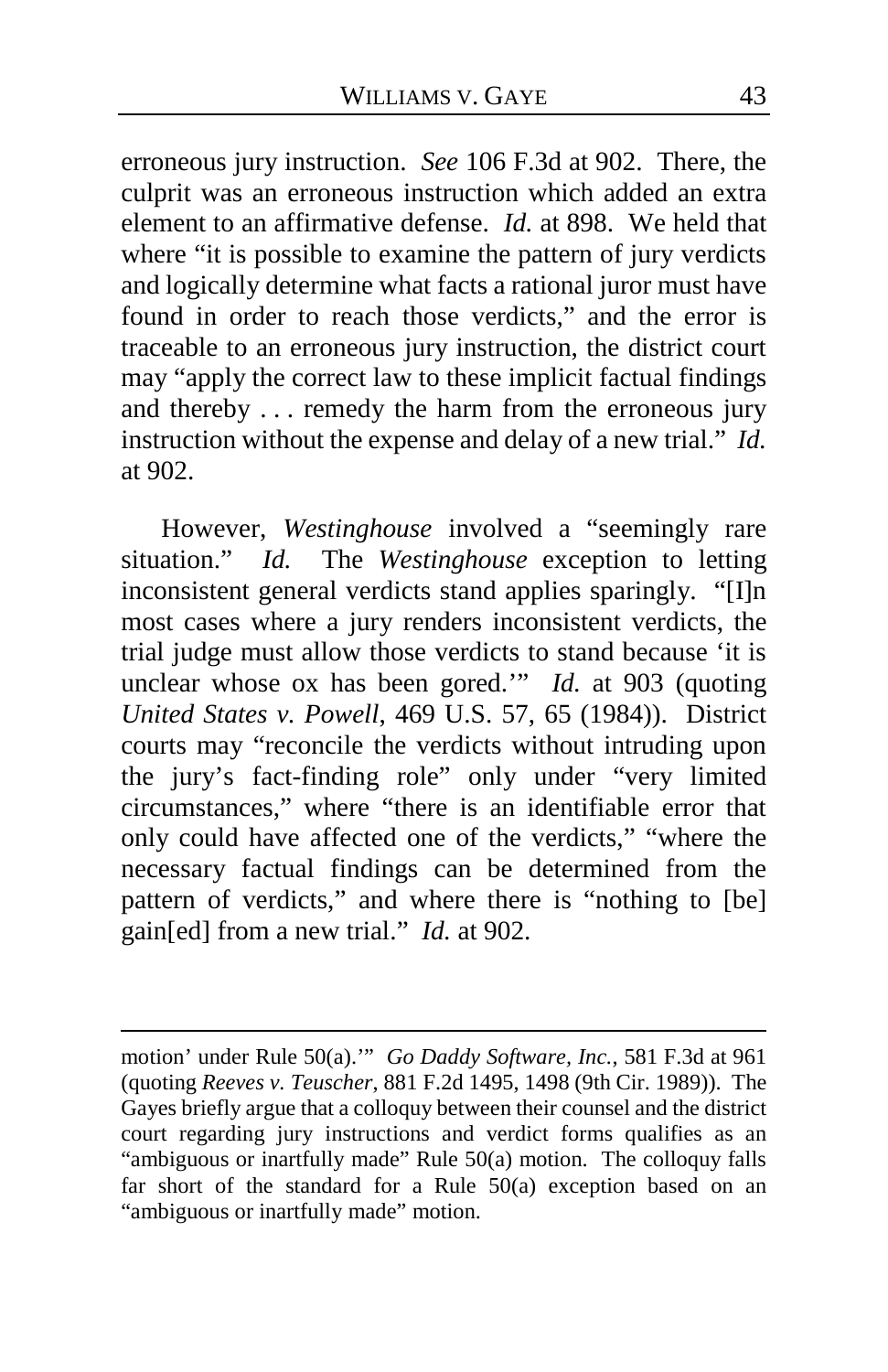Those rare circumstances are not present in this case. The district court concluded that its instructions on distribution liability were inadequate, and that with clearer instructions, the jury would necessarily have found the Interscope Parties and Harris liable for distributing the infringing work. However, the instructions did not contain any error on par with the unmistakably erroneous instruction in *Westinghouse*.

Next, *El-Hakem* does not authorize the reconciliation of inconsistent general verdicts. It is clear that our holding in *El-Hakem* stemmed from law specific to special verdicts.**[21](#page-43-0)** Indeed, we observed that "[w]hen confronted by seemingly inconsistent responses to special verdict interrogatories, a trial court has a *duty* to harmonize those responses whenever possible." *El-Hakem*, 415 F.3d at 1074 (emphasis added). In contrast, there is no duty to reconcile inconsistent general verdicts. We have held, in accordance with the majority rule, that "legally inconsistent verdicts 'may nonetheless stand on appeal even though inconsistent.'" *Zhang v. Am. Gem Seafoods, Inc.*, 339 F.3d 1020, 1035 (9th Cir. 2003) (quoting *Int'l Longshoremen's & Warehousemen's Union (CIO) v. Hawaiian Pineapple Co.*, 226 F.2d 875, 881 (9th Cir. 1955)). We see no reason to deviate from this rule today.

<span id="page-43-0"></span>**<sup>21</sup>** It is true, as the Gayes observe, that while we classified the verdicts in *El-Hakem* as special verdicts, they were functionally general verdicts. *See El-Hakem v. BJY Inc*., 262 F. Supp. 2d 1139, 1146 (D. Or. 2003), *aff'd*, 415 F.3d 1068 (9th Cir. 2005). Notwithstanding this fact, *El-Hakem* is distinguishable for the reasons above, and for the additional reason that the parties in *El-Hakem*, unlike the parties in this case, moved for judgment as a matter of law. 415 F.3d at 1072.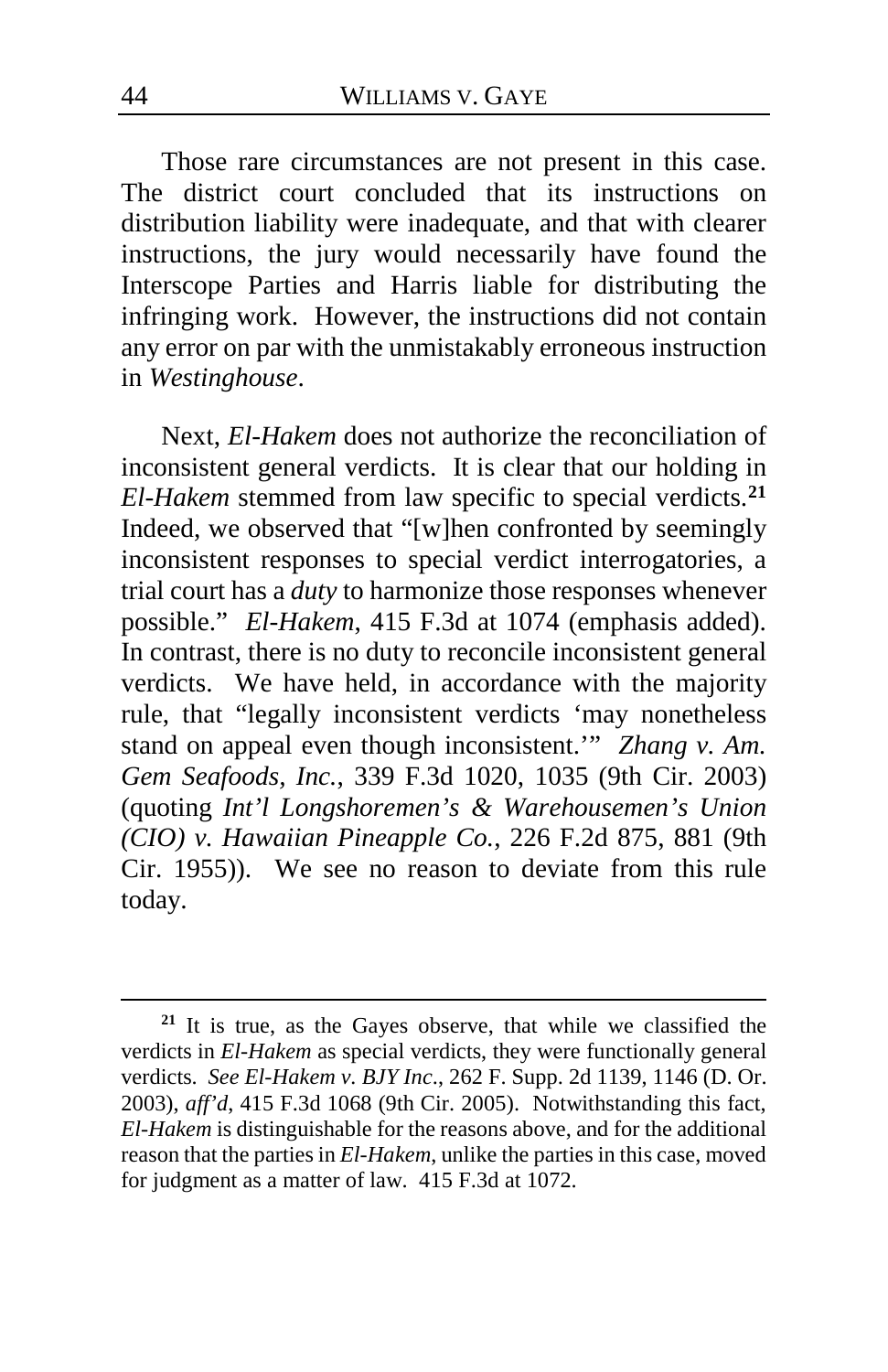## **D. Harris Is Not Vicariously Liable.**

The district court erred in entering judgment against Harris for the additional reason that the Gayes proffered no evidence establishing that Harris was secondarily liable for vicarious infringement. The Gayes argue, without citing to the record or to any law, that Harris is liable as a matter of law as a co-owner of the copyright who authorized the distribution of "Blurred Lines."**[22](#page-44-0)** They are incorrect both legally and factually.

To be vicariously liable for copyright infringement, one must have "(1) the right and ability to supervise the infringing conduct and (2) a direct financial interest in the infringing activity." *Perfect 10, Inc. v. Visa Int'l Serv., Ass'n*, 494 F.3d 788, 802 (9th Cir. 2007). A vicarious infringer "exercises control over a direct infringer when he has both a legal right to stop or limit the directly infringing conduct, as well as the practical ability to do so." *Perfect 10, Inc. v. Amazon.com, Inc.*, 508 F.3d 1146, 1173 (9th Cir. 2007).

No evidence was adduced at trial supporting a theory of vicarious liability. Harris, who did not testify at trial, independently wrote and recorded a rap verse that was added to the track seven months after Thicke and Williams created "Blurred Lines." Neither Thicke nor Williams expected the later addition of a rap verse or had anything to do with its creation. The Gayes have cited nothing in the record

<span id="page-44-0"></span>**<sup>22</sup>** The parties' stipulation that Harris co-owned 13% of the musical composition copyright in "Blurred Lines" sheds no light on Harris's role in the distribution process.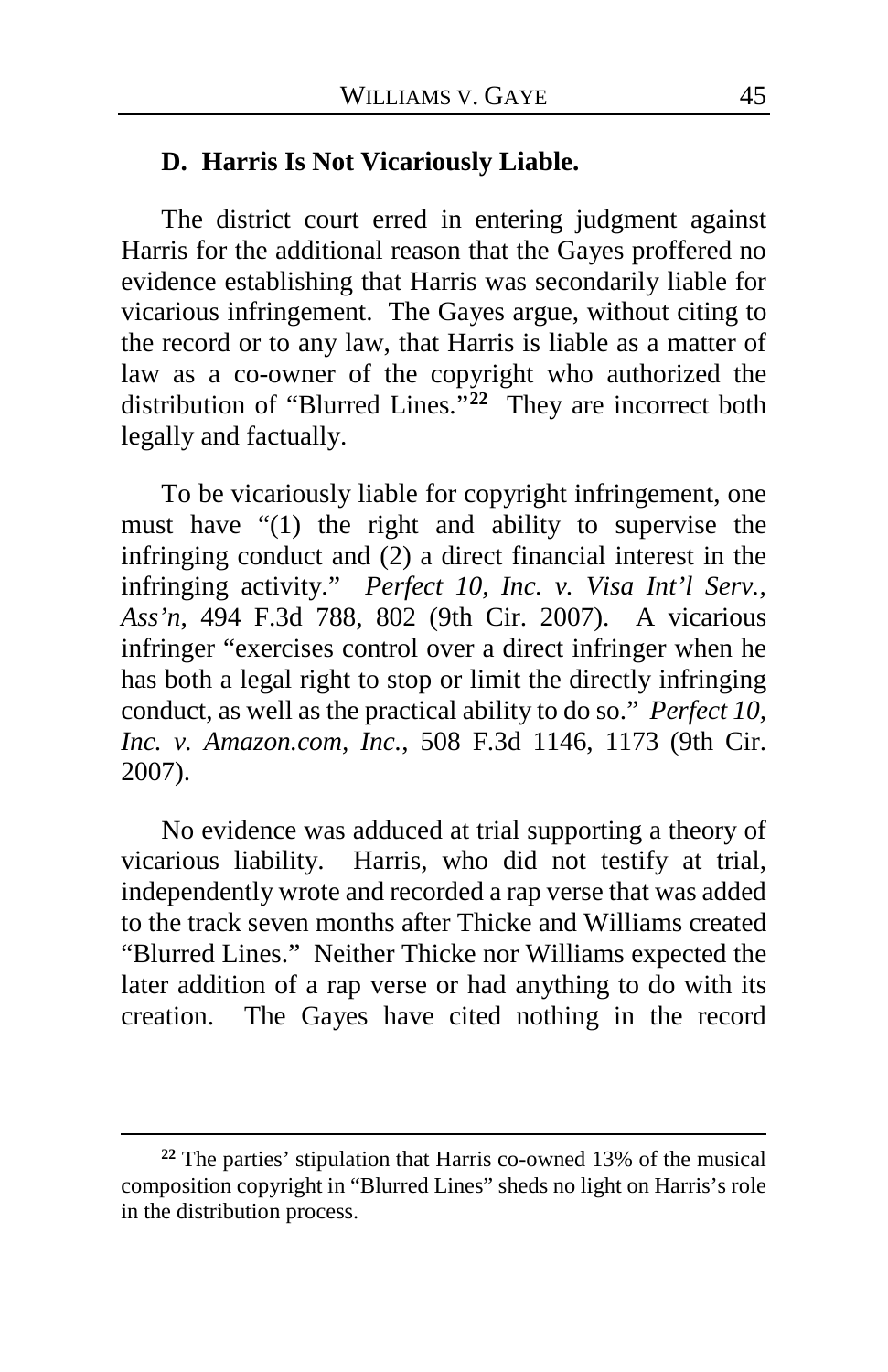demonstrating that Harris had either a right to stop the infringing conduct or the ability to do so, much less both.

We conclude that the district court erred in upsetting the jury's general verdicts in favor of Harris and the Interscope Parties and entering judgment against them.

# **VI.The District Court Did Not Abuse its Discretion in Denying the Gayes' Motion for Attorney's Fees.**

We review a district court's decision on attorney's fees for abuse of discretion. *Stetson v. Grissom*, 821 F.3d 1157, 1163 (9th Cir. 2016).

The Gayes request that we vacate the district court's order denying their motion for attorney's fees and remand the case for reconsideration in light of *Kirtsaeng v. John Wiley & Sons, Inc.*, 136 S. Ct. 1979 (2016). In *Kirtsaeng*, the Supreme Court reaffirmed the principle that, in exercising its authority under § 505 of the Copyright Act to award a prevailing party attorney's fees, a court "should give substantial weight to the objective reasonableness of the losing party's position." *Id.* at 1983. The Court cautioned, however, that "the court must also give due consideration to all other circumstances relevant to granting fees; and it retains discretion, in light of those factors, to make an award even when the losing party advanced a reasonable claim or defense." *Id.*

Here, the district court's examination of objective reasonableness was but one factor in its analysis. The district court took the specific circumstances of the case into consideration, including the degree of success obtained, the purposes of the Copyright Act, the chilling effect of attorney's fees, motivation, frivolousness, factual and legal unreasonableness, compensation, and deterrence. The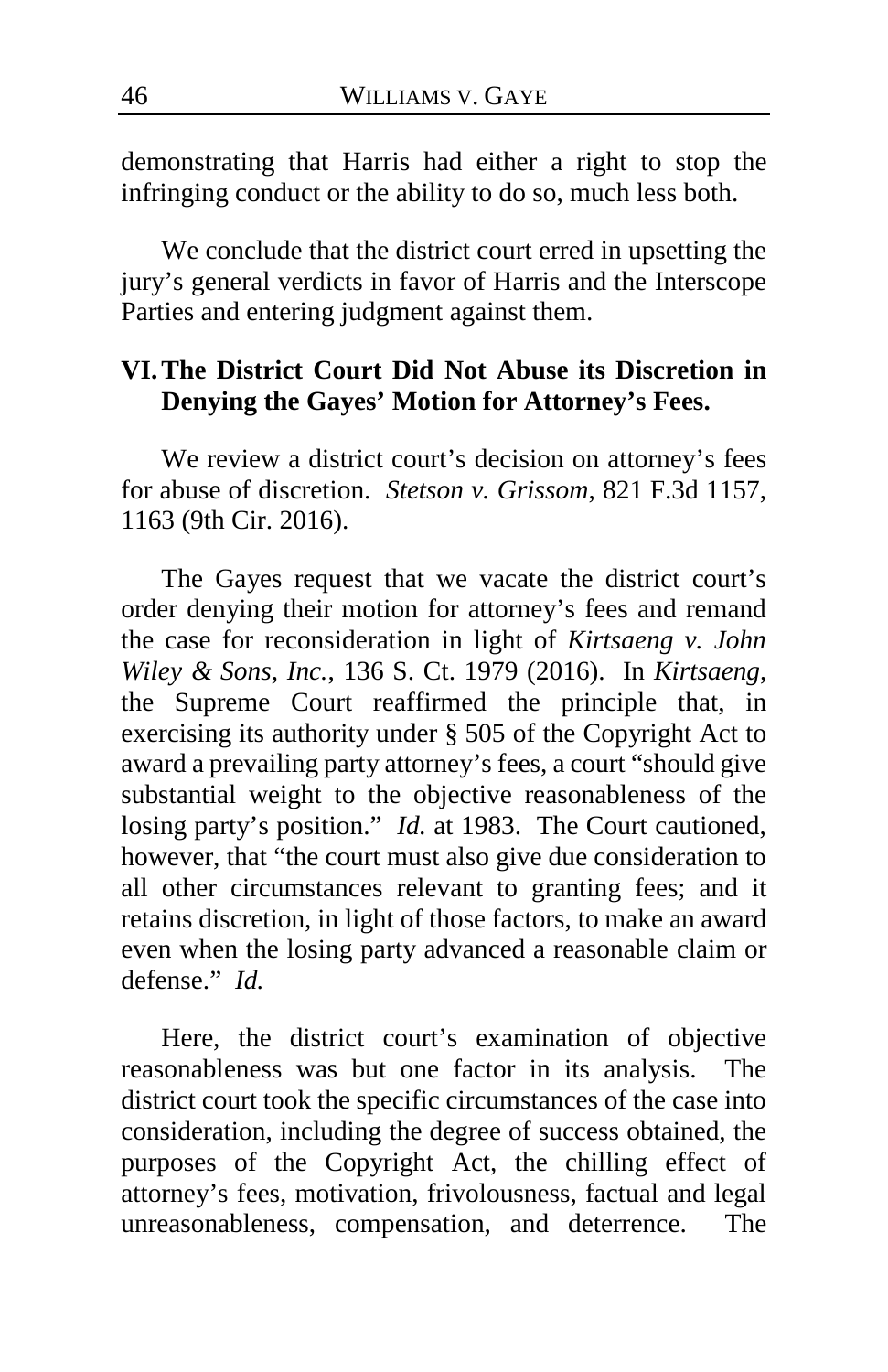district court did not abuse its discretion in denying the Gayes' motion for attorney's fees, and a remand on that issue is not warranted.

## **VII. The District Court Did Not Abuse its Discretion in Apportioning Costs Among the Parties.**

We review the district court's award of costs for abuse of discretion. *Draper v. Rosario*, 836 F.3d 1072, 1087 (9th Cir. 2016).

Federal Rule of Civil Procedure 54(d)(1) authorizes the award of costs "to the prevailing party." A "party in whose favor judgment is rendered is generally the prevailing party for purposes of awarding costs under Rule 54(d)." *San Diego Police Officers' Ass'n v. San Diego City Emps.' Ret. Sys.*, 568 F.3d 725, 741 (9th Cir. 2009) (quoting *d'Hedouville v. Pioneer Hotel Co.*, 552 F.2d 886, 896 (9th Cir. 1977)). Here, the district court entered judgment for the Gayes on their claim that "Blurred Lines" infringed their copyright in "Got To Give It Up," but entered judgment for the Thicke Parties on the Gayes' claim that "Love After War" infringed their copyright in "After the Dance." The district court apportioned the award of costs accordingly, awarding the Gayes their costs for the "Blurred Lines" claim, and awarding the Thicke Parties their costs for the "Love After War" claim.

The Gayes urge us to adopt the Federal Circuit's holding that "there can only be one prevailing party in a given case" for purposes of Rule 54(d)(1). *Shum v. Intel Corp.*, 629 F.3d 1360, 1367 (Fed. Cir. 2010). Despite the Federal Circuit's singular construction of "the prevailing party," it affirmed an award of costs functionally equivalent to the one the district court ordered in this case. *See id.* at 1364. The Federal Circuit held that "the district court did not abuse its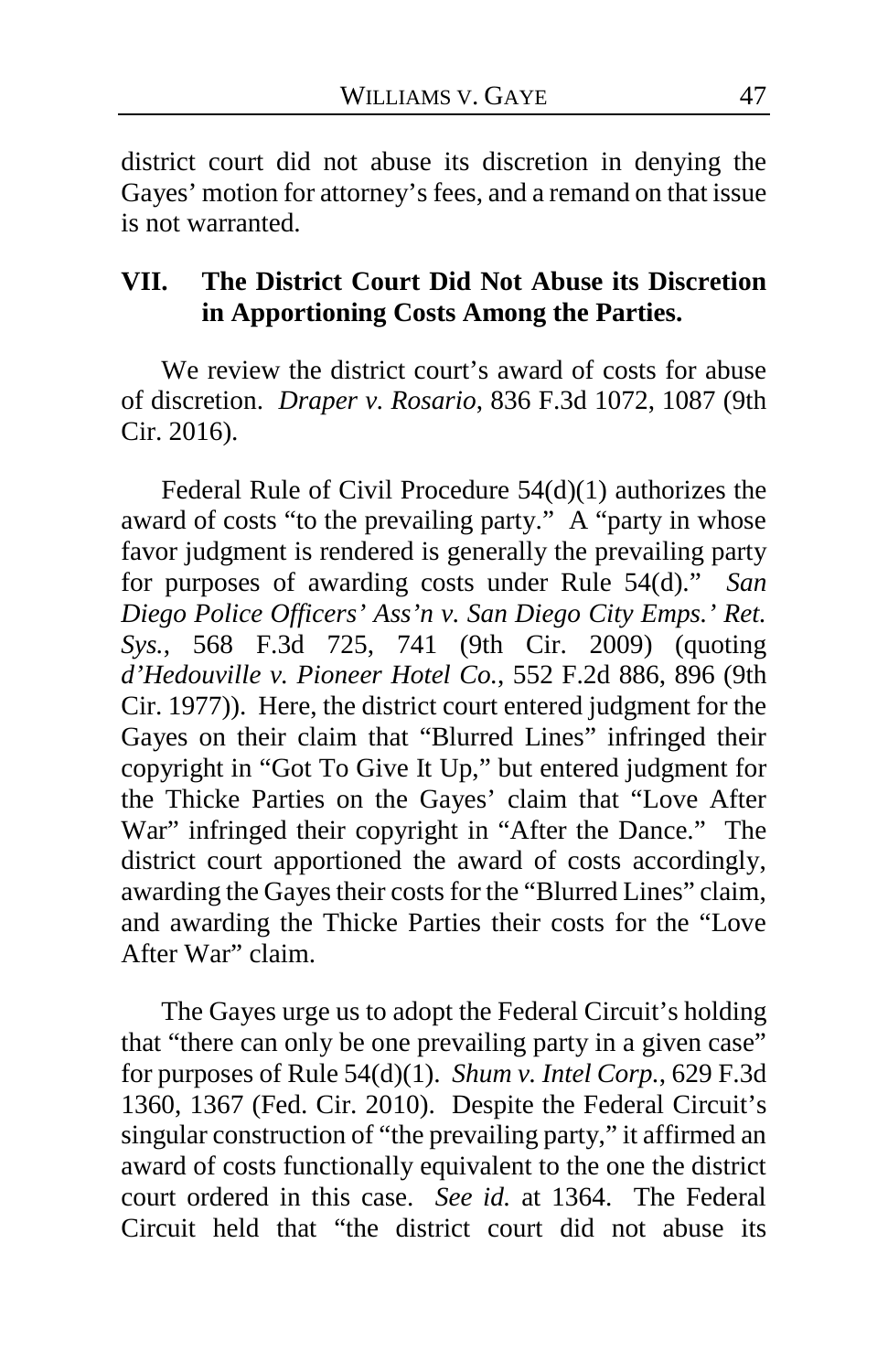discretion in awarding costs to each party with respect to the claims on which they each prevailed, then netting those sums to arrive at the final figure." *Id.* Here, as in *Shum*, the district court in effect reduced the Gayes' costs award "to reflect the extent of [their] victory." *Id.* at 1370. This was not an abuse of discretion.**[23](#page-47-0)**

# **VIII. You Can't Get There from Here: The Dissent Ignores Governing Law that We Must Apply Given the Procedural Posture of the Case.**

The dissent's position violates every controlling procedural rule involved in this case. The dissent improperly tries, after a full jury trial has concluded, to act as judge, jury, and executioner, but there is no there there, and the attempt fails.

Two barriers block entry of judgment as a matter of law for the Thicke Parties. The dissent attempts to sidestep these obstacles: It finds that the Thicke Parties are entitled to judgment as a matter of law, but fails to explain the procedural mechanism by which this could be achieved. Given this flawed premise, it is perhaps unsurprising how little the dissent mirrors the majority opinion, and how far it

<span id="page-47-0"></span>**<sup>23</sup>** Additional authorities support our conclusion. *See In re Paoli R.R. Yard PCB Litig.*, 221 F.3d 449, 469 (3d Cir. 2000) ("The general rule in this circuit and others is that a district court, in exercising its equitable discretion, may apportion costs between the prevailing and non-prevailing parties as it sees fit."); *Amarel v. Connell*, 102 F.3d 1494, 1524 (9th Cir. 1997) (instructing the district court to "await the outcome of the [Sherman Act] Section 1 claim to ascertain whether allocation of costs is necessary," rather than "attempting to award partial costs at this juncture," where defendants prevailed on the Section 2 claim, but we remanded the Section 1 claim for a new trial).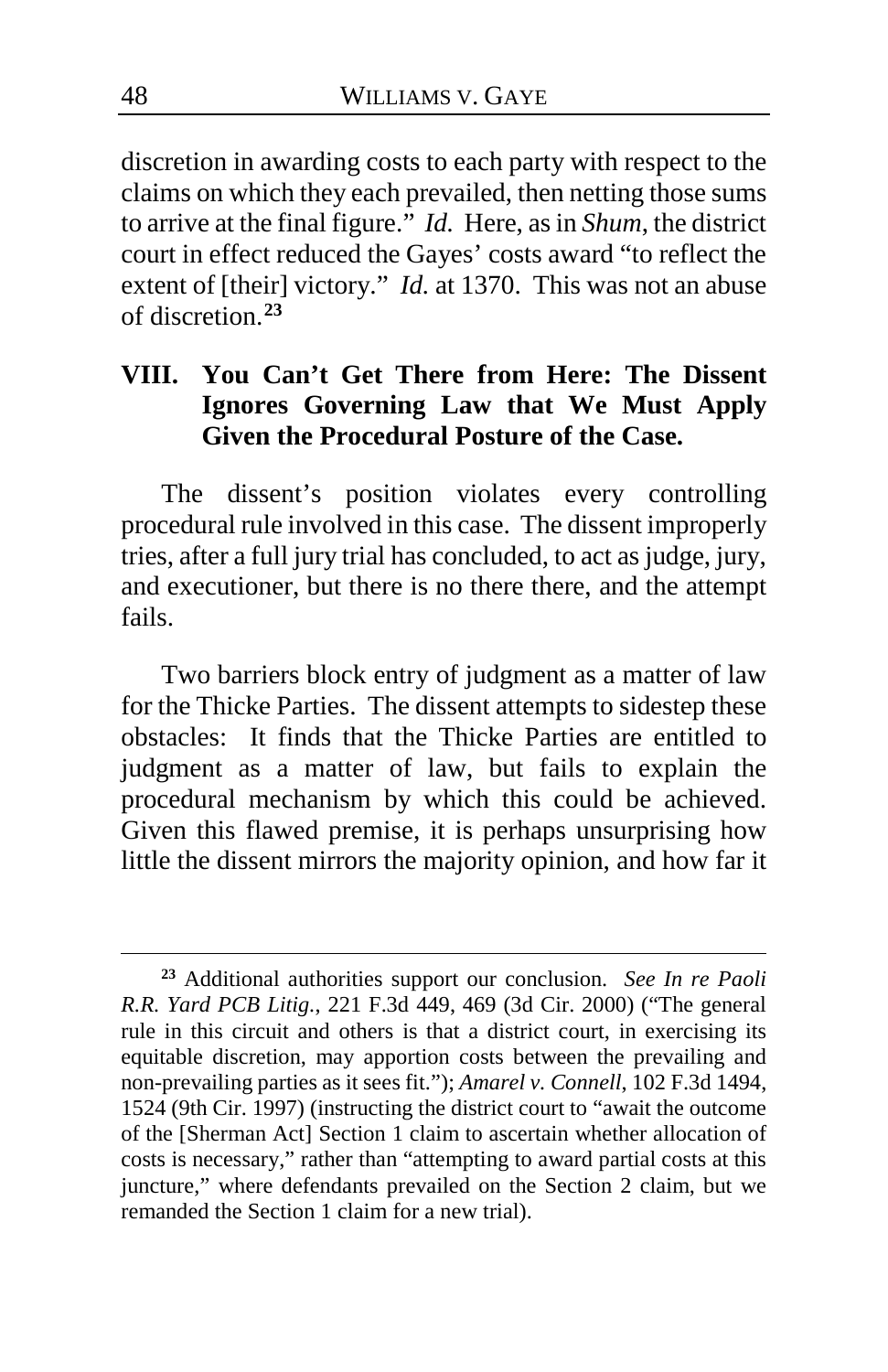veers into analysis untethered from the procedural posture of this case.

First, the dissent incorrectly concludes that there are no procedural obstacles barring entry of judgment as a matter of law for the Thicke Parties. The dissent is unable to distinguish the Supreme Court's decision in *Ortiz*, which prevents us from reviewing the district court's order denying summary judgment after a full trial on the merits. 562 U.S. at 183–84. Even assuming our court's limited exception for reviewing a denial of summary judgment for legal error, *see Escriba*, 743 F.3d at 1243, survives *Ortiz* without change, we reiterate, without recapitulating our earlier analysis, *supra* Part II, that the dissent's attempt to distinguish *Ortiz*  and latch onto the exception outlined in *Escriba* is futile in this case. This case "hardly present[s] 'purely legal' issues capable of resolution 'with reference only to undisputed facts.'" *Ortiz*, 562 U.S. at 189. Even though the dissent's musicological exegesis has no bearing on our analysis at this procedural stage of the case, it clearly shows that the facts in this case are hotly disputed and that the case does not just involve pure issues of law. The dissent cites no controlling law authorizing it to undertake its own summary judgment analysis at this stage of the case.

Second, the Thicke Parties, like the Gayes, failed to make a Rule 50(a) motion for judgment as a matter of law at trial. Their failure to do so "precludes consideration of a Rule 50(b) motion for judgment as a matter of law." *Tortu*, 556 F.3d at 1083.**[24](#page-48-0)** Just as the district court could not enter

<span id="page-48-0"></span>**<sup>24</sup>** Even in a case where the defendant argued that the district court "induced him not to file [a] Rule 50(a) motion," we nonetheless adhered to the strict requirements of Rule 50, noting that the defendant still "could have filed a Rule  $50(a)$  motion ... before the matter had been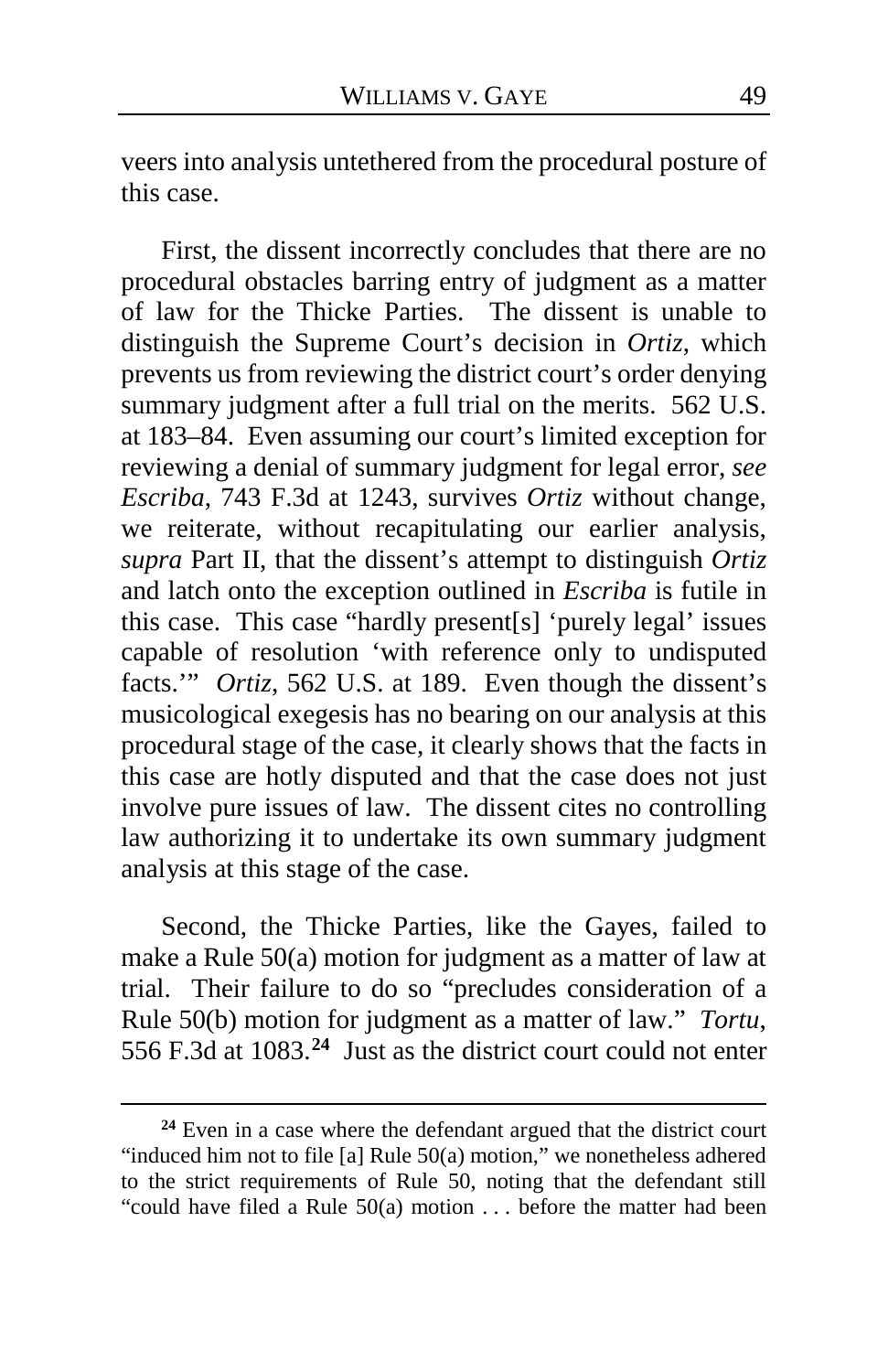judgment as a matter of law for the Thicke Parties, we cannot do so either.

This procedural limitation is well worth underscoring. We held, in a case in which a party made an oral Rule  $50(a)$ motion, but failed to renew its motion, that the party "waived its challenge to the sufficiency of the evidence because it did not renew its pre-verdict Rule 50(a) motion by filing a postverdict Rule 50(b) motion." *Nitco Holding Corp. v. Boujikian*, 491 F.3d 1086, 1089 (9th Cir. 2007). We further held that, under the Supreme Court's decision in *Unitherm Food Systems, Inc. v. Swift-Eckrich, Inc.*, 546 U.S. 394 (2006), the party's failure to renew a Rule 50(a) motion "precluded [us] from exercising our discretion to engage in plain error review." *Nitco*, 491 F.3d at 1089–90. We thus overruled our "prior decisions permit[ing] a discretionary plain error review" in the absence of a Rule 50(a) motion "as in conflict with controlling Supreme Court authority." *Id.* (citing *Miller v. Gammie*, 335 F.3d 889, 900 (9th Cir. 2003) (en banc)). Thus, when we stitch together Rule 50's requirements with our case law, we are left with this result: Because "a post-verdict motion under Rule 50(b) is an absolute prerequisite to any appeal based on insufficiency of the evidence," *id.* at 1089, and because a Rule 50(a) motion is, in turn, a prerequisite for a Rule 50(b) motion, *see Tortu*, 556 F.3d at 1081–83, an advocate's failure to comply with Rule 50's requirements gives us serious pause, and compels us to heighten the level of deference we apply on appeal.

submitted to the jury," and holding that the defendant's "disregard[]" of Rule 50's "clear requirements" foreclosed the possibility of relief pursuant to Rule 50(b). *Tortu*, 556 F.3d at 1083. Here, the Thicke Parties could—and should—have filed a Rule 50(a) motion in order to preserve their ability to make a Rule 50(b) motion, regardless of whether or not the district court would have granted the motion.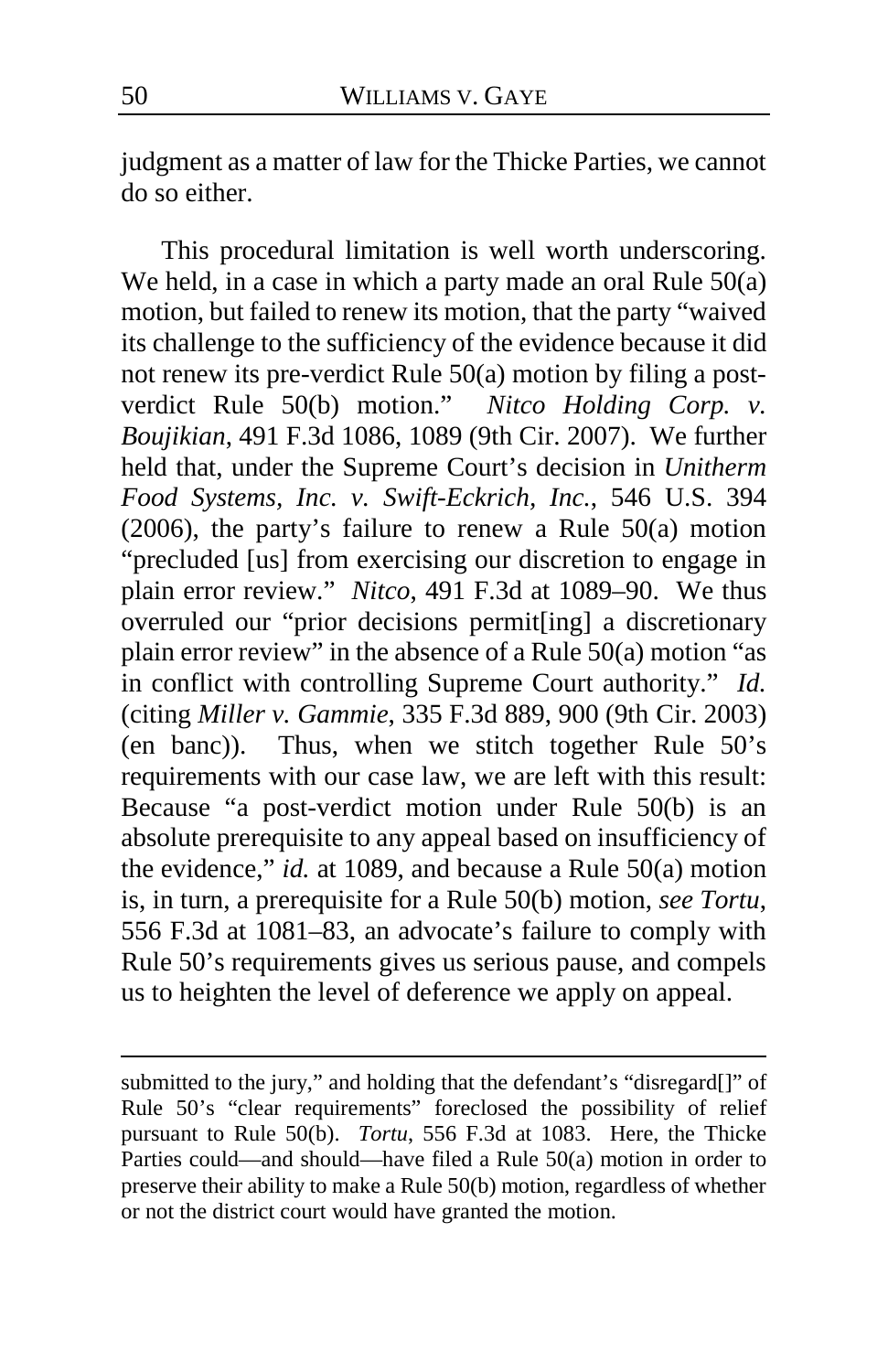The dissent cites *Anderson v. Liberty Lobby, Inc.*, 477 U.S. 242, 251–52 (1986), for the proposition that "reviewing a summary judgment ruling and a jury verdict" are two sides of the same coin. The dissent makes an important omission, however. The Supreme Court observed that the standard of review for a *directed verdict* motion resembles that for a motion for summary judgment:

> [T]he "genuine issue" summary judgment standard is "very close" to the "reasonable jury" directed verdict standard: "The primary difference between the two motions is procedural; summary judgment motions are usually made before trial and decided on documentary evidence, while directed verdict motions are made at trial and decided on the evidence that has been admitted."

*Id.* (quoting *Bill Johnson's Rests., Inc. v. NLRB*, 461 U.S. 731, 745 n.11 (1983)). As neither of the parties made a motion for a directed verdict, we lack a procedural mechanism for resurrecting a summary judgment-stage analysis. As we have emphasized repeatedly, our review on appeal is necessarily circumscribed.

The dissent cites a number of cases it claims support the proposition that a court must award judgment as a matter of law when it is able to determine substantial similarity, or lack thereof, under the extrinsic test. None of the cases the dissent cites, however, authorizes us to review a factbound summary judgment denial after a full trial on the merits, or to enter judgment as a matter of law in the absence of a Rule 50(a) motion below. All of the cases cited in the dissent arise from a different procedural posture, and are clearly distinguishable. *See Rentmeester v. Nike, Inc.*, 883 F.3d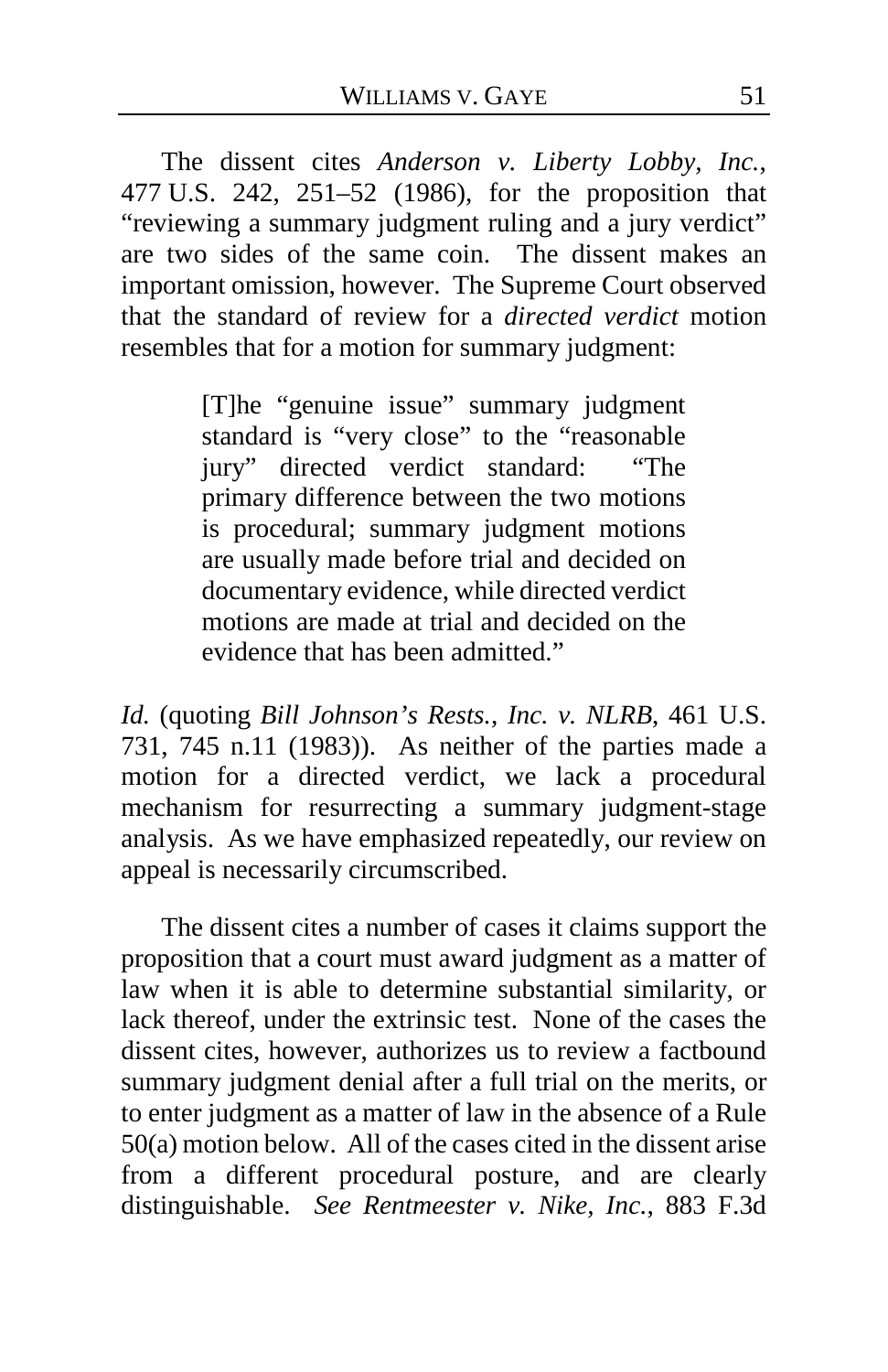1111, 1116 (9th Cir. 2018) (reviewing grant of motion to dismiss); *Folkens v. Wyland Worldwide, LLC*, 882 F.3d 768, 773 (9th Cir. 2018) (reviewing grant of summary judgment); *Antonick v. Elec. Arts, Inc.*, 841 F.3d 1062, 1065 (9th Cir. 2016) (reviewing grant of judgment as a matter of law); *Peters v. West*, 692 F.3d 629, 632 (7th Cir. 2012) (reviewing grant of motion to dismiss); *Mattel*, 616 F.3d at 912–13, 918 (vacating equitable relief awarded by district court on other grounds, where the district court had "made its *own*  infringement findings in determining whether Mattel was entitled to equitable relief" (emphasis added)); *Benay*, 607 F.3d at 622 (reviewing grant of summary judgment); *Newton v. Diamond*, 388 F.3d 1189, 1190 (9th Cir. 2004) (reviewing grant of summary judgment); *Calhoun v. Lillenas Publ'g*, 298 F.3d 1228, 1232 (11th Cir. 2002) (per curiam) (reviewing grant of summary judgment). Moreover, to the extent the citations to unpublished dispositions in the dissent carry any weight, which we question, they, too, provide no support for what the dissent seeks to accomplish. *See Briggs v. Sony Pictures Entm't, Inc.*, 714 F. App'x 712, 713 (9th Cir. 2018) (reviewing grant of summary judgment); *Silas v. Home Box Office, Inc.*, 713 F. App'x 626, 627 (9th Cir. 2018) (reviewing grant of motion to dismiss); *Mintz v. Subaru of Am., Inc.*, 716 F. App'x 618, 620 (9th Cir. 2017) (reviewing grant of motion to dismiss); *Edwards v. Cinelou Films*, 696 F. App'x 270, 270 (9th Cir. 2017) (reviewing grant of motion to dismiss); *Heusey v. Emmerich*, 692 F. App'x 928, 928–29 (9th Cir. 2017) (reviewing grant of motion to dismiss); *Braddock v. Jolie*, 691 F. App'x 318, 319 (9th Cir. 2017) (reviewing grant of motion for judgment on the pleadings); *Basile v. Twentieth Century Fox Film Corp.*, 678 F. App'x 576, 576 (9th Cir. 2017) (reviewing grant of motion to dismiss).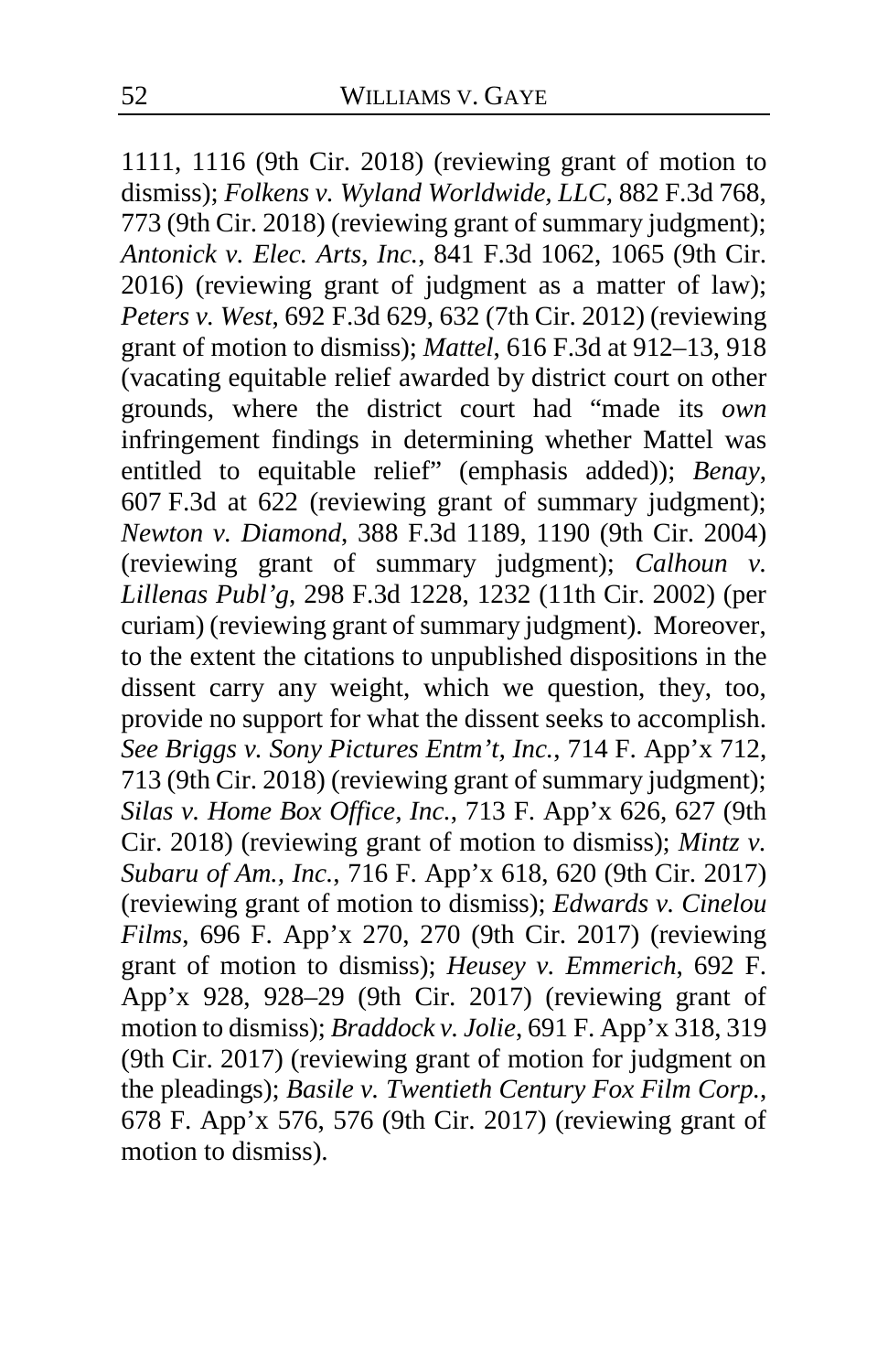The dissent's remaining alternative to entering judgment as a matter of law for the Thicke Parties is to vacate the judgment and remand for a new trial. Although the dissent does not state so expressly, it appears that the dissent would reverse the district court's denial of the Thicke Parties' motion for a new trial on grounds that the verdict is against the clear weight of the evidence.

Assuming, *arguendo*, that is the route the dissent wishes to pursue, it nevertheless runs into several hurdles. Critically, there is no reference to the deferential standard of review applicable to the district court's denial of the Thicke Parties' motion for a new trial. Indeed, there is no discussion of the district court's denial of the motion for a new trial at all. It bears repeating, then, that we are bound by the "'limited nature of our appellate function' in reviewing the district court's denial of a motion for a new trial." *Lam*, 869 F.3d at 1084 (quoting *Kode*, 596 F.3d at 612). As is the case here, "where the basis of a Rule 59 ruling is that the verdict is not against the weight of the evidence, the district court's denial of a Rule 59 motion is virtually unassailable." *Id.* (quoting *Kode*, 596 F.3d at 612). Under these circumstances, "only . . . an *absolute absence of evidence* to support the jury's verdict" will result in reversal. *Id.* (quoting *Kode*, 596 F.3d at 612). "Although the trial judge can weigh the evidence and assess the credibility of witnesses, we may not." *Kode*, 596 F.3d at 612; *see also Landes Constr. Co. v. Royal Bank of Can.*, 833 F.2d 1365, 1372 (9th Cir. 1987) ("[W]e cannot weigh the evidence for ourselves . . . .").

In a thorough order, the district court reviewed the evidence presented at trial, and concluded that the verdict was not against the clear weight of the evidence. In faulting us for "tellingly refus[ing] to explain" the evidence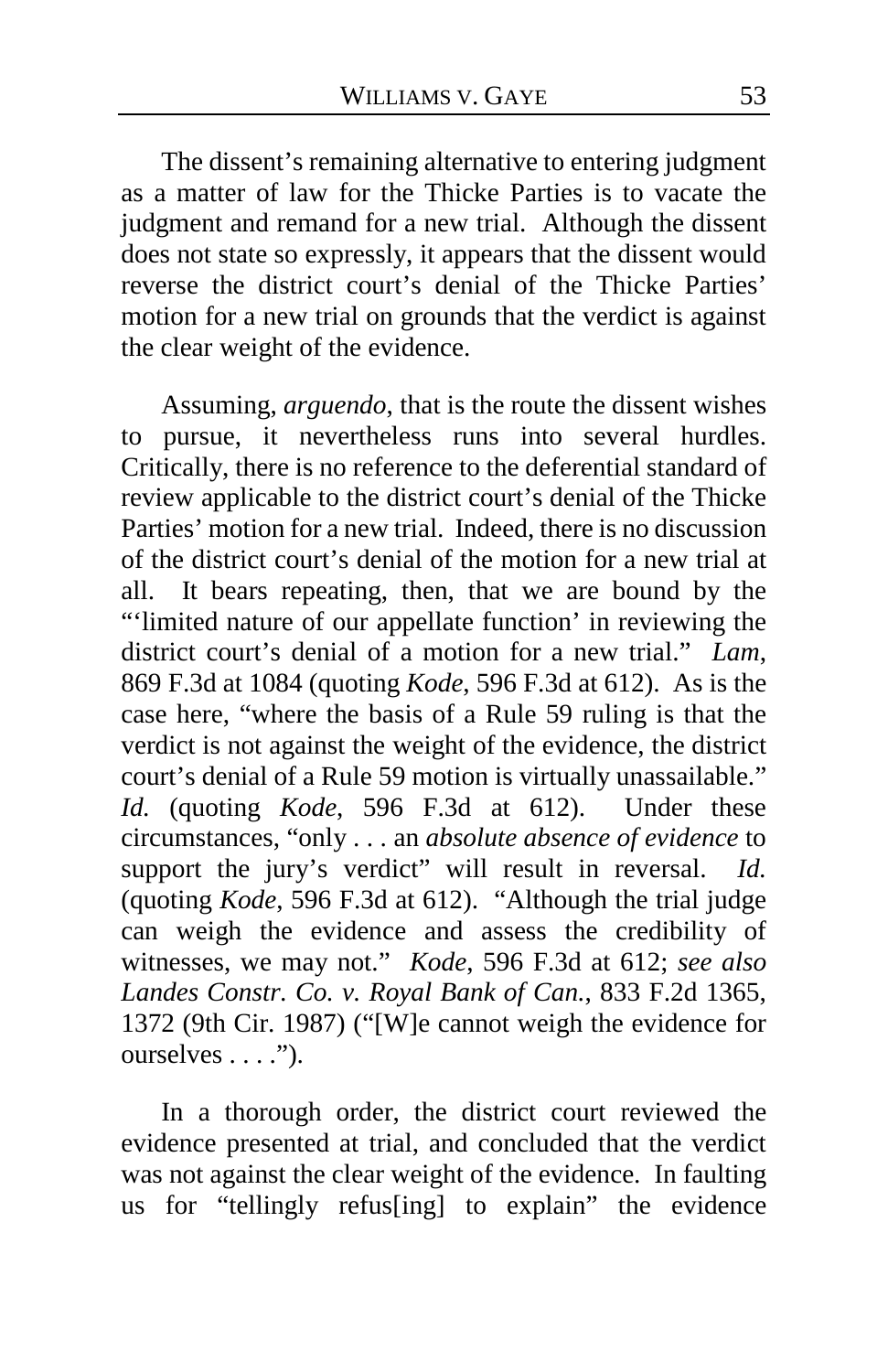supporting the verdict, the dissent ignores the weighty restrictions on our review at this procedural stage of the case. The dissent jettisons the constraints on our review, instead opting for the radical route of playing both expert and juror. The dissent weighs the experts' credibility, resolves factual conflicts, and sets forth its own findings on the extrinsic test.**[25](#page-53-0)** We decline the dissent's invitation to invade the province of the jury: Applying the proper standard of review, one simply cannot say truthfully that there was an absolute absence of evidence supporting the jury's verdict in this case.

To buttress this point, in *Swirsky*, we reversed the district court's grant of summary judgment of non-infringement, finding the district court erred, in large part, by conducting an analysis similar to the one the dissent has undertaken here. *See* 376 F.3d at 846–49. Two of our conclusions in *Swirsky* are particularly relevant here. First, we held that the district court erred in discounting the expert's musical methodology on technical grounds. *See id.* at 846–47. For example, the district court rejected the expert's "selective" choice to "discount[] notes that he characterize[d] as 'ornamental,'" and discredited the expert's opinion that, "even though measure three of both choruses were not identical in numerical pitch sequence or note selection," they emphasized the same scale degree and resolved similarly. *Id.* We observed that "[t]here is nothing inherently unsound

<span id="page-53-0"></span>**<sup>25</sup>** The dissent does not mention the fact that the jury also considered the intrinsic test in reaching its verdict. The dissent correctly stops short of explicitly "second-guess[ing] the jury's application of the intrinsic test," *Three Boys Music*, 212 F.3d at 485, which is reserved exclusively for the trier of fact, *Benay*, 607 F.3d at 624.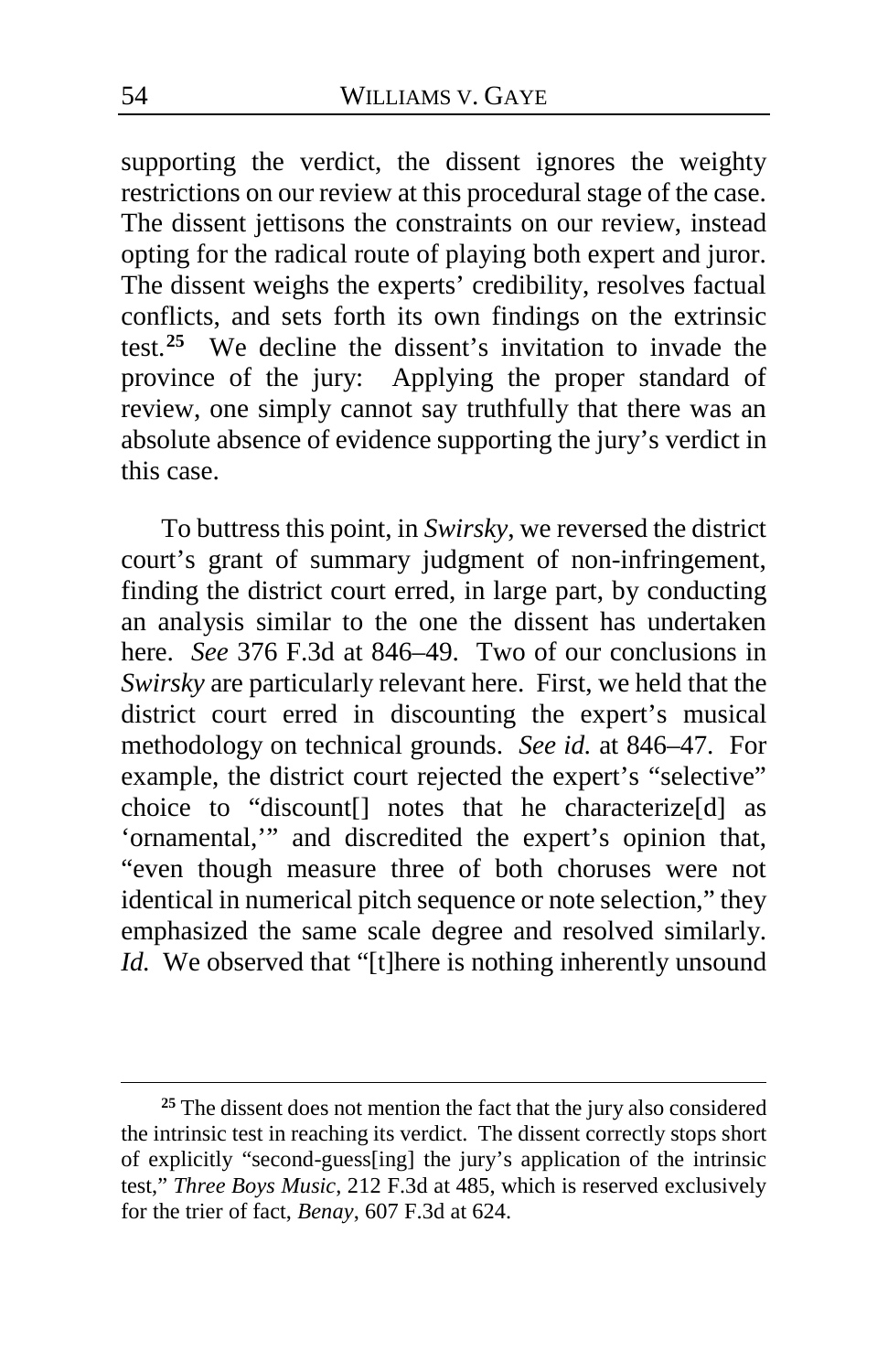about [the expert's] musicological methodology," *id.* at 846, and we similarly decline to conclude otherwise in this case.

Second, we held in *Swirsky* that the district court "erred by basing its comparison of the two choruses almost entirely on a measure-by-measure comparison of melodic note sequences from the full transcriptions of the choruses." *Id.* at 847. In so holding, we reiterated our case law. We stressed that "substantial similarity can be found in a combination of elements, even if those elements are individually unprotected." *Id.* at 848; *see also Three Boys Music*, 212 F.3d at 485 ("It is well settled that a jury may find a combination of unprotectible elements to be protectible under the extrinsic test because '"the over-all impact and effect indicate substantial appropriation."'" (quoting *Krofft*, 562 F.2d at 1169)). In fact, "[e]ven if a copied portion be relatively small in proportion to the entire work, if qualitatively important, the finder of fact may properly find substantial similarity." *Swirsky*, 376 F.3d at 852 (alteration in original) (quoting *Baxter v. MCA, Inc.*, 812 F.2d 421, 425 (9th Cir. 1987)). Thus, even "an arrangement of a limited number of notes can garner copyright protection." *Id.* at 851. If taken to its logical conclusion, the dissent's musicological analysis and approach would sound the death knell for these governing legal principles.

Consider the principle that, at summary judgment, so long as the Gayes "presented '*indicia* of a sufficient disagreement concerning the substantial similarity of [the] two works,' then the case *must* be submitted to a trier of fact." *Id.* at 844 (alteration in original) (emphasis added) (quoting *Brown Bag Software v. Symantec Corp.*, 960 F.2d 1465, 1472 (9th Cir. 1992)). To require that a case be submitted to a trier of fact if there is any "indicia" of a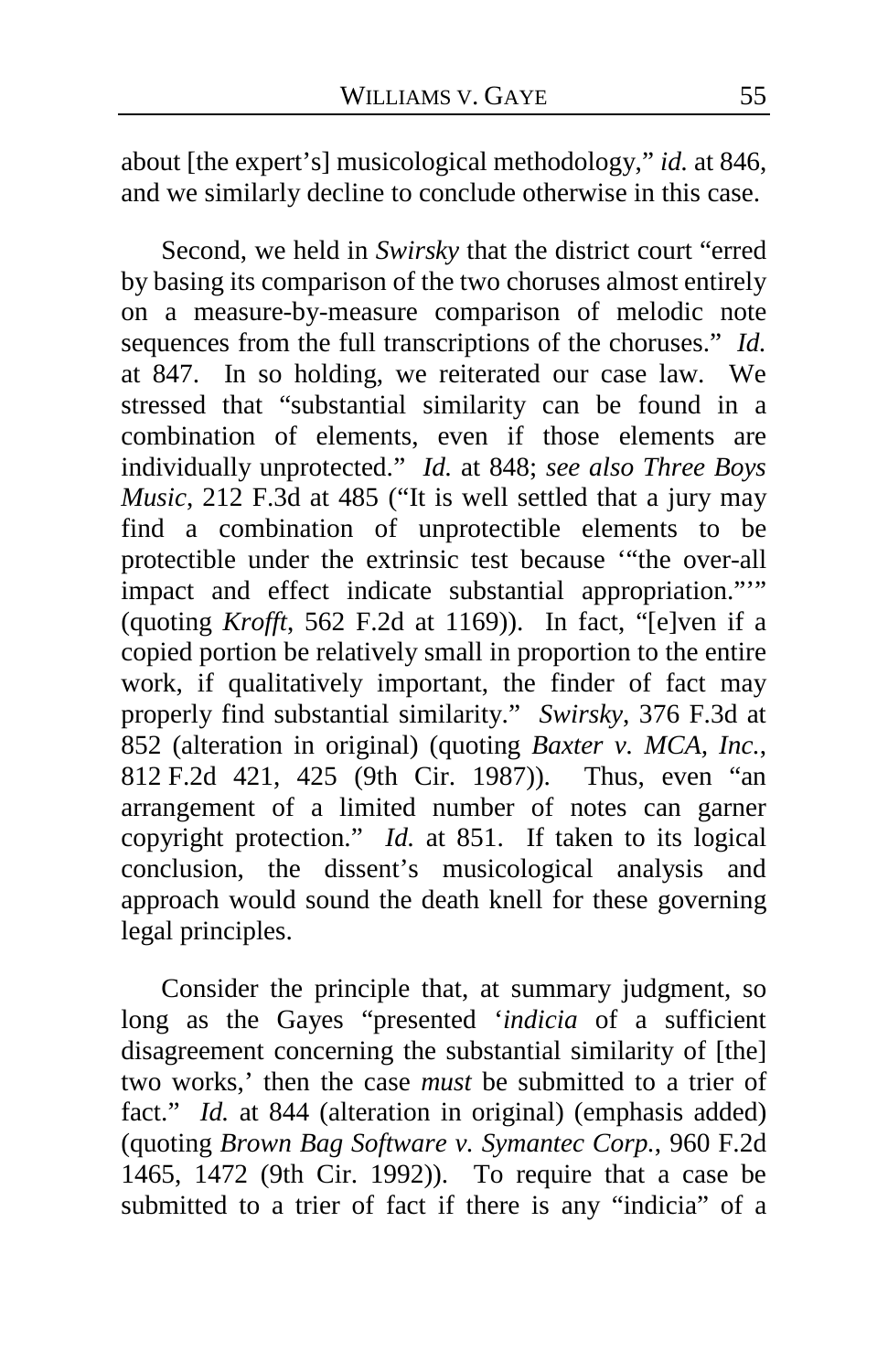disagreement regarding substantial similarity, only to impose on the district court the task of independently scrutinizing the expert testimony presented at trial, would turn our law on its head. Worse still, to require a district court to do so in the absence of a Rule 50 motion defies law and logic.

Moreover, the expert review conducted by the dissent does not provide a workable standard for district courts to follow. It is unrealistic to expect district courts to possess even a baseline fluency in musicology, much less to conduct an independent musicological analysis at a level as exacting as the one used by the dissent. After all, we require parties to present expert testimony in musical infringement cases for a reason. *See id.* at 845.

The dissent has failed to take into account another wrinkle that would ensue from vacating the judgment and remanding the case for a new trial. The Gayes have crossappealed protectively, challenging the district court's interpretation of the 1909 Act, in the event a new trial is ordered. Even though a vacatur and remand would trigger the Gayes' protective cross-appeal, the dissent does not wrestle with the merits of this issue. While the dissent is adamant that the scope of the Gayes' copyright is limited to the four corners of the deposit copy, it provides no statutory interpretation or legal analysis supporting its assertion.

Lastly, the dissent prophesies that our decision will shake the foundations of copyright law, imperil the music industry, and stifle creativity. It even suggests that the Gayes' victory will come back to haunt them, as the Gayes' musical compositions may now be found to infringe any number of famous songs preceding them. Respectfully,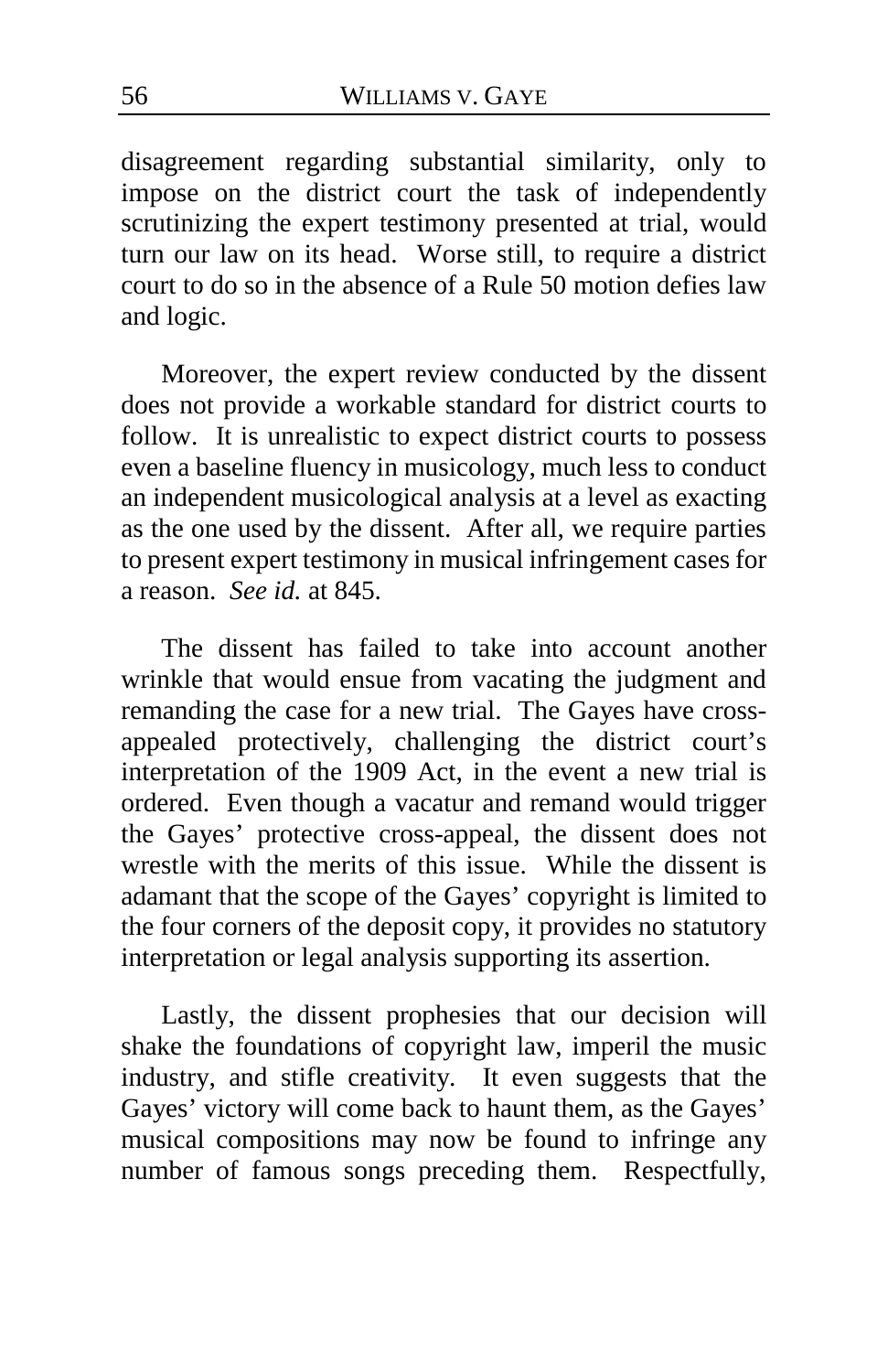these conjectures are unfounded hyperbole.**[26](#page-56-0)** Our decision does not grant license to copyright a musical style or "groove." Nor does it upset the balance Congress struck between the freedom of artistic expression, on the one hand, and copyright protection of the fruits of that expression, on the other hand. Rather, our decision hinges on settled procedural principles and the limited nature of our appellate review, dictated by the particular posture of this case and controlling copyright law. Far from heralding the end of musical creativity as we know it, our decision, even construed broadly, reads more accurately as a cautionary tale for future trial counsel wishing to maximize their odds of success.

### **CONCLUSION**

We have decided this case on narrow grounds. Our conclusions turn on the procedural posture of the case, which requires us to review the relevant issues under deferential standards of review. For the foregoing reasons, we reverse the district court's entry of judgment against Harris and the Interscope Parties, and affirm the remainder of the district court's judgment, and its order denying attorney's fees and apportioning costs.

The parties shall bear their own costs on appeal.

# AFFIRMED IN PART, REVERSED IN PART.

<span id="page-56-0"></span>**<sup>26</sup>** Unlike the 1909 Act, the current copyright regime, established by the 1976 Act, protects "works of authorship" fixed in "sound recordings." 17 U.S.C. § 102. Despite the dissent's prediction that our decision will "strike[] a devastating blow to future musicians and composers everywhere," the reality is that, going forward, a number of the contentious issues presented in this case will occur with less frequency with the passage of time.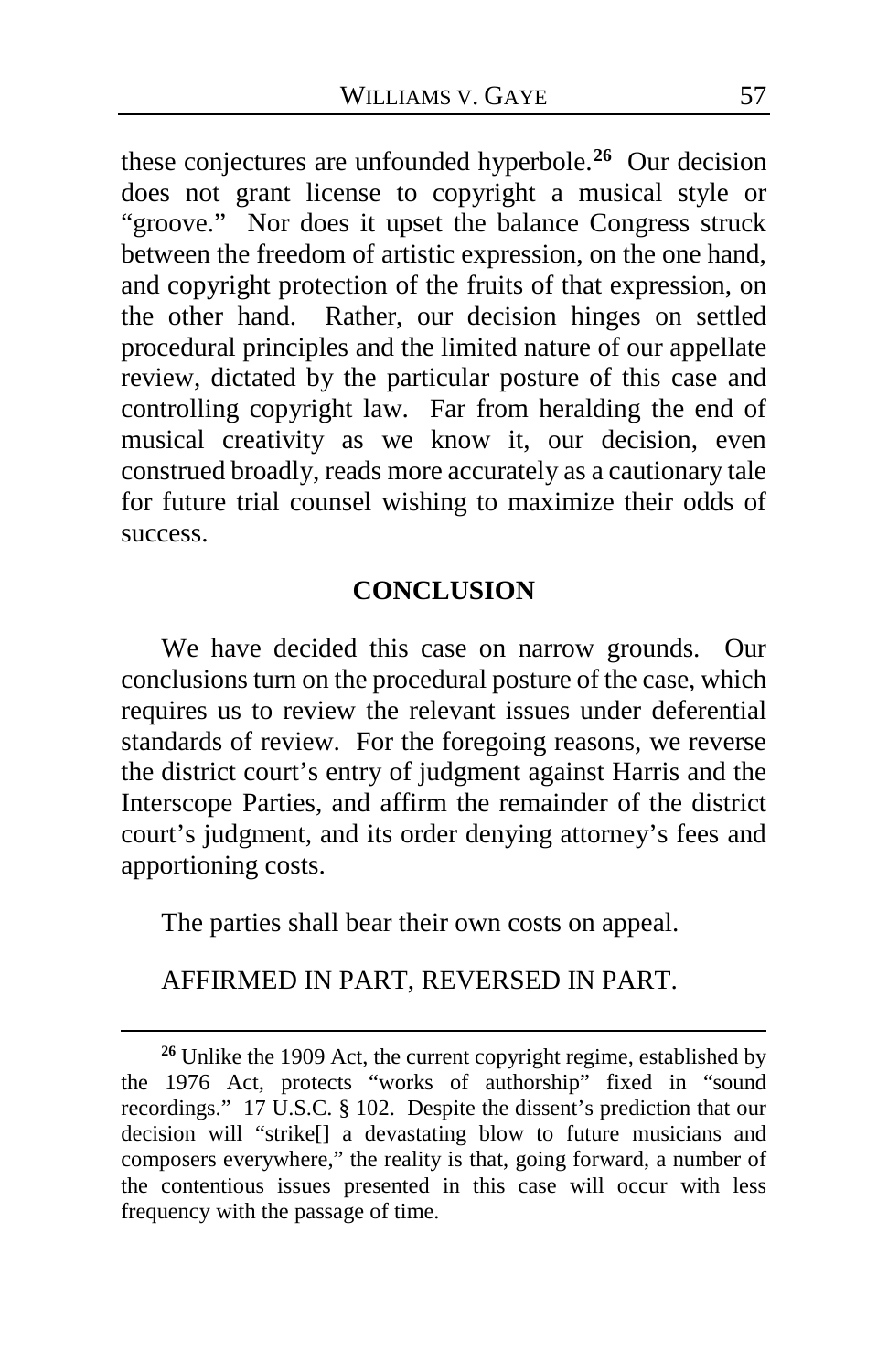NGUYEN, Circuit Judge, dissenting:

The majority allows the Gayes to accomplish what no one has before: copyright a musical style. "Blurred Lines" and "Got to Give It Up" are not objectively similar. They differ in melody, harmony, and rhythm. Yet by refusing to compare the two works, the majority establishes a dangerous precedent that strikes a devastating blow to future musicians and composers everywhere.

While juries are entitled to rely on properly supported expert opinion in determining substantial similarity, experts must be able to articulate facts upon which their conclusions—and thus the jury's findings—logically rely. Here, the Gayes' expert, musicologist Judith Finell, cherrypicked brief snippets to opine that a "constellation" of individually unprotectable elements in both pieces of music made them substantially similar. That might be reasonable if the two constellations bore any resemblance. But Big and Little Dipper they are not. The only similarity between these "constellations" is that they're both compositions of stars.

### **I.**

When a court, with the assistance of expert testimony, is able to determine substantial similarity (or lack thereof) under the extrinsic test, judgment must be given as a matter of law. *See Benay v. Warner Bros. Entm't, Inc.*, 607 F.3d 620, 624 (9th Cir. 2010). If, for example, the defendant copied verbatim most of the plaintiff's work, then the plaintiff is entitled to a finding of substantial similarity as a matter of law. *See Calhoun v. Lillenas Publ'g*, 298 F.3d 1228, 1232 (11th Cir. 2002) ("[E]ven a casual comparison of the two compositions compels the conclusion that the two compositions are practically identical."). Conversely, if the objective similarities between the two pieces are merely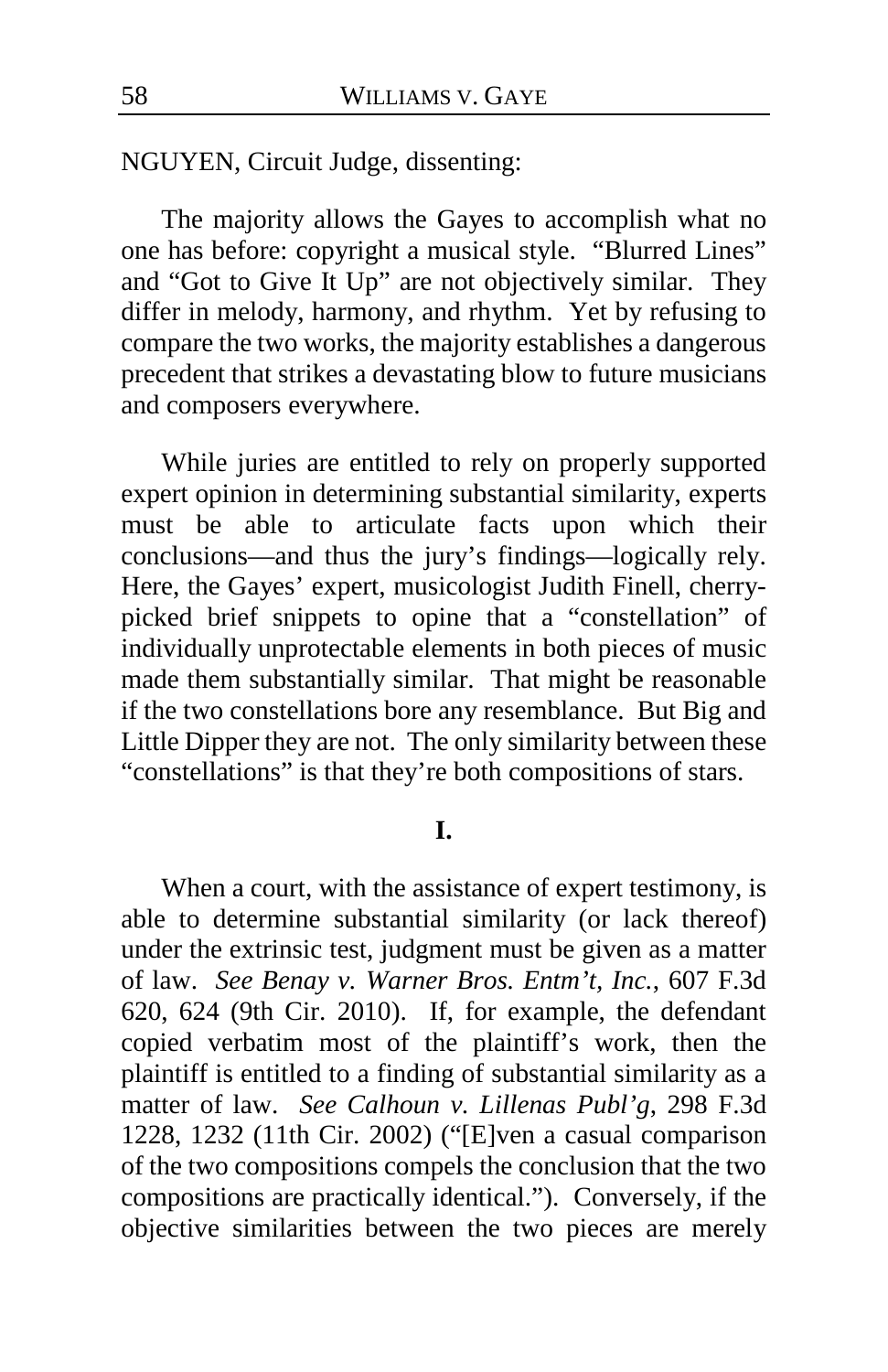trivial, then a verdict for the plaintiff could not stand. *See Peters v. West*, 692 F.3d 629, 636 (7th Cir. 2012) (affirming dismissal of infringement suit where the two songs "share[d] only small cosmetic similarities"); *Newton v. Diamond ("Newton II")*, 388 F.3d 1189 (9th Cir. 2004) (affirming grant of summary judgment to defendants who appropriated a de minimis portion of the plaintiff's musical composition and used it throughout their own work).

The majority, like the district court, presents this case as a battle of the experts in which the jury simply credited one expert's factual assertions over another's. To the contrary, there were no material factual disputes at trial. Finell testified about certain similarities between the deposit copy of the "Got to Give It Up" lead sheet and "Blurred Lines." Pharrell Williams and Robin Thicke don't contest the existence of these similarities. Rather, they argue that these similarities are insufficient to support a finding of substantial similarity as a matter of law. The majority fails to engage with this argument.

Finell identified a few superficial similarities at the "cell" level by focusing on individual musical elements, such as rhythm or pitch, entirely out of context. Most of these "short . . . pattern[s]" weren't themselves protectable by copyright, and Finell ignored both the other elements with which they appeared and their overall placement in each of the songs. Her analysis is the equivalent of finding substantial similarity between two pointillist paintings because both have a few flecks of similarly colored paint. A comparison of the deposit copy of "Got to Give it Up" and "Blurred Lines" under the extrinsic test leads to only one conclusion. Williams and Thicke were entitled to judgment as a matter of law.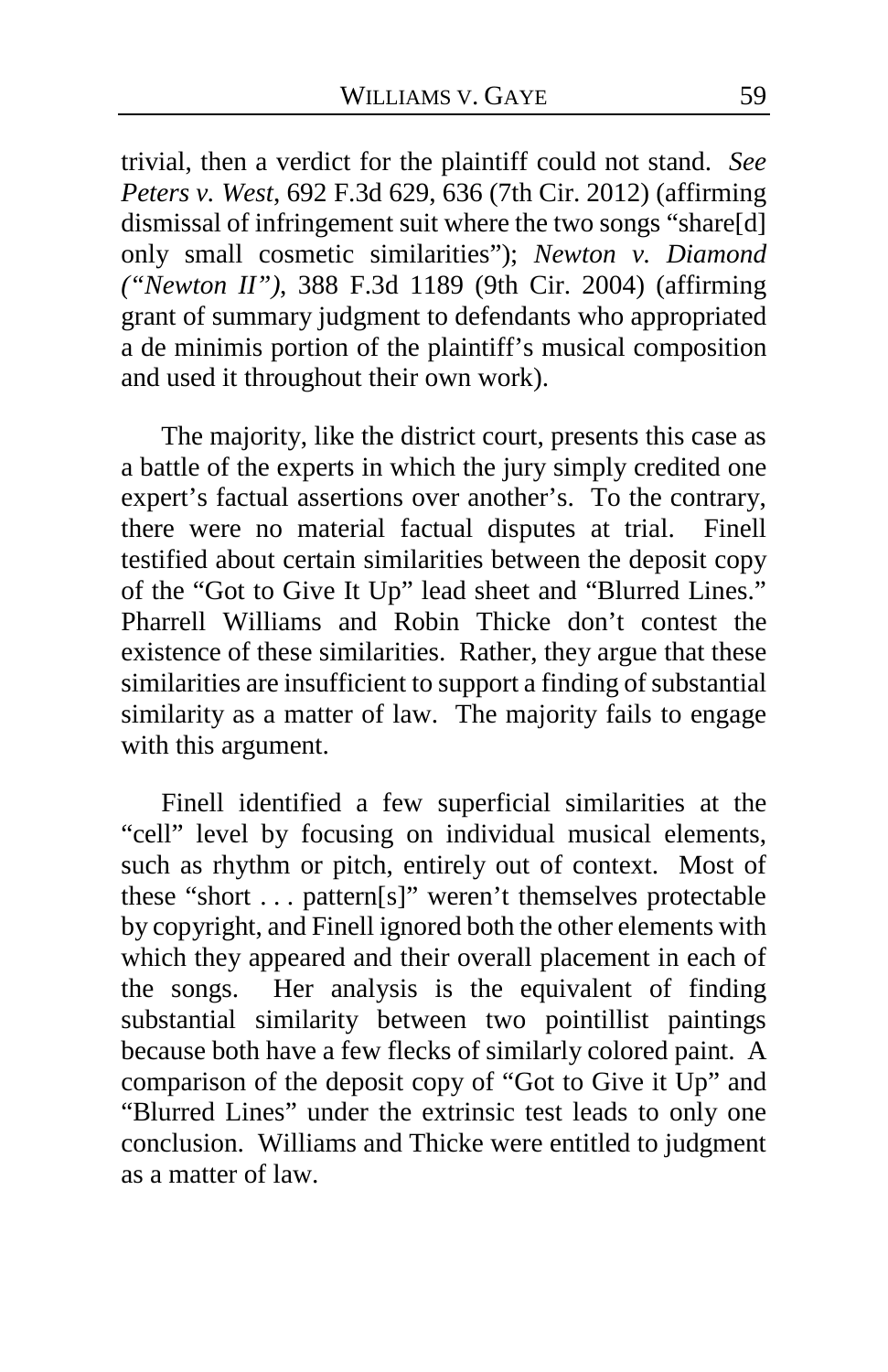#### **II.**

#### **A.**

The purpose of copyright law is to ensure a robust public domain of creative works. *See Sony Corp. of Am. v. Universal City Studios, Inc.*, 464 U.S. 417, 429 (1984). While the Constitution authorizes Congress to grant authors monopoly privileges on the commercial exploitation of their output, *see* U.S. Const. art. I, § 8, cl. 8, this "special reward" is primarily designed to motivate authors' creative activity and thereby "allow the public access to the products of their genius." *Sony Corp.*, 464 U.S. at 429. Accordingly, copyrights are limited in both time and scope. *See* U.S. Const. art. I, § 8, cl. 8 (providing copyright protection only "for limited Times"); *Sony Corp.*, 464 U.S. at 432 ("This protection has never accorded the copyright owner complete control over all possible uses of his work."); *see also Berlin v. E.C. Publ'ns, Inc.*, 329 F.2d 541, 544 (2d Cir. 1964) ("[C]ourts in passing upon particular claims of infringement must occasionally subordinate the copyright holder's interest in a maximum financial return to the greater public interest in the development of art, science and industry.").

An important limitation on copyright protection is that it covers only an author's expression—as opposed to the idea underlying that expression. *See* 17 U.S.C. § 102(a) ("Copyright protection subsists . . . in original works of authorship fixed in any tangible medium of expression . . . from which they can be perceived, reproduced, or otherwise communicated . . . ."); *id.* § 102(b) ("In no case does copyright protection . . . extend to any idea, procedure, process, system, method of operation, concept, principle, or discovery, regardless of the form in which it is described, explained, illustrated, or embodied in [the author's original] work."). Copyright "encourages others to build freely upon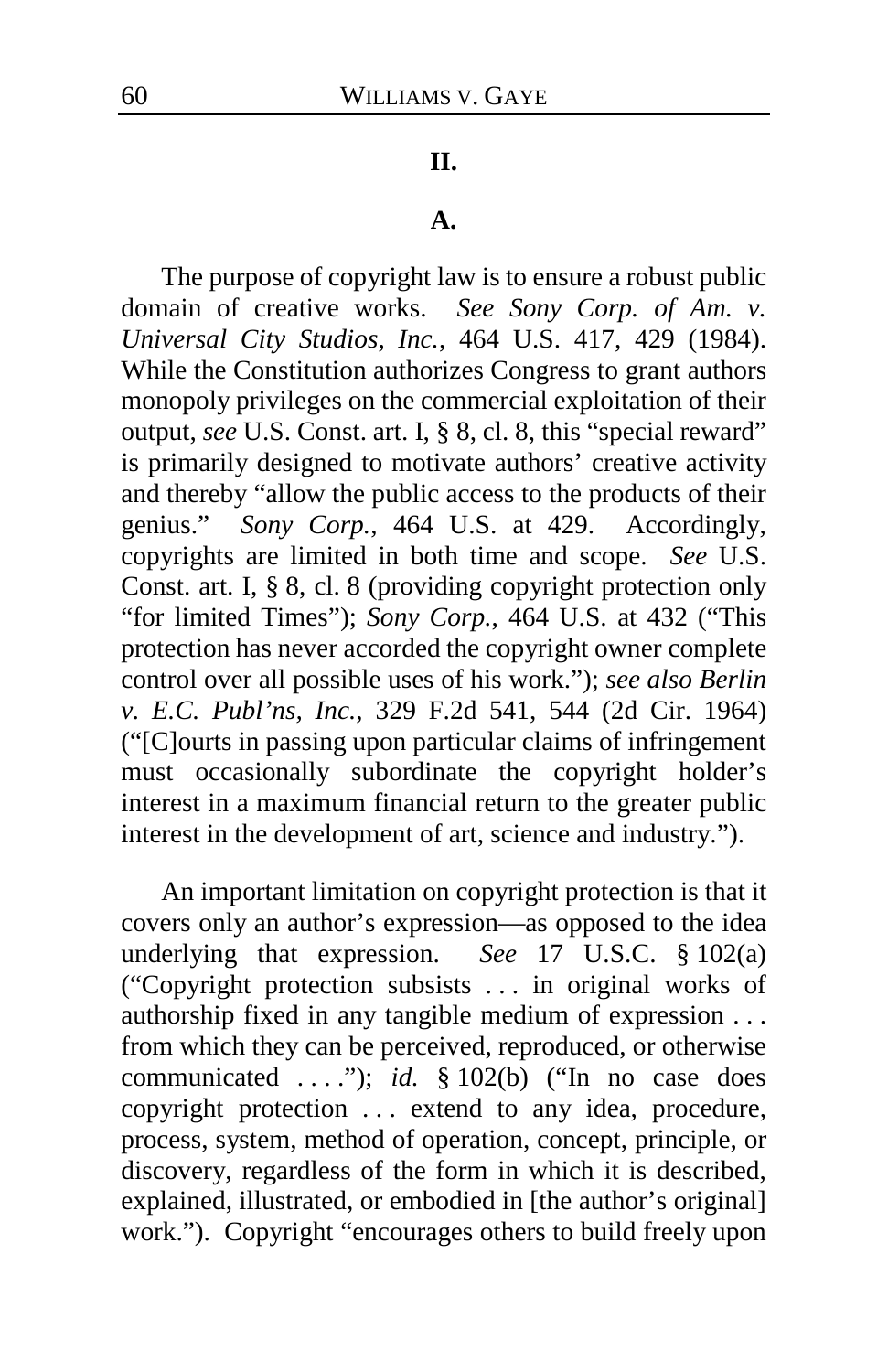the ideas and information conveyed by a work." *Feist Publ'ns, Inc. v. Rural Tel. Serv. Co.*, 499 U.S. 340, 349–50 (1991) (citing *Harper & Row Publishers, Inc. v. Nation Enters.*, 471 U.S. 539, 556–57 (1985)).

The idea/expression dichotomy, as this principle is known, "strikes a definitional balance between the First Amendment and the Copyright Act." *Bikram's Yoga Coll. of India, L.P. v. Evolation Yoga, LLC*, 803 F.3d 1032, 1037 (9th Cir. 2015) (quoting *Harper & Row*, 471 U.S. at 556) (alteration in *Harper & Row* omitted). Because "some restriction on expression is the inherent and intended effect of every grant of copyright," *Golan v. Holder*, 565 U.S. 302,  $327-28$  (2012), the idea/expression dichotomy serves as one<br>of copyright law's "built-in First Amendment of copyright law's "built-in First Amendment accommodations." *Eldred v. Ashcroft*, 537 U.S. 186, 219 (2003) (citing *Harper & Row*, 471 U.S., at 560).

Such accommodations are necessary because "in art, there are, and can be, few, if any, things, which in an abstract sense, are strictly new and original throughout." *Campbell v. Acuff-Rose Music, Inc.*, 510 U.S. 569, 575 (1994) (quoting *Emerson v. Davies*, 8 F. Cas. 615, 619 (C.C.D. Mass. 1845) (Story, J.)). Every work of art "borrows, and must necessarily borrow, and use much which was well known and used before." *Id.* (quoting *Emerson*, 8 F. Cas. at 619); *see* 1 Melville D. Nimmer & David Nimmer, *Nimmer on Copyright* § 2.05[B] (rev. ed. 2017) ("In the field of popular songs, many, if not most, compositions bear some similarity to prior songs.").**[1](#page-60-0)** But for the freedom to borrow others'

<span id="page-60-0"></span>**<sup>1</sup>** As an example, Williams and Thicke attempted to show the jury a video demonstrating how a common sequence of four chords serves as the harmonic backbone of innumerable songs. *See* Axis of Awesome, *4 Chord Song (with song titles)*, YouTube (Dec. 10, 2009)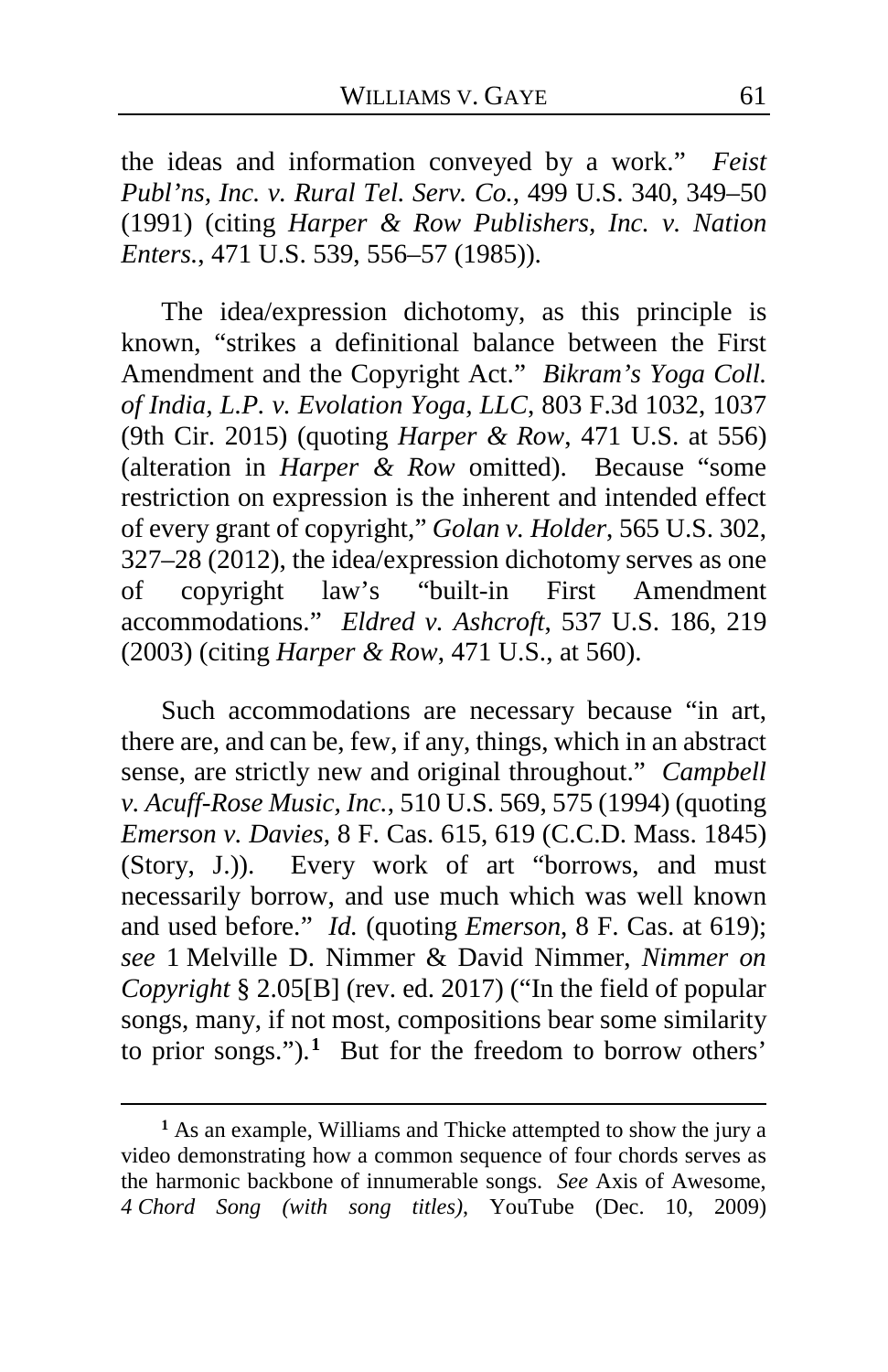ideas and express them in new ways, artists would simply cease producing new works—to society's great detriment.

#### **B.**

"Blurred Lines" clearly shares the same "groove" or musical genre as "Got to Give It Up," which everyone agrees is an unprotectable idea. *See, e.g.*, 2 William F. Patry, *Patry on Copyright* § 4:14 (2017) ("[T]here is no protection for a communal style . . . ."). But what the majority overlooks is that two works in the same genre must share at least some protectable expression in order to run afoul of copyright law.

Not all expression is protectable. Originality, the "*sine qua non* of copyright," accommodates authors' need to build on the works of others by requiring copyrightable expression to be "independently created by the author" and have "at least some minimal degree of creativity." *Feist*, 499 U.S. at 345, 348. If an author uses commonplace elements that are firmly rooted in the genre's tradition, the expression is unoriginal and thus uncopyrightable. *See id.* at 363.

Even original expression can be so intimately associated with the underlying idea as to be unprotectable. Under the doctrine of scènes à faire, "expressions that are standard, stock, or common to a particular subject matter or medium are not protectable under copyright law." *Satava v. Lowry*,

https://www.youtube.com/watch?v=5pidokakU4I (singing 38 popular songs over the same chord progression, ranging from "Let It Be" by the Beatles to "If I Were a Boy" by Beyoncé). "Blurred Lines" employs only two chords—the first two from this sequence. The district court prevented the jury from hearing this evidence. However, the court allowed the jury to hear mashups of "Blurred Lines" played together with "Got to Give It Up," which the Gayes used to show that the two songs were harmonically similar.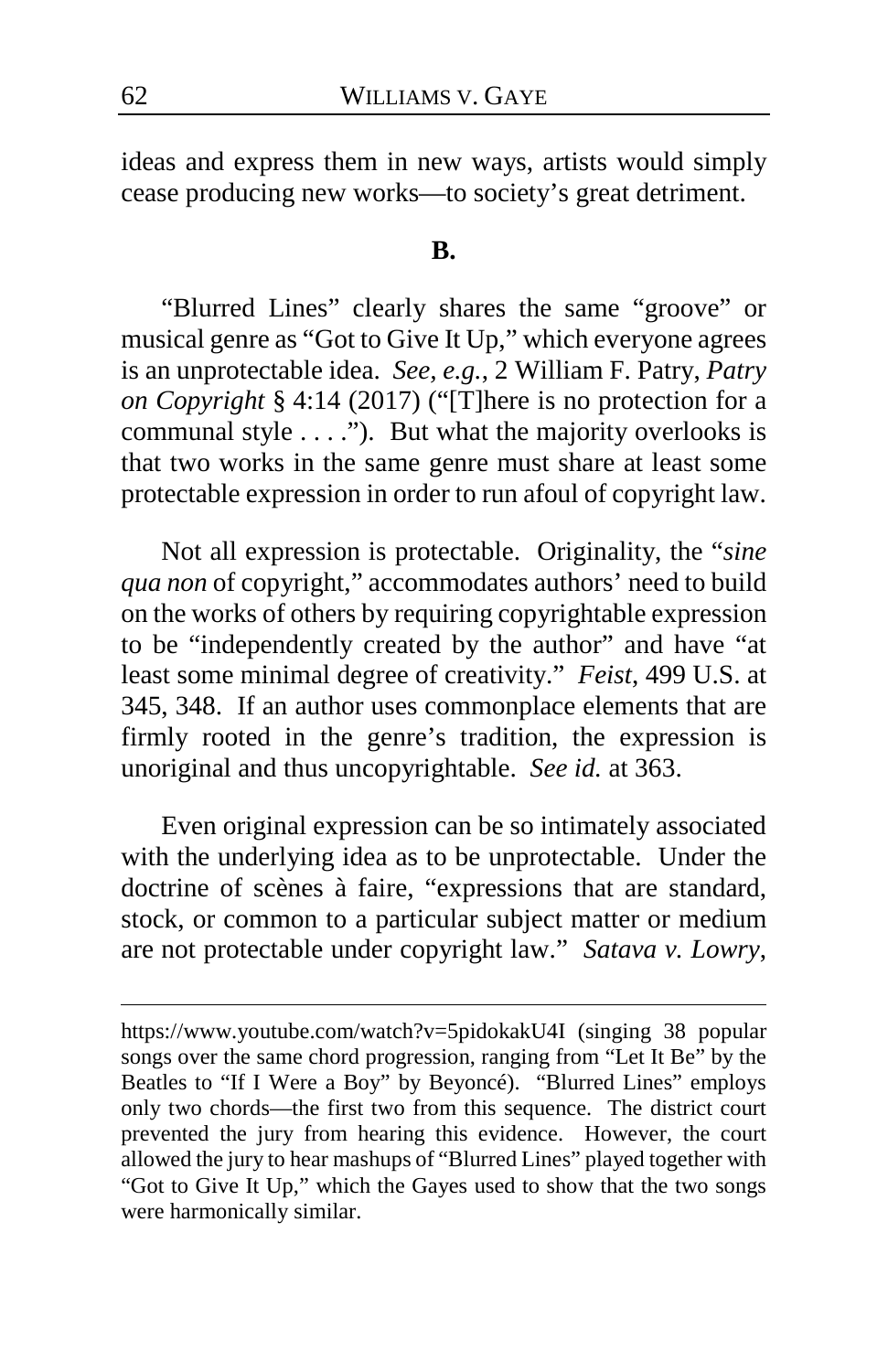323 F.3d 805, 810 (9th Cir. 2003) (citing *See v. Durang*, 711 F.2d 141, 143 (9th Cir. 1983)). The doctrine of merger provides that "where an idea contained in an expression cannot be communicated in a wide variety of ways," the "idea and expression may merge . . . [such] that even verbatim reproduction of a factual work may not constitute infringement." *Allen v. Acad. Games League of Am., Inc.*, 89 F.3d 614, 617 (9th Cir. 1996); *see also Rice v. Fox Broad. Co.*, 330 F.3d 1170, 1175 (9th Cir. 2003) ("[S]imilarities derived from the use of common ideas cannot be protected; otherwise, the first to come up with an idea will corner the market." (quoting *Apple Computer, Inc. v. Microsoft Corp.*, 35 F.3d 1435, 1443 (9th Cir. 1994))).

The majority begins its analysis by suggesting that the Gayes enjoy broad copyright protection because, as a category, "[m]usical compositions are not confined to a narrow range of expression." Maj. Op. at [20.](#page-19-0) But the majority then contrasts this protected category as a whole with specific applications of other protected categories—the "page-shaped computer desktop icon" in *Apple Computer* (an audiovisual work) and the "glass-in-glass jellyfish sculpture" in *Satava* (a pictorial, graphic, and sculptural work)**[2](#page-62-0)**—that were entitled only to thin copyright protection due to the limited number of ways in which they could be expressed. That's a false comparison. Under the majority's reasoning, the copyrights in the desktop icon and glass jellyfish should have been broad. Like musical

<span id="page-62-0"></span>**<sup>2</sup>** The Copyright Act expressly protects each of these categories. *See* 17 U.S.C. § 102(a)(2) (musical works); *id.* § 102(a)(5) (pictorial, graphic, and sculptural works); *id.* § 102(a)(6) (motion pictures and other audiovisual works).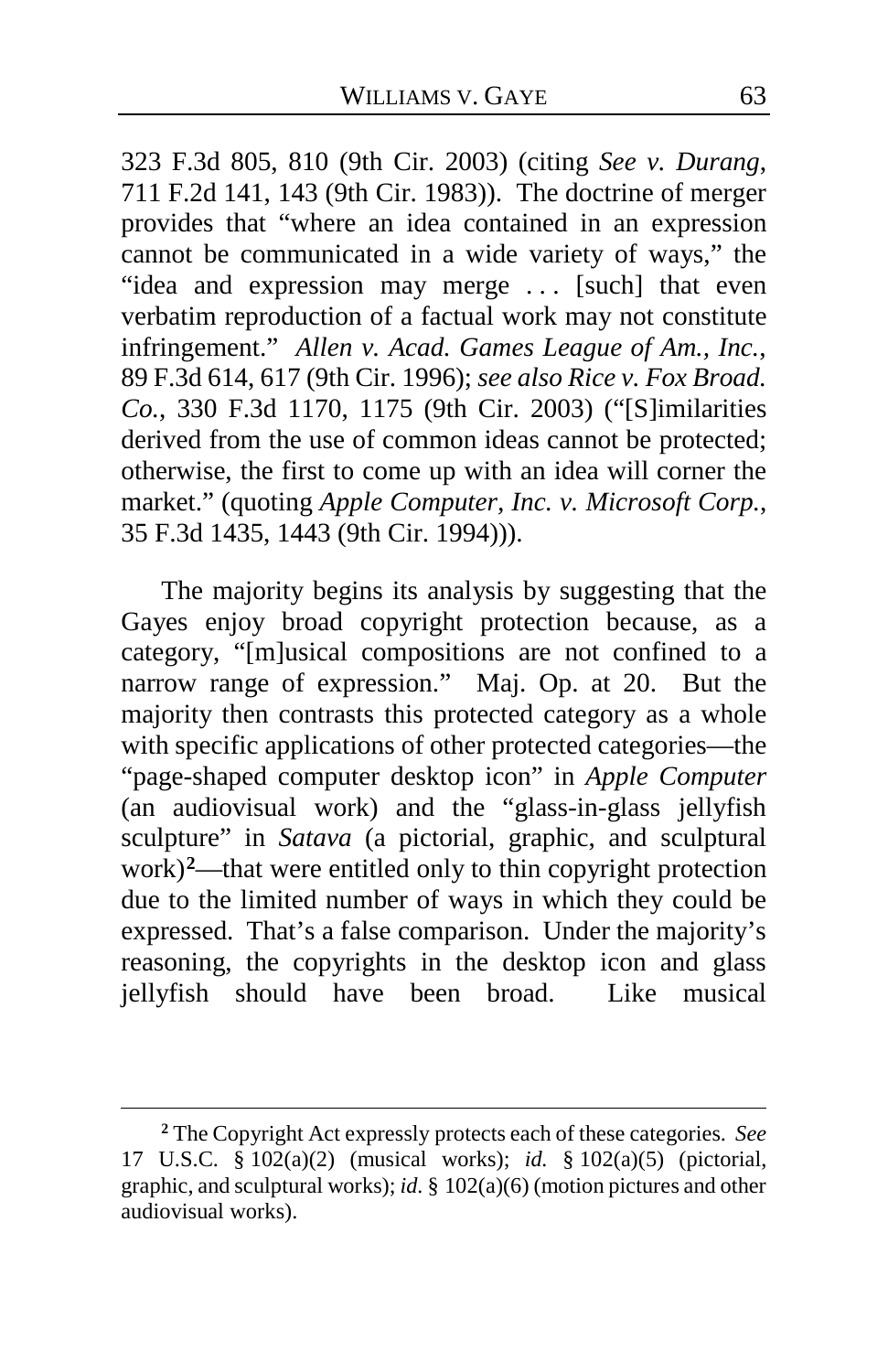compositions, both audiovisual works and pictorial, graphic, and sculptural works can be expressed in myriad ways.

More importantly, "[t]he mere fact that a work is copyrighted does not mean that every element of the work may be protected." *Feist*, 499 U.S. at 348. Application of the extrinsic test "requires breaking the [copyrighted and allegedly infringing] works down into their constituent elements, and comparing those elements for proof of copying as measured by substantial similarity." *Swirsky v. Carey*, 376 F.3d 841, 845 (9th Cir. 2004) (internal quotation marks omitted). "Because the requirement is one of substantial similarity to *protected* elements of the copyrighted work, it is essential to distinguish between the protected and unprotected material . . . ." *Id.* We then "apply the limiting doctrines, subtracting the unoriginal elements," to determine how "broad" or "thin" the remaining copyright is. *Ets-Hokin v. Skyy Spirits, Inc.*, 323 F.3d 763, 766 (9th Cir. 2003) (citing *Apple Computer*, 35 F.3d at 1442).

The majority doesn't explain what elements are protectable in "Got to Give It Up," which is surprising given that our review of this issue is de novo. *See Mattel, Inc. v. MGA Entm't, Inc.*, 616 F.3d 904, 914 (9th Cir. 2010). But by affirming the jury's verdict, the majority implicitly draws the line between protectable and unprotectable expression "so broadly that future authors, composers and artists will find a diminished store of ideas on which to build their works." *Oravec v. Sunny Isles Luxury Ventures, L.C.*, 527 F.3d 1218, 1225 (11th Cir. 2008) (quoting *Meade v. United States*, 27 Fed. Cl. 367, 372 (Fed. Cl. 1992)).

The issue here isn't whether Williams and Thicke copied "Got to Give It Up"—there's plenty of evidence they were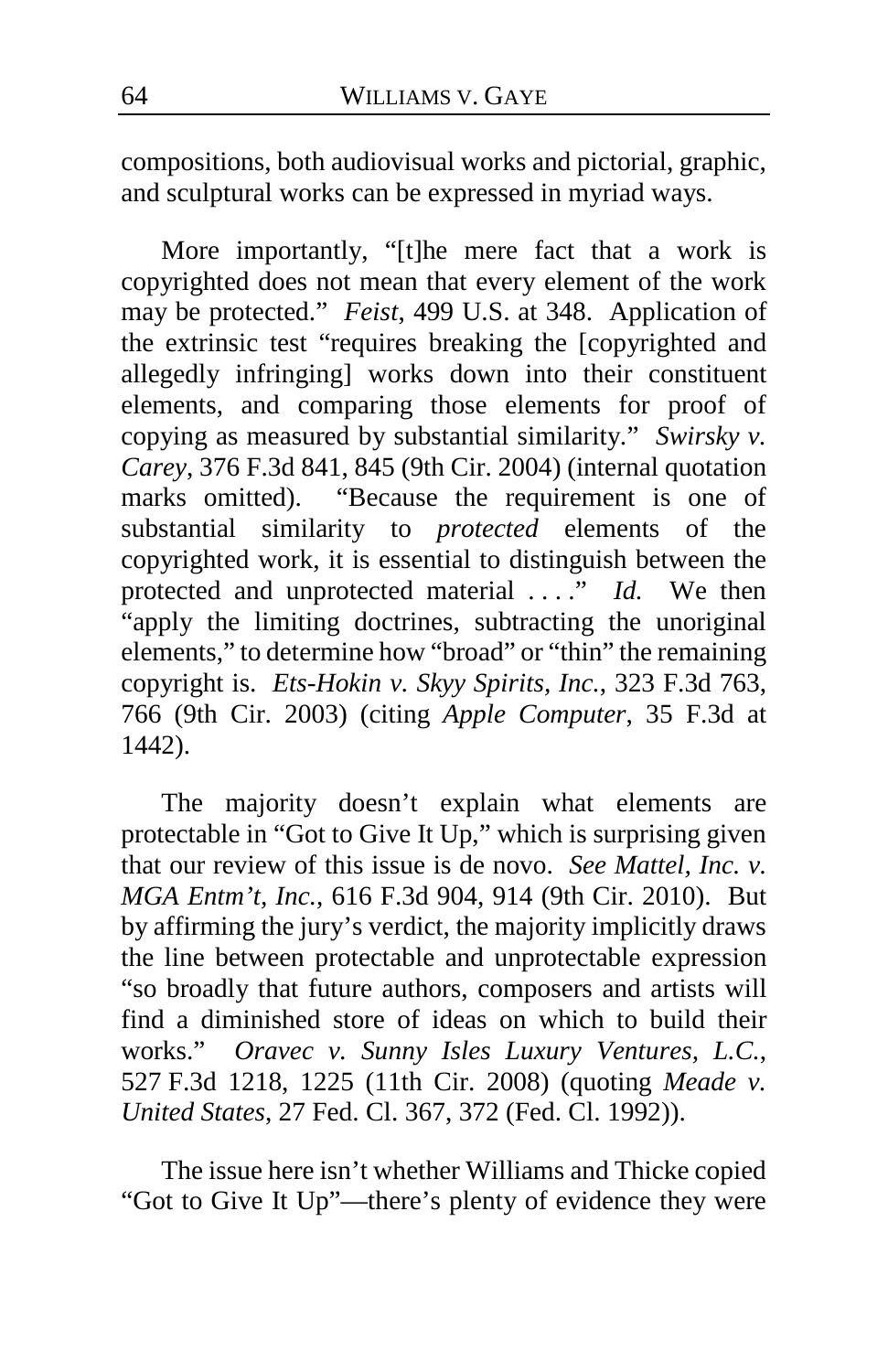attempting to evoke Marvin Gaye's style. Rather, the issue is whether they took too much.

Copying in and of itself "is not conclusive of infringement. Some copying is permitted." *Newton II*, 388 F.3d at 1193 (quoting *West Publ'g Co. v. Edward Thompson Co.*, 169 F. 833, 861 (E.D.N.Y. 1909) (Hand, J.)). Copying will only have legal consequences if it "has been done to an unfair extent." *Id.* (quoting *West Publ'g*, 169 F. at 861). In determining liability for copyright infringement, the critical and ultimate inquiry is whether "the copying is substantial." *Id.*

Requiring similarities to be substantial is of heightened importance in cases involving musical compositions. Sound recordings have "unique performance elements" that must be "filter[ed] out . . . from consideration." *Newton II*, 388 F.3d at 1194. Thus, the range of musical expression is necessarily more circumscribed when music is written down than when it is performed. "Given the limited number of musical notes (as opposed to words in a language), the combination of those notes and their phrasing, it is not surprising that a simple composition of a short length might well be susceptible to original creation by more than one composer." *Calhoun*, 298 F.3d at 1232 (footnote omitted).

## **III.**

The Gayes don't contend that every aspect of "Blurred Lines" infringes "Got to Give It Up." Rather, they identify only a few features that are present in both works. These features, however, aren't individually protectable. And when considered in the works as a whole, these similarities aren't even perceptible, let alone substantial.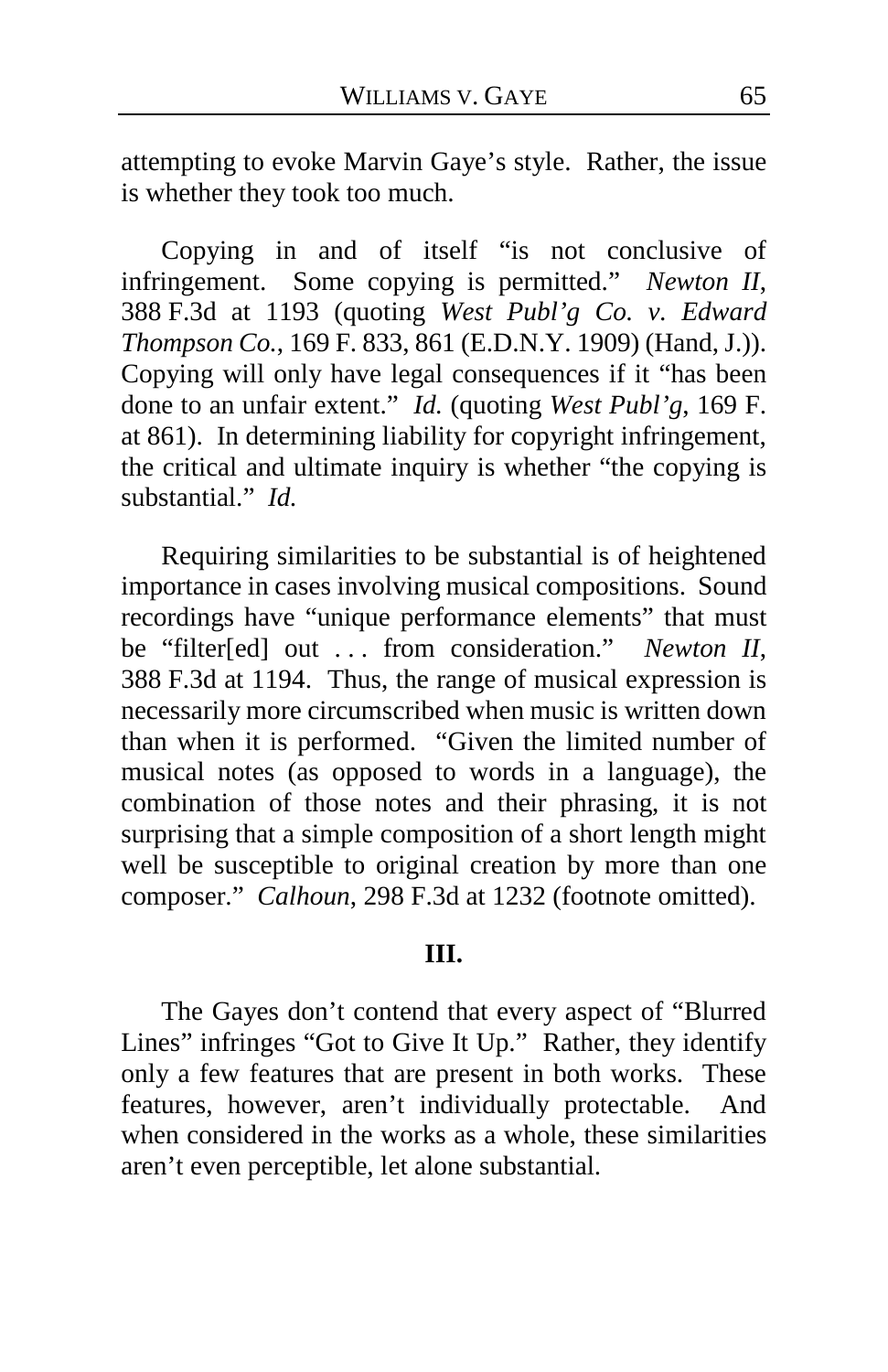Musical compositions are expressed primarily through the building blocks of melody, harmony, and rhythm.**[3](#page-65-0)** *See Newton v. Diamond ("Newton I")*, 204 F. Supp. 2d 1244, 1249 (C.D. Cal. 2002) (citing 3 Nimmer & Nimmer, *supra*, § 2.05[D]); Randel, *supra*, at 481 ("The whole of music is often informally divided into three domains: melody, harmony, and rhythm."); *see generally* Aaron Copland, *What to Listen for in Music* 33–77 (McGraw-Hill 1957). The deposit copy of "Got to Give it Up" employs these components through a melodic line, an introductory bass line, and chord indications, with the additional feature of lyrics.

The melodic line and the associated lyrics are notated throughout the deposit copy. The bass line is notated for only the first eight measures,**[4](#page-65-1)** at the end of which the phrase "bass simile" indicates that the bass line should continue in a similar manner. As is typical of a lead sheet, the chords

<span id="page-65-1"></span>**<sup>4</sup>** In musical notation, the notes signifying individual pitches are grouped into "measures" divided by vertical "bar" lines. Within a measure, the note immediately after the bar line, or "downbeat," receives the greatest emphasis.

<span id="page-65-0"></span>**<sup>3</sup>** Of course, these aren't the only elements through which a musical idea can be expressed in tangible form. *See Swirsky*, 376 F.3d at 848– 49. Other elements include tempo (the speed at which a composition is played), dynamics (the volume of sound), and instrumentation. *See id.* Many elements can be broken down into constituent elements. For example, melody is a sequence of pitches played successively; harmony is a group of pitches played simultaneously; and a chord progression is a sequence of harmonies. *See* Don Michael Randel, *The New Harvard Dictionary of Music* 366, 481–82 (1986). The analysis will generally focus on the most relevant subset of elements, which depends on the nature of the music at issue. *See Swirsky*, 376 F.3d at 849. Finell did not compare the songs' overall harmonies because she felt "that wasn't the most important similarity."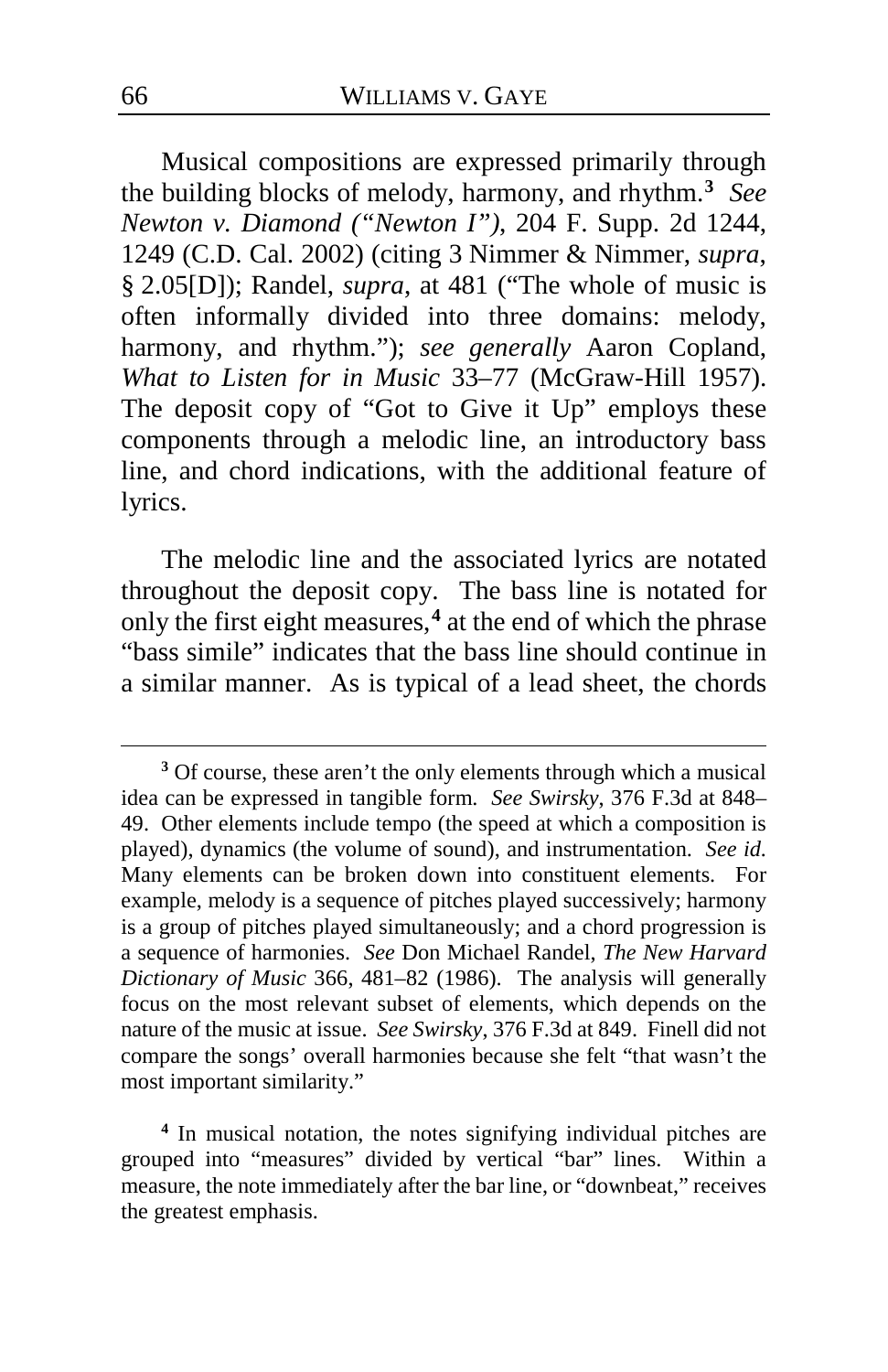are not expressed with individual notes indicating pitch and duration. Rather, the chords are described by name (*e.g.*, "A7" for a chord containing the pitches A, C#, E, and G) at places in the song where the harmony changes.

## **A. Alleged Melodic Similarities**

### **1. The "Signature" Phrase**

Finell dubbed a 10-note melodic sequence in the deposit copy the "Signature Phrase." She argued that it corresponded to a 12-note sequence in "Blurred Lines," notwithstanding that "no two notes have the same pitch, rhythm and placement," as the district court correctly observed.

Finell identified four similar elements, none of which is protectable: (a) each phrase begins with repeated notes; (b) the phrases have three identical pitches in a row in the first measure and two in the second measure; (c) each phrase begins with the same rhythm; and (d) each phrase ends on a melisma (one word sung over multiple pitches).



*Signature Phrase in "Got to Give It Up" (Trial Exhibit 376-3)*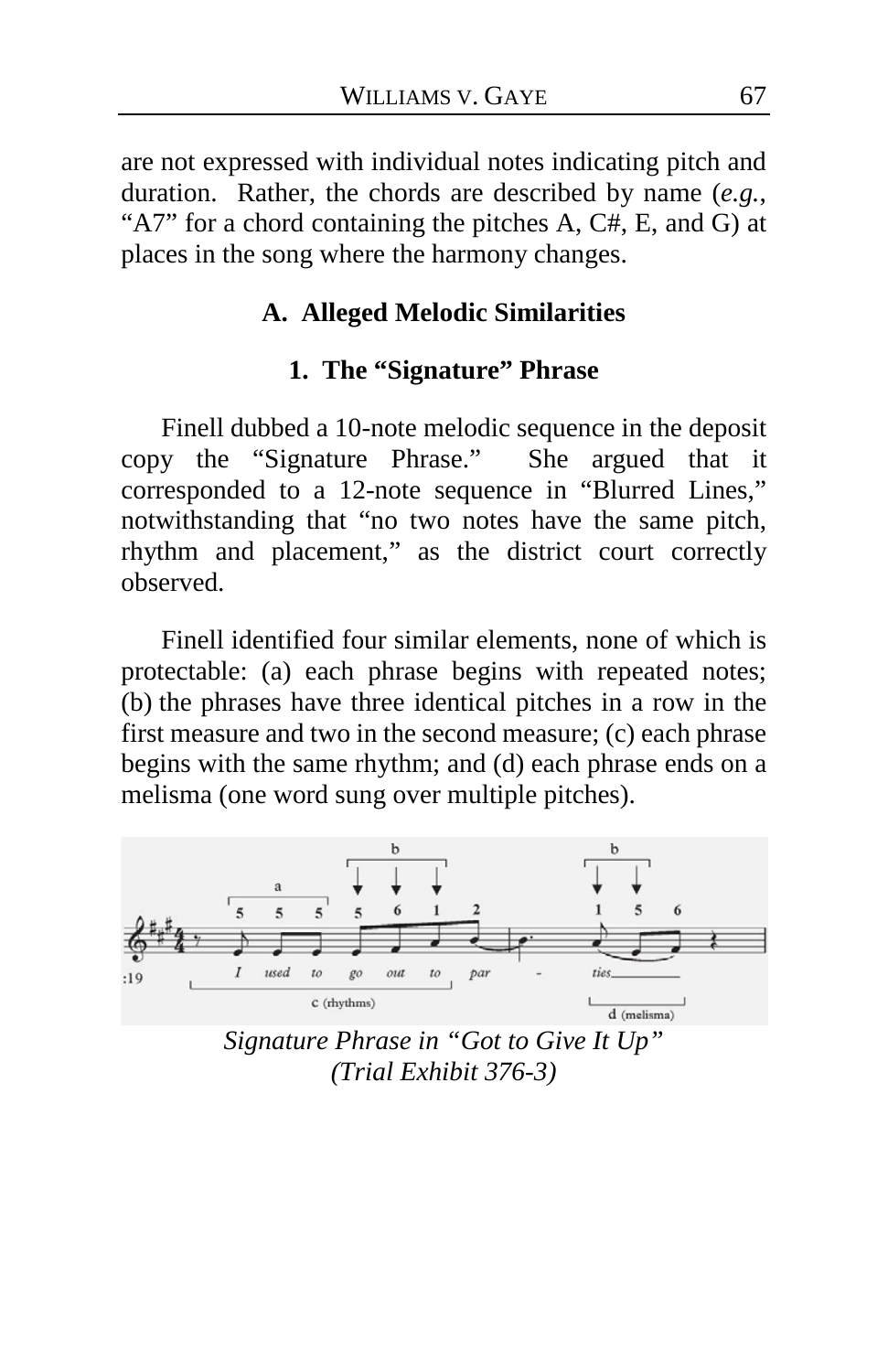

*Signature Phrase in "Blurred Lines" (Trial Exhibit 376-3)*

#### **a. Repeated Notes**

The Signature Phrase begins in "Got to Give It Up" with a note repeated four times. In "Blurred Lines," it begins with a note repeated twice, followed by a different note, followed by the first note.<sup>[5](#page-67-0)</sup> The use of repeating notes is obviously not original to "Got to Give It Up." Finell repeatedly used the song "Happy Birthday to You" and the opening to Beethoven's Fifth Symphony as musical examples. Each of these famous melodies from the nineteenth century begins with repeated notes. Therefore, the use of repeated notes is not protectable.

### **b. Pitch Similarity**

 $\overline{a}$ 

Although the Signature Phrase starts on different pitches in each piece, Finell identified three consecutive ascending pitches that were the same in both pieces, and two

<span id="page-67-0"></span>**<sup>5</sup>** Finell attempted to minimize the significance of the third note in "Blurred Lines" moving to a neighboring pitch rather than repeating. However, she previously testified that the neighboring pitch—a sharp second scale degree (indicated "#2" in her exhibit)—was a "broken rule" that "stands out." Thus, the most prominent note in the four-note sequence in "Blurred Lines" is the one that differs from the corresponding sequence in "Got to Give It Up."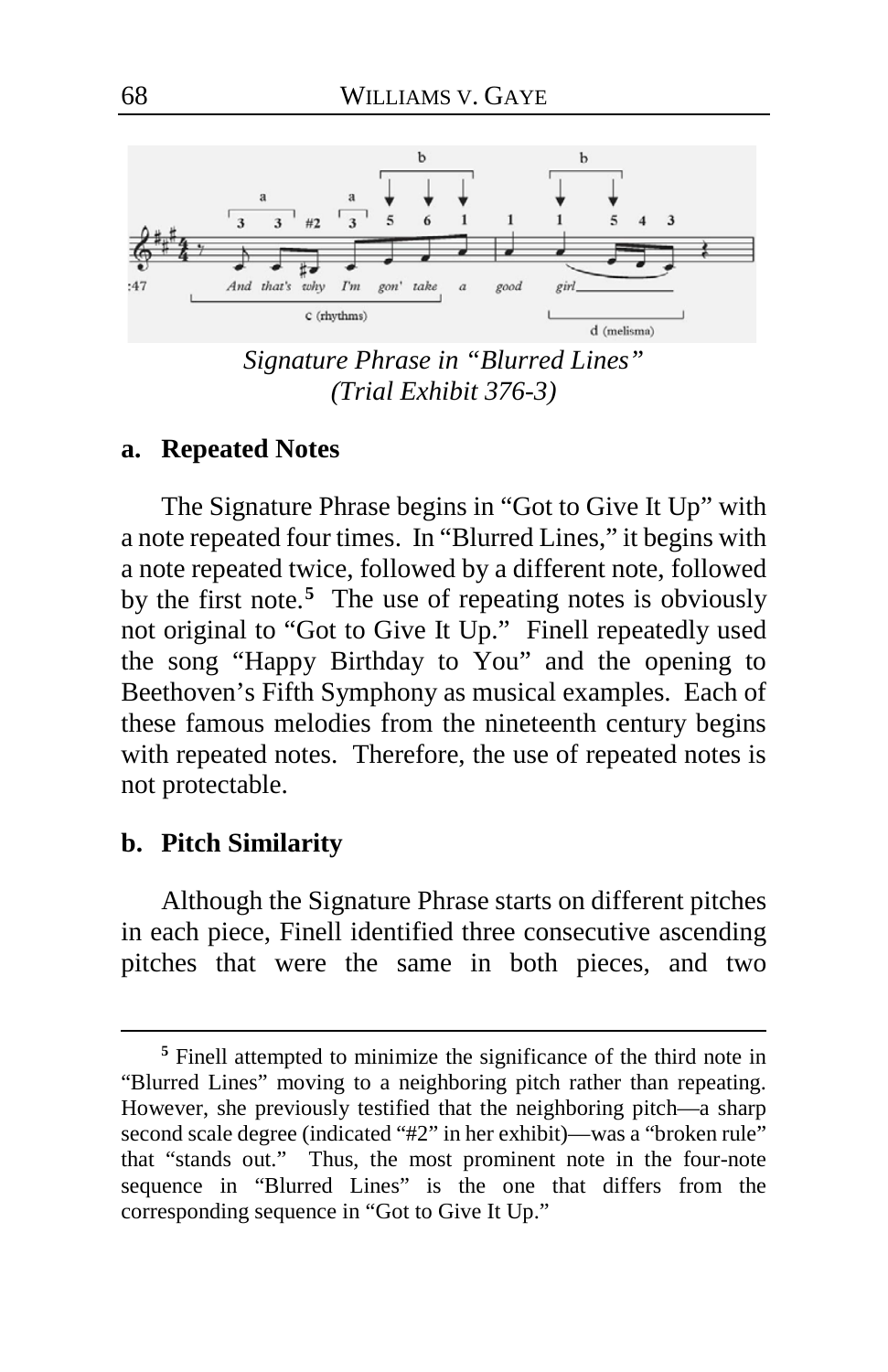consecutive descending pitches that were the same. She believed this similarity to be the most important.

In assessing the similarity of two pieces of music, it's important to keep in mind "the limited number of notes and chords available to composers and the resulting fact that common themes frequently reappear in various compositions, especially in popular music." *Gaste v. Kaiserman*, 863 F.2d 1061, 1068 (2d Cir. 1988) (citing *Arnstein v. Edward B. Marks Music Corp.*, 82 F.2d 275, 277 (2d Cir. 1936)). Substantial similarity "must extend beyond themes that could have been derived from a common source or themes that are so trite as to be likely to reappear in many compositions." *Id.* at 1068–69 (citing *Selle v. Gibb*, 741 F.2d 896, 905 (7th Cir. 1984)).

Three consecutive pitches is just the sort of common theme that will recur in many compositions.**[6](#page-68-0)** We have not yet addressed whether three pitches are protectable as a matter of law. While "a single musical note would be too small a unit to attract copyright protection ..., an arrangement of a limited number of notes can garner copyright protection." *Swirsky*, 376 F.3d at 851. Thus, we

<span id="page-68-0"></span> $6$  There are only 12<sup>3</sup> or 1,728 unique combinations of three notes, and many of them are unlikely to be used in a song. *See Darrell v. Joe Morris Music Co.*, 113 F.2d 80, 80 (2d Cir. 1940) (per curiam) ("[W]hile there are an enormous number of possible permutations of the musical notes of the scale, only a few are pleasing; and much fewer still suit the infantile demands of the popular ear."). Finell testified that it's "unusual" to use the five notes that fall between the seven notes of the scale. Demand for unique three-note combinations would quickly exhaust their supply. In 2016 alone, the Copyright Office registered over 40,000 sound recordings. *See* United States Copyright Office, *Fiscal 2016 Annual Report* 17.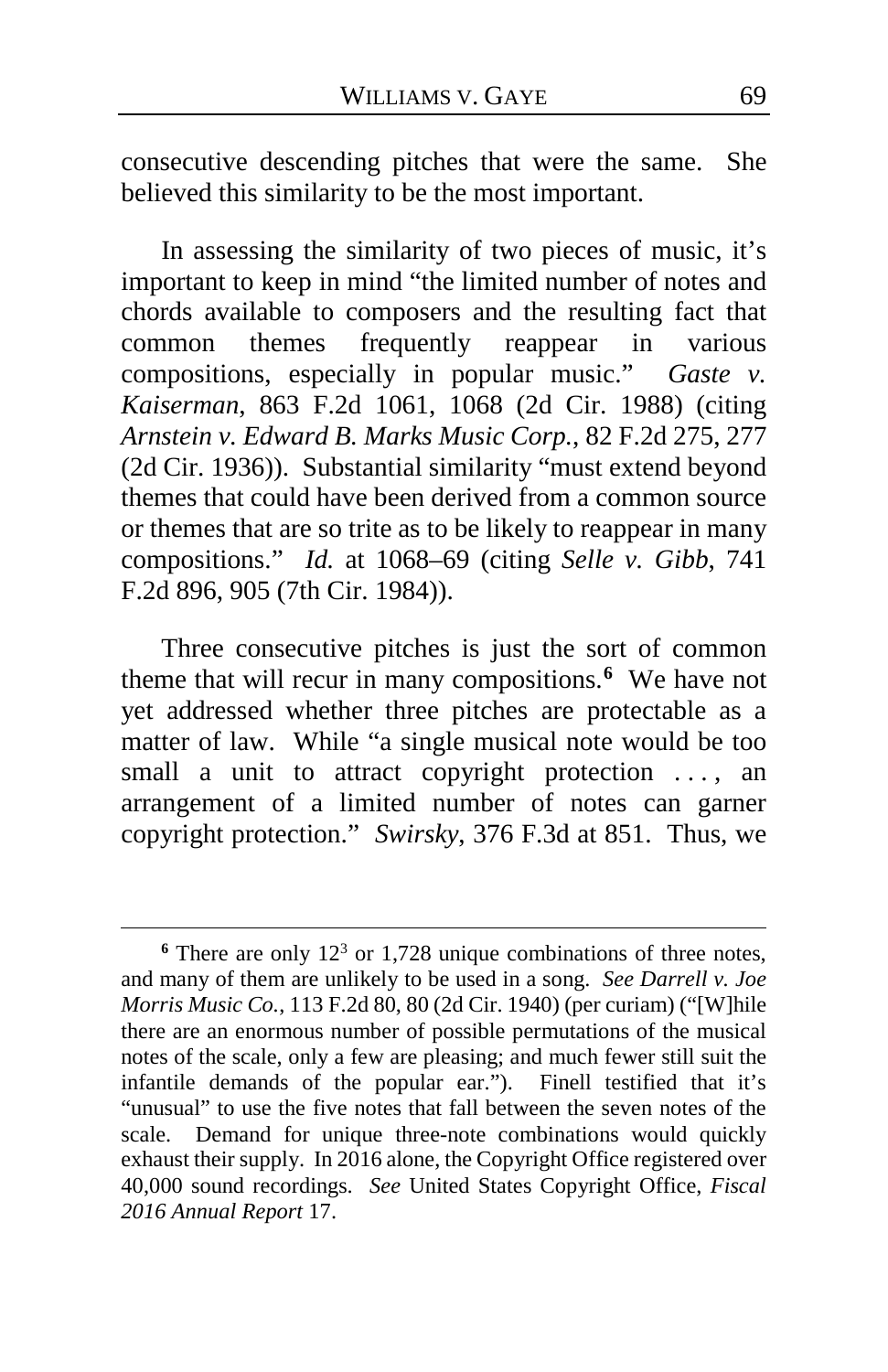held in *Swirsky* that a melody of seven notes is not unprotectable as a matter of law. *Id.* at 852.

In *Newton II*, we considered a three-note musical phrase that the defendants sampled (*i.e.*, copied exactly) from the sound recording of a copyrighted musical composition and used repeatedly throughout their work. Although we did not decide whether this six-second segment was original enough to be protected, we held that "no reasonable juror could find [it] to be a quantitatively or qualitatively significant portion of the [four-and-a-half-minute] composition as a whole." *Newton II*, 388 F.3d at 1195. The district court reached the originality issue. In a "scholarly opinion," it ruled that the three-note phrase—even in combination with the background musical elements—was insufficiently original to warrant copyright protection. *Id.* at 1190; *see Newton I*, 204 F. Supp. 2d at 1253 ("Many courts have found that nearly identical or more substantial samples are not susceptible to copyright protection.").

The two- and three-note melodic snippets at issue here, taken in isolation from their harmonic context, are even less original than the three-note segment at issue in *Newton*. When played, each snippet lasts less than a second in a composition that lasts over four minutes. They are not individually protectable.

## **c. Rhythmic Similarity**

The first measure of the Signature Phrase in both works begins with a rhythm of six eighth notes. A bare rhythmic pattern, particularly one so short and common, isn't protectable. *See Batiste v. Najm*, 28 F. Supp. 3d 595, 616 (E.D. La. 2014) "[C]ourts have been consistent in finding rhythm to be unprotectable."); *N. Music Corp. v. King Record Distrib. Co.*, 105 F. Supp. 393, 400 (S.D.N.Y. 1952)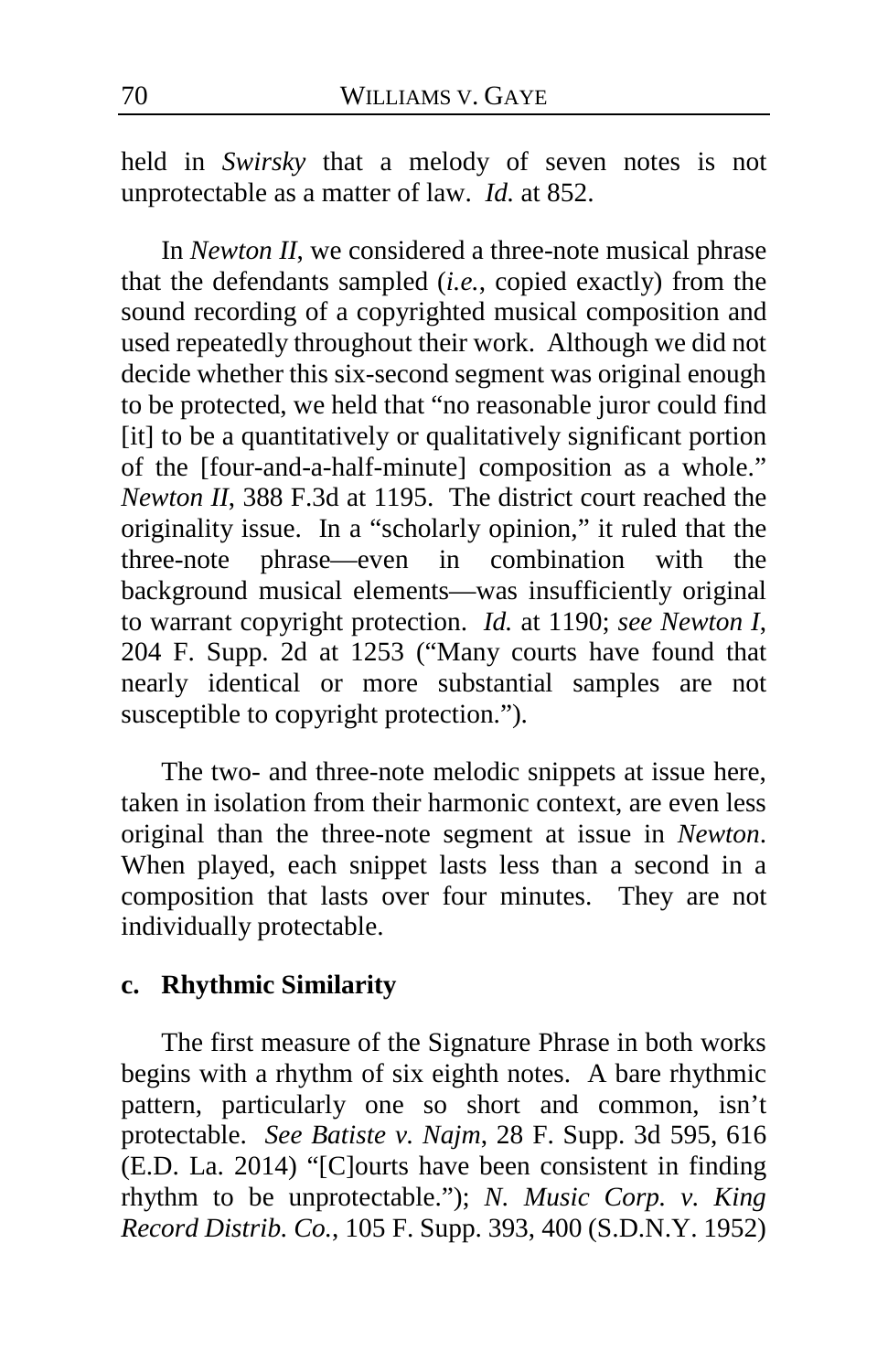("[O]riginality of rhythm is a rarity, if not an impossibility."); *see also Berlin*, 329 F.2d at 545 ("[W]e doubt that even so eminent a composer as plaintiff Irving Berlin should be permitted to claim a property interest in iambic pentameter."). Here, the rhythmic pattern lasts approximately 1.5 seconds and consists of an eighth note repeated without any variation. Similar patterns are found in numerous other works. This element, devoid of its melodic and harmonic context, lacks any originality.

## **d. Melisma**

The final syllable of the lyrics in each phrase spans multiple pitches—three in "Got to Give It Up" and two in "Blurred Lines." Melisma, however, is "a common musical technique" and, as such, unprotectable. *McDonald v. West*, 138 F. Supp. 3d 448, 458 (S.D.N.Y. 2015). Use of melisma on the final syllable of a lyrical phrase is particularly "basic and commonplace." *Id.* (involving melisma on the final syllable of "We made it in America"). For example, any time one sings "Happy Birthday" to a person with a one-syllable name, the person's name is sung as a two-note melisma at the end of the phrase "Happy Birthday, dear ."

# **e. The Signature Phrases as a Whole Are Not Substantially Similar**

Even when each element is not individually protectable, "[t]he particular sequence in which an author strings a significant number of unprotectable elements can itself be a protectable element," *Metcalf v. Bochco*, 294 F.3d 1069, 1074 (9th Cir. 2002). Here, as Finell concedes, the Signature Phrase has "very few notes," lasting less than four seconds. Therefore, even assuming that the Signature Phrase as a whole is protectable, its protection is thin.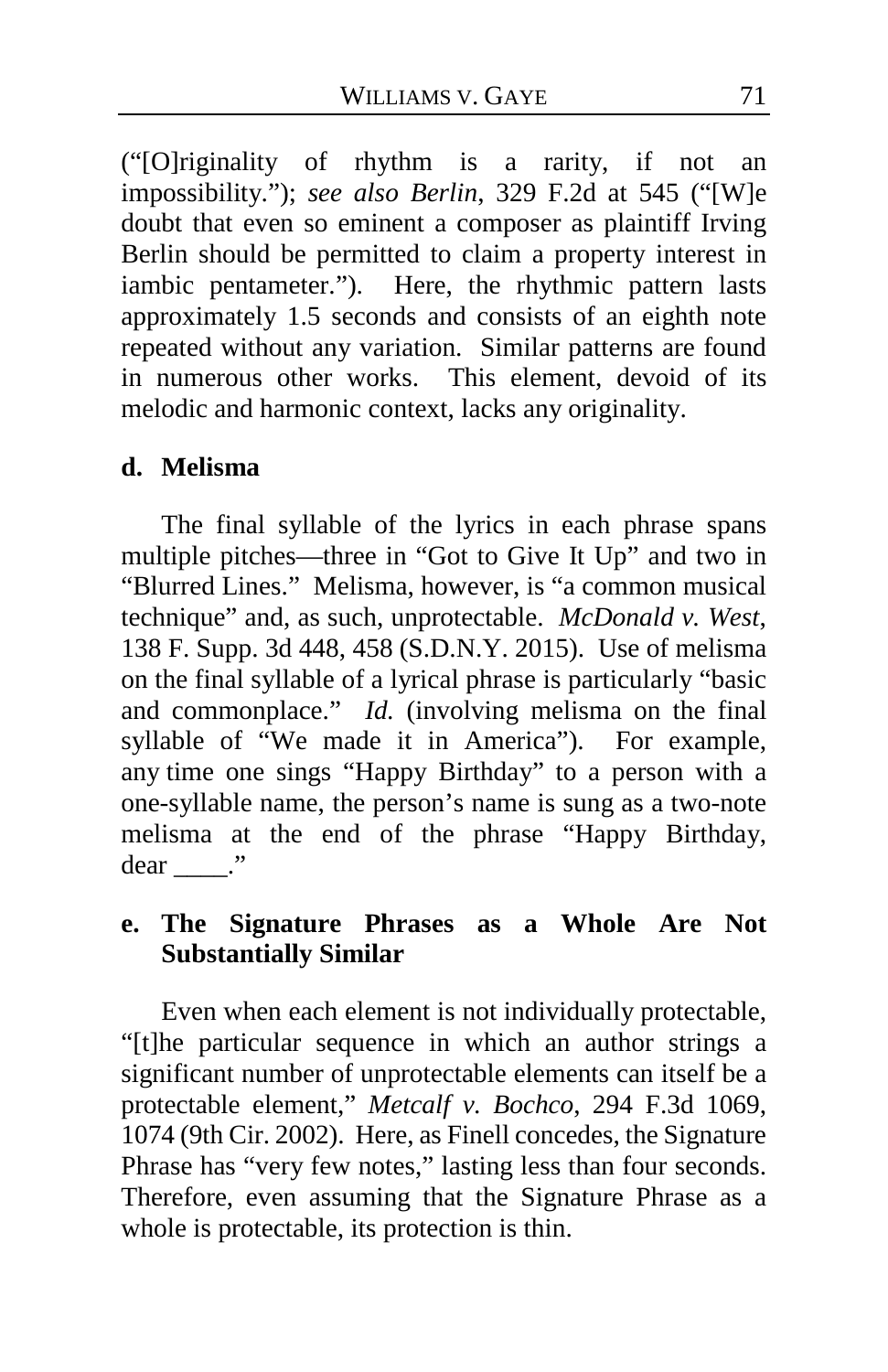There is very little similarity between the two songs' Signature Phrases. Both melodies rise and fall. But they begin and end on different pitches. The highest, longest, most stressed pitch in each phrase is different—in "Blurred Lines," this pitch is consonant with the underlying harmony; in "Got to Give It Up," it is dissonant. One phrase has 10 notes; the other, 12. The five identical pitches in each of the phrases have different rhythmic placement within the measure and therefore receive different stress. And only two of these identical pitches have similar underlying harmonies.<sup>[7](#page-71-0)</sup> The harmony changes halfway through the Signature Phrase in "Blurred Lines" but remains the same in "Got to Give It Up." The lyrics in each phrase are different. The Signature Phrase occurs in different places within each piece. In "Got to Give It Up," the Signature Phrase is the very first phrase sung. In "Blurred Lines," the Signature Phrase is not sung until 28 seconds later—after several lines of verse.

The various unprotected elements identified by Finell don't even coincide with one another in that short, foursecond snippet. And her narrow focus on these elements ignored the different harmonies in each phrase. "To pull these elements out of a song individually, without also looking at them in combination, is to perform an incomplete

<span id="page-71-0"></span>**<sup>7</sup>** In "Got to Give It Up," the entire Signature Phrase is harmonized to an A7 chord. In "Blurred Lines," the first measure is harmonized to an E chord while the second measure is harmonized to an A chord. Seventh chords, such as A7, have the same three pitches as their underlying triads—here, an A chord—plus an additional pitch. *See* Copland, *supra*, at 66–67. Finell explained that the unique pitch in a seventh chord "add[s] an extra color" to the harmony.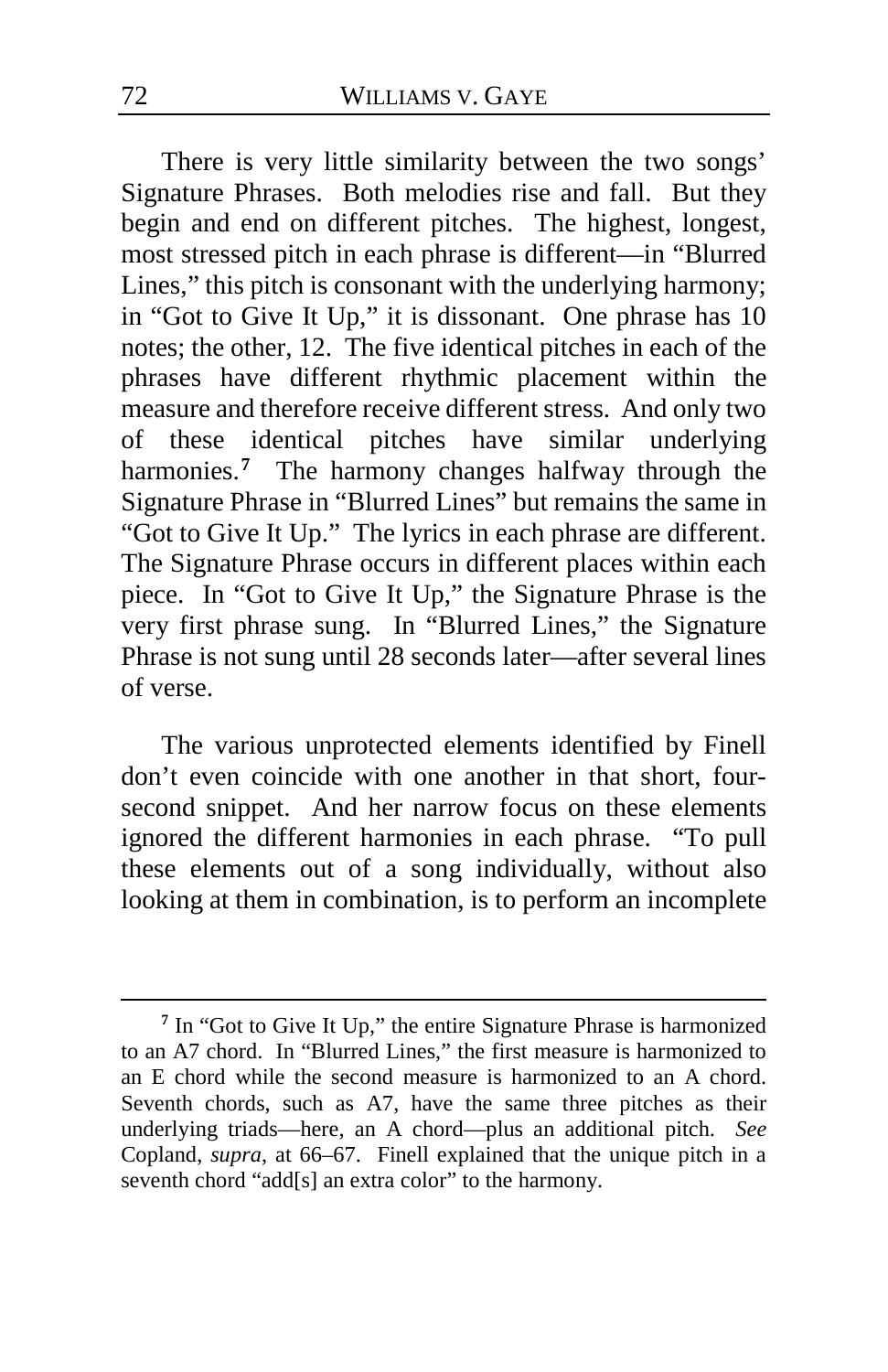and distorted musicological analysis." *Swirsky*, 376 F.3d at 848. **[8](#page-72-0)**

Given the lack of similarities between the Signature Phrases, there is no basis to conclude that they are substantially similar. "The most that can be said is that the two segments bear some relation to one another within a finite world of melodies. Given the limited musical vocabulary available to composers, this is far from enough to support an inference of [infringement]." *Johnson v. Gordon*, 409 F.3d 12, 22 (1st Cir. 2005).

## **2. The "Hook" Phrase**

Finell describes the Hook Phrase as the four melodic pitches in "Got to Give It Up" sung to the lyrics "keep on dancin'." She opined that "Blurred Lines" has similar Hook Phrases in two different places: one is the four pitches in the Signature Phrase sung to the lyrics "take a good girl"; the

<span id="page-72-0"></span>**<sup>8</sup>** The majority fundamentally misunderstands *Swirsky* on this point. *See* Maj. Op. at [54](#page-53-0)[–55.](#page-54-0) *Swirsky* did not hold that two works sharing multiple unprotected elements in disparate places are extrinsically similar. Were that the case, the entire Western canon would be extrinsically similar, since all of this music contains the same twelve individually unprotected notes. The difference between *Swirsky* and this case is that in *Swirsky*, there was a coincidence of the unprotected elements (chord progressions, rhythm, and pitch sequence) within each song that occurred at the same relative place (the chorus) in both. *See Swirsky*, 376 F.3d at 848. Here, Finell examined the various elements in isolation, which is precisely what we criticized in *Swirsky*. *See* 376 F.3d at 848 ("[N]o approach can completely divorce pitch sequence and rhythm from harmonic chord progression, tempo, and key . . . .").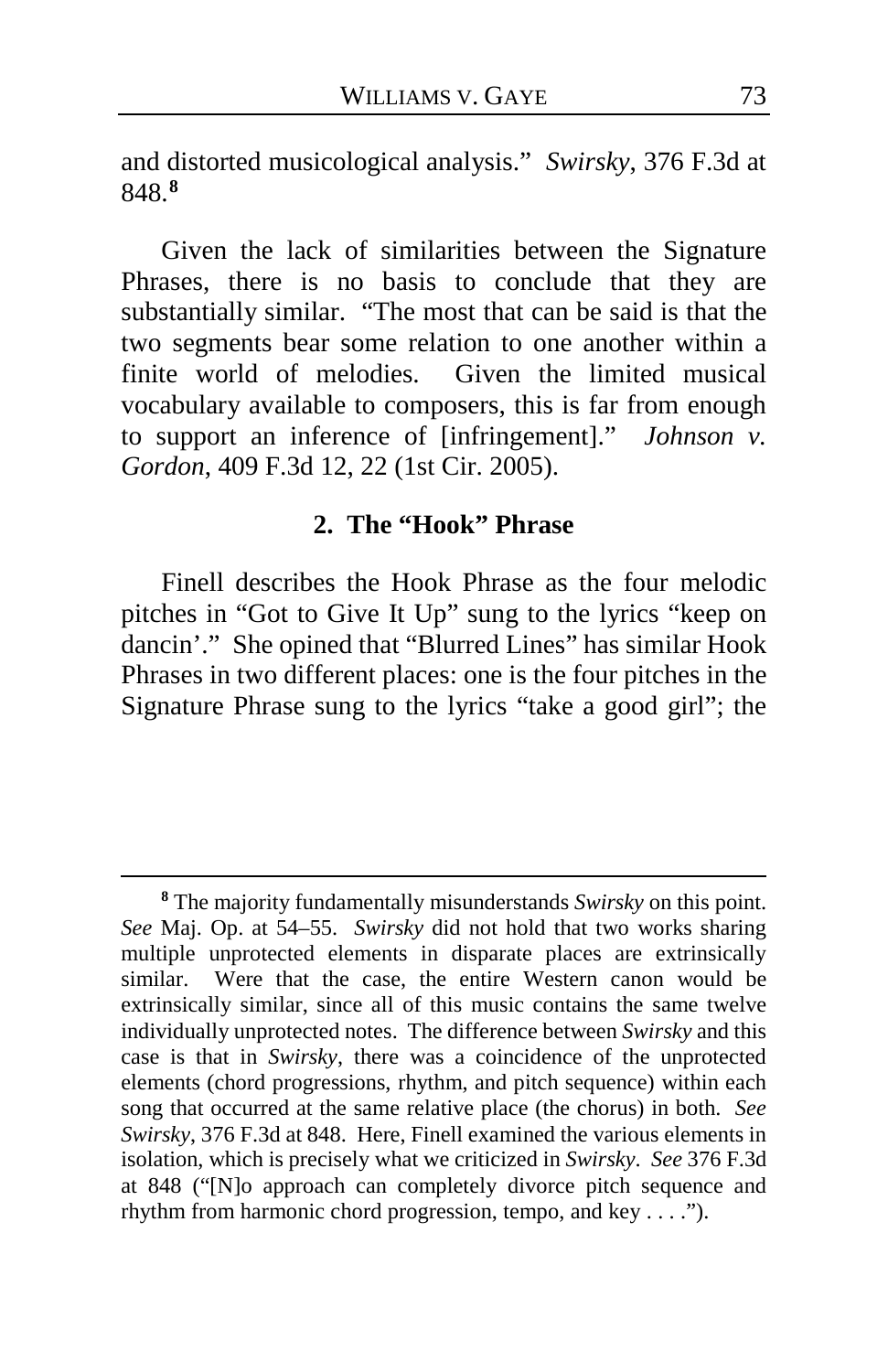other is the five pitches sung to the lyrics "I hate these blurred lines."

There are basic conceptual problems with Finell's analysis. She describes the same four pitches in "Blurred Lines" as being similar to two unrelated phrases in "Got to Give It Up"—the Signature Phrase and the Hook Phrase. It is difficult to see how anything original in each of these two different phrases could be distilled into the same four-note phrase in "Blurred Lines."

In any event, the Hook Phrase in the deposit copy lacks sufficient originality to be protected. Its sequence of four pitches, lasting 2.5 seconds, is common. For example, Beyoncé, Jennifer Hudson, and Anika Noni Rose memorably sang it to the lyrics, "We're your dreamgirls." *See* Henry Krieger & Tom Eyen, *Dreamgirls* measures 25– 26 (Universal—Geffin Music 1981).



*Hook Phrase in "Got to Give It Up"*



*Hook Phrase in "Blurred Lines"*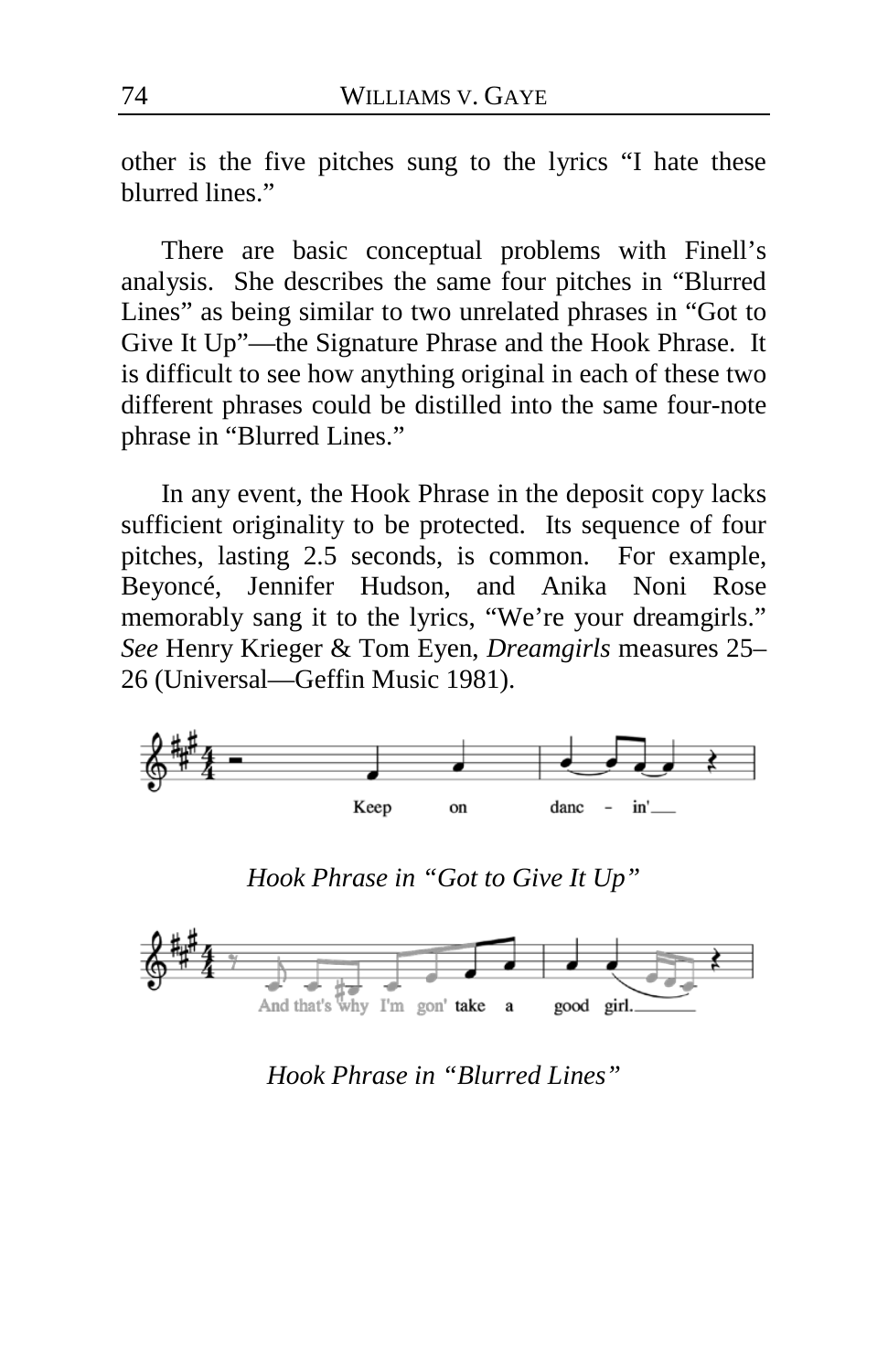

# *Hook Phrase in "Dreamgirls"*

Even if the Hook Phrase pitches were protectable, there is no substantial similarity between its expression in the two songs. *See Arnstein v. Edward B. Marks Music Corp.*, 82 F.2d 275, 277 (2d Cir. 1936) (Hand, J.) ("The first phrase of the infringing chorus consists of the same four notes as the first phrase of the copyrighted song; that particular sequence can be found in several earlier musical pieces and its spontaneous reproduction should be no cause for suspicion.").

At most, three of the four pitches are the same,**[9](#page-74-0)** and the different pitch is sung to what Finell described as the "money words" on "the strongest beat." The phrase's rhythms and underlying harmonies are different. Moreover, the phrases are sung at different places in each song. In "Got to Give It Up," the Hook Phrase is sung at the end of part 1 in a fade out. In "Blurred Lines," it is sung as the chorus in the middle of the song.

#### **3. Theme "X"**

Theme X refers to another four-note melodic sequence. In the deposit copy, Theme  $X$  is sung to the lyrics "Fancy" lady." In "Blurred Lines," it is first sung to the lyrics "If you

<span id="page-74-0"></span>**<sup>9</sup>** Finell cited two examples of the Hook Phrase in "Blurred Lines," but they share only the last two pitches of their four- and five-note sequences. These two shared pitches are both tonic notes, which Finell described as "very common" in melodies.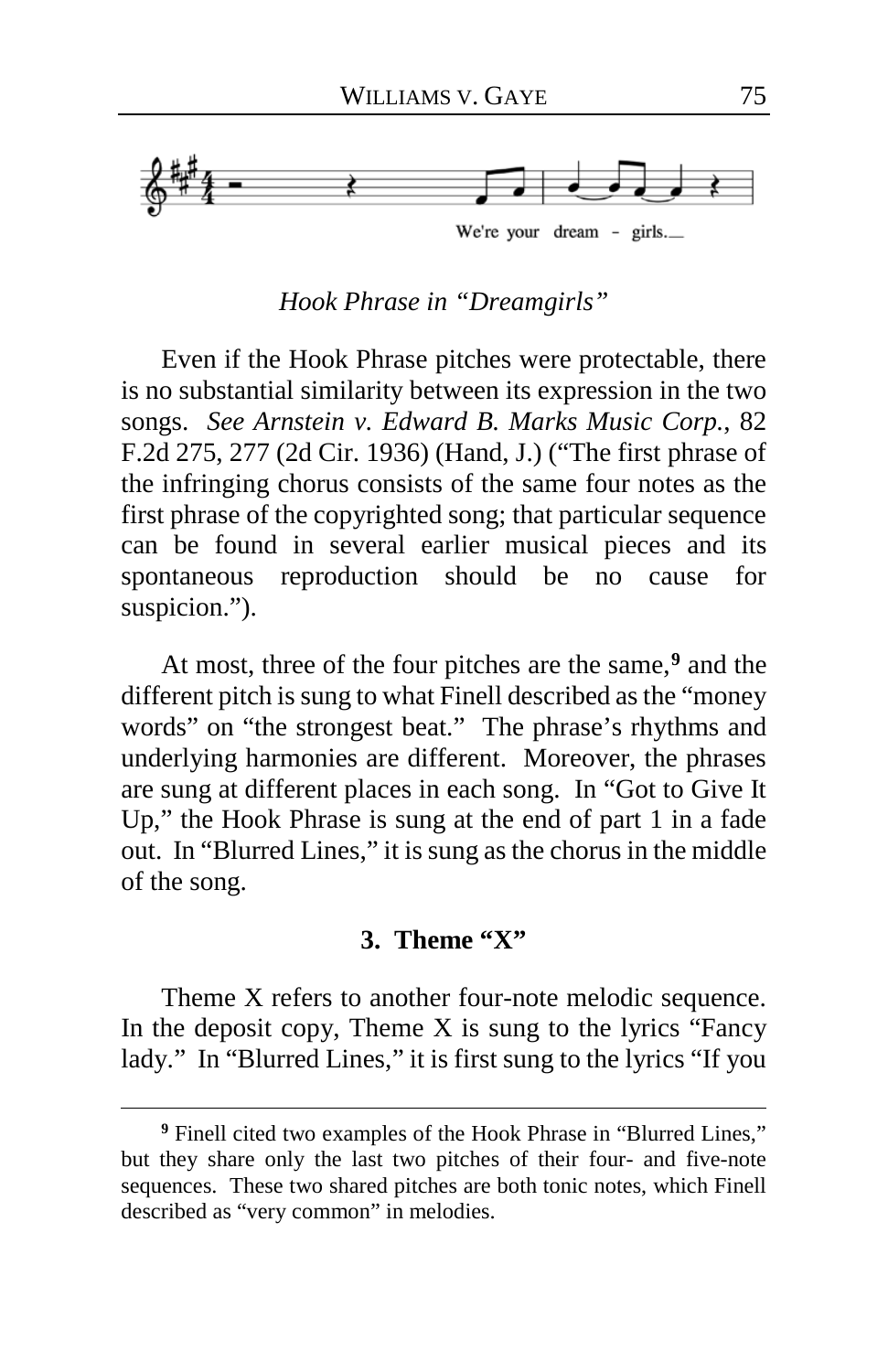can't hear." Like the Hook Phrase, Theme X is both unprotectable and objectively dissimilar in the two songs.



*Theme X in "Got to Give It Up"*



*Theme X in "Blurred Lines"*



*Theme X in "Happy Birthday to You"*

The pitches and rhythm of Theme  $X$  in the deposit copy are identical to those sung to "Happy Birthday" and numerous other songs. None of the Theme X pitches in the deposit copy are the same as in "Blurred Lines." To see any correspondence between the two four-note sequences, one would have to shift and invert the pitches, a feat of musical gymnastics well beyond the skill of most listeners. Where short and distinct musical phrases require such contortions just to show that they are musically related, there is no basis to find them substantially similar. *See Johnson*, 409 F.3d at 22; *see also Arnstein*, 82 F.2d at 277.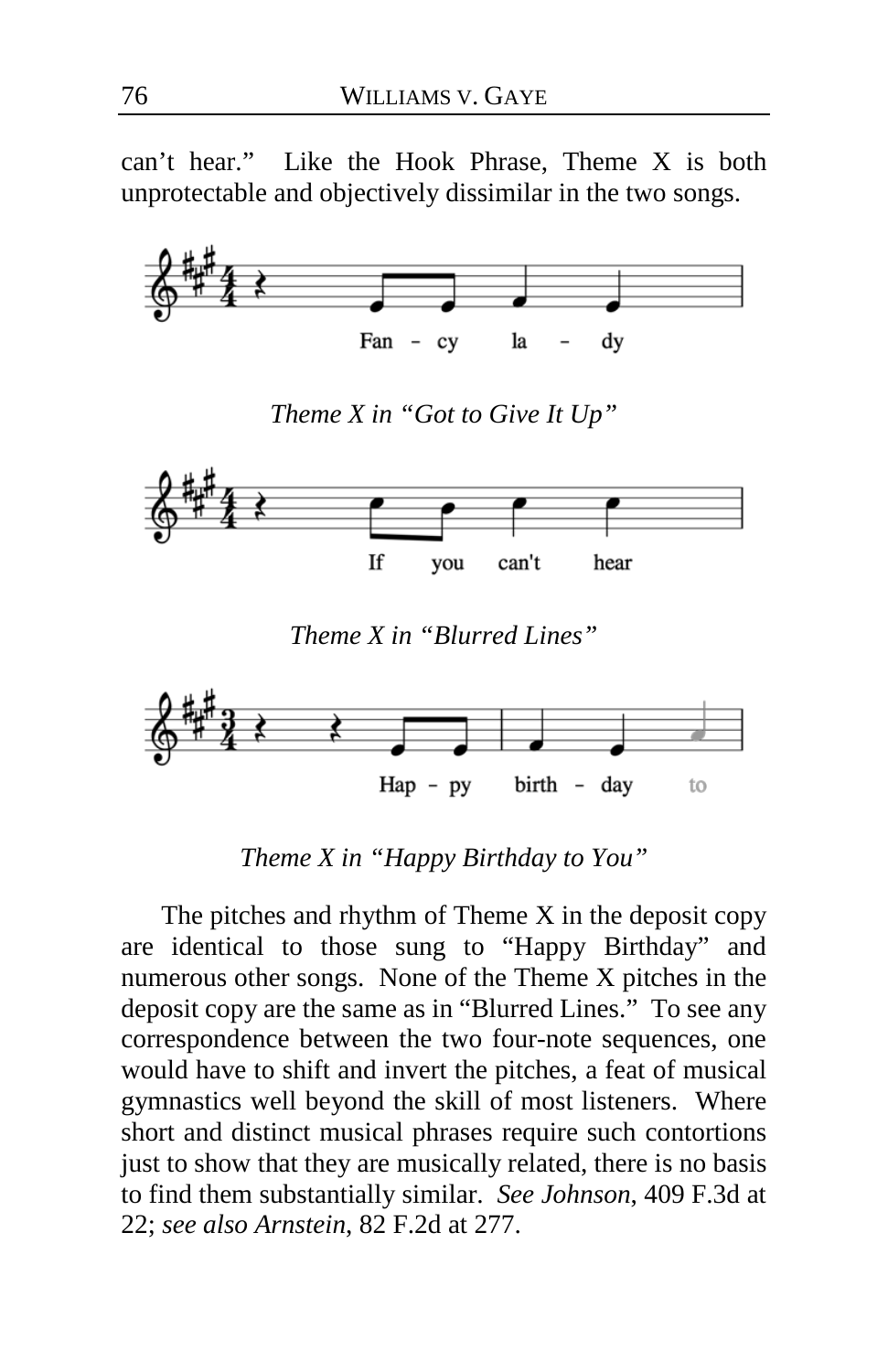The harmonies accompanying Theme X also differ between "Got to Give It Up" and "Blurred Lines." Structurally, Theme X appears in completely different places in the two songs. In the deposit copy, it repeats several times in succession near the end of the piece. In "Blurred Lines," it is the very first line of verse near the beginning of the song and repeats periodically throughout the song.

## **B. Other Alleged Similarities**

## **1. Keyboard Parts**

Finell testified that the keyboard parts in "Got to Give It Up" (meaning the chords and their rhythms played over the bass line) had "many important similarities" to those in "Blurred Lines." However, there are no keyboard parts in the deposit copy. Finell explained that a lead sheet is essentially "musical shorthand for musicians," who "would understand how [the keyboard parts are] to be played." But because "[a] sound is protected by copyright law only when it is 'fixed in a tangible medium,'" *Newton II*, 388 F.3d at 1194 (quoting 17 U.S.C.  $\S$  102(a)), the deposit copy's unwritten keyboard parts are not protected expression.

To the extent the chord indications sufficiently express the keyboard parts, there is no substantial similarity between the two works. "Blurred Lines" contains only two chords throughout the entire piece—an A chord and an E chord that alternate every four measures. The deposit copy contains neither of these chords. The chords it does contain—A7, D7, E7, B7, Dm7, and Am7—change in a much more irregular pattern. For example, the first 16 measures have a sustained A7 harmony, and the next 8 measures change harmonies every measure.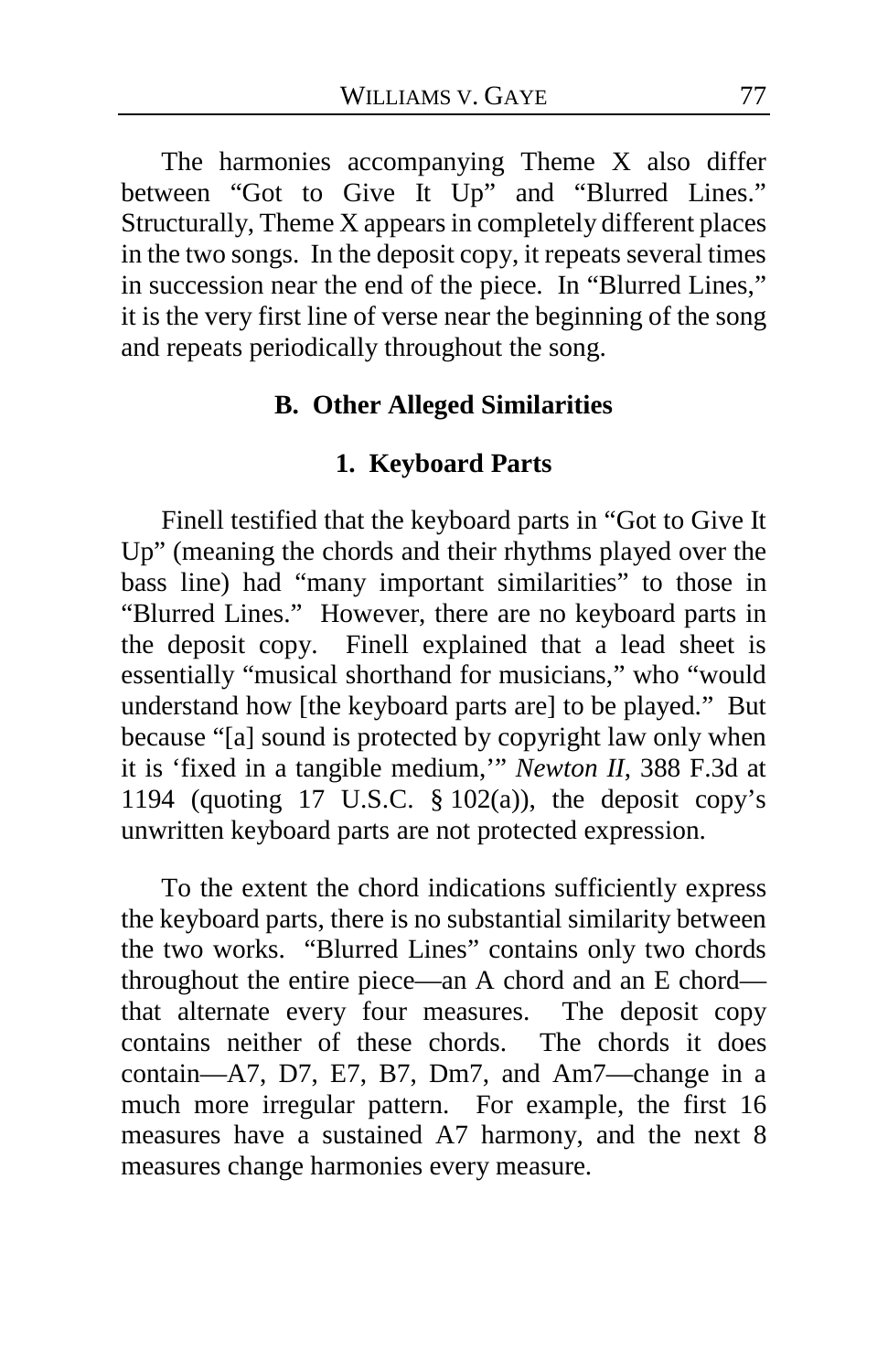#### **2. Bass Line**

Finell opined that the bass melodies in "Got to Give It Up" and "Blurred Lines" are similar. However, when comparing them, she showed the jury the version of the "Got to Give It Up" bass line that she had transcribed from the sound recording. Because several notes were different in the deposit copy, her testimony on this issue was of questionable value. *See Newton II*, 388 F.3d at 1196. It's also doubtful that the unexpressed portions of the baseline beyond the first eight measures of the deposit copy are sufficiently fixed in a tangible medium to warrant protection.

Even assuming the implied bass line in the deposit copy is sufficiently fixed, it's the type of expression that is so standard in the genre that it merges with the idea and is therefore unprotectable in and of itself. *Cf. Shapiro, Bernstein & Co. v. Miracle Record Co.*, 91 F. Supp. 473, 474 (N.D. Ill. 1950) (concluding that bass line was not copyrightable where it was "mechanical application of a simple harmonious chord"). Any thin protection that might lie in the "Got to Give It Up" bass line would not support a finding of substantial similarity between these two bass lines given their different notes, harmonies, and rhythms.



*Bass Line in "Got to Give It Up" (Deposit Copy)*



*Bass Line in "Blurred Lines"*

The only similarity between the bass lines is that they repeat the note A in most of the measures. However, in "Got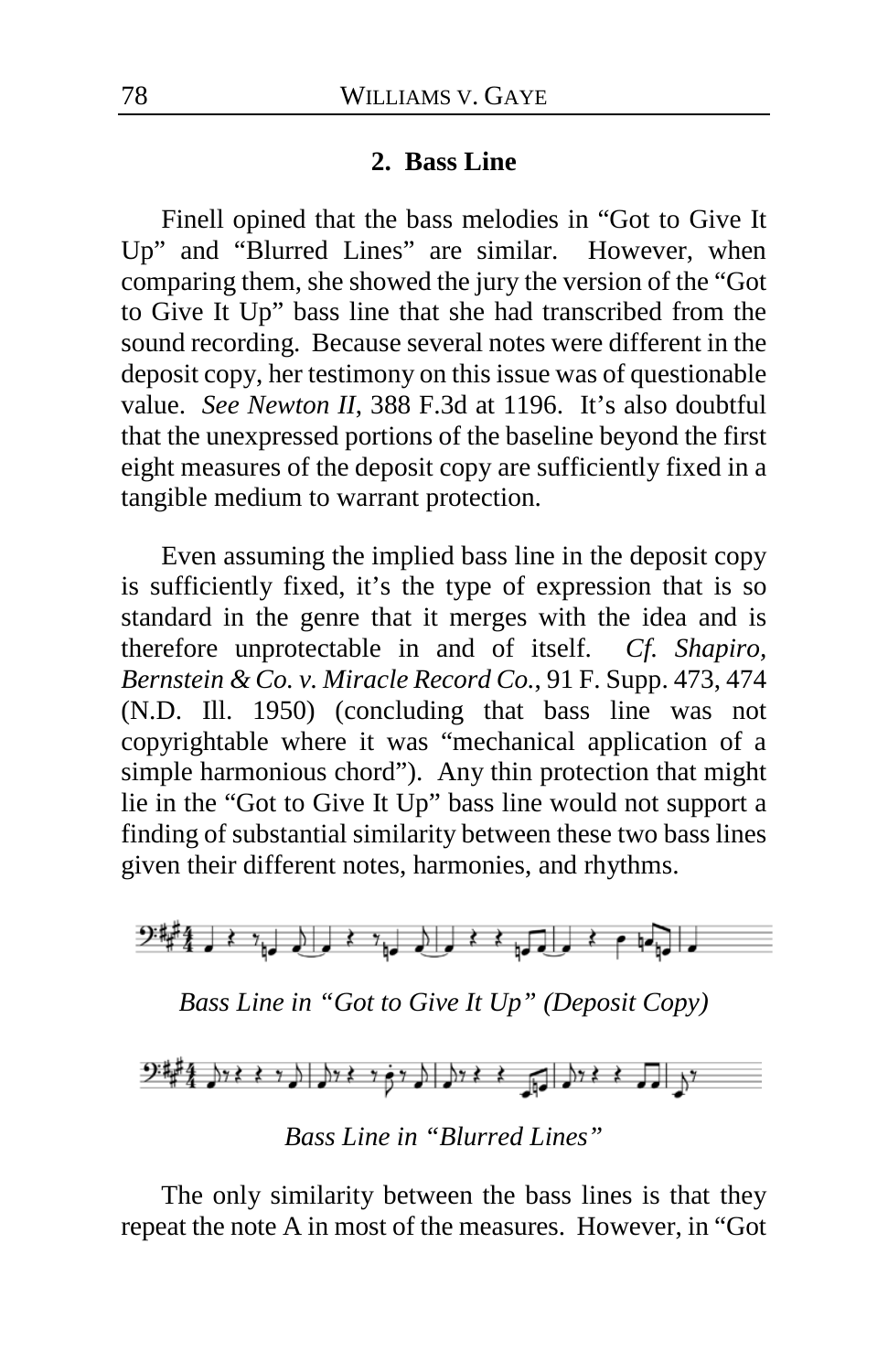to Give It Up" the note is syncopated so that it sounds before the downbeat in the second, third, and fourth measures, whereas in "Blurred Lines" the note is played on the downbeat. Moreover, the note A is the root of the chord in each song (A7 in "Got to Give It Up," A in "Blurred Lines"). As the expert for Williams and Thicke testified without contradiction, it is commonplace for the root of a chord to appear in a bass line because it establishes the chord.

# **3. Word Painting, Parlando, and Lyrics**

Word painting and parlando are common devices.**[10](#page-78-0)** As Finnell acknowledged, word painting has "been used for many centuries," and parlando has been employed for "many years before . . . rap was used as an art form." The deposit copy's use of these techniques in the abstract is not protectable expression, and there is no evidence that the specific applications of these techniques in the two pieces are similar. To say these two songs are substantially similar because they employ devices common to songwriting would be like saying two songs are substantially similar because they both have guitar solos in the middle even though the solos themselves bear no resemblance. Similarly, lyrical themes about liberation and sexual activity are not protectable in the abstract. *See Edwards v. Raymond*, 22 F. Supp. 3d 293, 301 (S.D.N.Y. 2014) (citing *Feist*, 499 U.S. at 344–45); *see also Peters*, 692 F.3d at 636.

<span id="page-78-0"></span>**<sup>10</sup>** Word painting is a compositional technique in which the music can be used to illustrate the words in the lyrics, such as setting the word "higher" to an ascending melody. Parlando is spoken word or rap in the middle of a song.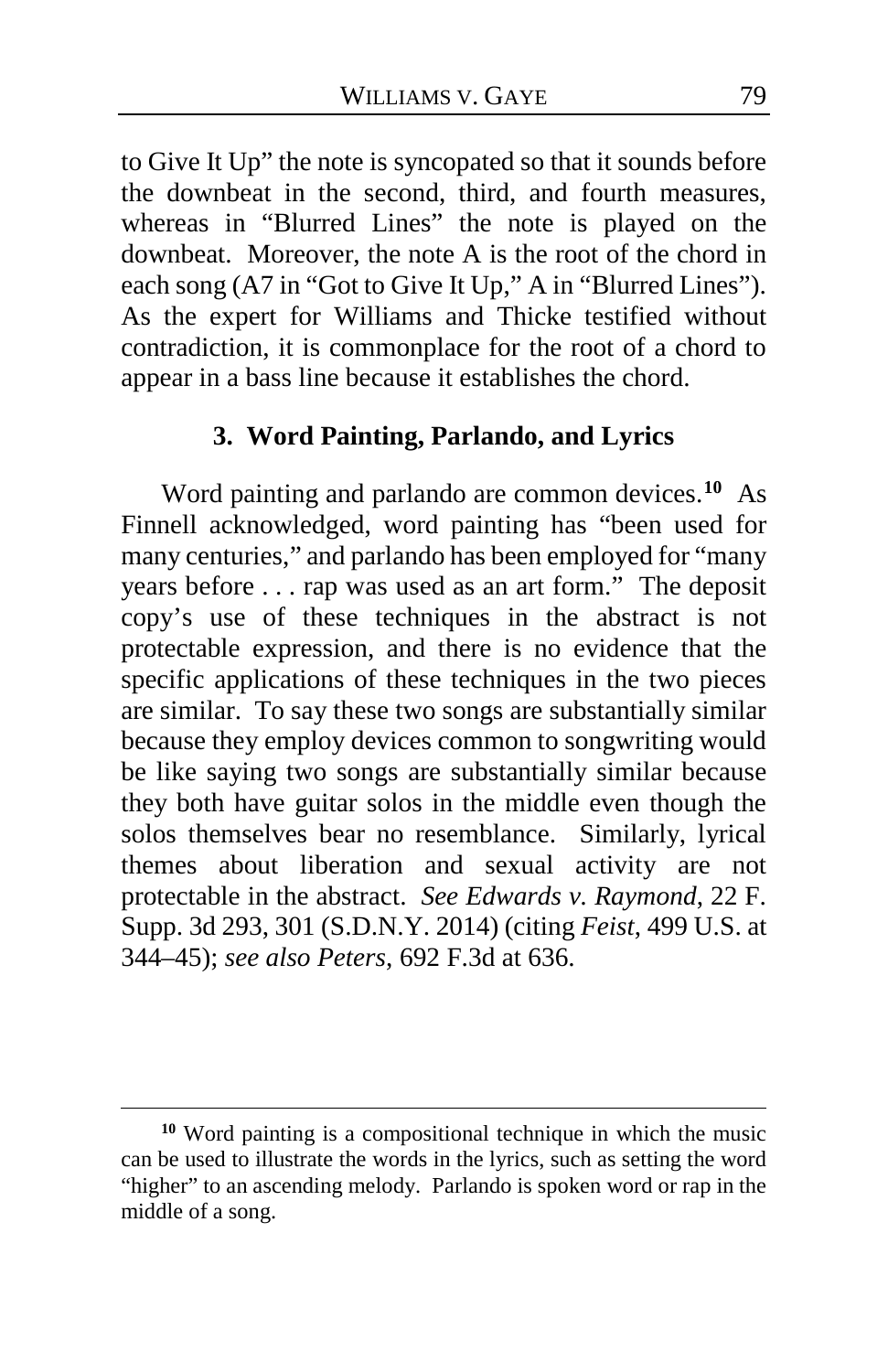## **C. Overall Lack of Similarity**

Even considering all of these individually unprotectable elements together, *see Metcalf*, 294 F.3d at 1074, there is no evidentiary basis to conclude that the two works are substantially similar. *See Guzman v. Hacienda Records & Recording Studio, Inc.*, 808 F.3d 1031, 1040 (5th Cir. 2015) (finding no similarity where "the alleged compositional similarities running between the songs in their entirety, *i.e.*, their melodies, rhythmic patterns, lyrical themes, and instrumental accompaniment, were either common to the . . . genre or common in other songs").

The two pieces have different structures. Finell acknowledged that "Got to Give It Up" lacks a chorus whereas "Blurred Lines" has a "pretty common structure for a popular song" in that it consists of a verse, pre-chorus, and chorus. The two songs' harmonies share no chords.

The discrete elements identified by Finell don't occur at the same time within the musical theme or phrase in each piece. And with the exception of parlando, the various themes and phrases she identified don't occur in corresponding places in each piece. Thus, whether considered micro- or macroscopically, "Got to Give It Up" and "Blurred Lines" are objectively dissimilar. Williams and Thicke are entitled to judgment as a matter of law.

#### **IV.**

The majority insists that the verdict is supported by the evidence but tellingly refuses to explain what that evidence is. Instead, it defends its decision by arguing that a contrary result is impossible due to Williams and Thicke's purported procedural missteps. Maj. Op. at [48–](#page-47-0)[57.](#page-56-0) While the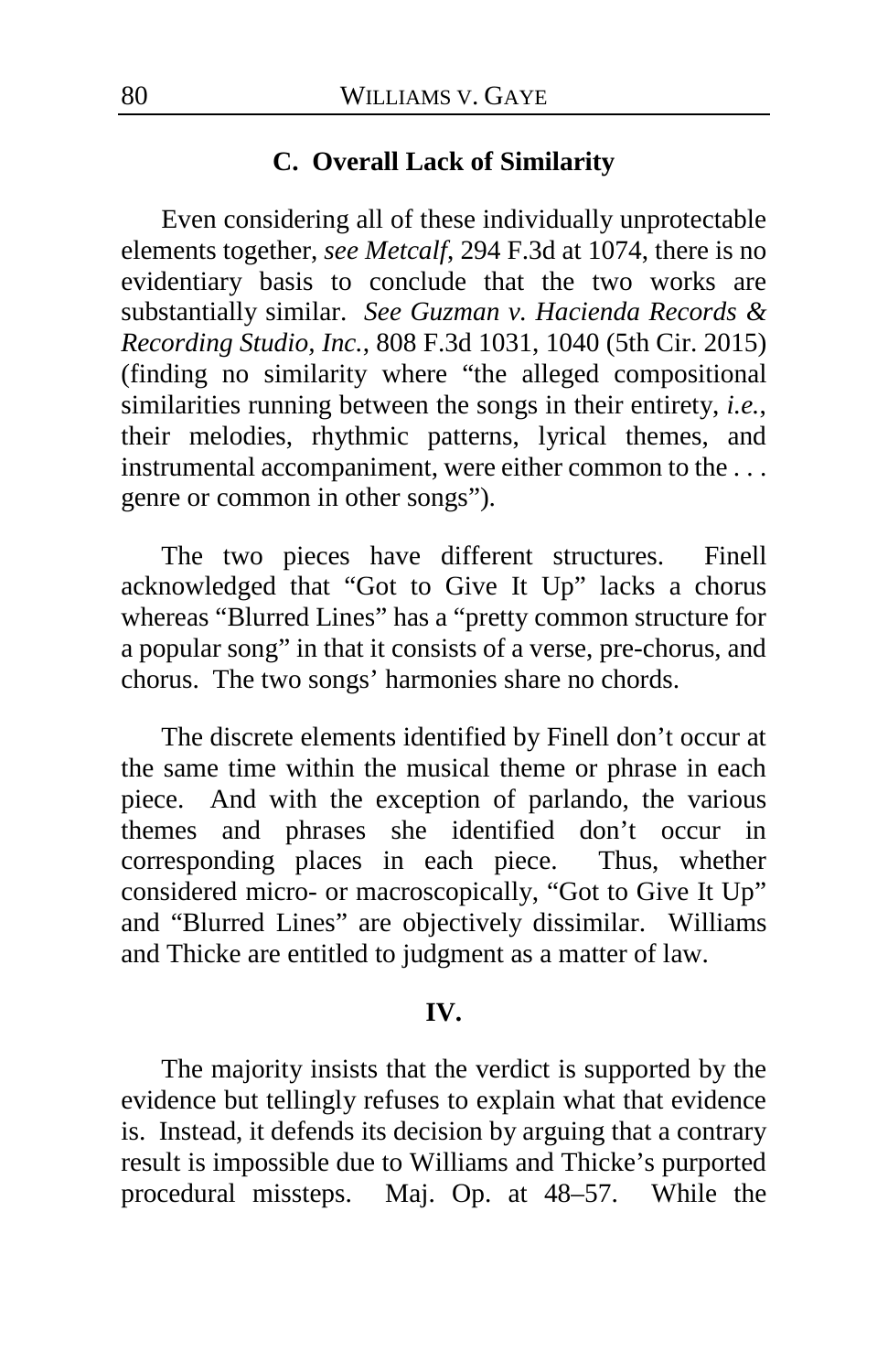procedural mechanism for granting relief is beside the point given the majority's holding, there's no such obstacle here.

I agree that we normally are not at liberty to review the district court's denial of summary judgment after a full trial on the merits. *See Ortiz v. Jordan*, 562 U.S. 180 (2011). This rule makes eminent sense. Once a trial has concluded, any issues relating to the merits of the parties' dispute "should be determined by the trial record, not the pleadings nor the summary judgment record." *Id.* at 184 (quoting 15 Alan Charles Wright et al., *Federal Practice & Procedure* § 3914.10 (2d ed. 1992 & Supp. 2010)). However, there is little difference between reviewing a summary judgment ruling and a jury verdict other than the source of the factual record, *see Anderson v. Liberty Lobby, Inc.*, 477 U.S. 242, 251–52 (1986), and here there are no material factual disputes. A completed trial does not prevent us from reviewing the denial of summary judgment "where the district court made an error of law that, if not made, would have required the district court to grant the motion." *Escriba v. Foster Poultry Farms, Inc.*, 743 F.3d 1236, 1243 (9th Cir. 2014). **[11](#page-80-0)**

<span id="page-80-0"></span>**<sup>11</sup>** The majority surprisingly questions whether *Escriba* "survives" *Ortiz*. Maj. Op. at [23–](#page-22-0)[24.](#page-23-0) Since *Ortiz* expressly declined to decide whether there is an exception to the general rule for "purely legal' issues capable of resolution 'with reference only to undisputed facts,'" 562 U.S. at 189, it didn't undermine our case law. Regardless, the majority isn't free to revisit circuit precedent absent intervening higher authority that is "clearly irreconcilable" with it. *Miller v. Gammie*, 335 F.3d 889, 899– 900 (9th Cir. 2003) (en banc). Even if the majority were correct that this is a factual matter and Williams and Thicke's lack of a Rule 50(a) motion forfeited their right to challenge the evidentiary sufficiency notwithstanding the district court's statement that it would not grant Rule 50(a) motions "by either side," *but see Tortu v. Las Vegas Metro. Police Dep't*, 556 F.3d 1075, 1083 (9th Cir. 2009) (leaving open possibility that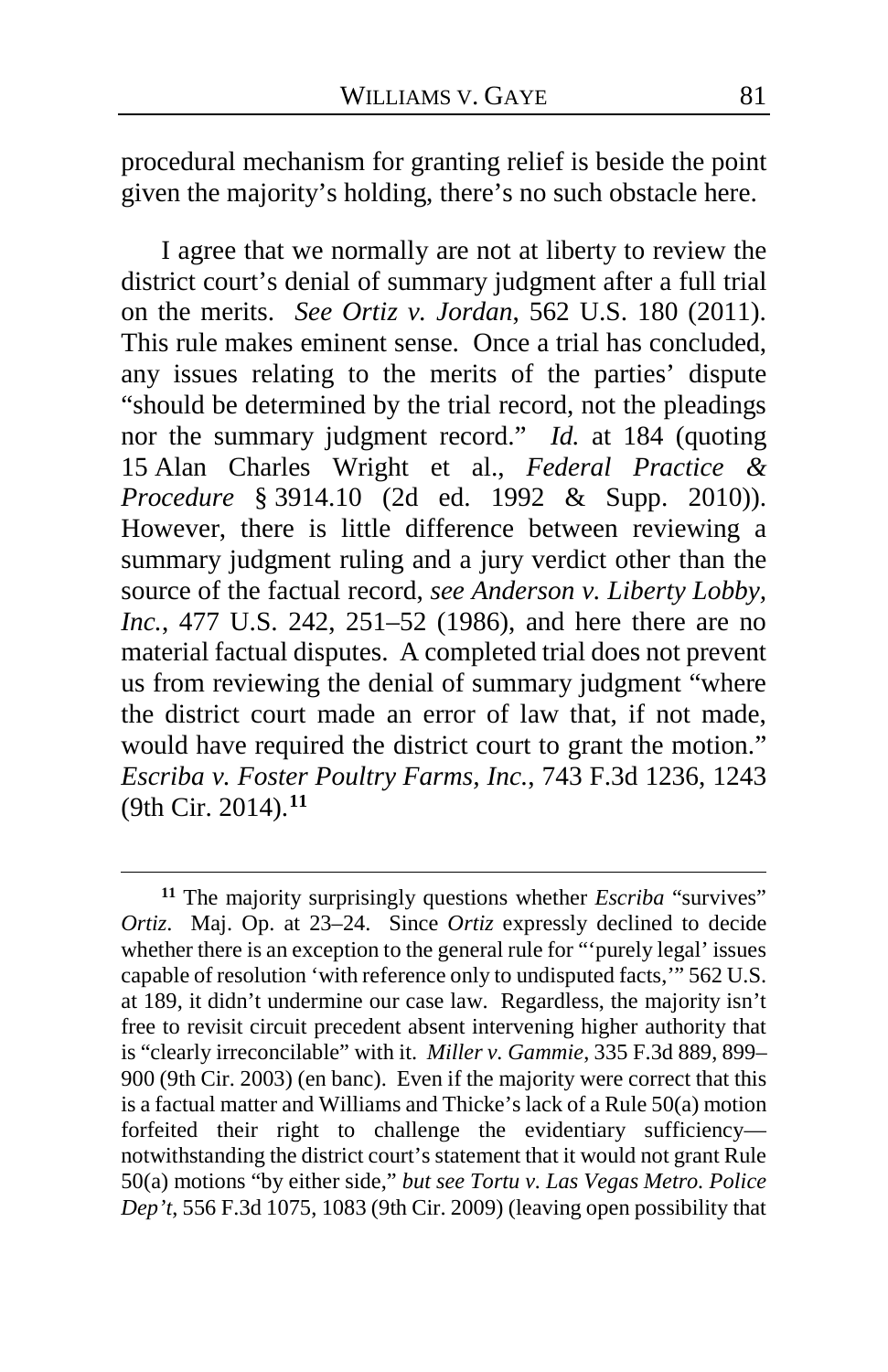The majority conveniently ducks any review of the evidence by mischaracterizing the facts as "hotly disputed," Maj. Op. at [49,](#page-48-0) and accusing me of "act[ing] as judge, jury, and executioner," *id.* at [48,](#page-47-1) by "weigh[ing] the experts' credibility, resolv[ing] factual conflicts, and set[ting] forth [my] own findings on the extrinsic test," *id.* at [54.](#page-53-1) But my "musicological exegesis," *id.* at [49,](#page-48-0) concerns evidence of extrinsic similarity that *Finell* presented at trial. No one disputes that the two works share certain melodic snippets and other compositional elements that Finell identified. The only dispute regarding these similarities is their legal import—are the elements protectable, and are the similarities substantial enough to support liability for infringement? *See Mattel*, 616 F.3d at 914 ("We review de novo the district court's determination as to the scope of copyright protection." (citing *Ets-Hokin*, 225 F.3d at 1073)); *Benay*, 607 F.3d at 624 ("Substantial similarity is a fact-specific inquiry, but it "may often be decided as a matter of law.""" (quoting *Funky Films, Inc. v. Time Warner Entm't Co.*, 462 F.3d 1072, 1076 (9th Cir. 2006))).

By characterizing these questions as a factual dispute among experts, the majority lays bare its misconception about the purpose of expert testimony in music infringement

Rule 50(b) motion is not forfeited where district court instructs parties not to file Rule 50(a) motion); *Thompson & Wallace of Memphis, Inc. v. Falconwood Corp.*, 100 F.3d 429, 435 (5th Cir. 1996) (citing district court's instruction "not to make the rule 50(a) motion" as "legitimate excuse" for not making one)—we can still review the sufficiency of the evidence for plain error. *See Nitco Holding Corp. v. Boujikian*, 491 F.3d 1086, 1089 (9th Cir. 2007) (citing *Patel v. Penman*, 103 F.3d 868, 878 (9th Cir. 1996)) (contrasting Rule 50(b) motion as "absolute prerequisite" for appellate relief). A decision permitting entire genres of music to be held hostage to infringement suits is a "manifest miscarriage" of justice," *Patel*, 103 F.3d at 878, warranting relief.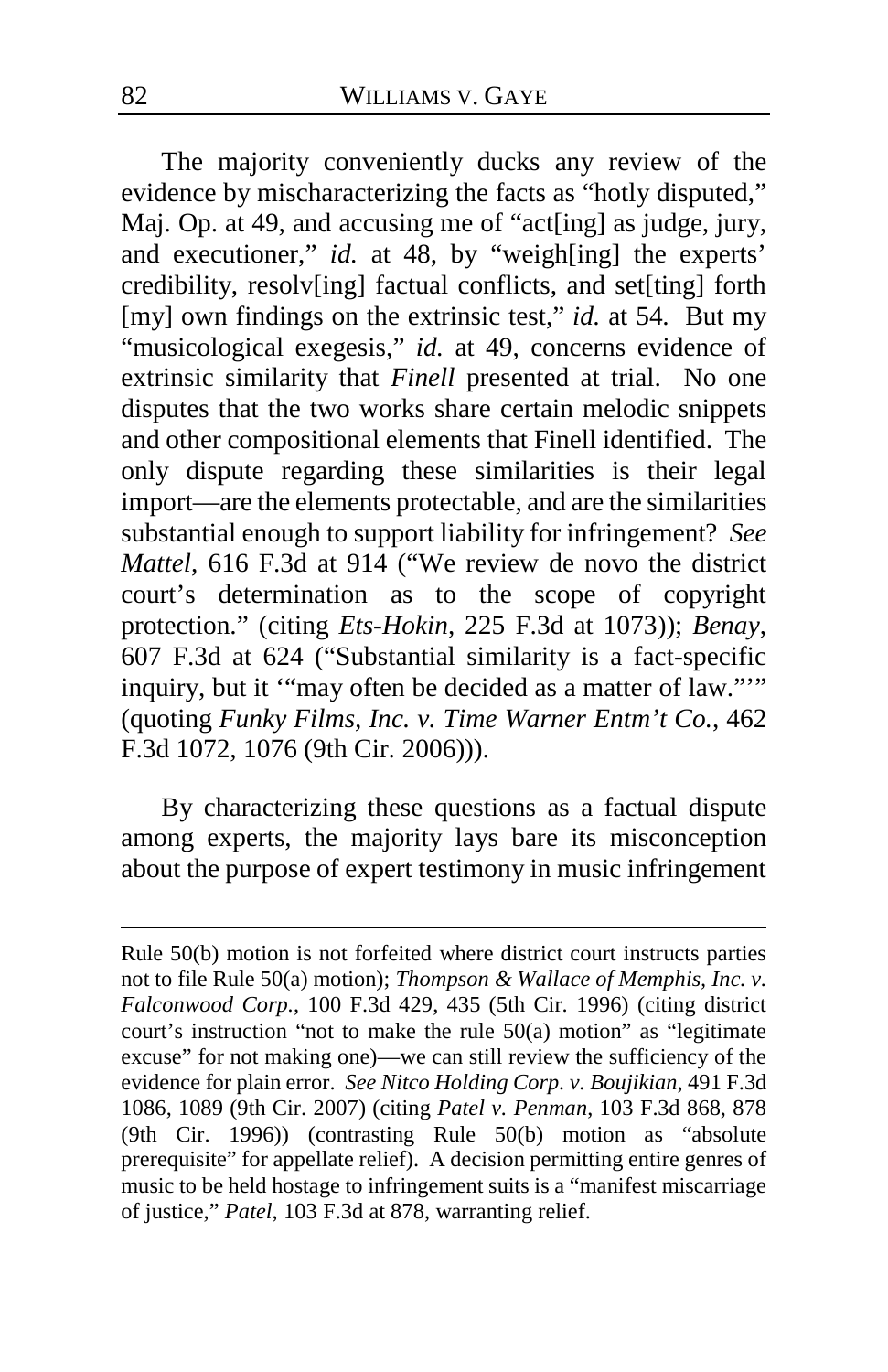cases. As with any expert witness, a musicologist can't opine on legal conclusions, including the ultimate question here—substantial similarity. *See Nationwide Transp. Fin. v. Cass Info. Sys., Inc.*, 523 F.3d 1051, 1058 (9th Cir. 2008); Michael Der Manuelian, Note, *The Role of the Expert Witness in Music Copyright Infringement Cases*, 57 Fordham L. Rev. 127, 138 (1988) ("[E]xpert analysis is not relevant to the determination of substantial similarity of expression of ideas."); *see also Swirsky*, 376 F.3d at 851 ("[A] musicologist is not an expert on what the term 'idea' means under the copyright laws."). Her role is to identify similarities between the two works, describe their nature, and explain whether they are "quantitatively or qualitatively significant in relation to the composition as a whole," *Newton II*, 388 F.3d at 1196. The value of such testimony is to assist jurors who are unfamiliar with musical notation in comparing two pieces of sheet music for extrinsic similarity in the same way that they would compare two textual works.

This result would never stand in copyright cases involving works in other media. We "frequently" conclude as a matter of law that two works of language or visual art fail the extrinsic test for substantial similarity. *Benay*, 607 F.3d at 624 (quoting Funky Films, 462 F.3d at 1077); *see, e.g.*, *Briggs v. Sony Pictures Entm't, Inc.*, 714 F. App'x 712 (9th Cir. 2018) (screenplays); *Rentmeester v. Nike, Inc.*, 883 F.3d 1111 (9th Cir. 2018) (photograph); *Silas v. Home Box Office, Inc.*, 713 F. App'x 626 (9th Cir. 2018) (television show); *Folkens v. Wyland Worldwide, LLC*, 882 F.3d 768 (9th Cir. 2018) (drawing); *Mintz v. Subaru of Am., Inc.*, 716 F. App'x 618 (9th Cir. 2017) (advertising image and phrase); *Edwards v. Cinelou Films*, 696 F. App'x 270 (9th Cir. 2017) (film); *Heusey v. Emmerich*, 692 F. App'x 928 (9th Cir. 2017) (screenplay and film); *Braddock v. Jolie*, 691 F. App'x 318 (9th Cir. 2017) (novel and film); *Basile v.*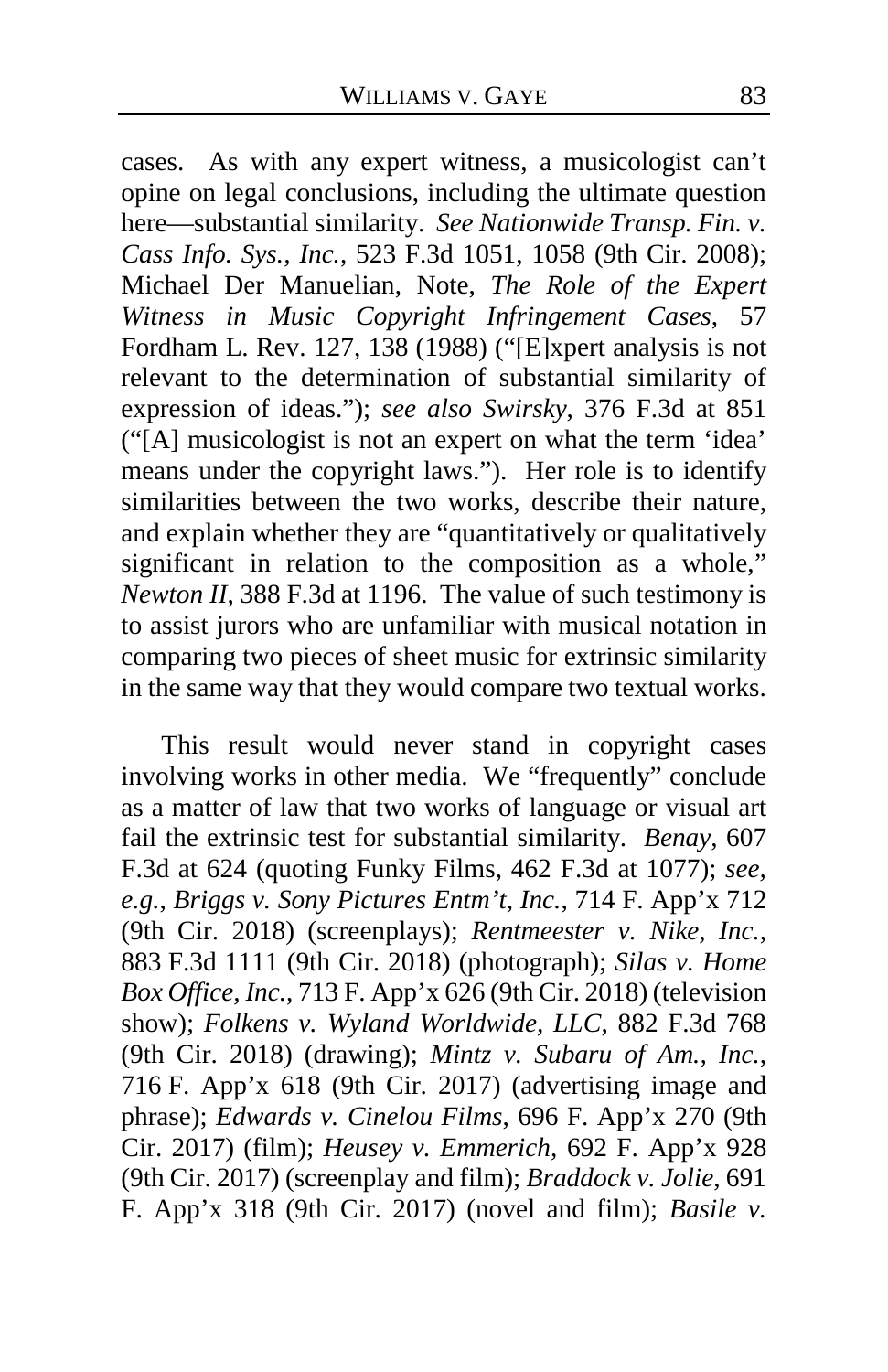*Twentieth Century Fox Film Corp.*, 678 F. App'x 576 (9th Cir. 2017) (stories and film); *Antonick v. Elec. Arts, Inc.*, 841 F.3d 1062 (9th Cir. 2016) (video game), *cert. denied*, 138 S. Ct. 422 (2017); *see also Mattel*, 616 F.3d at 917–18 (vacating jury determination of substantial similarity between dolls).**[12](#page-83-0)** This case should be no different.

#### **V.**

The Gayes, no doubt, are pleased by this outcome. They shouldn't be. They own copyrights in many musical works, each of which (including "Got to Give It Up") now potentially infringes the copyright of any famous song that preceded it.**[13](#page-83-1)**

That is the consequence of the majority's uncritical deference to music experts.

Admittedly, it can be very challenging for judges untrained in music to parse two pieces of sheet music for extrinsic similarity. But however difficult this exercise, we cannot simply defer to the conclusions of experts about the ultimate finding of substantial similarity.**[14](#page-83-2)** While experts

<span id="page-83-0"></span>**<sup>12</sup>** In faulting my citation of unpublished cases, *see* Maj. Op. at [51–](#page-50-0) [52,](#page-51-0) the majority misses the point. That we choose not to publish many of our numerous cases deciding substantial similarity as a matter of law shows only how uncontroversial these decisions are when they concern non-musical works.

<span id="page-83-1"></span>**<sup>13</sup>** "Happy Birthday to You" was still copyright protected when Marvin Gaye wrote Theme X. *See Eldred*, 537 U.S. at 262 (2003) (Breyer, J., dissenting).

<span id="page-83-2"></span>**<sup>14</sup>** Federal Rule of Evidence 706, which allows courts to appoint their own experts, may be useful in situations where the court has little